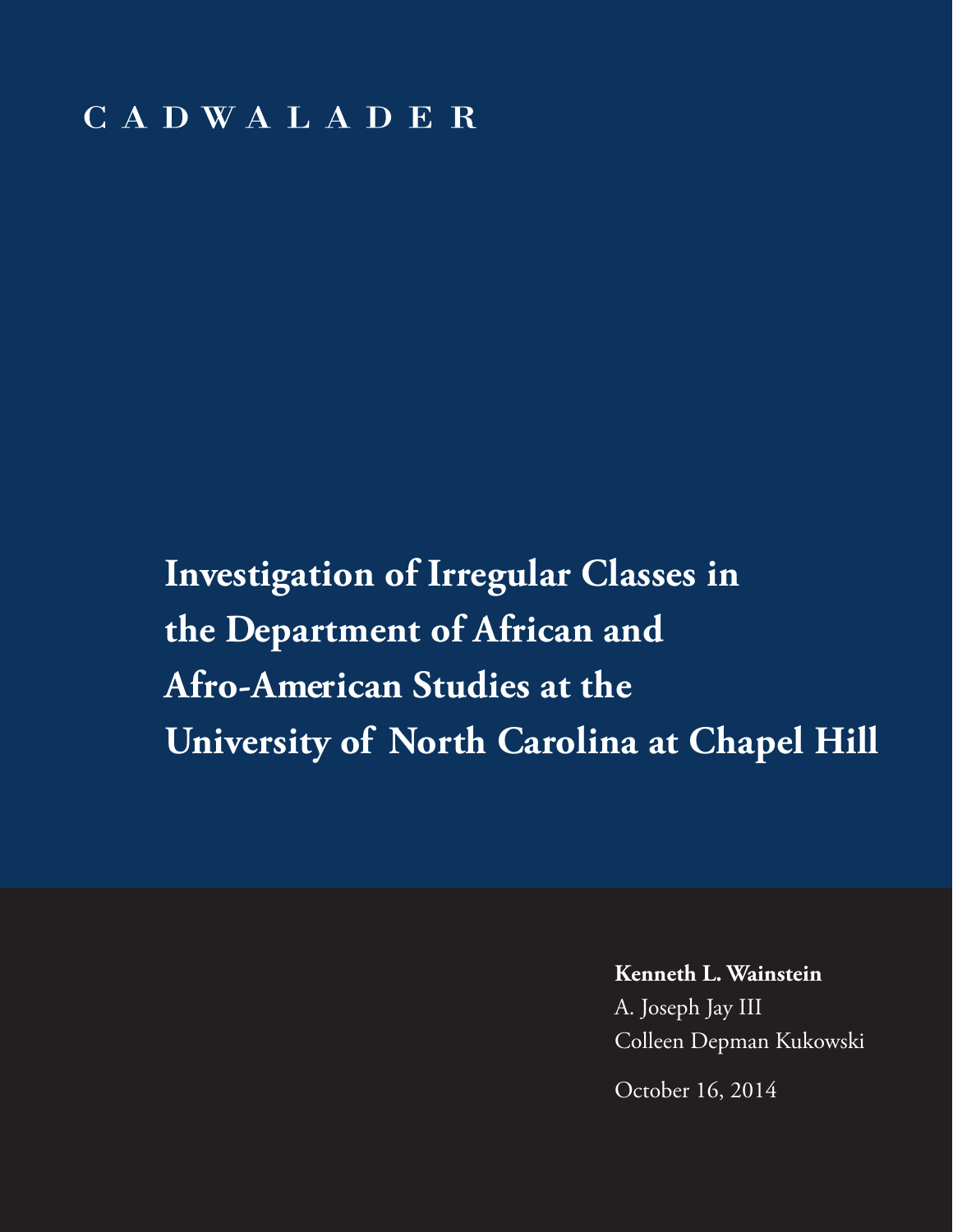| I.   |                                                                                                                                                                                                                                                                                                                                                                                                                           |  |  |  |  |  |  |
|------|---------------------------------------------------------------------------------------------------------------------------------------------------------------------------------------------------------------------------------------------------------------------------------------------------------------------------------------------------------------------------------------------------------------------------|--|--|--|--|--|--|
| II.  |                                                                                                                                                                                                                                                                                                                                                                                                                           |  |  |  |  |  |  |
| III. |                                                                                                                                                                                                                                                                                                                                                                                                                           |  |  |  |  |  |  |
|      | А.<br><b>B.</b><br>1.<br>2.<br>3.<br>4.<br>5.<br>$C$ .<br>D.<br>Ε.<br>F.                                                                                                                                                                                                                                                                                                                                                  |  |  |  |  |  |  |
| IV.  |                                                                                                                                                                                                                                                                                                                                                                                                                           |  |  |  |  |  |  |
|      | А.<br><b>B.</b><br>C.<br>D.<br>Ε.<br>F.<br>G.<br>Submission of Papers with Text that was Copied or Written by Others20<br>H.<br>Ι.<br>$\cdot$<br>Κ.<br>The Administration's Discovery of the Paper Class Scheme in August 201124<br>L.<br>1.<br>b.<br>c.<br>d.<br>Special Subcommittee of the Faculty Executive Committee27<br>e.<br>f.<br>g.<br>The UNC Board of Governors Academic Review Panel 29<br>h.<br>i.<br>$1 -$ |  |  |  |  |  |  |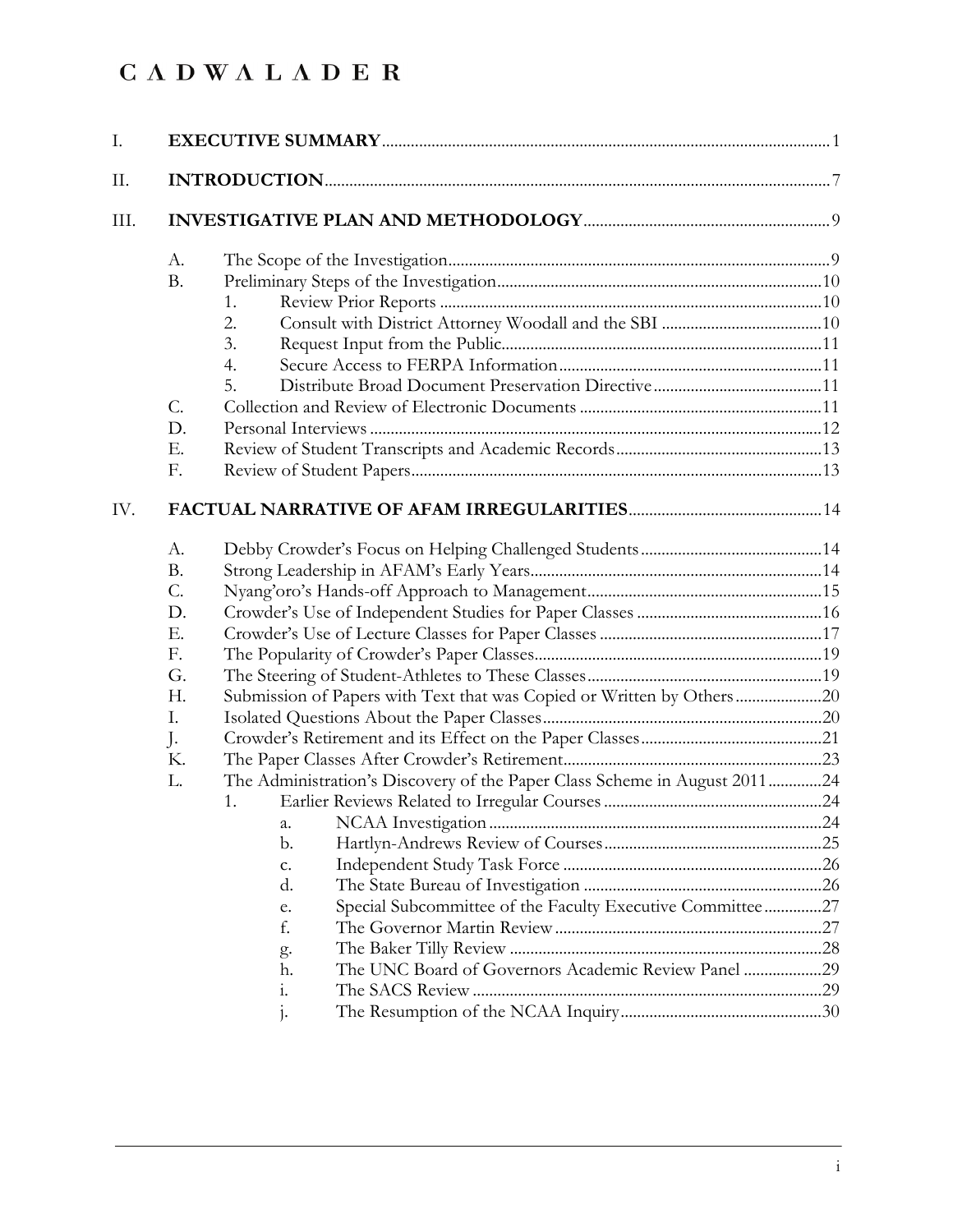| А.        |    |                |                |                                                                         |  |
|-----------|----|----------------|----------------|-------------------------------------------------------------------------|--|
|           | 1. |                |                |                                                                         |  |
|           |    | a.             |                |                                                                         |  |
|           |    | b.             |                |                                                                         |  |
|           |    | c.             |                |                                                                         |  |
|           |    | d.             |                |                                                                         |  |
|           |    | e.             |                |                                                                         |  |
|           |    | f.             |                | The Total Numbers of Paper Classes and Paper Class Students37           |  |
|           | 2. |                |                |                                                                         |  |
|           | 3. |                |                | The Motivation Behind Offering the AFAM Paper Classes 42                |  |
|           | 4. |                |                |                                                                         |  |
|           |    | a.             |                |                                                                         |  |
|           |    |                | 1.             | Distribution of Paper Class Enrollees per Sports Program 47             |  |
|           |    |                | 11.            | Reasons for the Distribution of Paper Class Enrollees by                |  |
|           |    |                |                |                                                                         |  |
|           |    |                | 111.           | Reasons for Fluctuations in Student-Athlete Enrollment in               |  |
|           |    |                |                |                                                                         |  |
|           |    | b.             |                |                                                                         |  |
|           | 5. |                |                |                                                                         |  |
|           |    | a.             |                | The Submission of Papers with Text Written by Others54                  |  |
|           |    | $\mathbf{b}$ . |                |                                                                         |  |
|           |    | C.             |                |                                                                         |  |
|           | 6. |                |                |                                                                         |  |
|           |    | a.             |                |                                                                         |  |
|           |    | $\mathbf b$ .  |                |                                                                         |  |
| <b>B.</b> |    |                |                | Assessment of University Employee Knowledge or Involvement in the Paper |  |
|           |    |                |                |                                                                         |  |
|           | 1. |                |                | The ASPSA Academic Counselors and Steele Building Academic Advisors 63  |  |
|           |    | a.             |                |                                                                         |  |
|           |    |                | $\mathbf{i}$ . |                                                                         |  |
|           |    |                |                |                                                                         |  |
|           |    |                | 11.            | Active Involvement in the AFAM Paper Classes by ASPSA                   |  |
|           |    |                |                |                                                                         |  |
|           | 2. |                |                |                                                                         |  |
|           | 3. |                |                |                                                                         |  |
|           |    | a.             |                |                                                                         |  |
|           |    | $b$ .          |                |                                                                         |  |
|           |    |                | 1.             |                                                                         |  |
|           |    |                | 11.            |                                                                         |  |
|           |    |                | 111.           |                                                                         |  |
|           |    | c.             |                |                                                                         |  |
|           |    |                | 1.             |                                                                         |  |
|           |    |                | 11.            |                                                                         |  |
|           |    | d.             |                |                                                                         |  |
|           |    | e.             |                |                                                                         |  |
|           |    | f.             |                |                                                                         |  |
|           |    |                |                |                                                                         |  |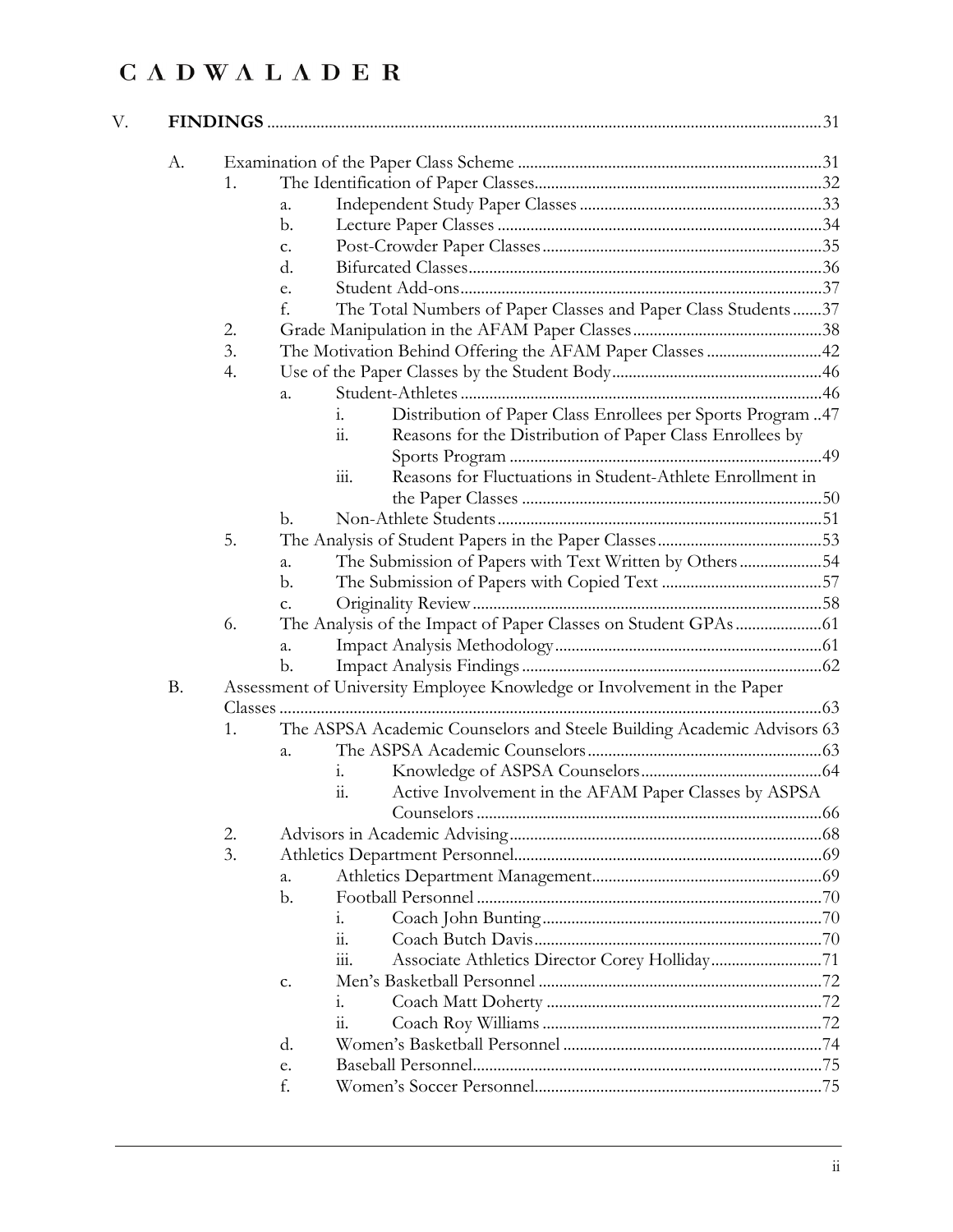|     |           | 4.               |               |                                                                           |  |
|-----|-----------|------------------|---------------|---------------------------------------------------------------------------|--|
|     |           |                  | a.            |                                                                           |  |
|     |           |                  | b.            |                                                                           |  |
|     |           |                  | $C_{\bullet}$ |                                                                           |  |
|     |           |                  | d.            |                                                                           |  |
|     |           | 5.               |               |                                                                           |  |
|     |           |                  | a.            |                                                                           |  |
|     |           |                  | $b$ .         |                                                                           |  |
|     |           | 6.               |               |                                                                           |  |
|     |           |                  | a.            | The Senior Associate Dean for Social Sciences and Global Programs         |  |
|     |           |                  | b.            |                                                                           |  |
|     |           |                  | $C_{\bullet}$ | The Senior Associate Dean for Undergraduate Education91                   |  |
|     |           |                  | d.            |                                                                           |  |
|     |           |                  | e.            |                                                                           |  |
|     | C.        |                  |               | Assessment of the University's Oversight of the AFAM Department and       |  |
|     |           |                  |               |                                                                           |  |
|     |           | 1.               |               |                                                                           |  |
|     |           | $\overline{2}$ . |               |                                                                           |  |
|     | D.        |                  |               | Assessment of the University's Response to the Paper Class Revelations 95 |  |
|     | Ε.        |                  |               |                                                                           |  |
|     |           | 1.               |               |                                                                           |  |
|     |           | $\overline{2}$ . |               |                                                                           |  |
|     |           | 3.               |               |                                                                           |  |
|     |           | 4.               |               |                                                                           |  |
|     |           | 5.               |               |                                                                           |  |
| VI. |           |                  |               |                                                                           |  |
|     | А.        |                  |               |                                                                           |  |
|     | <b>B.</b> |                  |               |                                                                           |  |
|     | C.        |                  |               |                                                                           |  |
|     | D.        |                  |               | Current and Former Members of the Faculty Athletics Committee 113         |  |
|     | Ε.        |                  |               |                                                                           |  |
|     | F.        |                  |               |                                                                           |  |
|     | G.        |                  |               |                                                                           |  |
|     | H.        |                  |               |                                                                           |  |
|     | I.        |                  |               |                                                                           |  |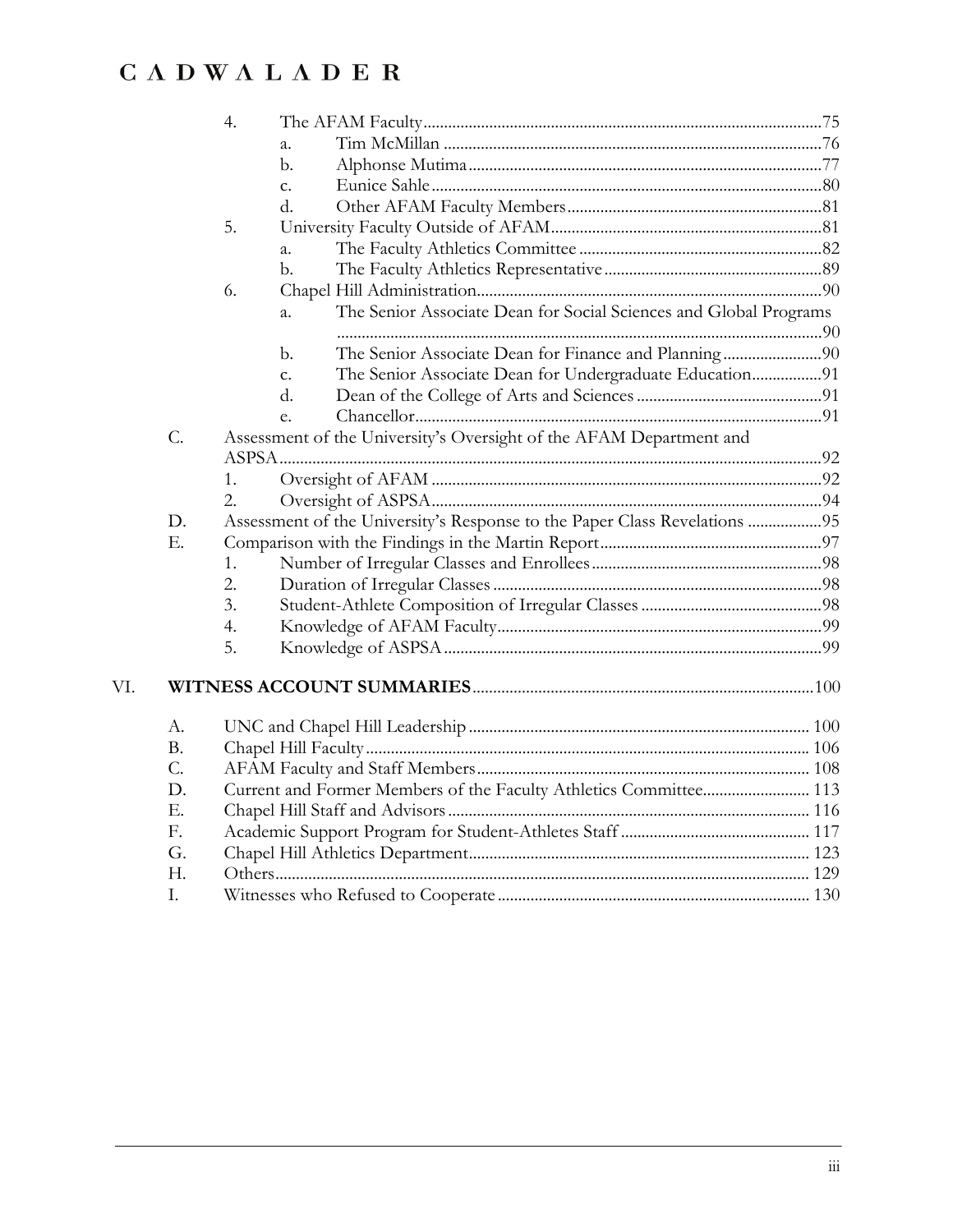#### I. **EXECUTIVE SUMMARY**

 Deborah ("Debby") Crowder was hired in 1979 as the Student Services Manager in the African and Afro-American Studies Curriculum at the University of North Carolina at Chapel Hill ("Chapel Hill"). As a non-faculty member, her official responsibilities were limited to serving as office secretary and administrator for the Curriculum (later to become the Department of African and Afro-American Studies ("AFAM")). By the time she retired in 2009, however, Crowder had not only handled those responsibilities for 30 years; she had also started and managed a line of academically unsound classes that provided deficient educational instruction to thousands of Chapel Hill students.

 Debby Crowder's whole life has revolved around Chapel Hill. She grew up dreaming of attending Chapel Hill; she was an undergraduate student at Chapel Hill from 1971 to 1975; and she spent all but four years of her career working there. Despite her love for the University, she often told people that she had a difficult experience during her student years at Chapel Hill, feeling that she was left adrift by a faculty and staff that focused on "the best and the brightest" and failed to pay attention to students like herself who needed direction and support. Because of that experience, Crowder felt a strong affinity for students with academic or other challenges in their lives. She believed it was her duty to lend a helping hand to struggling students, and in particular to that subset of student-athletes who came to campus without adequate academic preparation for Chapel Hill's demanding curriculum.

 From the beginning of her AFAM tenure, Crowder thought about ways to help challenged students with watered-down academic requirements. Though tempted to bend the rules for the first 13 years of her AFAM service, that impulse was kept in check by strong leadership that was focused on the rigor of the curriculum.

 That changed, however, when Dr. Julius Nyang'oro became chair of the curriculum in 1992. Nyang'oro brought a hands-off approach to management, and was willing to delegate substantial authority to Crowder. He also shared some of Crowder's sympathy for struggling students – and in particular for student-athletes. Crowder took advantage of the more permissive environment under Nyang'oro and started to implement a plan to offer classes that awarded high grades with little regard for the quality of a student's work.

 Specifically, she designed and offered what are called "paper classes." These were classes that were taught on an independent study basis for students and student-athletes whom Crowder selected. Like traditional independent studies at Chapel Hill or any other campus, these classes entailed no class attendance and required only the submission of a single research paper. Unlike traditional independent studies, however, there was no faculty member involved in managing the course and overseeing the student's research and writing process. In fact, the students never had a single interaction with a faculty member; their only interaction was with Crowder, the Student Services Manager who was not a member of the University faculty.

 Crowder provided the students with no actual instruction, but she managed the whole course from beginning to end. She registered the selected students for the classes; she assigned them their paper topics; she received their completed papers at the end of the semester; she graded the papers; and she recorded the students' final class grades on the grade rolls. When Crowder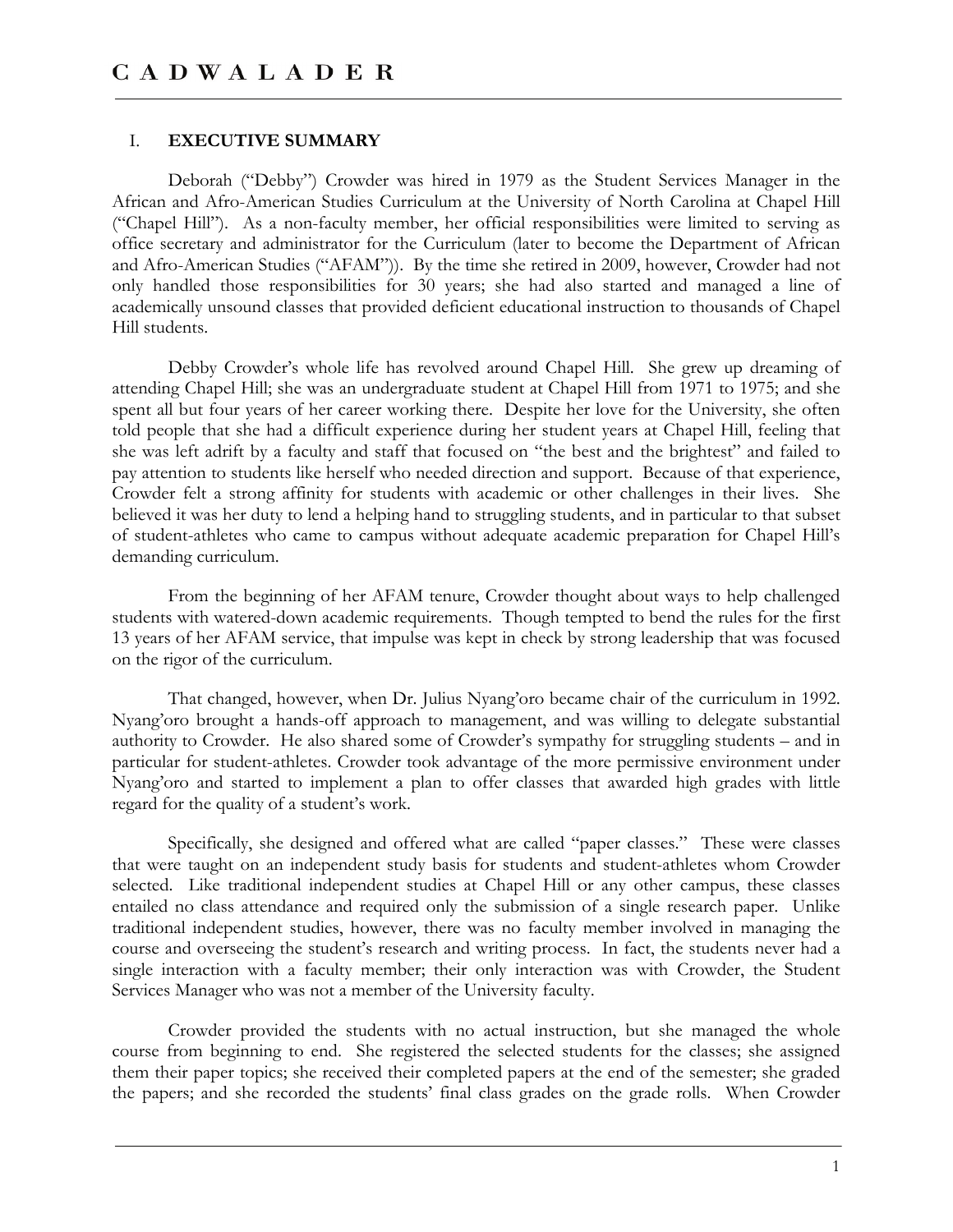graded the papers, she did so generously – typically with As or high Bs – and largely without regard to the quality of the papers. The result was that thousands of Chapel Hill students received high grades, a large number of whom did not earn those high grades with high quality work.

 These paper classes were taken by students of all types, but were especially popular among student-athletes, particularly those who played the "revenue" sports of football and men's basketball. Many of these student-athletes were referred to these classes by academic counselors in the Academic Support Program for Student-Athletes ("ASPSA") who were always under pressure to maintain student-athlete eligibility and saw these classes – and their artificially high grades – as key to helping academically-challenged student-athletes remain eligible and on the playing field.

 Due to curricular changes and limits on the number of independent studies per student, Crowder modified her approach in the late 1990s and started offering these paper classes under the guise of traditional lecture classes. Despite their lecture designation on the schedule, these classes continued to operate in the same fashion. There was no class attendance or student interaction with anyone other than Crowder, and Crowder continued to grade the papers.

 Although Nyang'oro acquiesced in Crowder's paper class scheme and facilitated it in a number of ways, Crowder was the one who coordinated it. When Crowder retired from the University in 2009 and she was no longer in position to arrange these classes, under-prepared students and student-athletes began to struggle to maintain academic eligibility. At the request of ASPSA football counselors, Nyang'oro offered several classes after Crowder's retirement that followed a similar format and were equally lacking in academic rigor.

 Despite the fact that these classes involved thousands of students and coordination between Crowder and numerous University employees, the Chapel Hill administration never scrutinized AFAM's operations or the academic integrity of their course offerings. It was only when media reports raised questions about AFAM classes in 2011 that administration officials took a hard look at the AFAM Department. They were shocked with what they found.

 The University took a number of actions in reaction to the paper class revelations. They immediately self-reported the misconduct to the NCAA. They then commissioned a series of inquiries to investigate and learn how these classes had developed. However, with both Nyang'oro and Crowder unwilling to be interviewed for these reviews because of a pending criminal investigation, none of these inquiries were able to truly get to the bottom of what happened with the paper classes.

 That changed at the end of 2013, once the criminal investigation came to an end and the University learned that it would have access to Debby Crowder and to the information from the State Bureau of Investigation's criminal investigation. Soon thereafter, the University retained us to take advantage of this opportunity and conduct a thorough, probing investigation to answer the lingering open questions about the paper class scheme.

 We have done just that over the past eight months, interviewing 120 witnesses, collecting and searching 1.6 million emails and other electronic documents and analyzing student transcripts and Chapel Hill course records dating back to the 1980s. Over the course of that investigation, we have arrived at a number of findings, including the following: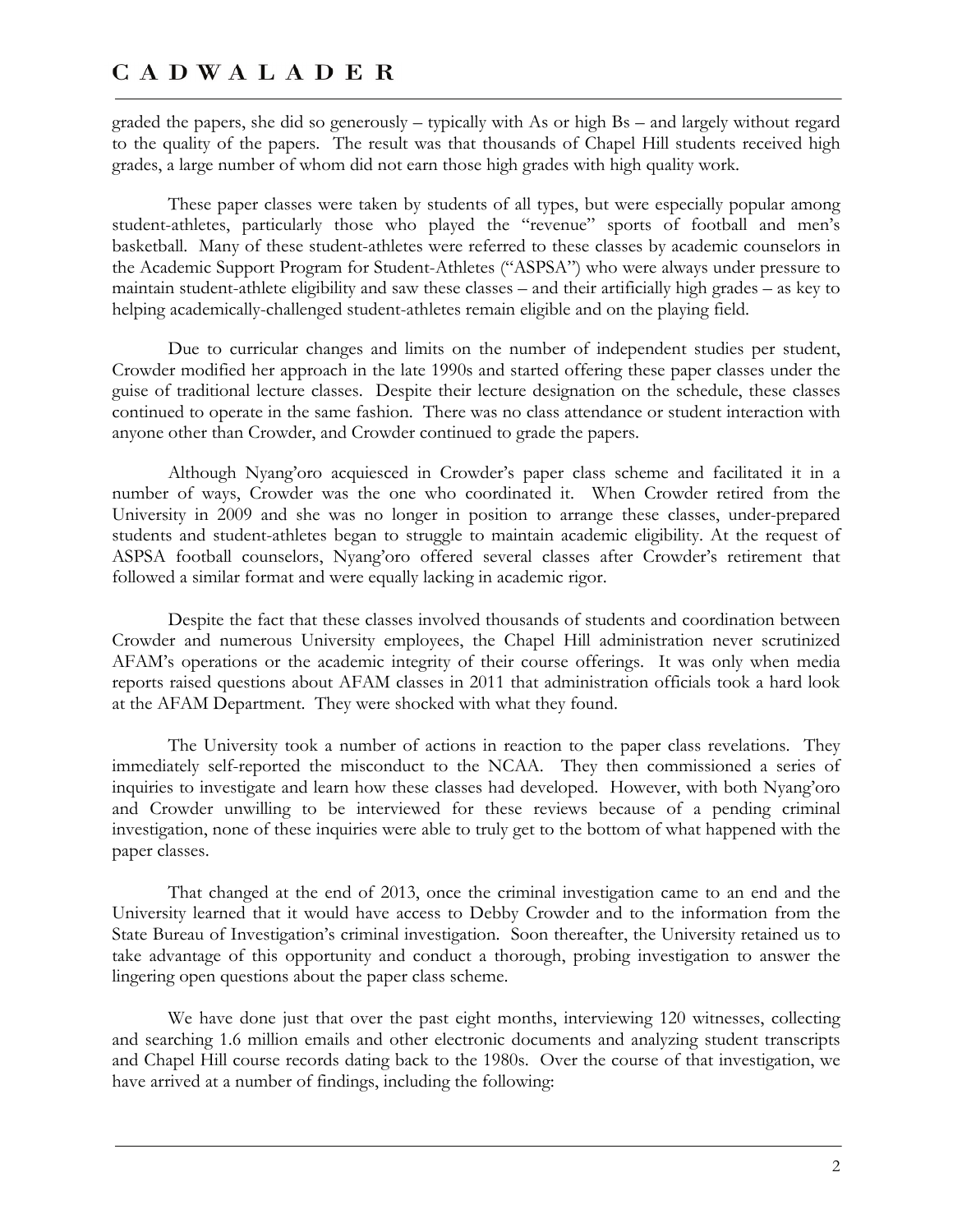- Between 1993 and 2011, Crowder and Nyang'oro developed and ran a "shadow curriculum" within the AFAM Department that provided students with academically flawed instruction through the offering of "paper classes." These were classes that involved no interaction with a faculty member, required no class attendance or course work other than a single paper, and resulted in consistently high grades that Crowder awarded without reading the papers or otherwise evaluating their true quality.
- Crowder and Nyang'oro were primarily motivated to offer these classes by a desire to help struggling students and student-athletes. Both felt sympathy for under-prepared students who struggled with the demanding Chapel Hill curriculum. Crowder felt a strong affinity for student-athletes in particular, and she gave them ready access to these watered-down classes to help them manage their competing athletic and academic time demands.
- Over the 18 years these classes existed, Crowder and Nyang'oro were responsible for offering 188 different lecture classes as well as hundreds of individual independent studies in the "paper class" format – with no class attendance or faculty involvement, and with Crowder managing the class and liberally grading the papers. Through this scheme, over 3,100 students received one or more semesters of deficient instruction and were awarded high grades that often had little relationship to the quality of their work.
- The grades earned in these AFAM paper classes were significantly higher than grades awarded in the regular AFAM classes. The average grade issued to all identified students in the paper classes was 3.62, as compared to an average grade of 3.28 for the regular AFAM classes. That difference was even greater for student-athletes. The average grade given to all studentathletes for the paper classes was 3.55, as compared to an average studentathlete grade of 2.84 for the regular AFAM classes.
- The inflated grades from the paper classes had a significant impact on student and student-athlete GPAs and academic standing. Each paper class grade increased a student's GPA, on average, by approximately .03 grade points. The significance of this effect could be seen in the number of students for whom the paper class grade made the difference in reaching or not reaching the 2.0 grade threshold. In the case of 329 students, the grade they received in a paper class provided the "GPA boost" that either kept or pushed their GPA above the 2.0 level for a semester. For 81 of those students, that GPA boost was the margin that gave them the 2.0 GPA that allowed them to graduate.
- Student-athletes accounted for a disproportionately high percentage of enrollments in the AFAM paper classes. Of the identifiable enrollments in the lecture paper classes, 47.4% were student-athletes, even though studentathletes make up just over 4% of the Chapel Hill undergraduate student body. Of those student-athlete enrollments, 50.9% were football players,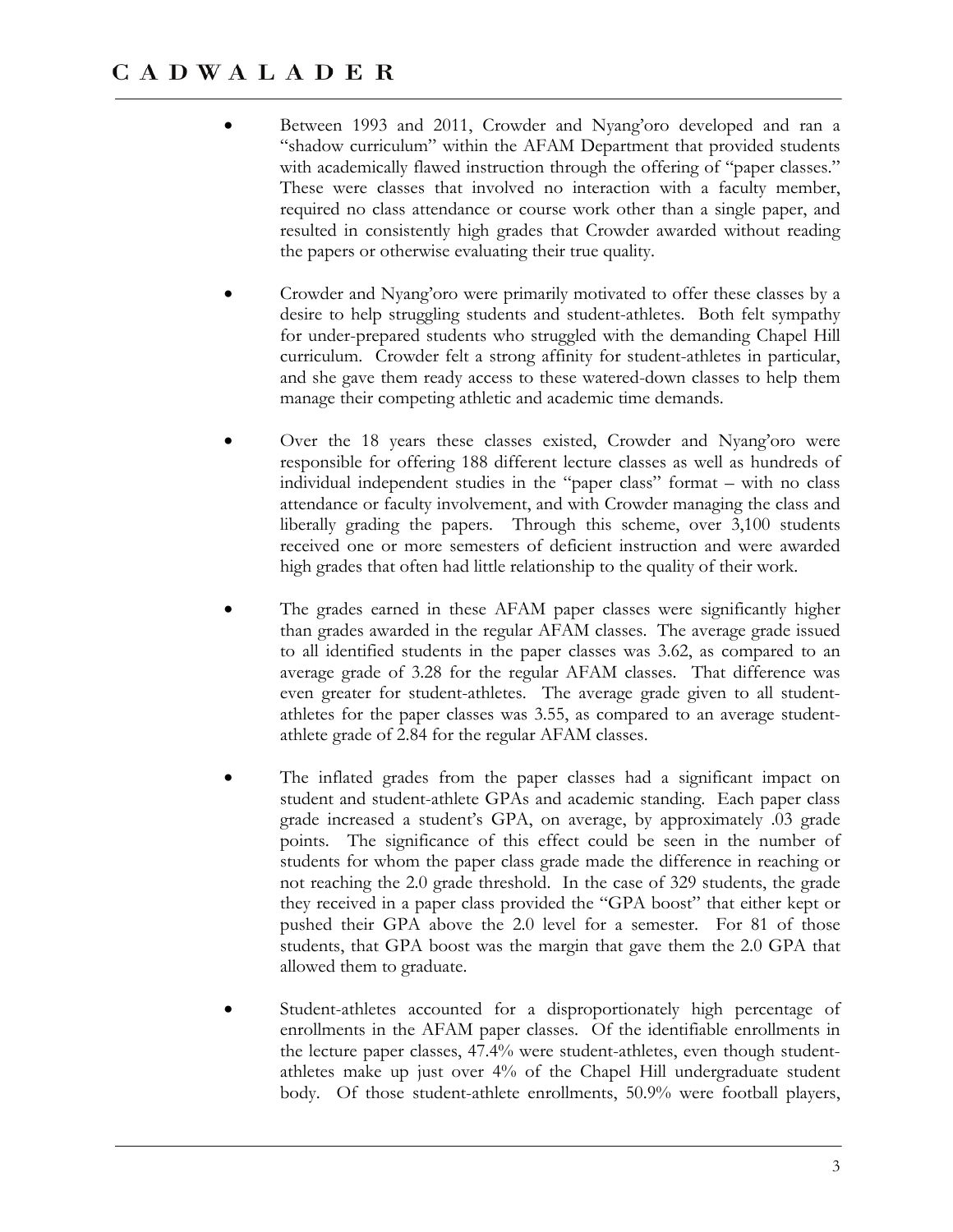12.2% were men's basketball players, 6.1% were women's basketball players, and 30.6% were Olympic and other sport athletes.

- A good number of these student-athletes were "steered" to the AFAM paper classes by certain academic counselors in ASPSA. This steering was most prevalent among the counselors for the revenue sports of football and men's basketball. While some of these counselors knew only that these were easy classes, others were fully aware that there was no faculty involvement and that Crowder was managing the whole course and grading the papers. Those counselors saw these paper classes as "GPA boosters" and steered players into them largely in order to help them maintain their GPAs and their eligibility under the NCAA and Chapel Hill eligibility rules. At least two of those counselors went so far as to suggest what grades Crowder should award to their players who were taking her paper classes.
- Several of the ASPSA football counselors grew dependent on the paper classes and were very concerned when Crowder announced her upcoming retirement. They immediately took steps to prepare for the end of the paper classes. They instructed players to submit their papers before Crowder's departure to receive the benefit of her liberal grading; they warned the football coaches that with Crowder's retirement they no longer had access to classes "that met degree requirements in which [the football players] didn't go to class…didn't take notes [or] have to stay awake…didn't have to meet with professors [and] didn't have to pay attention or necessarily engage with the material;" and they undertook an effort to persuade Nyang'oro to continue the paper classes. They succeeded in getting Nyang'oro to offer a few classes, but not before the football team's GPA fell to its lowest point in ten years.
- It became common knowledge among certain quarters of the student and student-athlete body that Crowder did not grade paper-class papers with a discriminating eye and that a student could receive a high grade for turning in a paper of any quality. As a result, a significant proportion of the papers submitted in these classes included large amounts of unoriginal text. In a number of cases, students submitted papers with original introductions and conclusions, but with copied "fluff" text in between, because they knew that Crowder typically just skimmed the beginning and the end of a paper before awarding a high grade.
- ASPSA made tutors available to all student-athletes, and those tutors often helped the student-athletes with their paper-class papers. While most conducted themselves appropriately, several of the tutors crossed the line between permissible and impermissible assistance and drafted parts of the papers that the student-athletes submitted for credit in these classes.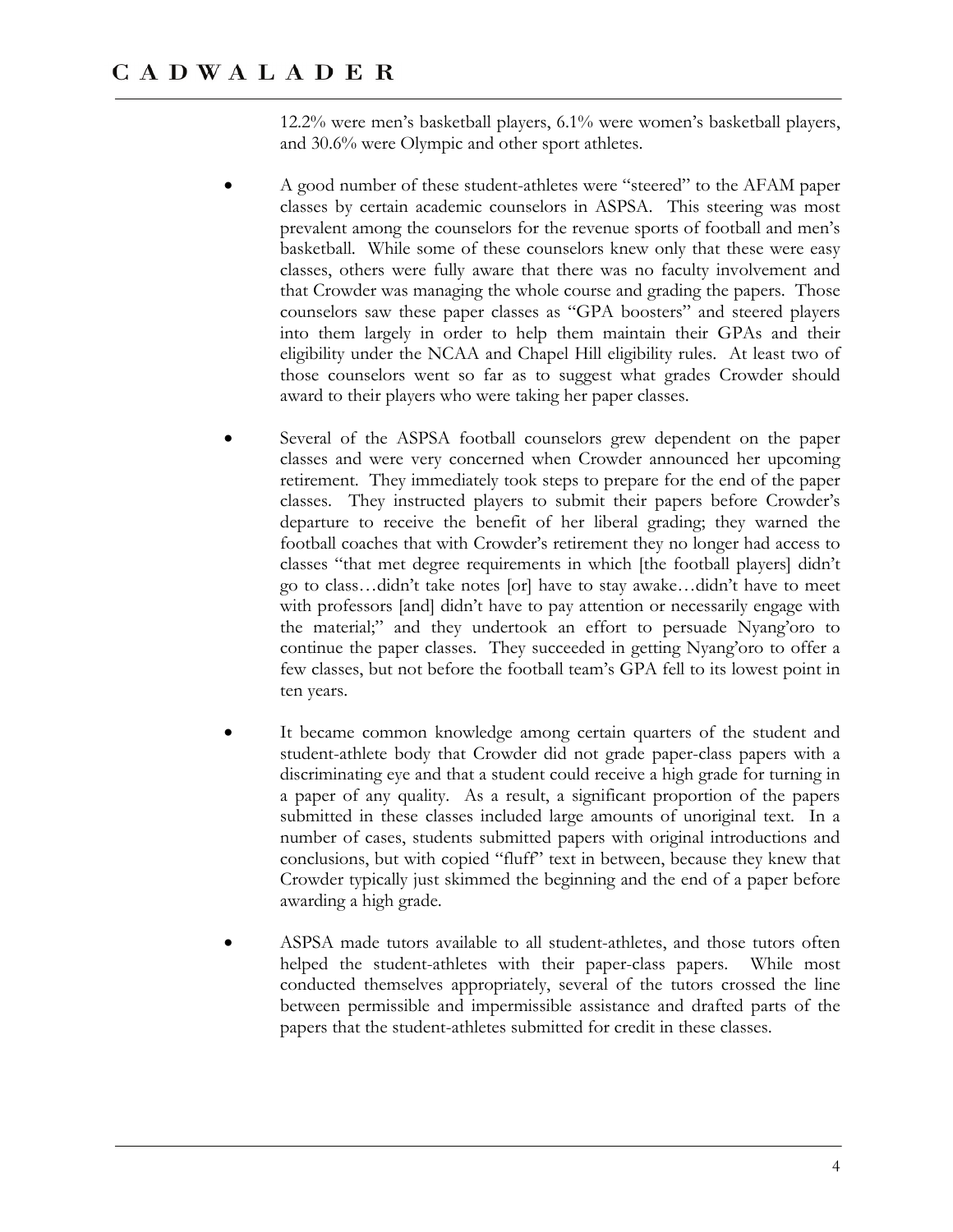- Although Crowder took steps to mask the true nature of the paper classes, there were University employees who had varying degrees of knowledge about the paper classes:
	- Besides those ASPSA counselors mentioned above who were actively colluding with Crowder and Nyang'oro, there were a number of ASPSA counselors and Athletics Department staff who knew that these were easy courses that required no class attendance and that they resulted in consistently high grades for the student-athletes. Several also recognized the anomaly that these classes were taught in an independent study format even though they were often designated on the course schedule as lecture classes.
	- A number of the Academic Advisors in the Office of Academic Advising occasionally referred academically-challenged students and students with other hardships to Crowder's paper classes, although they apparently did not know that Crowder managed the classes and graded the papers without the involvement of a faculty member.
	- At least three members of the AFAM faculty besides Nyang'oro had some knowledge of the paper class scheme and took actions that assisted or facilitated the paper class scheme.
	- Several administrators were aware of red flags about potential irregularities in AFAM but took little or no action to inquire about them. For example, one administrator became aware in 2005 or 2006 that Nyang'oro was routinely listed as the instructor-of-record for a number of independent studies – approximately 300 per year – that was clearly well beyond what any professor could physically handle. That administrator's response was just to ask Nyang'oro to reduce his independent studies numbers and then to let the matter drop. She never asked how he or his small department could possibly teach 300 different independent studies in a single year and never challenged him on the quality of instruction these students were or were not receiving in these independent studies. If she had, she would have learned that the students were effectively getting no instruction and that these were largely paper class students who were writing papers for Debby Crowder. The administrator's inexplicable decision not to press this obvious issue allowed the paper class scheme to continue for another five years.
	- Beyond those University personnel who were aware of red flags about the AFAM classes, there were a larger number among the Chapel Hill faculty, administration and Athletics and ASPSA staff who knew that these were easy-grading classes with little rigor and knew that there was a process – like similar processes that exist in many colleges around the country – where some number of student-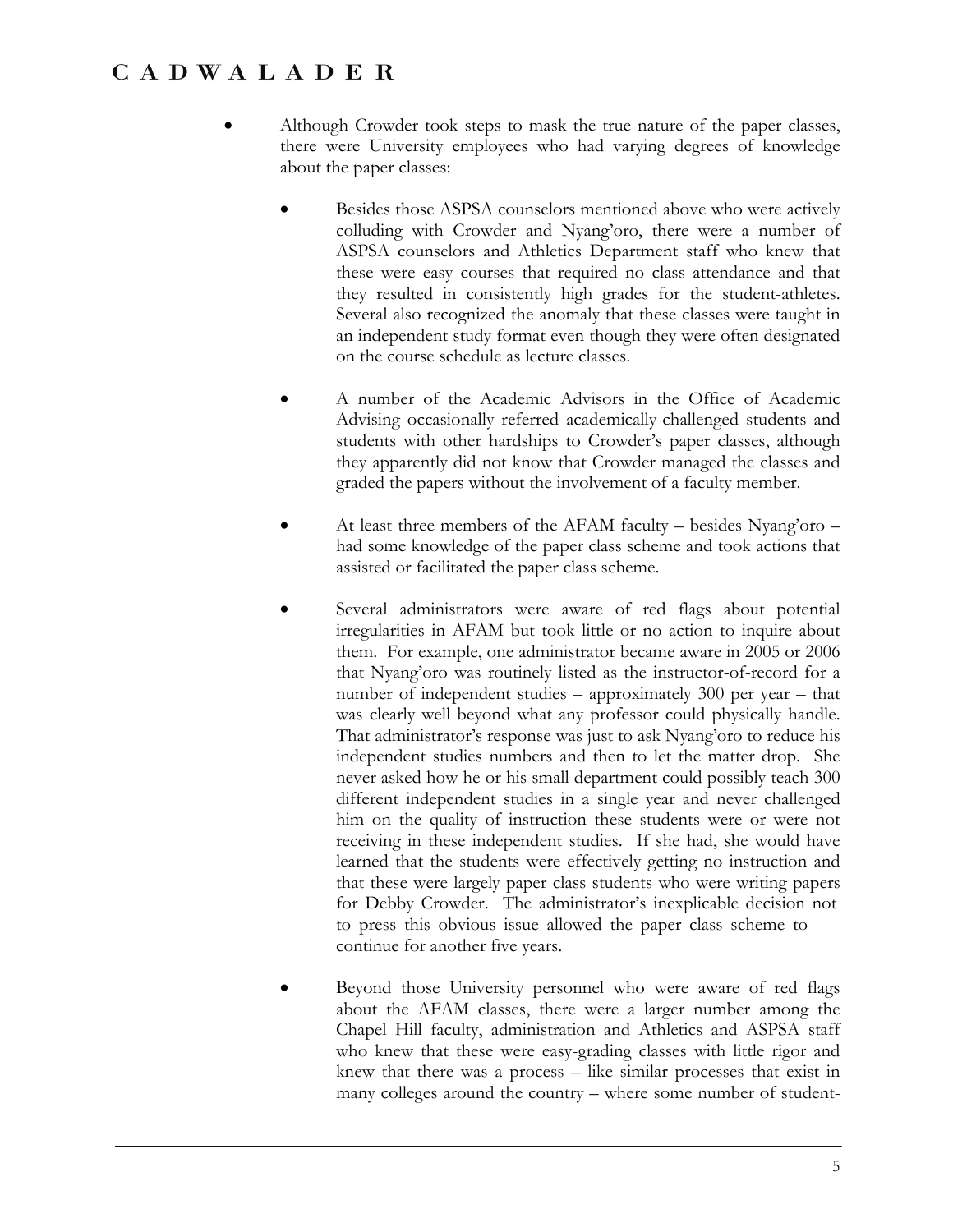athletes were deliberately steered toward these classes. Several of those same people also made a conscious decision not to ask questions even though they had suspicions about the educational content of those classes.

- Like many universities, the Chapel Hill administration took a loose, decentralized approach to management of its departments and department chairpersons, on the theory that strong management in the college environment unduly constrains the academic independence that fosters creative instruction and research. As a result of this approach, the University failed to conduct any meaningful oversight of the AFAM Department and ASPSA, and Crowder's paper class scheme was allowed to operate within one of the nation's premier academic institutions for almost two decades.
- We found no evidence that the higher levels of the University tried in any way to obscure the facts or the magnitude of this situation. To the extent there were times of delay or equivocation in their response to this controversy, we largely attribute that to insufficient appreciation of the scale of the problem, an understandable lack of experience with this sort of institutional crisis and some lingering disbelief that such misconduct could have occurred at Chapel Hill.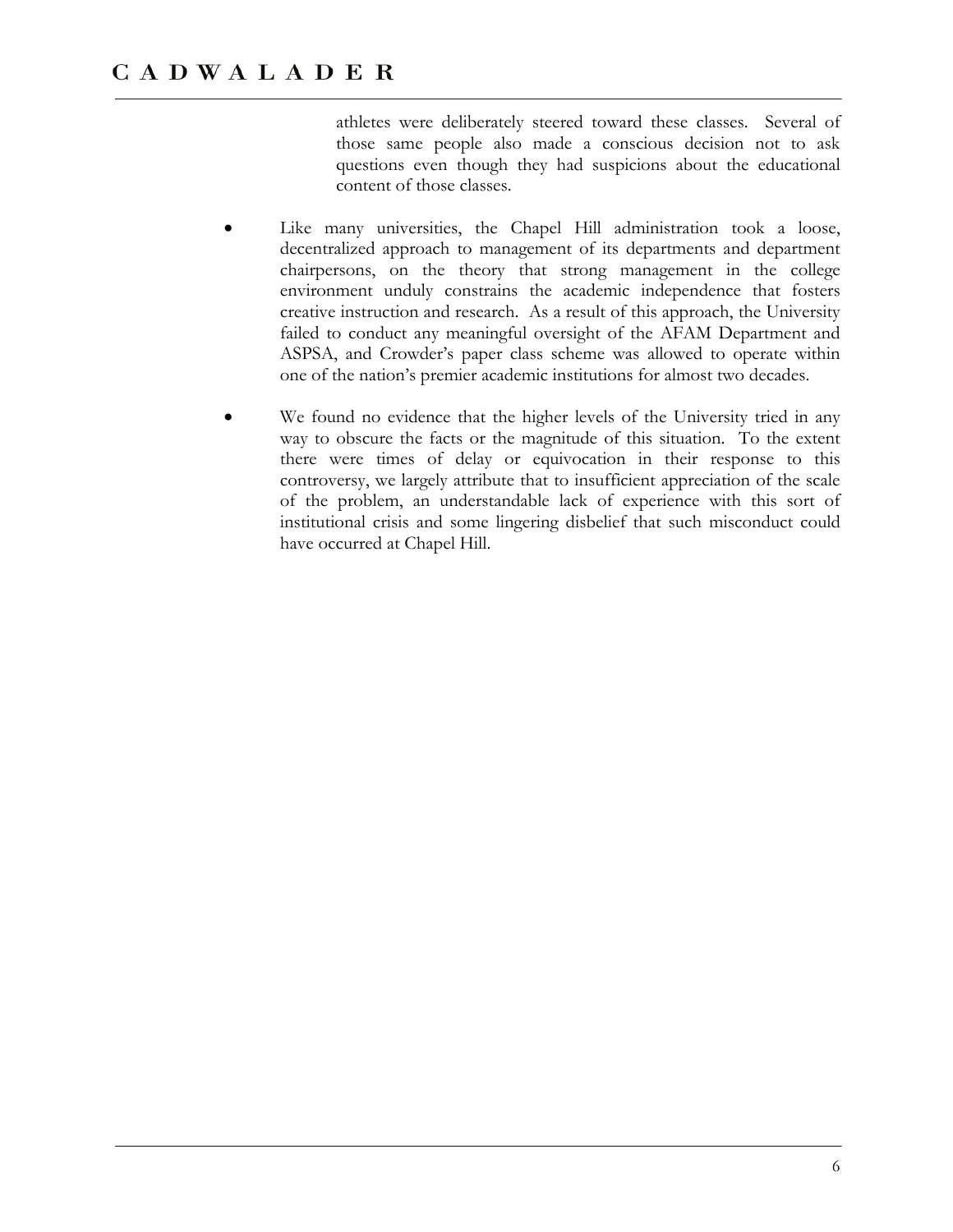#### II. **INTRODUCTION**

-

The University of North Carolina at Chapel Hill has been the subject of a series of academic misconduct allegations over the past three years. These allegations have focused on the offering of irregular courses in the Department of African and Afro-American Studies ("AFAM").<sup>1</sup> These classes were irregular in that they required no class attendance or course work other than a single paper, and were managed by the AFAM office secretary without any involvement by a faculty member. They were very popular among students for many years, largely because the office secretary graded the papers and handed out consistently high grades largely without regard to the quality the work in those papers. These classes were known as "paper classes" on the Chapel Hill campus, and that is the term that we will use in this report when referring to the AFAM classes with the above-listed characteristics.

Since these classes first came to light in August 2011, the University of North Carolina ("UNC") has worked hard to understand their origins and the motivations behind them. A number of very well-conducted reviews and investigations were undertaken by distinguished persons from inside and outside the University. Lacking access to certain critical information and witnesses, however, these reviews were unable to provide a definitive accounting of how these paper classes developed.

In late 2013, District Attorney James Woodall (District Attorney of Orange and Chatham Counties) informed the University that a State Bureau of Investigation ("SBI") criminal investigation would conclude with the indictment of former AFAM Department Chairman Julius Nyang'oro ("Nyang'oro") for receiving payment for a paper class that he never taught. District Attorney Woodall suggested that he may soon be in a position to provide the University with access to investigative information relating to the irregular AFAM courses and to possibly arrange access to the individual who colluded with Nyang'oro to arrange these irregular classes – former AFAM Student Services Manager Deborah Crowder ("Crowder"). After brief consideration, the University decided – and District Attorney Woodall agreed – that the University should bring in a completely independent investigative team to receive this information and conduct a thorough investigation.

On February 21, 2014, University of North Carolina ("UNC") President Thomas W. Ross and Chancellor Carol L. Folt of the University of North Carolina at Chapel Hill ("Chapel Hill") selected us to lead that effort.<sup>2</sup> In announcing our appointment, the President and Chancellor explained that they had directed us "to ask the tough questions, follow the facts wherever they lead,

<sup>1</sup> Effective July 1, 2013, the department changed its name to the Department of African, African American, and Diaspora Studies. Because African and Afro-American Studies (AFAM) was the name used during the period of time we examined in our investigation, we will use that name throughout our report.

<sup>2</sup> In addition to Mr. Wainstein, the Cadwalader, Wickersham & Taft LLP team included attorneys A. Joseph Jay III, Thomas M. Guerin, Colleen Depman Kukowski, and Katherine A. Preston; law clerk Peter T. Carey; and paralegals Christian A. Moore and Caitlin E. Ptak.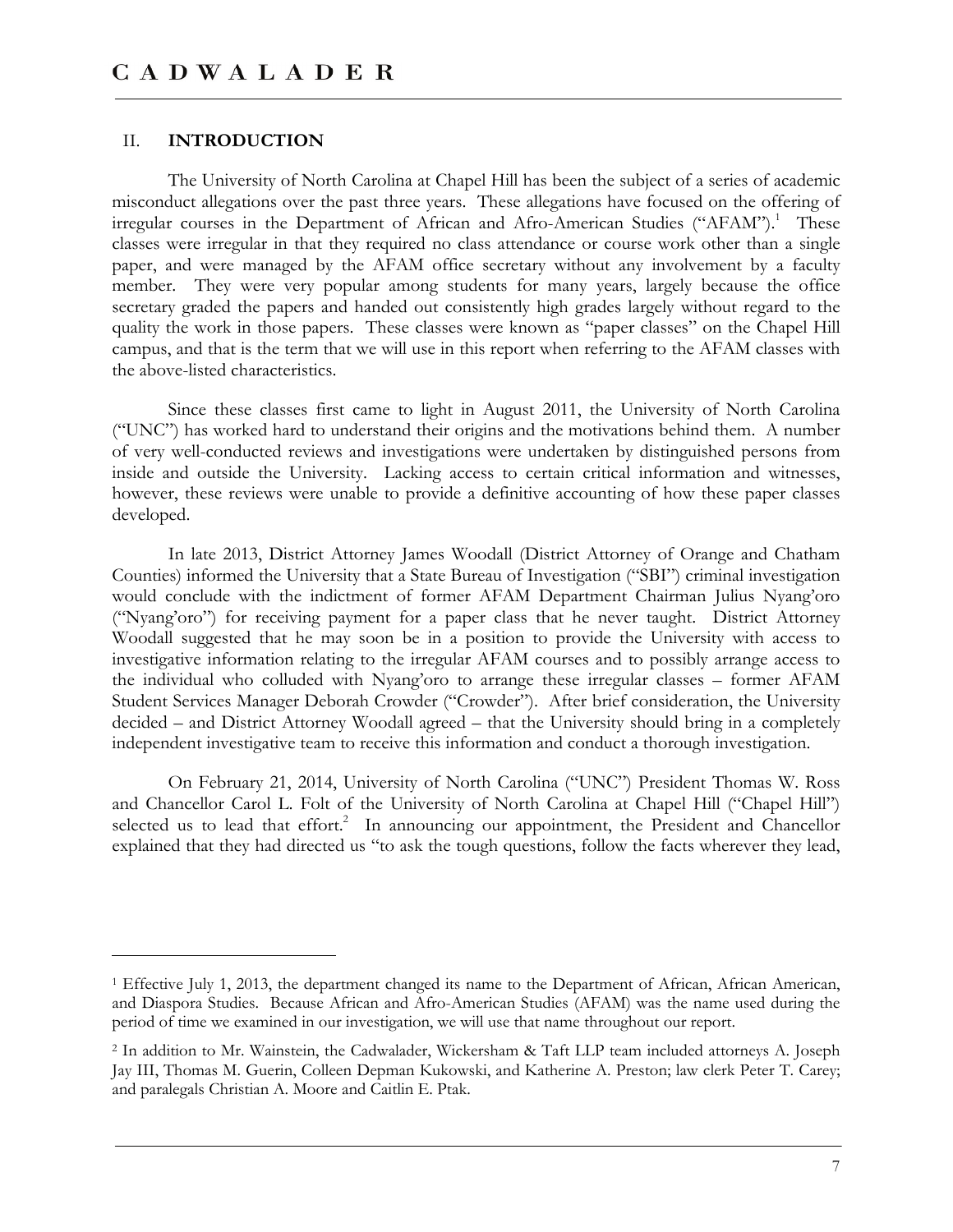$\overline{a}$ 

and […] take any further steps necessary to address any questions left unanswered during previous reviews commissioned by the University."3

Importantly, President Ross and Chancellor Folt directed that we conduct our investigation with complete independence from officials in the UNC system and at Chapel Hill. As such, we have operated without any direction, guidance or limitations imposed from UNC. We alone have determined what questions to ask, which individuals to interview, what materials to request and review and what conclusions to draw from our investigative findings. We want to acknowledge the UNC system and Chapel Hill for respecting that independence and for their complete cooperation in every facet of our investigation.

<sup>3</sup> *Independent counsel to conduct inquiry of information about academic irregularities*, U. OF N.C. AT CHAPEL HILL NEWS (Feb. 21, 2014), http://uncnews.unc.edu/2014/02/21/independent-counsel-conduct-inquiry-informationacademic-irregularities/.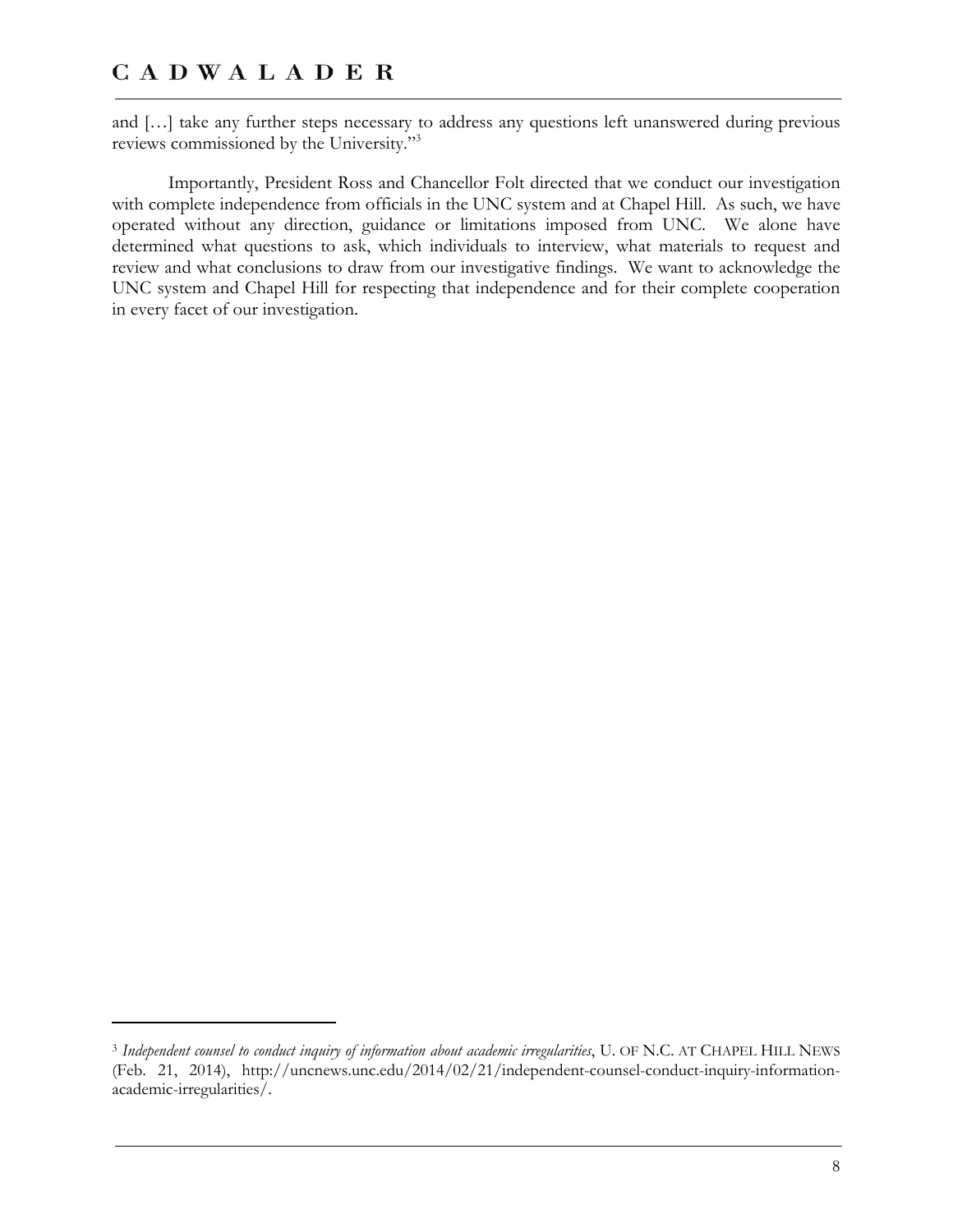#### III. **INVESTIGATIVE PLAN AND METHODOLOGY**

We developed the investigative plan and methodology for this investigation much the same way as we routinely design and implement them for investigations of corporations and other large organizations. Specifically, we conduct extensive email and document reviews to develop an understanding of the communications relating to the conduct under investigation. We then use what we learn from those communications to formulate our investigative strategy, to identify potential witnesses and to prepare our interviews with those witnesses.

We followed that approach on this matter, searching over 1.6 million emails and other documents to find communications relating to the AFAM paper classes and interviewing 126 individuals as to their knowledge of or role in these classes.

The following section details the specific steps we took throughout the course of this investigation.

A. The Scope of the Investigation

The first step of our investigation was to clearly define the scope of our review. We did this by identifying a series of questions that were left unanswered or partially answered by the prior reviews. These questions became the core around which we built our investigation, and they included:

- What exactly were these irregular classes? How and why had they been offered?
- Is there any evidence that these paper classes existed in other departments at Chapel Hill?
- Is there evidence that students, including student-athletes, received grades or credit in these classes that they did not earn?
- Did Dr. Nyang'oro and Debby Crowder offer these classes with artificially high grades specifically to provide a way for student-athletes to maintain their eligibility?
- Did the Athletics Department, athletics counselors and/or student-athletes use these classes as a means of maintaining student-athlete eligibility?
- What was the involvement, if any, of Chapel Hill administrators, faculty and staff in offering, facilitating and/or directing students and student-athletes to these paper classes?
- What did Chapel Hill administrators, faculty and staff know about these paper classes, even if they were not actively involved in facilitating them?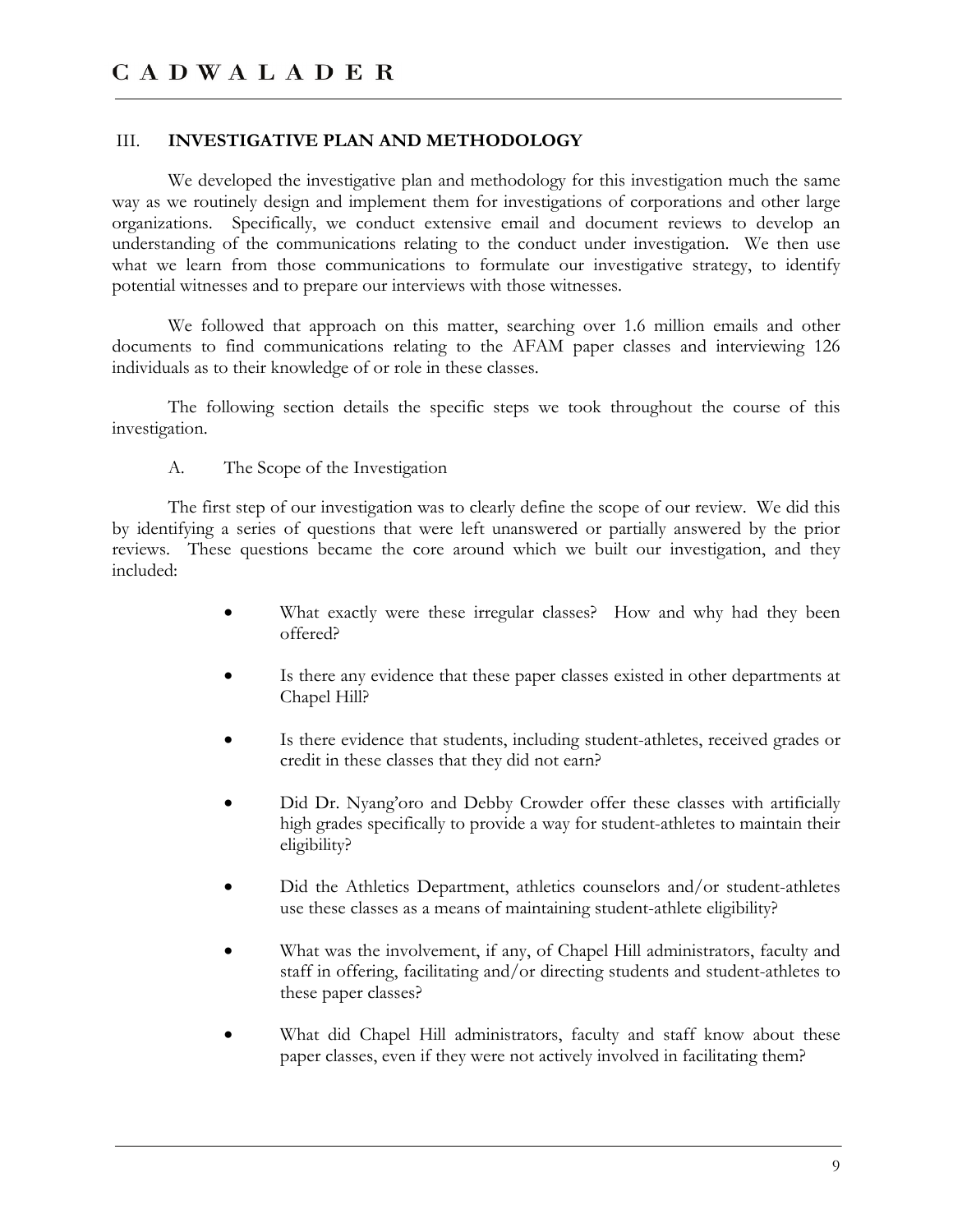- What was the response of Chapel Hill administrators, faculty, and staff as red flags emerged concerning these classes?
- B. Preliminary Steps of the Investigation

Once we established the scope of our review, we laid the groundwork for our investigation by taking the following preliminary steps:

1. Review Prior Reports

As an initial step, we carefully reviewed each of the reports that were generated by the previous inquiries of the irregular AFAM classes. Those reports included the following:

- The Hartlyn-Andrews Report dated May 2, 2012;
- The Independent Study Task Force Report dated May 2, 2012;
- The Faculty Executive Committee Report dated July 26, 2012;
- The Governor James G. Martin Report dated December 20, 2012, Addendum dated January 24, 2013, and the Clarification dated February 5, 2013;
- The Baker Tilly Report dated December 20, 2012; and
- The Board of Governors Review Report dated February 7, 2013.

It was clear from our review of these reports that each of the previous inquiries was conducted very capably and in good faith by those charged to undertake them. Though limited by scope and mandate and by their lack of access to Crowder, Nyang'oro, and the information gathered by the SBI, they all provided critically important insights and information that formed the building blocks of our investigation. We are grateful to each of the prior reviewers, especially Deans Jonathan Hartlyn and William Andrews, Governor James G. Martin, and Raina Rose Tagle of Baker Tilly Virchow Krause LLP ("Baker Tilly"), each of whom spent a considerable amount of time meeting with us and walking us through their findings.

2. Consult with District Attorney Woodall and the SBI

We were also fortunate to have the opportunity to consult closely and regularly with District Attorney Woodall, SBI Assistant Director Eric Hooks and SBI Agent Blane Hicks regarding the findings of their exceptionally thorough criminal investigation. In addition, thanks to District Attorney Woodall's efforts, we were able to interview Crowder, the former Student Services Manager in AFAM, Nyang'oro, the former Chair and Professor of that department, and Jennifer Wiley Thompson ("Wiley"), a former tutor for the Academic Support Program for Student-Athletes. Our ability to meet with each of these critical witnesses proved invaluable to our review. We are extremely grateful for District Attorney Woodall's assistance in this regard.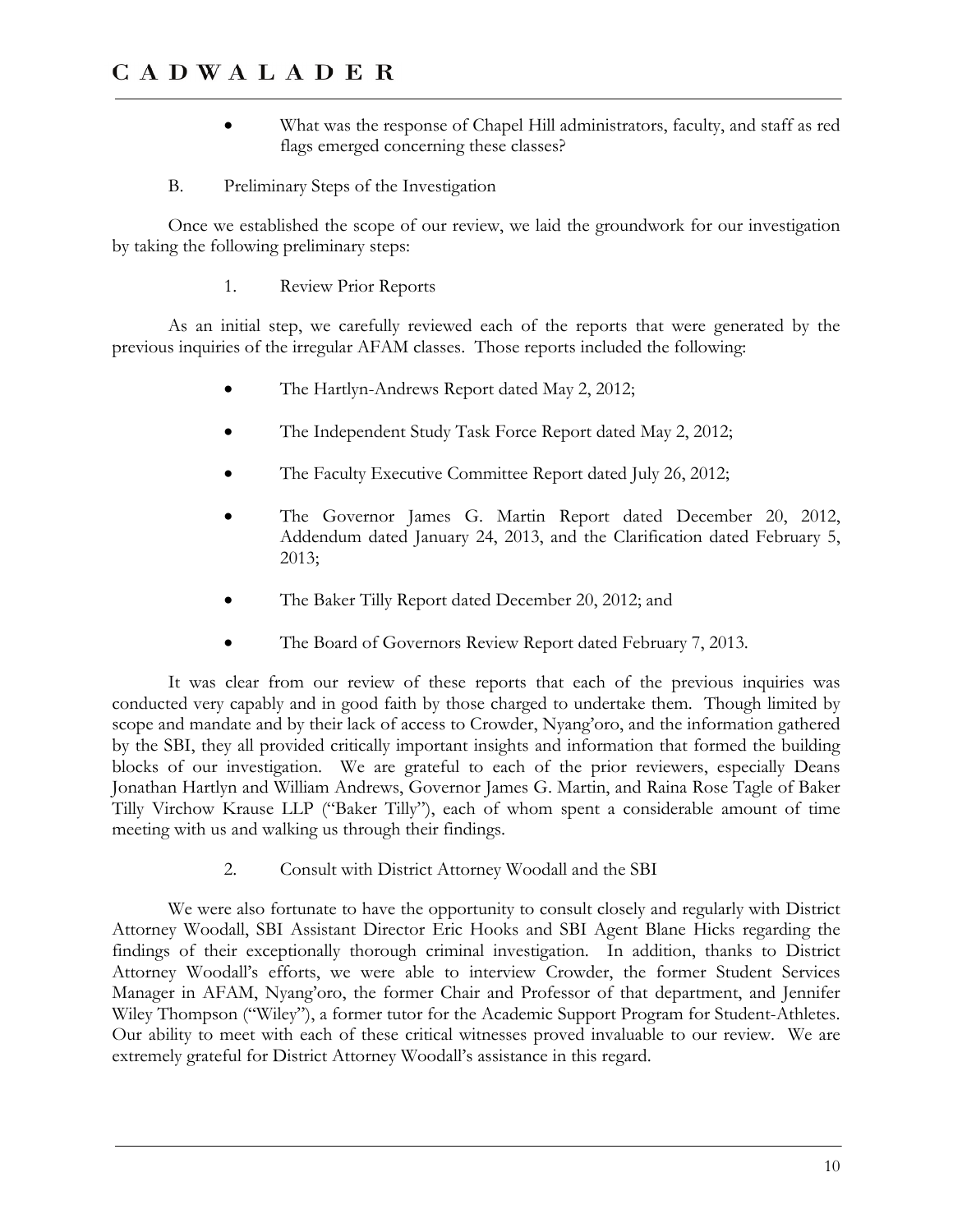#### 3. Request Input from the Public

On several occasions, we requested that anyone with relevant information contact the investigative team. A number of people did so by phone, by email or in person, and those contacts led to valuable information and a number of important investigative leads.

4. Secure Access to FERPA Information

Immediately upon our engagement, we executed a letter agreement with the University that permitted us access to information protected by the Family Education Rights and Privacy Act ("FERPA").4 Under this agreement, we received unfettered access to protected student information, including transcripts and other academic records, with the understanding that we would not further disseminate such information, including in this report.<sup>5</sup>

5. Distribute Broad Document Preservation Directive

Shortly after our engagement, we worked with the University to identify current employees who may have relevant information on their computer systems and to issue a broad document preservation order to those employees. In April 2014, the UNC System – known as "General Administration" – and the Chapel Hill campus issued those orders to identified faculty and staff reminding them of their responsibility to preserve and not to delete or destroy electronic data of potential relevance to our review.<sup>6</sup>

C. Collection and Review of Electronic Documents

Immediately upon our engagement by the University, we set out to identify the availability of email and other relevant electronic documents. We consulted with University counsel and IT specialists regarding the University's email system and electronic document storage environment. It became clear in these meetings that a comprehensive review of email and other electronic documents had not been conducted in the prior investigations. Although Governor Martin's team had collected and reviewed a subset of the relevant emails, there had not been the sort of broad email review that is a necessary ingredient of a comprehensive investigation. Upon taking office, Chancellor Folt had noticed this deficiency and directed a review of certain employee emails. She reviewed the results and found some of the results troubling, in part encouraging her to seek this investigation.

-

<sup>4 20</sup> U.S.C. § 1232g; 34 C.F.R. pt. 99.

<sup>5</sup> We spoke with several current and former students (both athletes and non-athletes) during our investigation. Because our discussions concerned their academic record, such discussions are protected by FERPA. Accordingly, while we may reference these discussions or information learned therefrom, we will not include the students' names or attribute any statements or information to a particular current or former student.

<sup>6</sup> Prior to our investigation, both the UNC System and Chapel Hill campus had a document preservation directive in place. This directive was broadened after our engagement in terms of scope and in the number of people receiving it.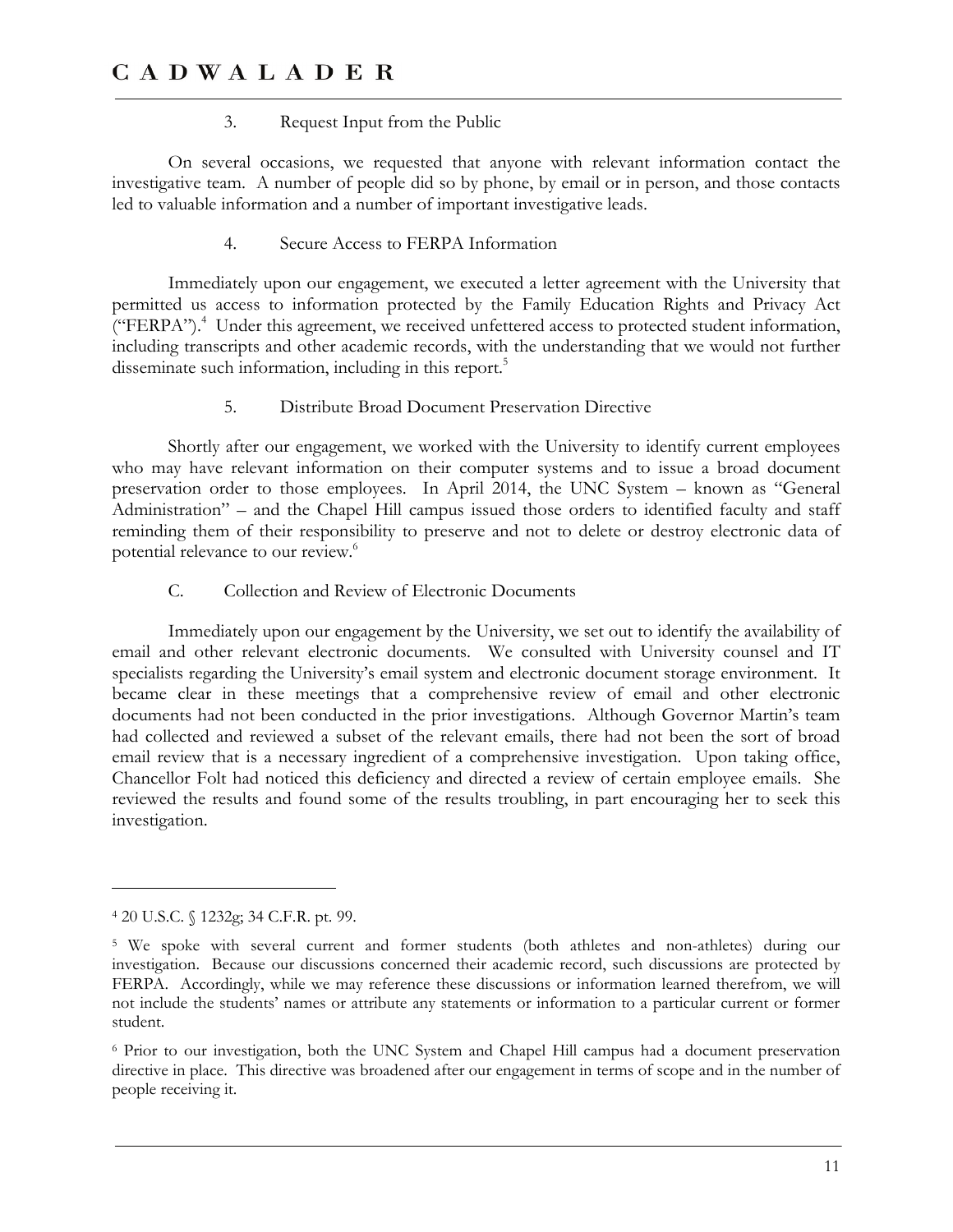We worked with both the University and Baker Tilly (the accounting firm that had assisted Governor Martin) to gather all email and electronic document files that had previously been collected. We then identified a list of additional employees whose email potentially contained relevant information and requested that the University provide their email to us. Cadwalader's electronic discovery group then processed all the emails we received and loaded them into a robust electronic discovery database. In total, we collected and processed over 100 GB of data from 39 different current or former Chapel Hill faculty and staff. After taking out duplicates, we compiled a database of over 1.6 million emails and electronic documents.

We formulated a list of 48 keywords that related to the subject matter of our investigation – words such as "paper class" and "independent study" – and our IT specialists ran these terms against the 1.6 million electronic documents in the database. Our staff then reviewed emails and documents that hit on those terms to identify those that had some bearing on the issues we were investigating.<sup>7</sup> We then used the information gleaned from those emails to craft our investigation and interview strategy.

#### D. Personal Interviews

The personal interviews were the core of our investigative efforts. During our investigation, we interviewed 126 individuals in person or by telephone.<sup>8</sup> This number included 20 current and former Chapel Hill Chancellors and high-ranking administrators, 15 AFAM faculty and staff members, 12 current and former ASPSA staff members, four tutors for student-athletes, and 22 current and former students, including 17 current and former student-athletes.<sup>9</sup>

As explained above, our interviews were aided by our document review. In many of our interviews, we showed the witness emails or other documents to prompt their memory of events that took place years before. Many of the emails and documents we showed to witnesses during their interviews are excerpted or otherwise referred to in this report.

 $\overline{a}$ 

<sup>7</sup> In addition to the Exhibits to this report, we have compiled an additional volume (the "Supplemental Volume") of documents upon which we relied, in part, in making the findings in this report. This Supplemental Volume contains 583 documents (900 pages).

<sup>8</sup> *See* Exhibit 1 for a list of persons interviewed.

<sup>9</sup> We received full cooperation from the vast majority of people we sought to interview. There were, however, five notable exceptions who refused to speak with us, four of whom were associated with the football program. Former ASPSA Associate Director and head football counselor Cynthia Reynolds refused multiple requests for an interview, despite the encouragement of her current employer, Cornell University. *See*  Exhibit 2: Emails and Letters Regarding Cynthia Reynolds. Former ASPSA football counselor Octavus Barnes refused our request for an interview through an attorney. Former assistant and interim head football coach Everett Withers refused multiple requests for an interview as well as an attempt by his current employer, James Madison University, to urge him to cooperate. *See* Exhibit 3: Emails and Letters Regarding Everett Withers. Similarly, former assistant coach and current head coach of the NFL Indianapolis Colts Charles "Chuck" Pagano declined our request for an interview. *See* Exhibit 4: Emails Regarding Chuck Pagano. Finally, former Associate Dean of Academic Advising Carolyn Cannon ignored multiple requests for an interview. *See* Exhibit 5.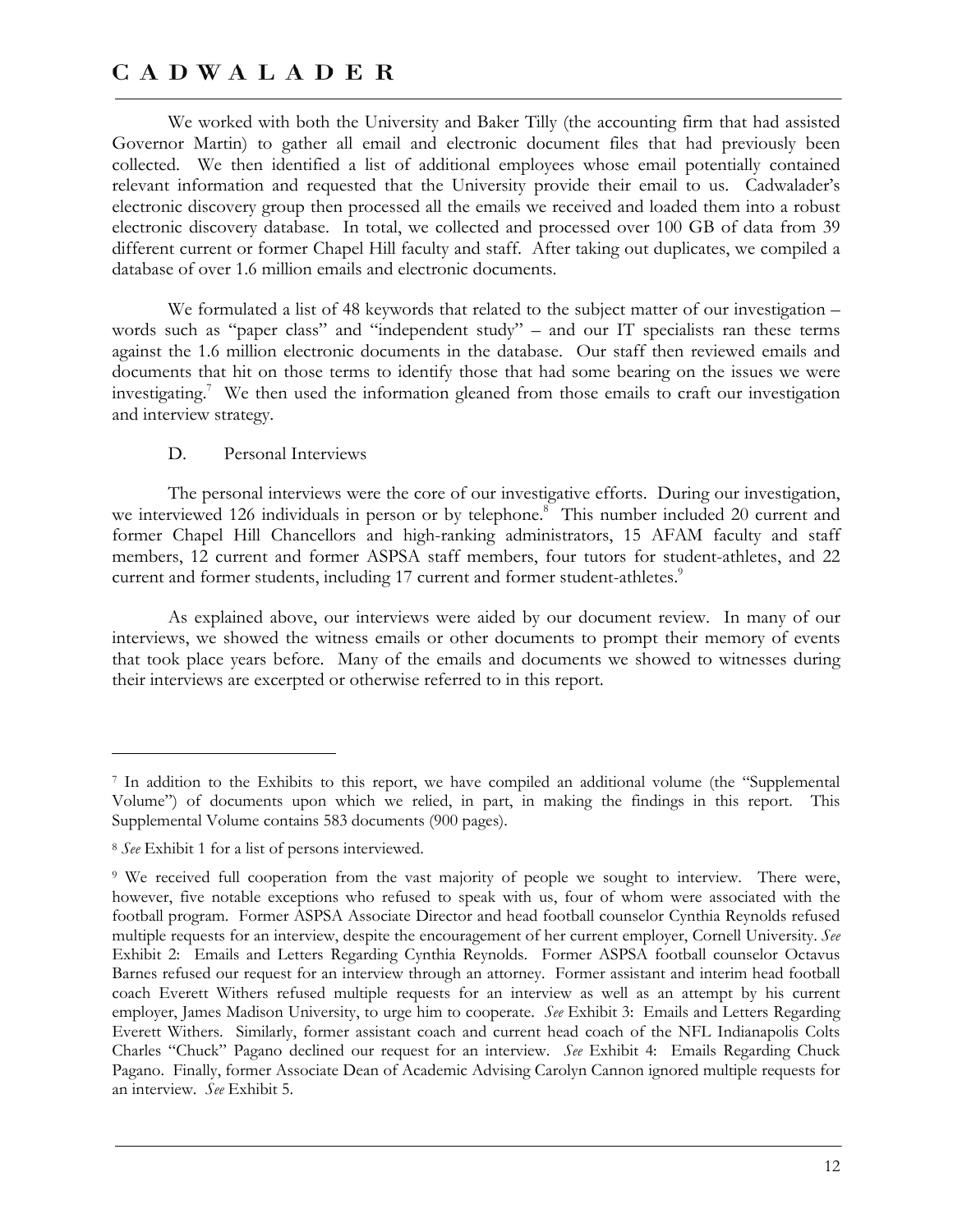#### E. Review of Student Transcripts and Academic Records

As described more fully in Section V.A.6, we worked closely with University Registrar Christopher Derickson and his staff to access and review student transcripts and grade information going back to the 1980s. We also worked to understand how grades from paper classes affected student GPAs. To do this, we developed a methodology that permitted us to determine instances in which the grade or grades that a student received in those classes proved essential to their GPA remaining above 2.0, the requirement for graduation.<sup>10</sup> This analysis required Mr. Derickson and his staff to undertake complicated and time-consuming programming and data analytics, and we are grateful to him and his staff for their hard work and consummate professionalism throughout this long process.

#### F. Review of Student Papers

<u>.</u>

As explained above, the only work typically required by these paper classes was the submission of a single paper. It was therefore important that any assessment of these classes' academic soundness include an examination of student papers and a determination whether they reflect genuine work by the students. The importance of that examination has only been enhanced by the continuing public allegations that some number of the papers submitted in these classes were the product of plagiarism.

At the outset of our investigation, we were under the impression – as Governor Martin and his team had been – that the student papers in these classes had all been destroyed after the mandatory one-year retention period.<sup>11</sup> Through our email review, however, we identified  $150$ student papers that appear to have been final drafts submitted for credit in the AFAM paper classes. In light of remaining questions regarding the integrity of such papers, we designed a review process that would determine whether each paper appeared to represent original student work. As described in Section V.A.5.c, this review was led by three professors from non-UNC institutions with expertise in African politics, African American studies and undergraduate writing.

<sup>10</sup> As discussed more fully in Section V.A.6, *infra*, there are inherent limits to what we can conclude from this analysis, as we could not definitively predict the grade that a student would have received if he or she had taken another course in place of the irregular AFAM class.

<sup>11</sup> In an op-ed published in the *News & Observer*, Governor Martin wrote: "Leading up to our report and immediately afterward, [the newspaper] issued demands that we examine term papers for plagiarism. What term papers? None is retained beyond a year. I assumed that [the newspaper's] conclusion was correct: that extensive plagiarism was likely. I commented that it was likely that not all of the hundreds of term papers submitted in these courses were actually read for the grades posted. We could not proofread papers that no longer exist." Jim Martin, Letter to the Editor, *Jim Martin: We found what we could at UNC*, NEWS & OBSERVER, Jan. 2, 2013, http://www.newsobserver.com/2013/01/02/2579556\_jim-martin-we-found-whatwe-could.html?rh=1.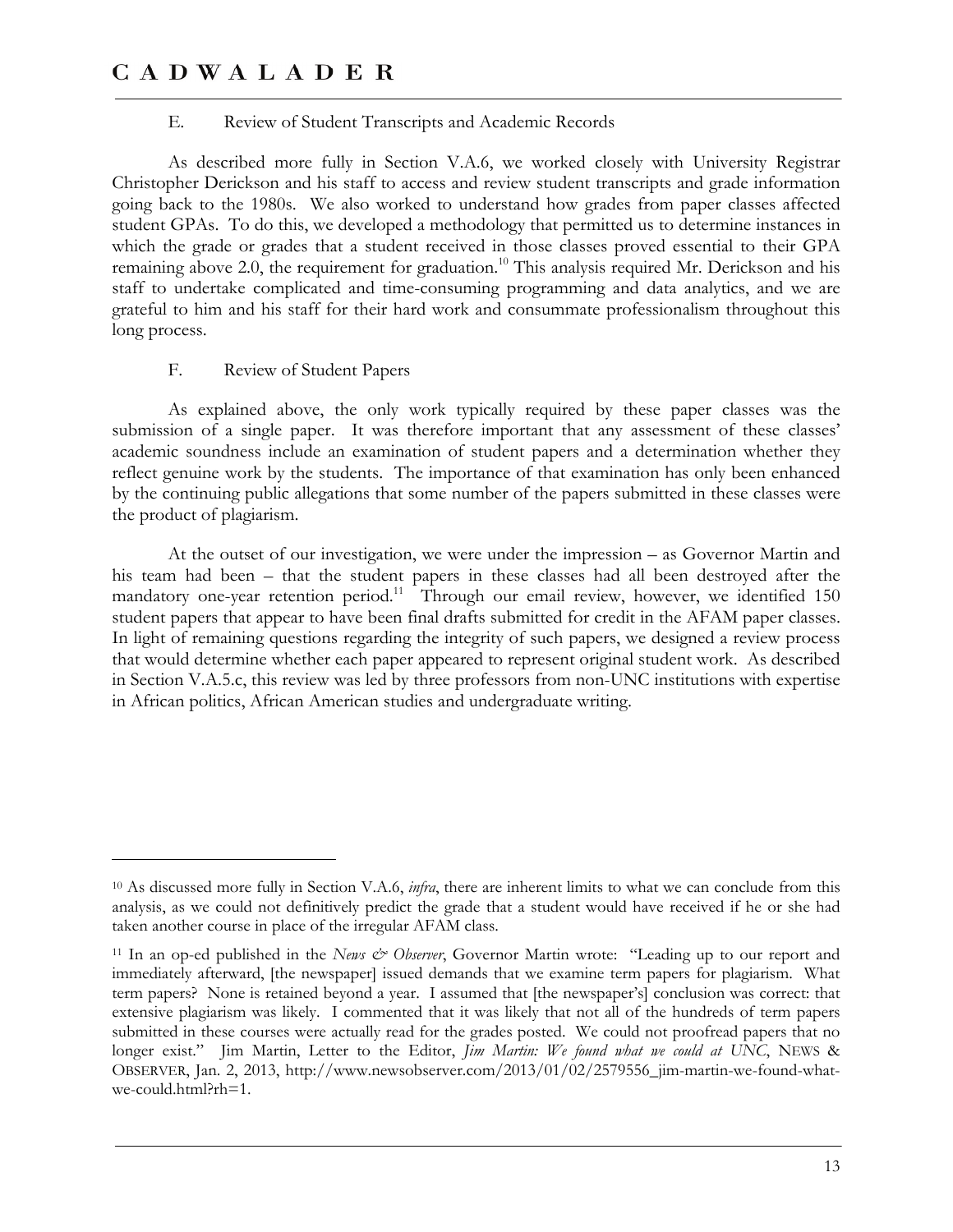#### IV. **FACTUAL NARRATIVE OF AFAM IRREGULARITIES**

Over the past eight months, we have pursued the foregoing investigative plan to learn how and why the paper class scheme<sup>12</sup> came into being at Chapel Hill. The following is a detailed narrative of the evolution of the paper class scheme from its inception in 1993 through its discovery in 2011 and the ensuing investigations.

A. Debby Crowder's Focus on Helping Challenged Students

Crowder came to Chapel Hill as an undergraduate student in the 1970s. After earning her degree in English and working for a few years at a department store, Crowder returned to Chapel Hill in 1979 as a secretary in what was then the Curriculum of African and Afro-American Studies – essentially the same position she would hold for 30 years until she retired from the University in September 2009.

Crowder was known throughout campus as a "do-gooder" who was always willing to help out a student who was struggling. This compassionate approach derived from her firm belief that Chapel Hill should be a school that welcomes and supports students of all types – and "not just the best and the brightest" – and also from her own experience of feeling left adrift as a Chapel Hill student without any support or guidance from the Chapel Hill faculty or staff. Crowder was passionate about helping struggling students of all kinds, and often adopted "special cases," who were students she saw as particularly deserving of her assistance – from sexual assault victims to students with mental health issues to under-prepared student-athletes from difficult backgrounds.

Crowder was also passionate about Carolina athletics. Her affinity for Chapel Hill's teams – and particularly the men's basketball team – was well known. She kept the men's basketball calendars on her office walls; her office was a regular gathering place for the players; and according to several faculty members, she cared so much about the fortunes of the basketball team that she was occasionally unable to come to work for a day or two after the Tar Heels lost a basketball game.

These two passions – her desire to help underprepared students and her love of Chapel Hill athletics – would ultimately lead her to cut corners to help students and student-athletes make their grades. But, that would not happen for several years, due to the strong leadership and high academic standards imposed by the two chairpersons who led the AFAM Department in its early years.

B. Strong Leadership in AFAM's Early Years

-

In 1980, Colin Palmer ("Palmer") was appointed Chair of the AFAM Curriculum. By all accounts, Palmer ran a "tight ship" as a manager, believed strongly in academic rigor and focused on ensuring that AFAM was seen as a challenging curriculum. He carefully reviewed reports

<sup>12</sup> We will use the term "scheme" throughout this report to refer to the operation of the paper classes. We recognize that "scheme" is a loaded term, but we use it here without any connotations simply as a concise way of referring to the collaboration between Crowder, Nyang'oro and certain ASPSA personnel to offer and make use of the AFAM paper classes.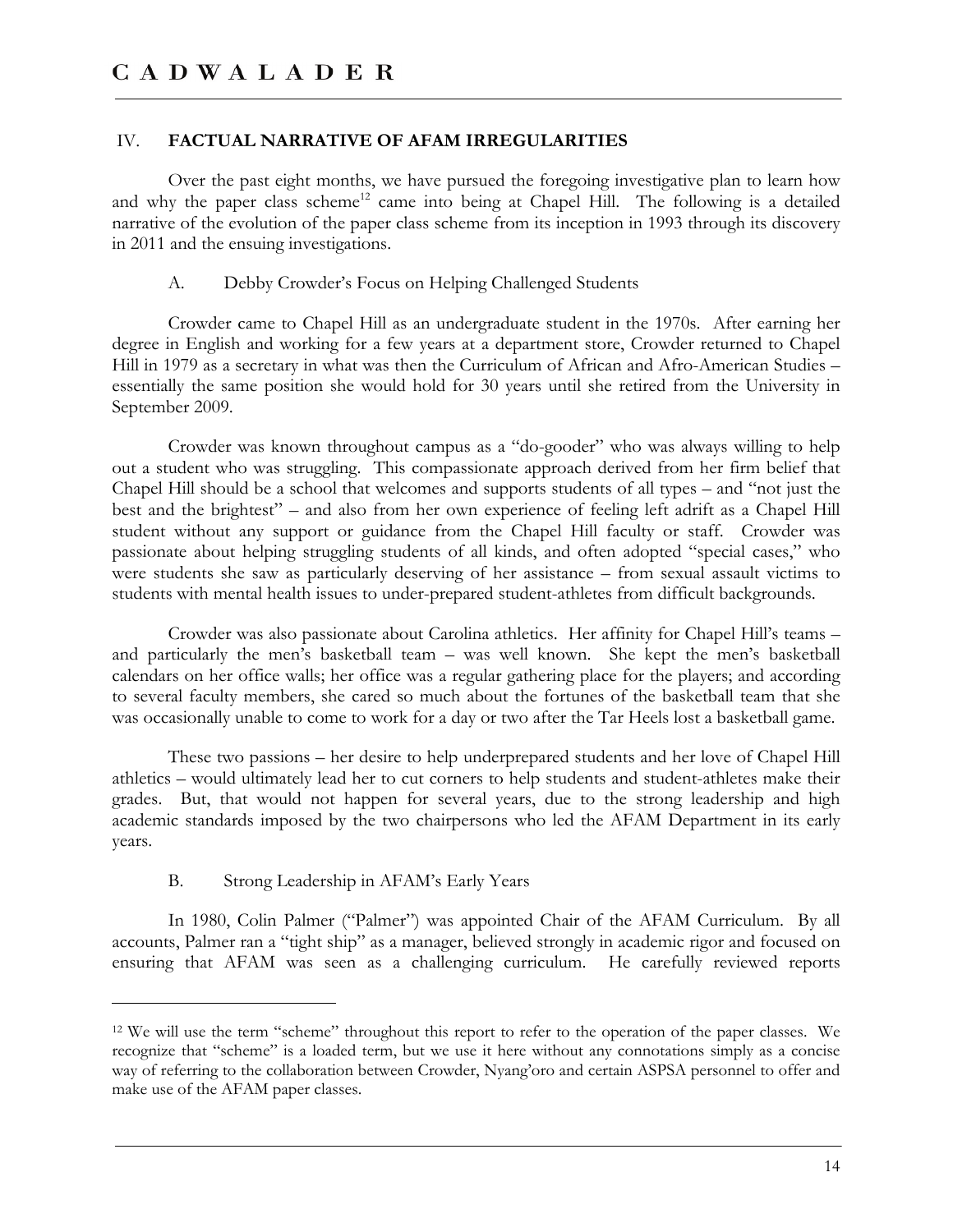$\overline{a}$ 

summarizing average grades across the College of Arts and Sciences, and was "particularly happy one semester when the only [disciplines] with lower grades were math and science."13 Palmer imposed a series of strict curriculum requirements known as the "Palmer Rules," which remained in place for years.

Palmer was later appointed Chair of the History Department and eventually stepped down as AFAM Chair. After a series of interim chairs, English Professor Trudier Harris ("Harris") began her term as AFAM Chair. Like Palmer, Harris was particularly demanding as Chair, requiring faculty members to review their course syllabi, tests, and examinations with her to ensure that they were sufficiently rigorous.

Both Palmer and Harris were known for their focus on academic achievement and hands-on management, and neither Chairperson would have been an ally in Crowder's designs to cut corners for challenged students. That changed with Harris' departure in 1992 and the appointment of Nyang'oro as AFAM Chair.

#### C. Nyang'oro's Hands-off Approach to Management

Nyang'oro first arrived at Chapel Hill in 1984 as a visiting assistant professor in AFAM. A year later, Nyang'oro applied for and received a post-doctoral fellowship in which he spent two years researching and writing a book.<sup>14</sup> Thereafter, he attended Duke University Law School and earned his Juris Doctor in 1990. While in law school, Nyang'oro realized he did not want to practice law and decided instead to join the academy and to "cast [his] lot with the new AFAM chair, Trudier Harris," who was building up the AFAM Department. Nyang'oro became a visiting professor in 1989 and joined the permanent faculty after receiving his law degree in 1990.

Nyang'oro's early years in AFAM saw tremendous personal success. He quickly published a second book that was well received by the academic community, and was granted tenure by Chapel Hill in 1992 – after just two years on the permanent faculty, rather than the six years typically required. Harris resigned as AFAM Chair shortly thereafter and recommended that Nyang'oro become Chair of the Curriculum. Nyang'oro's appointment as Chair was formalized in 1992, and he remained as Chair of the Curriculum (and later, the Department) until August 2011, serving nearly 20 years in the position.

Nyang'oro's administration of AFAM was more hands-off than his predecessors. While he sought to grow the Department and increase the number of faculty, he paid less attention to the curriculum and quality control. He also increasingly relied on Crowder to handle many tasks – such as scheduling courses, overseeing registration and approving enrollments – that would normally be handled or at least overseen by a faculty member or department chair. He also gave her approval to sign his name on Department paperwork, a delegation that Crowder used effectively to increase the scope of her personal authority. Over time, Crowder took on an outsize role in AFAM, which

<sup>13</sup> Harold Woodard, a lecturer in AFAM in the 1980s, was one of the people who told us about Palmer's tenure.

<sup>14</sup> For a short time while in his post-doctoral program and/or in law school, Nyang'oro tutored studentathletes as part of a program that later became the Academic Support Program for Student-Athletes.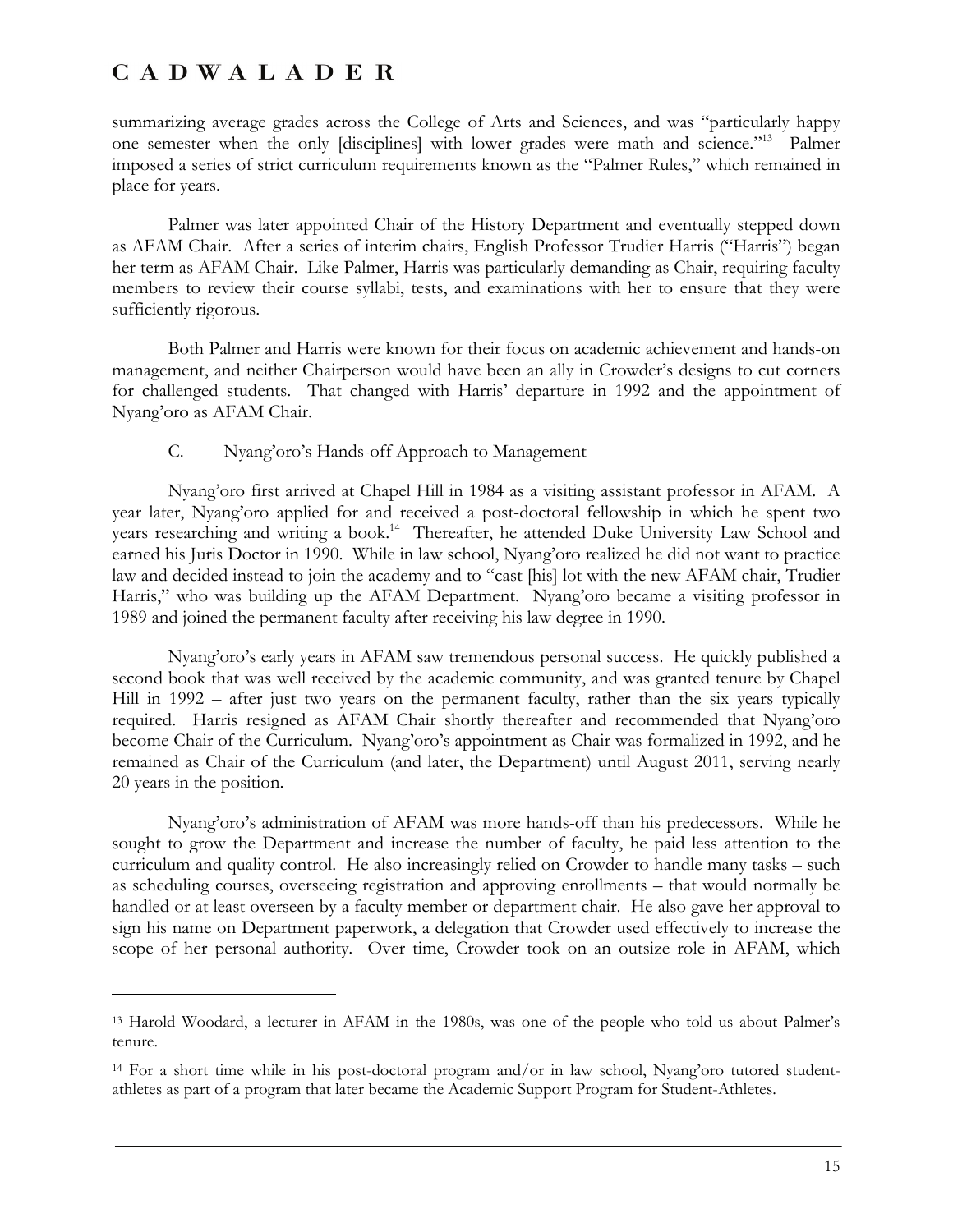became recognized throughout the campus, as students started referring to her as "Professor Debby."

D. Crowder's Use of Independent Studies for Paper Classes

Before long, Crowder started to take advantage of her authority and autonomy under Nyang'oro to cut corners for struggling students and student-athletes. She did this by designing and offering independent study classes that awarded high grades with little to no regard for the quality of the student's work in the course.

These irregular classes evolved out of the traditional independent study classes that have been available at Chapel Hill for decades and are a routine and often valuable part of any collegelevel curriculum. Such courses permit students to work directly with a faculty member to explore a discrete subject area. A traditional independent studies course requires periodic meetings between the student and the supervising faculty member to discuss the student's progress on a set of defined readings and the completion of a fairly involved writing project. It is typically a rather intensive effort by the student and by the faculty member who carefully supervises and grades the student's research paper.

Nyang'oro initially undertook to conduct all of his independent studies in accordance with the traditional format and requirements, demanding regular student meetings and updates on their paper progress. Over time, however, he began to get complaints directly from Crowder and indirectly from the ASPSA academic counselors about demanding too much from the studentathletes and requiring too many meetings. On one occasion, Crowder told him that the ASPSA academic counselors believed he was "being an ass" for demanding so much from the players and were rethinking whether they should be steering student-athletes to AFAM classes.

In light of that push-back from the ASPSA counselors, Crowder took it upon herself to improvise with AFAM's independent study classes. She did so by designing an irregular independent study class that essentially took the professor out of the picture – substituting herself for the professor and substituting her standards for those that traditionally apply to independent studies.

Crowder managed all aspects of these independent study classes and personally handled the following steps throughout the course of the semester:

- She created the classes in the old Student Information System (the student and course records database that preceded the current ConnectCarolina system);
- She typically listed Nyang'oro as the instructor of record for these irregular courses, even though she knew that Nyang'oro would play no role in their instruction;
- She registered the individual students who asked or were proposed by ASPSA counselors – to be enrolled;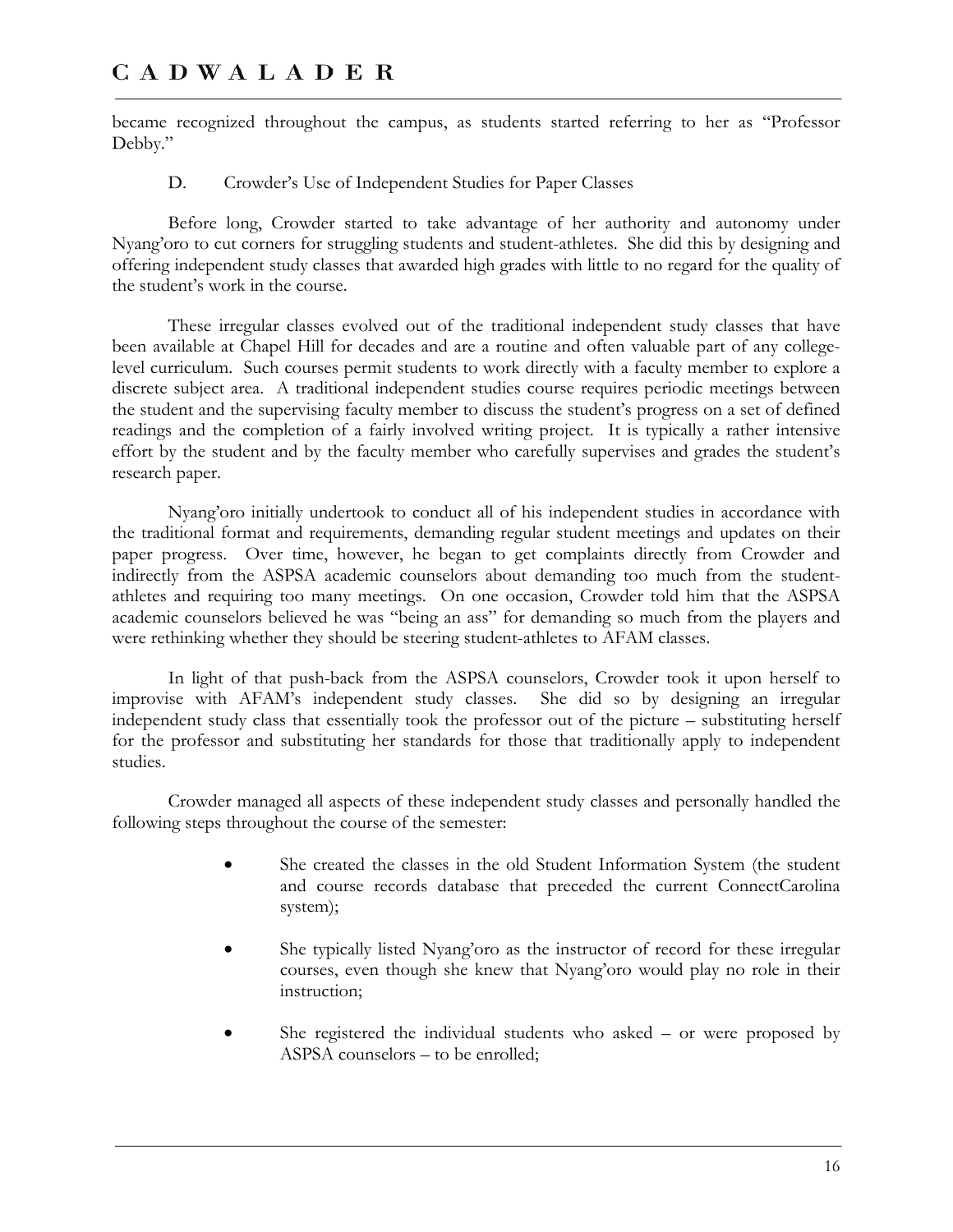- She sent the paper topics out to the students (or through the ASPSA counselors for student-athletes);
- She received the completed papers from the students and graded them herself,<sup>15</sup> cursorily skimming them over and awarding As or Bs so long as they satisfied the page-length requirement;
- She typically filled out and signed the grade sheet with Nyang'oro's name;
- And, she handled any grade changes from an incomplete to a letter grade in those instances when a student submitted his paper after the end of the semester.

It is not clear whether Crowder ever got Nyang'oro's explicit approval to arrange these irregular independent studies. It is clear, however, that he ultimately learned about these classes and acquiesced in them by taking no action to put a halt to them.

He acquiesced, in part, because he was happy to cede decision-making authority to her, especially since his busy consulting and personal schedule kept him away from campus for long periods of time. Beyond his practical interest in delegating responsibilities to Crowder, there was a more compassionate reason for Nyang'oro's willingness to go along with Crowder's irregular independent studies classes – he had developed his own sympathy for student-athletes and his own interest in helping them to remain eligible. According to Nyang'oro, he had taught two studentathletes early in his career who were later forced to leave the school because they had become academically ineligible. One of those student-athletes was murdered shortly after returning to his rural hometown; the other soon got in legal trouble and wound up in jail. When he learned about their fates, Nyang'oro committed himself to preventing such tragedies in the future and to helping other struggling student-athletes to stay in school.

#### E. Crowder's Use of Lecture Classes for Paper Classes

 $\overline{a}$ 

With Nyang'oro giving her the green light – at least implicitly – Crowder enrolled a steadily increasing number of students and student-athletes in the independent study paper classes. For the first seven to eight years, Crowder limited her irregular class offerings to courses that were labeled as independent studies. In about the fall of 1999, Crowder revised her approach and added standard lecture courses to her course offerings. These classes had all the same attributes as the irregular independent studies classes, with no work requirements beyond the submission of papers that were graded by Crowder. Unlike the independent study paper classes, however, these were listed on the course schedule as lecture classes, often with meeting dates, times and classrooms assigned. Despite those entries on the course schedule, these classes never actually met, the students never had to appear in class, and their only interaction with the AFAM Department was through Crowder.

There were two reasons that Crowder started offering these irregular lecture classes. First, they were a response to new undergraduate curriculum requirements that required students to take

<sup>15</sup> In a very limited number of cases each semester, Crowder reported that Nyang'oro would work with a student in a more traditional manner and would grade papers prepared by those few students.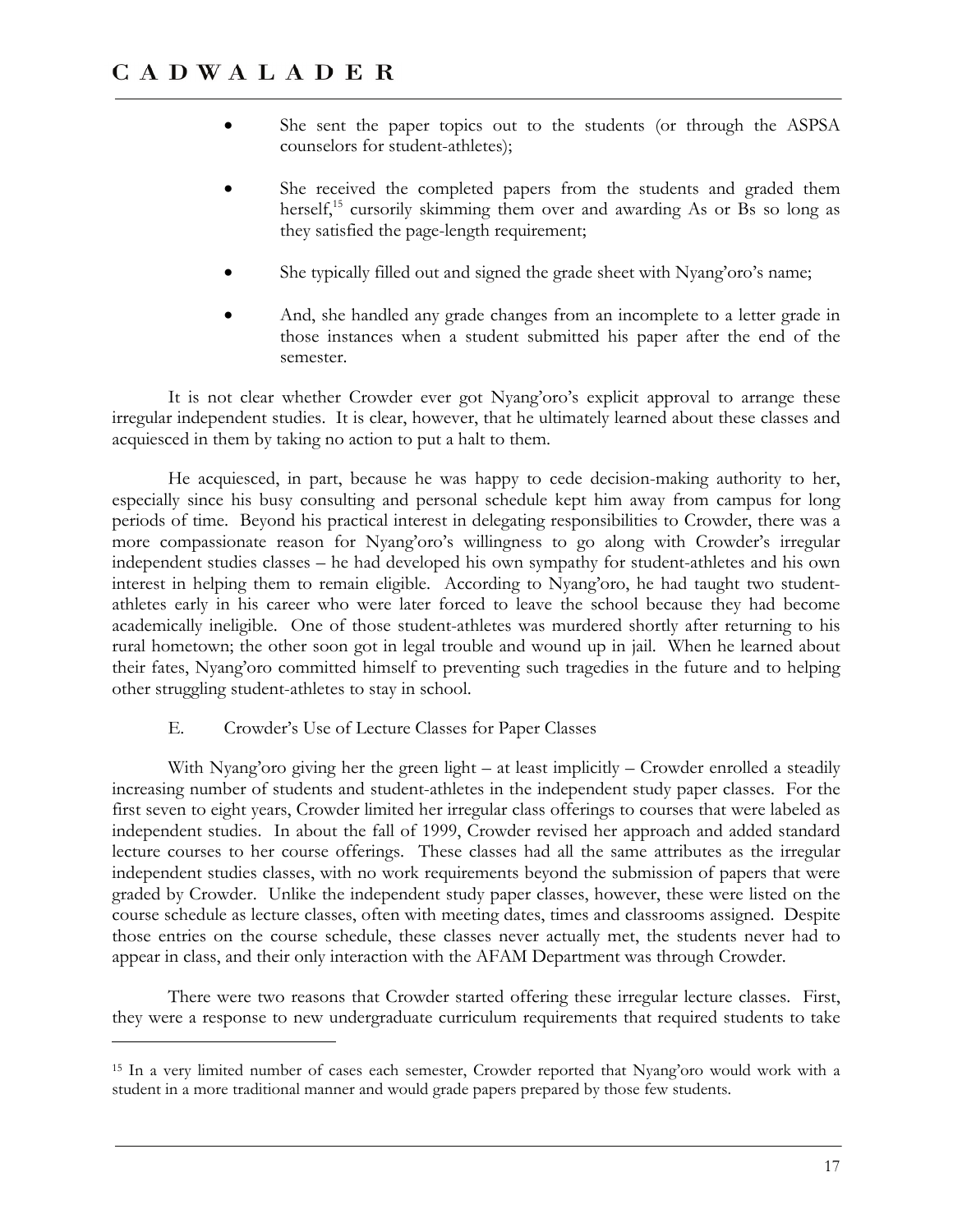<u>.</u>

classes within a certain number of different curriculum areas or "Perspectives." Independent Studies did not count for this purpose; only regular lecture classes could be used to satisfy the Perspective requirements. By designating the irregular courses as lecture classes which met these Perspective requirements, Crowder was able to help students boost their GPAs and satisfy their Perspectives requirements at the same time.

This lecture designation also allowed students and student-athletes to get around the limit on the number of independent study hours that a student could take. Crowder – and nearly all the faculty we interviewed – believed that students were limited to 12 hours of independent study credit toward the 120 hours required for a Chapel Hill degree.<sup>16</sup> Rebranding these independent study paper classes as lecture classes avoided the danger that the administration might someday question the record of a student who took a number of these courses.

These irregular lecture-designated classes were offered in both the African Studies and African American Studies disciplines within AFAM, and among the topics offered were: AFAM Bioethics, Southern Africa, Contemporary Africa, Black Nationalism, and AFAM Arts as an Aesthetic. One particularly popular class was the third level of Swahili, which was offered in this irregular format specifically so that students – and particularly student-athletes – who struggled in lower levels of Swahili could satisfy their foreign language requirement by writing a paper about Swahili culture *in English* rather completing a regular Swahili 3 paper class *in Swahili*. Eighteen students were enrolled in these Swahili 3 paper classes, including 12 student-athletes.

In addition to those lecture-designated paper classes, the AFAM Department also developed a hybrid model that we call the "bifurcated classes." The bifurcated classes were lecture classes in which some of the enrolled students were expected to attend regular lectures and complete all assignments like any other lecture course, while others were exempted from those standard class requirements and were allowed to complete the class by simply turning in a paper, pursuant to the typical paper class process.

We found that some students were selected for paper-class treatment because they were considered behavior problems in the classroom, while others were selected simply because they were student-athletes On one occasion, for example, a Swahili instructor apparently requested that up to six football players be enrolled in a Swahili 3 paper class because they were under-performing in the Swahili 3 lecture class. Of the 154 student enrollments we have identified in the five bifurcated classes, 88 (57%) of them were student-athletes.<sup>17</sup>

<sup>16</sup> It is unclear whether Chapel Hill in fact had any limitation on the number of independent study courses that could be counted towards a degree. We reviewed several sections of the Undergraduate Bulletin over the relevant time period and were unable to determine whether such a rule existed given the unclear language we found. *Compare* U. OF N.C. AT CHAPEL HILL, UNDERGRADUATE BULLETIN, 1991-1993 (suggesting 12 hour limit in "Special Studies for Credit" section), *with* U. OF N.C. AT CHAPEL HILL, UNDERGRADUATE BULLETIN, 1988-1990 ("A student may earn thirty semester hours of credit toward a degree at . . . through independent study courses."). Regardless of the limit that was actually listed in the Bulletin, Crowder, Nyang'oro, and every witness we interviewed about the topic believed that the limit was 12 hours.

<sup>17</sup> Of those student-athletes, 53 were football players, nine were men's basketball players, five were women's basketball players, and 21 were athletes in other sports. There were two enrollments for multi-sport studentathletes, which accounts for the slight discrepancy in these calculations.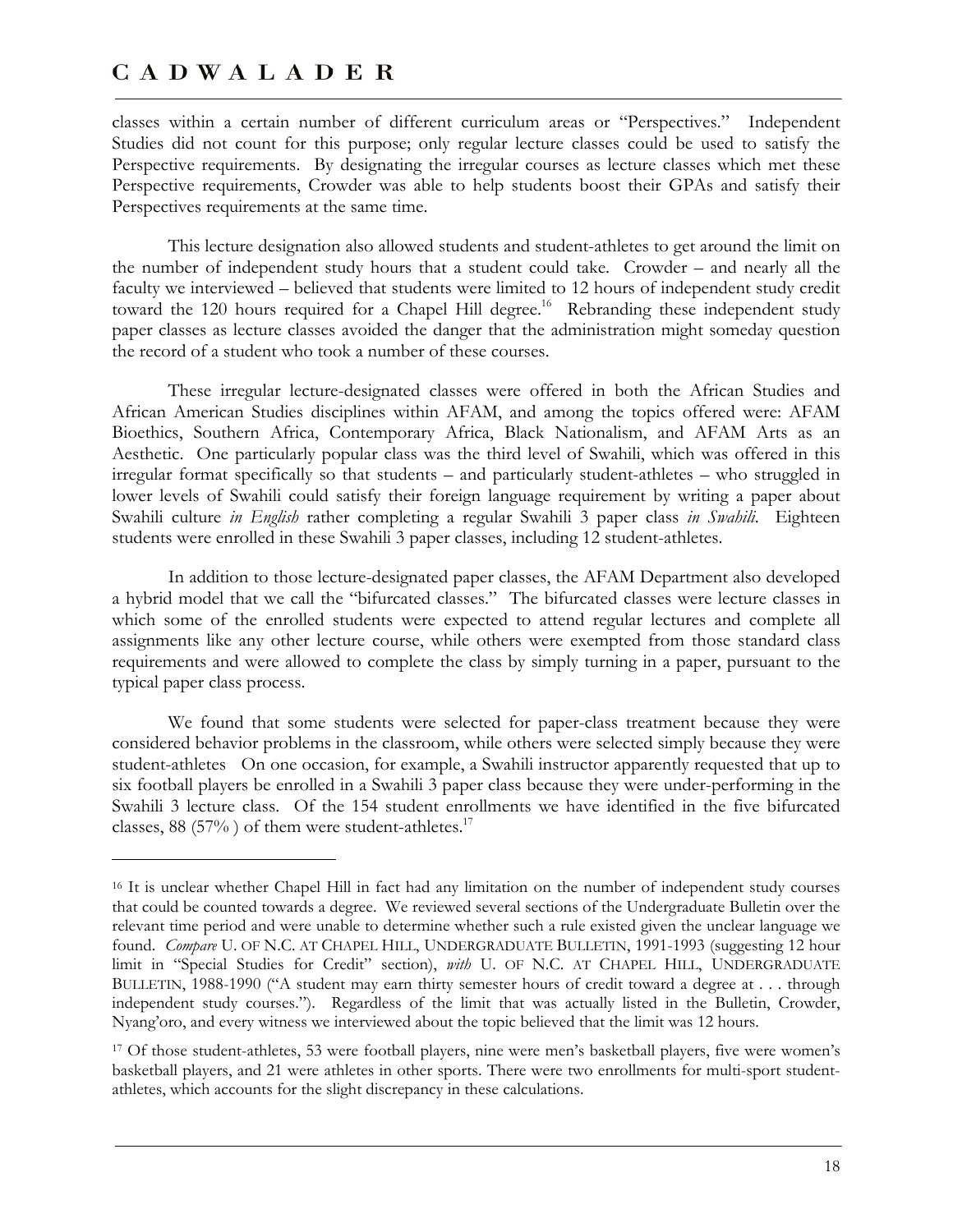#### F. The Popularity of Crowder's Paper Classes

Over time, the paper classes became very popular among certain groups on campus, and by the summer of 2011 there were 3,933 undergraduate enrollments in these classes. Of these enrollments, 2,081 were by non-athlete undergraduate students. Some of the students were genuinely interested in the subject matter and took the class and its paper assignment seriously. Others were simply attracted to the ease with which one could satisfy the paper requirement and obtain a high grade for very little work. Members of certain fraternities, for example, started to sign up for these paper classes, causing Crowder to bemoan to one assistant dean in 2005 that word about them had "gotten into the frat circuit."

These paper classes were also very popular among student-athletes, and especially among those from the "revenue sports" of football and men's basketball. Approximately 1,871 of the 3,933 total enrollments between 1999 and 2011 were student-athletes, of whom 1,189 were members of the football and men's basketball teams. In percentage terms, that means that 47.6% of the paper class enrollments were student-athletes and 24.5% were football or basketball players. By comparison, approximately 4% of the Chapel Hill student body are student-athletes in any given year, and approximately  $0.6\%$  are football players.<sup>18</sup>

Like the other students, some student-athletes took these paper classes out of genuine interest in the subject matter. Some took these classes because they – like any independent study – required no class time and were therefore well-suited for the student-athlete with a demanding practice, travel and game schedule. And, others gravitated to these paper classes simply because they allowed one to receive an inflated grade without having to earn it with meaningful academic work.

It was common knowledge among student-athletes that it was the norm to receive an A or B in the paper classes, regardless of the quality of their submitted papers – an understanding that was borne out by the fact that grades in the paper classes were 10% higher than those awarded in the regular AFAM courses. While the average grade for the paper classes between 1999 and 2009 was a 3.62, the average grade for the regular AFAM courses over that same period was 3.28.

#### G. The Steering of Student-Athletes to These Classes

-

The academic counselors in ASPSA were well aware that these courses existed, that they required relatively little work and that they generally resulted in high grades. For those reasons, some counselors routinely steered their student-athletes into these classes. They would identify those student-athletes who needed extra help to maintain their eligibility, steer those student-athletes toward the paper classes and then work closely with Crowder to register them. In football, for example, ASPSA Associate Director Cynthia Reynolds ("Reynolds") and her staff sent Crowder lists of players to be enrolled in paper classes each term, and in some cases apparently even indicated for Crowder the grade or grade range the player would need to earn in the class to maintain eligibility. In men's basketball, academic counselor Burgess McSwain ("McSwain") and her successor Wayne Walden routinely called Crowder to arrange classes for their players.

<sup>&</sup>lt;sup>18</sup> There were 19 enrollments for multi-sport student-athletes, which accounts for the slight discrepancy in these calculations.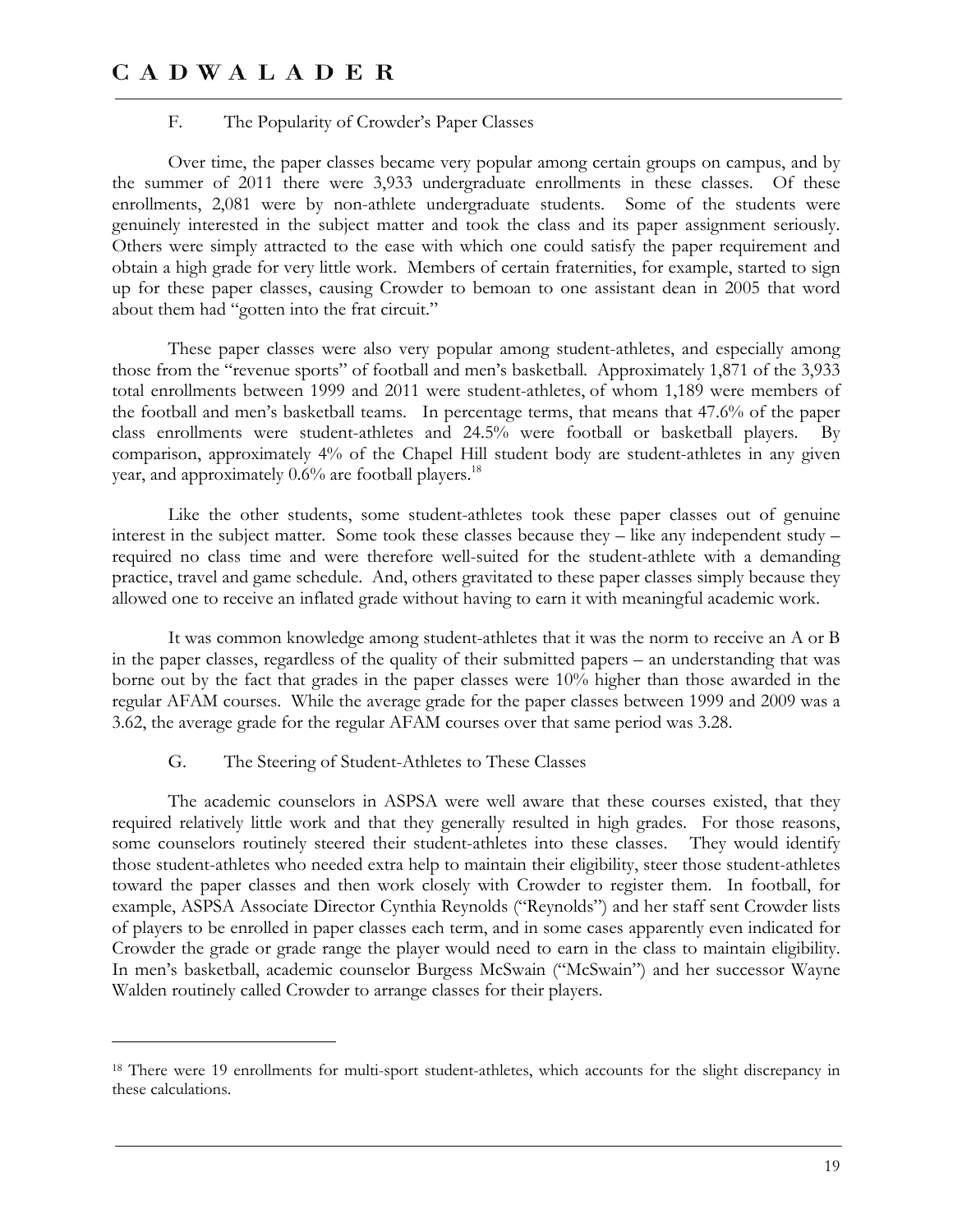#### H. Submission of Papers with Text that was Copied or Written by Others

As explained above, students and student-athletes effectively needed only to submit a paper of a certain length in order to earn a high grade in the paper classes. While some took the paper classes seriously and worked conscientiously to produce a thoughtful paper that deserved a strong grade, others did not. There were instances in which students and student-athletes prepared papers that were largely "cut and paste" jobs that simply copied text from publicly-available sources. Knowing that Crowder graded the papers and that she gave them only a light skim before assigning a grade, many paper class students and student-athletes would submit a paper with quality text in the introduction and conclusion and nothing but "fluff" or largely unoriginal material in between.

Some student-athletes also took advantage of overly helpful tutors who would write parts of their papers for them. In every tutor-student relationship, there is a fine line between the appropriate and inappropriate level of assistance the tutor can provide in the paper drafting process. While gentle suggestions as to topics or text for the student to consider would generally be appropriate, feeding the student with paragraphs of completed text would not.

There were certain ASPSA tutors who crossed that line in assisting student-athletes with their papers for the paper classes. One example was a tutor for the football players, Jennifer Wiley. She started out on the right side of that line, helping to guide the players in the formulation of their papers without doing any drafting for them. After struggling with the challenged writing proficiency of many players, she eventually found herself actually drafting sections of papers for several of the struggling players. Given their seeming inability to draft a passable paper on their own and the pressure she felt to keep them on track toward eligibility, Wiley felt she had little choice but to cross the line and do some of their work for them.

#### I. Isolated Questions About the Paper Classes

Despite fairly widespread knowledge about them on the Chapel Hill campus, these paper classes continued without much interruption for years. We have identified only two occasions when questions about the propriety of the AFAM Department's course offerings were even tangentially raised. First, in July 2006, *The New York Times* published a story which suggested that a professor at Auburn University had offered irregular independent studies to student-athletes. The article received attention at Chapel Hill and was noted in emails among the Faculty Athletics Committee ("FAC"), which, according to the Faculty Code of University Government, was responsible for "informing the faculty and advising the chancellor on any aspect of athletics, including, but not limited to, the academic experience of varsity athletes, athletic opportunities for members of the University community, and the general conduct and operation of the University's athletic program."

In its November 2006 and January 2007 meetings, members of the FAC discussed independent study courses with Senior Associate Athletics Director John Blanchard, Director of ASPSA Robert Mercer and Athletics Director Dick Baddour. These three recall that they raised concerns about AFAM paper classes and that the FAC members responded by citing the professor's prerogative to choose the right teaching method in a class and instructing them not to pursue their concerns any farther. Although there are radically differing recollections of this meeting (*see* Section V.B.4.a for a full analysis of the two different accounts of this meeting), the upshot is that the most troubling aspects of these paper classes – the total lack of faculty involvement and grading by the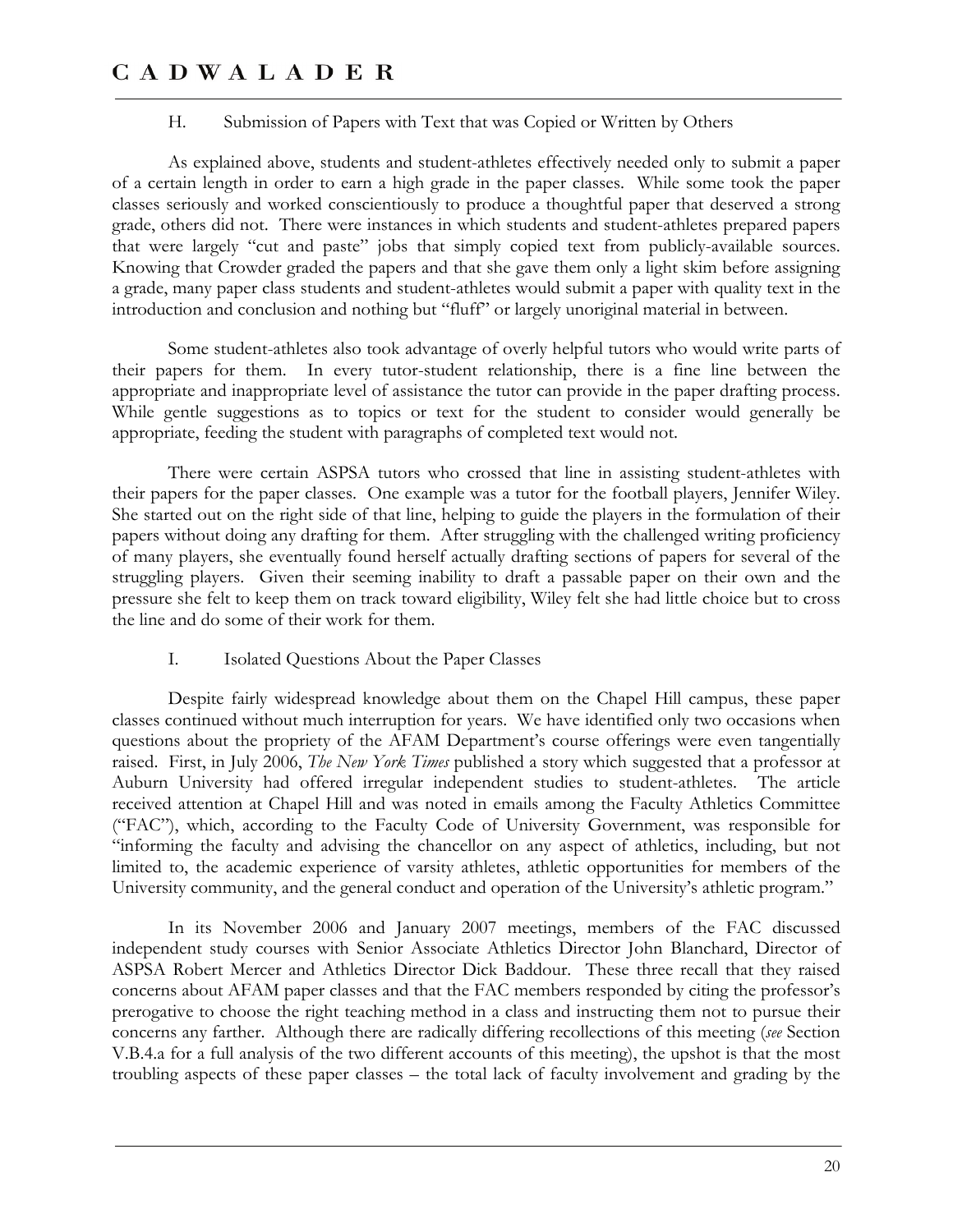$\overline{a}$ 

department secretary – were not explained to the FAC. In ignorance of those critical facts, the FAC saw no need to inquire further about the issue.

The only other questions about the AFAM classes were raised by Senior Associate Dean for Undergraduate Education Roberta "Bobbi" Owen. In 2005 or 2006, Dean Owen had lunch with Nyang'oro and complained to him about the extremely high number of independent studies he was handling (sometimes more than 300 per academic year). She directed him to reduce that number and to "get [Crowder] under control," suggesting that Crowder was somehow behind the high numbers of independent studies in the AFAM Department. When Nyang'oro returned from lunch that day, he told Crowder that Owen was watching the independent studies enrollments and instructed her to scale them back. Crowder did as instructed, and the number of independent studies enrollments immediately went down. Owen noticed the decline in enrollments, and in November 2006 she sent Nyang'oro an email entitled "Ind Studies," noting that "it has gotten quieter from your side of campus," and conveying her thanks.<sup>19</sup>

While Dean Owen's inquiry resulted in a reduction of independent studies classes, it failed to address the root problem. By focusing only on the quantity of the classes, she missed the bigger issue of quality – the quality of the instruction provided in those classes. She never asked what sort of instruction Nyang'oro was actually providing to those hundreds of independent studies students registered under his name each year. With further reflection on the issue, she could have realized that it was impossible for him to provide meaningful instruction to so many independent studies students at one time. Moreover, by focusing on independent studies, she overlooked the lecturedesignated paper classes that had by that time become the primary vehicle by which Crowder was implementing her irregular curriculum. And finally, by failing to follow up on her lunch-time admonition to Nyang'oro beyond sending her single email, Dean Owen missed the chance to put an end to these paper classes five years before their eventual discovery in 2011.

#### J. Crowder's Retirement and its Effect on the Paper Classes

In 2008, Crowder announced that she would retire the next year, and news of her impending retirement quickly spread throughout campus. Among the football counselors in ASPSA, there was a sobering recognition that Crowder's retirement would mean an end to the courses they had relied upon to keep struggling student-athletes eligible. Those counselors quickly moved to mitigate the effect of this development. First, they urged all football players to submit their summer school papers in time to have them graded by Crowder. In one email to a football operations coordinator, André Williams, during the second summer session of 2009, Cynthia Reynolds, the Associate Director for ASPSA and Director of Football, wrote that "Ms. Crowder is retiring at the end of July  $\dots$  if the guys papers are not in  $\dots$  I would expect D's or C's at best. Most need better than that  $\dots$ ALL WORK FROM THE AFAM DEPT. MUST BE DONE AND TURNED IN ON THE

<sup>19</sup> Dean Owen claims not to remember having this lunch with Nyang'oro or admonishing him about independent studies. Despite Owen's failure of memory, we find strong corroboration for Nyang'oro's account of this episode. It is corroborated by Debby Crowder, who recalls Nyang'oro coming back from lunch and recounting Owen's admonition, by Owen's follow-up email, by Mercer and Woodard who recall hearing that Owen was trying to rein in AFAM's independent studies in that time period, and by the Registrar records that reflect Crowder's effort to reduce the number independent studies in accordance with Owen's direction.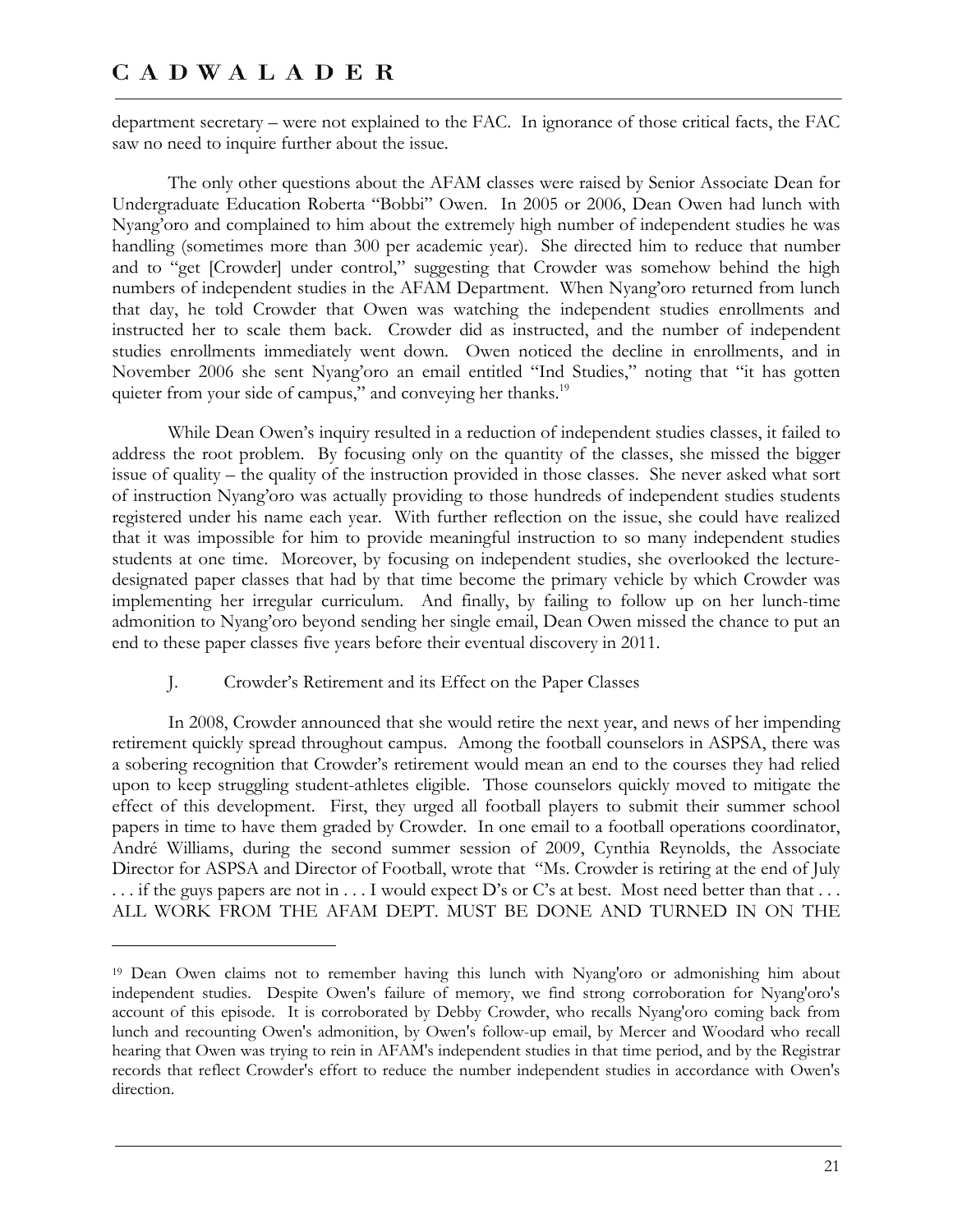LAST DAY OF CLASS." As reflected in that email, the football counselors were painfully aware that many of their charges would not get the grades they "need" to remain eligible if someone other than Crowder graded their papers.

They were also painfully aware that Crowder's retirement would require the whole football program to adjust to a new reality of having to meet academic requirements with real academic work. They conveyed this point loud and clear in a meeting with all of the football coaches in November 2009.<sup>20</sup> In that meeting, Beth Bridger ("Bridger") and Jaimie Lee ("Lee") of the ASPSA football counseling staff explained (1) that the AFAM paper classes had played a large role in keeping under-prepared and/or unmotivated football players eligible to play and (2) that these classes no longer existed. To emphasize those points, the counselors used the following slide in their presentation to the football coaches: $^{21}$ 



To further make their point, they followed this slide with two slides that compared eight players' GPAs in the AFAM paper classes against their GPAs in other classes.<sup>22</sup> The average AFAM

21 Exhibit 6.

 $\overline{a}$ 

| <sup>22</sup> The compared GPAs were: |  |
|---------------------------------------|--|
|---------------------------------------|--|

|          | AFAM paper<br>class GPA | Other GPA |
|----------|-------------------------|-----------|
| Player 1 | 3.7                     | 1.86      |
| Player 2 | 3.2                     | 1.9       |
| Player 3 | 3.7                     | 1.98      |
| Player 4 | 3.63                    | 2.036     |
| Player 5 | 3.5                     |           |

<sup>20</sup> Beth Bridger, Associate Director of Football for ASPSA led the meeting, and was accompanied by Jaimie Lee, an ASPSA academic counselor for the football team. Most, if not all, of the football coaching staff was present at this meeting, to include: Butch Davis, Corey Holliday, André Williams, and the position coaches. After the meeting, Bridger sent the PowerPoint that she prepared to ASPSA Director Robert Mercer and Senior Associate Director of Athletics John Blanchard.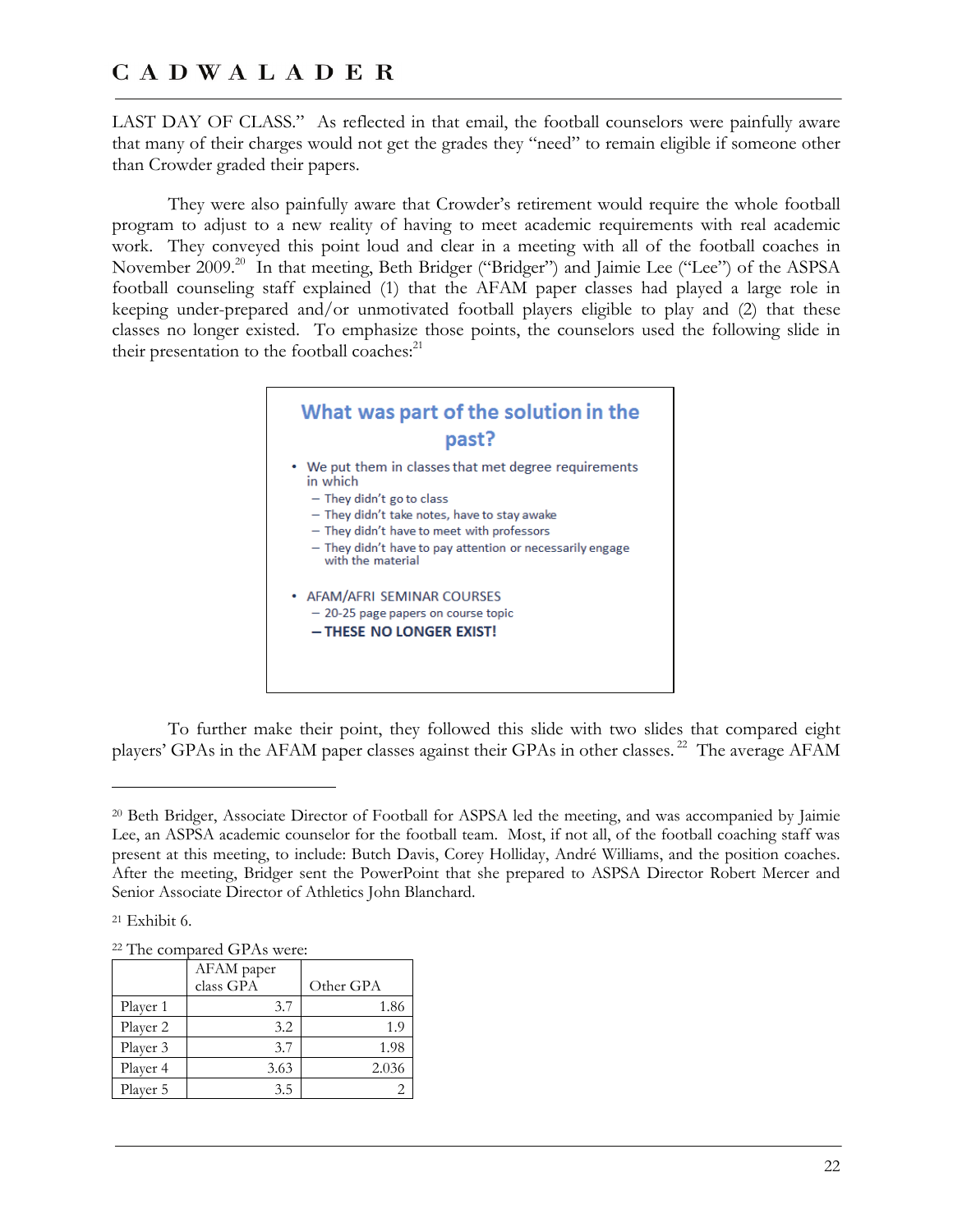paper class GPAs for these players was 3.61 – far higher than their average GPA of 1.917 for their other classes.

While the counselors' long-term message was that the coaching staff should recruit betterprepared players and encourage them to pay more attention to their studies, the short-term message was a warning that grades were going to fall precipitously with Crowder's retirement. That prediction came true that very semester. The Fall 2009 semester – the first in over a decade without Crowder and her paper classes – resulted in the lowest football team GPA in ten years – 2.121.<sup>23</sup> Forty-eight players earned a semester GPA of less than 2.0.

#### K. The Paper Classes After Crowder's Retirement

In the face of this downward GPA trend, the ASPSA football counselors decided to approach Nyang'oro directly and to ask him to resume the paper classes that had ended with Crowder's retirement. Before retiring, Crowder had sent an email suggesting that football counselor Lee deal directly with Nyang'oro after her departure.<sup>24</sup> Seizing on that idea, Bridger instructed Lee to approach Nyang'oro and noted in an email that the Lee-Nyang'oro relationship is "a GREAT relationship to build."

As instructed, Lee went on to build that relationship, sending Nyang'oro regular emails, meeting with him in his office and over lunch, and personally delivering student papers to him. In the course of this interaction, she lobbied Nyang'oro to offer certain paper classes. In one email exchange, for example, she asked Nyang'oro if the Swahili 3 paper class that had been offered in summer 2009 – before Crowder's retirement – might be repeated. In his reply, Nyang'oro noted jocularly that Lee was "[d]riving a hard bargain," promised to "think about" it and invited her to "talk to [him]" about her request. Soon thereafter, Nyang'oro sent a follow-up email advising her that he had "added AFAM 398 [an AFAM independent study course] to [AFAM's] summer schedule."25

In total, Nyang'oro offered six classes after Crowder's retirement that had the elements of Crowder's "paper classes," except for her grading of the term papers. Two of these were paper classes like the ones Crowder had offered and one was an independent study paper class with 13 football athletes. The other three were what we have called "bifurcated classes," which were

| Player 6 | 3.85 | 1.99 |
|----------|------|------|
| Player 7 | 3.6  |      |
| Player 8 | 3.7  | 1.8  |
| Average  | 3.61 |      |

23 Exhibit 56.

24 In an August 26, 2009 email, Lee wrote Crowder and asked if, given her impending retirement, she was "considering dropping the AFAM 396 course," noting that several players "could definitely use it and it would be great if they could hold on." Crowder replied later that day that if Lee "really need[ed] it, [they] can keep it." She added "[m]y preference would be to cancel it for a number of reasons but if you need it I am sure JN would work with you." Exhibit 7.

25 Exhibit 8.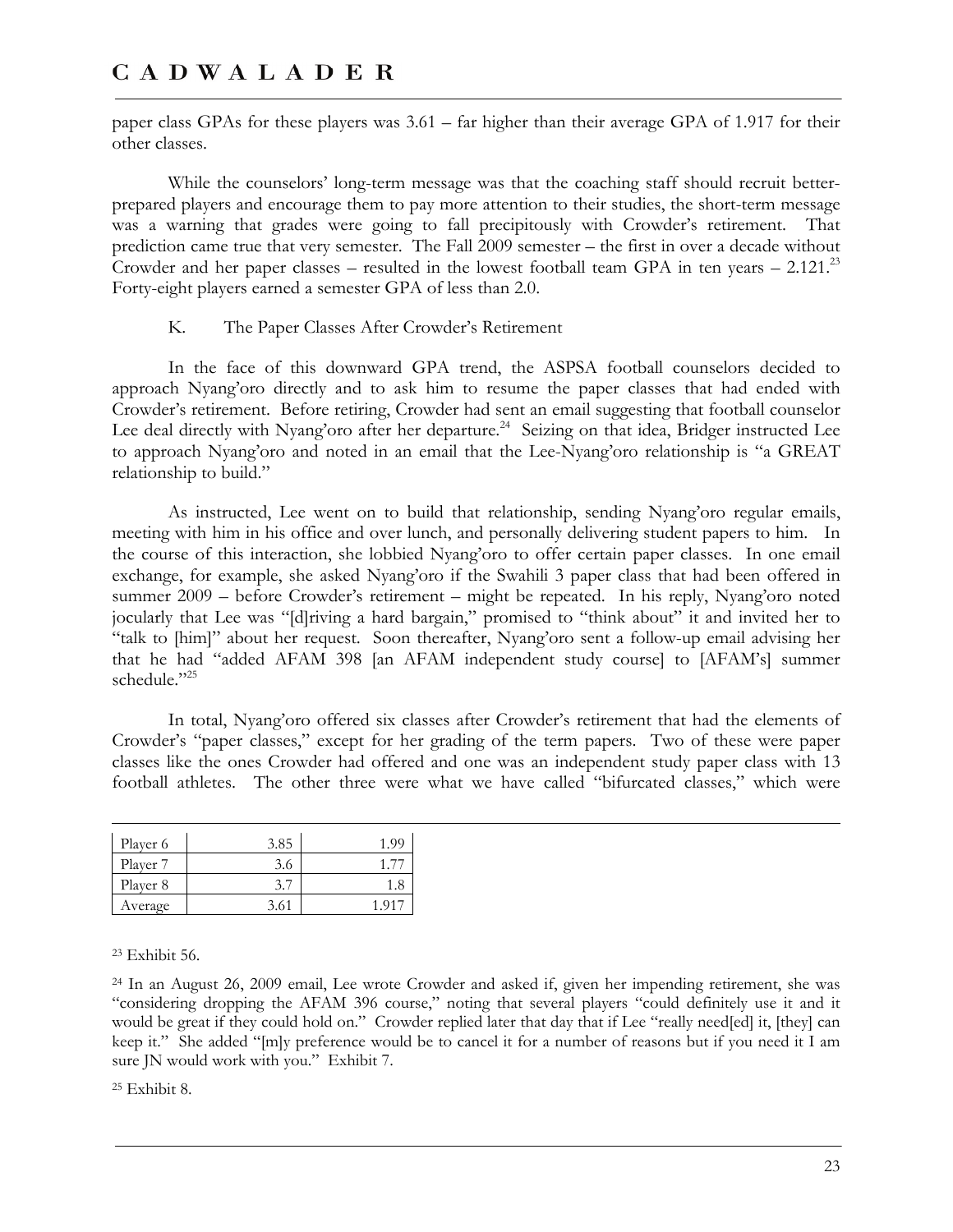essentially two classes within a single class roll – one set of students that attended class and completed it the traditional way and another set of students who completed the course as a paper class. The vast majority of those completing a bifurcated class as a paper class were studentathletes.<sup>26</sup>

For each of these classes, Nyang'oro graded the papers, but did so with an eye to boosting student GPAs, regardless of paper quality. Prior to deciding on the grades in each of these classes, Nyang'oro asked Crowder's successor, Travis Gore ("Gore"), to look up each student's GPA. This information, along with the occasional request from an academic counselor for leniency with a particular student-athlete who needed a GPA boost, informed Nyang'oro's grading and allowed him to make sure that any grade he assigned would not lead to academic ineligibility for any students or student-athletes.

L. The Administration's Discovery of the Paper Class Scheme in August 2011

The fact of the paper classes first came to public attention in the summer of 2011, after two media reports raised questions about the AFAM Department. One report involved an incoming football player who earned a B+ in a 400-level AFAM Bioethics class, AFAM 428, during the summer before his freshman year in 2007, even though he had yet to take an introductory English writing course. The other report involved the discovery that football player Michael McAdoo had submitted a plagiarized paper in a Swahili 403 class in the summer of 2009.

Upon hearing these reports, Senior Associate Dean Jonathan Hartlyn immediately called Nyang'oro to a meeting. When they met and Dean Hartlyn asked Nyang'oro about these reports, Nyang'oro claimed no memory of teaching either the incoming football player in the Bioethics course in 2007 or Michael McAdoo in the 2009 Swahili course. His explanation was that these may have been classes that Crowder had arranged and managed on her own. This appears to have been the first formal acknowledgement by AFAM personnel to the Chapel Hill administration that irregular paper classes were being offered.

Dean Hartlyn immediately apprised the Chapel Hill leadership of what Nyang'oro had told him, and soon thereafter the Athletics Department advised the NCAA of Nyang'oro's disclosure.<sup>27</sup> These notifications then trigged a three-year series of related and partially overlapping inquiries into the AFAM irregular classes. $^{28}$ 

1. Earlier Reviews Related to Irregular Courses

This section provides a summary description of the investigations that ensued after Nyang'oro disclosed the paper classes in his meeting with Dean Hartlyn.

-

<sup>26</sup> *See* Section V.A.1.d, *infra*, for a discussion of "bifurcated classes."

<sup>&</sup>lt;sup>27</sup> At the time, the NCAA was already on campus investigating allegations involving agent-related misconduct and inappropriate assistance provided to student-athletes by ASPSA tutors.

<sup>28</sup> Nyang'oro was forced to resign his position of Department Chairman, and ultimately was asked to resign from the faculty the next year. He was later indicted on criminal charges relating to his receipt of compensation for teaching a summer school paper class that never met.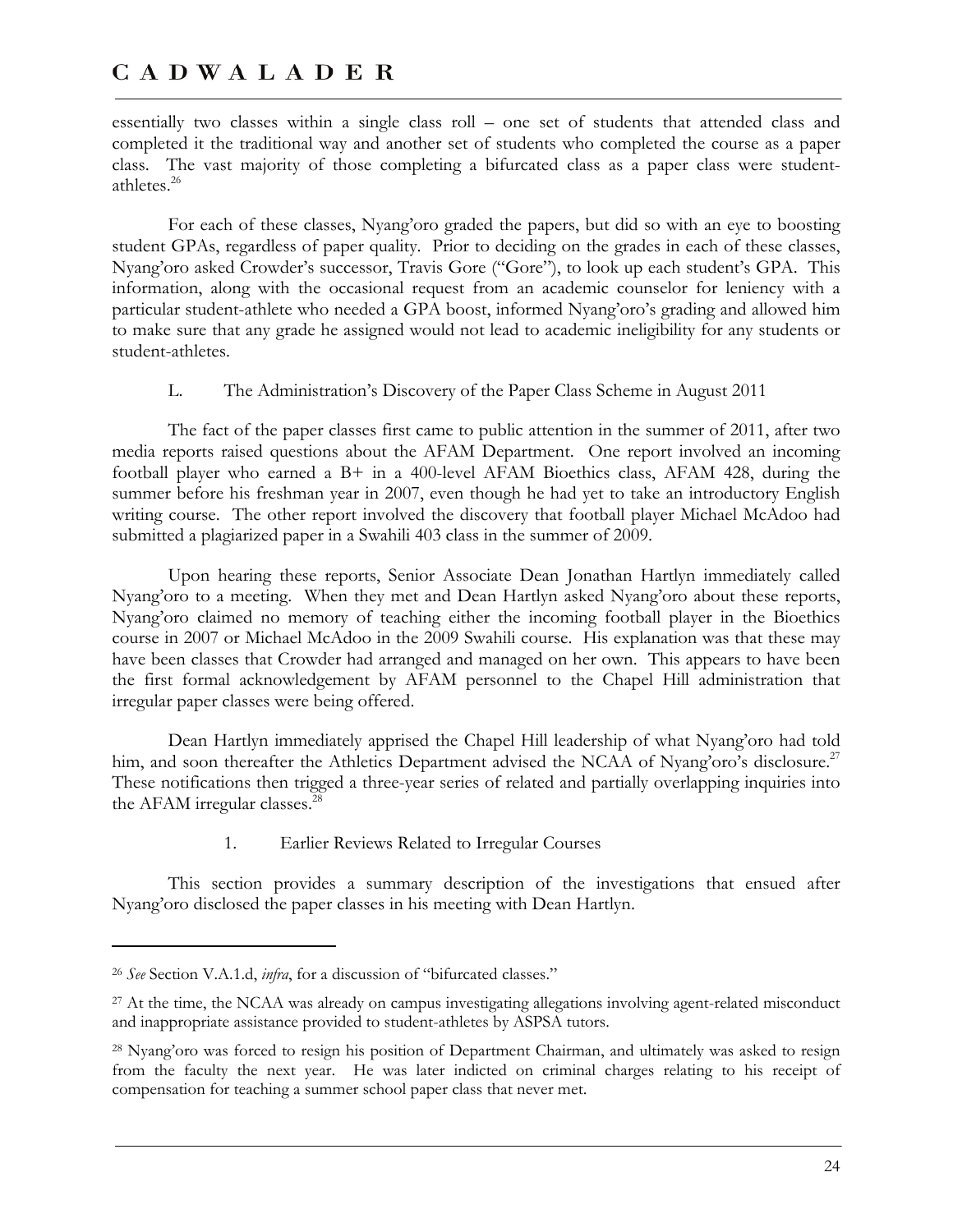<u>.</u>

#### a. NCAA Investigation

Shortly after Hartlyn's meeting with Nyang'oro, Chapel Hill formed an Internal Working Group to look into Nyang'oro's revelations with the NCAA investigators. The Internal Working Group included Dean Hartlyn, University Counsel Leslie Strohm and former Faculty Athletics Representative Jack Evans ("Evans"). In August and September 2011, the Internal Working Group and an NCAA investigator conducted interviews of nine faculty – including Julius Nyang'oro<sup>29</sup> – and staff members and seven student-athletes.

During this review, the Internal Working Group and NCAA investigator gained an understanding of the broad outlines of paper classes. In light of the fact that these classes were available to – and used by – students as well as student-athletes, the NCAA apparently concluded that there was insufficient evidence of an athletic purpose behind the classes to establish an academic integrity violation under the NCAA by-laws. The NCAA therefore closed its investigation of the paper classes and went forward on an enforcement action against Chapel Hill only on the preexisting allegations involving agent and tutor misconduct. $30$ 

#### b. Hartlyn-Andrews Review of Courses

On the heels of the Internal Working Group's preliminary inquiry, Dean of the College of Arts and Sciences Karen Gil charged Dean Hartlyn and Senior Associate Dean William Andrews to undertake a full review of all courses in the AFAM Department between Summer 2007 and Summer 2011.<sup>31</sup> The Deans' charge was to determine those courses in which irregularities existed; identify possible patterns and explanations for those courses; recommend follow-up actions and measures; and provide initial recommendations regarding policies and procedures to prevent such irregularities from occurring in the future. $32$ 

<sup>29</sup> Nyang'oro admitted to us that he shaded the account he gave to the NCAA and the Internal Working Group to "minimize any damage that would fall on the Department."

<sup>30</sup> Chapel Hill appeared before the NCAA's Division I Committee on Infractions in October 2011. The Committee on Infractions found that a former ASPSA tutor and three football student-athletes engaged in academic fraud; that the student-athletes subsequently competed while ineligible due to that violation; that the former tutor provided football student-athletes with impermissible extra benefits; that the former tutor failed to cooperate with the NCAA's investigation; that seven football student-athletes received impermissible benefits from prospective agents; that the University failed to monitor its football program; and that a former assistant coach failed to cooperate with the investigation and failed to report outside income. The Committee on Infractions then imposed penalties consisting of vacating the football team's wins in the 2008 and 2009 seasons, reducing the number of football scholarships by 15, requiring a fine of \$50,000, and placing the University on probation through 2015. *See* NCAA, UNIVERSITY OF NORTH CAROLINA, CHAPEL HILL PUBLIC INFRACTIONS REPORT (Mar. 12, 2012), *available at* http://www.ncaa.org/sites/default/files/UNC%2BPublic%2BInfractions%2BReport.pdf.

<sup>&</sup>lt;sup>31</sup> We understand that this five-year period was chosen to encompass the time from the 2007 summer session when the entering football player earned a  $B+$  in the 400-level AFAM Bioethics course up through the discovery of the matter in the summer of 2011.

<sup>32</sup> *See* JONATHAN HARTLYN & WILLIAM L. ANDREWS, REVIEW OF COURSES IN THE DEPARTMENT OF AFRICAN AND AFRO-AMERICAN STUDIES, COLLEGE OF ARTS AND SCIENCES 3 (May 2, 2012), *available at*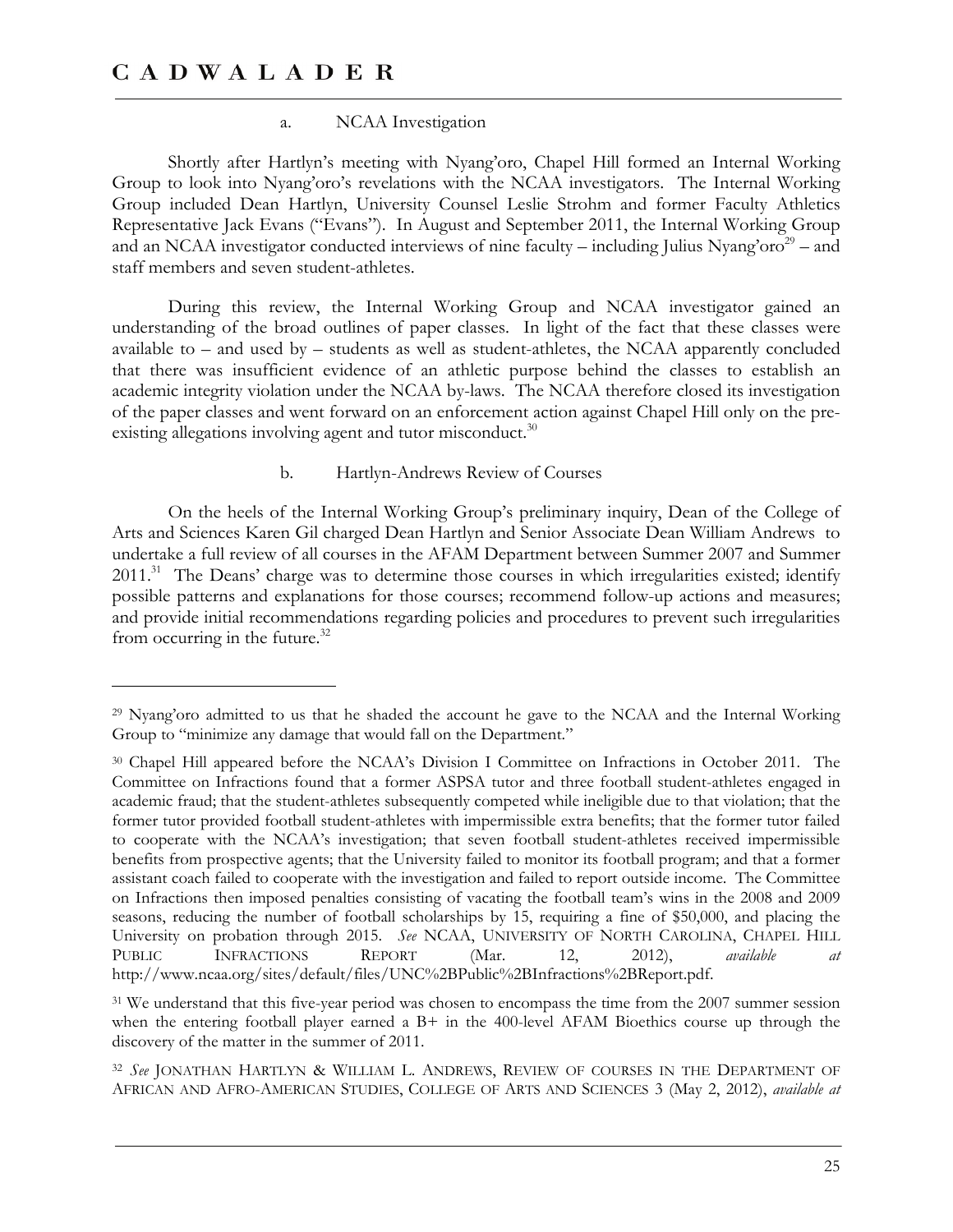In the course of their review, Hartlyn and Andrews spoke with 22 AFAM Department faculty and staff members, reviewed documents relating to course registrations, enrollments and grade rolls, and prepared a report that made a number of specific factual findings,<sup>33</sup> including the following:

- Between summer 2007 and summer 2009, nine courses (with a total of 59 registered students) were "aberrant," meaning that "there is evidence that students completed written work in these courses, submitted it to the department and received grades, but no evidence that the faculty member listed as instructor of record or any other faculty member actually supervised the course and graded the work, although grade rolls were signed and submitted."<sup>34</sup>
- An additional 43 courses (with a total of 599 registered students) were "irregular," meaning "the instructor provided an assignment and evidently graded the resultant paper, but engaged in limited or no classroom or other instructional contact with students."35
- After summer 2009, no aberrant courses were offered, and only two courses may have been taught irregularly.<sup>36</sup>

Chapel Hill publicly released the Hartlyn-Andrews report on May 2, 2012.

c. Independent Study Task Force

Shortly after assigning Dean Hartlyn to do a retrospective review of the AFAM curriculum, Dean Gil charged Dean Owen with leading a task force to examine the use of independent studies at Chapel Hill and to develop guidelines addressing issues such as the expectations for independent study assignments and the conditions under which a traditional lecture course might be taught as an independent study.37

The Independent Study Task Force Report was publicly released on May 2, 2012, the same date as the Hartlyn-Andrews Report.

 $\overline{a}$ http://www.unc.edu/news/050412/Review%20of%20courses.pdf [hereinafter HARTLYN-ANDREWS REPORT].

<sup>33</sup> *Id.* at 3-6.

<sup>34</sup> *Id.* at 3-4.

<sup>35</sup> *Id.* at 4.

<sup>36</sup> *Id.*

<sup>37</sup> *See* INDEPENDENT STUDY TASK FORCE REPORT 1 (Apr. 10, 2012), *available at*  https://www.med.unc.edu/ahs/for-faculty-staff/academic-policies/independent-study-report.pdf [hereinafter INDEPENDENT STUDY TASK FORCE REPORT].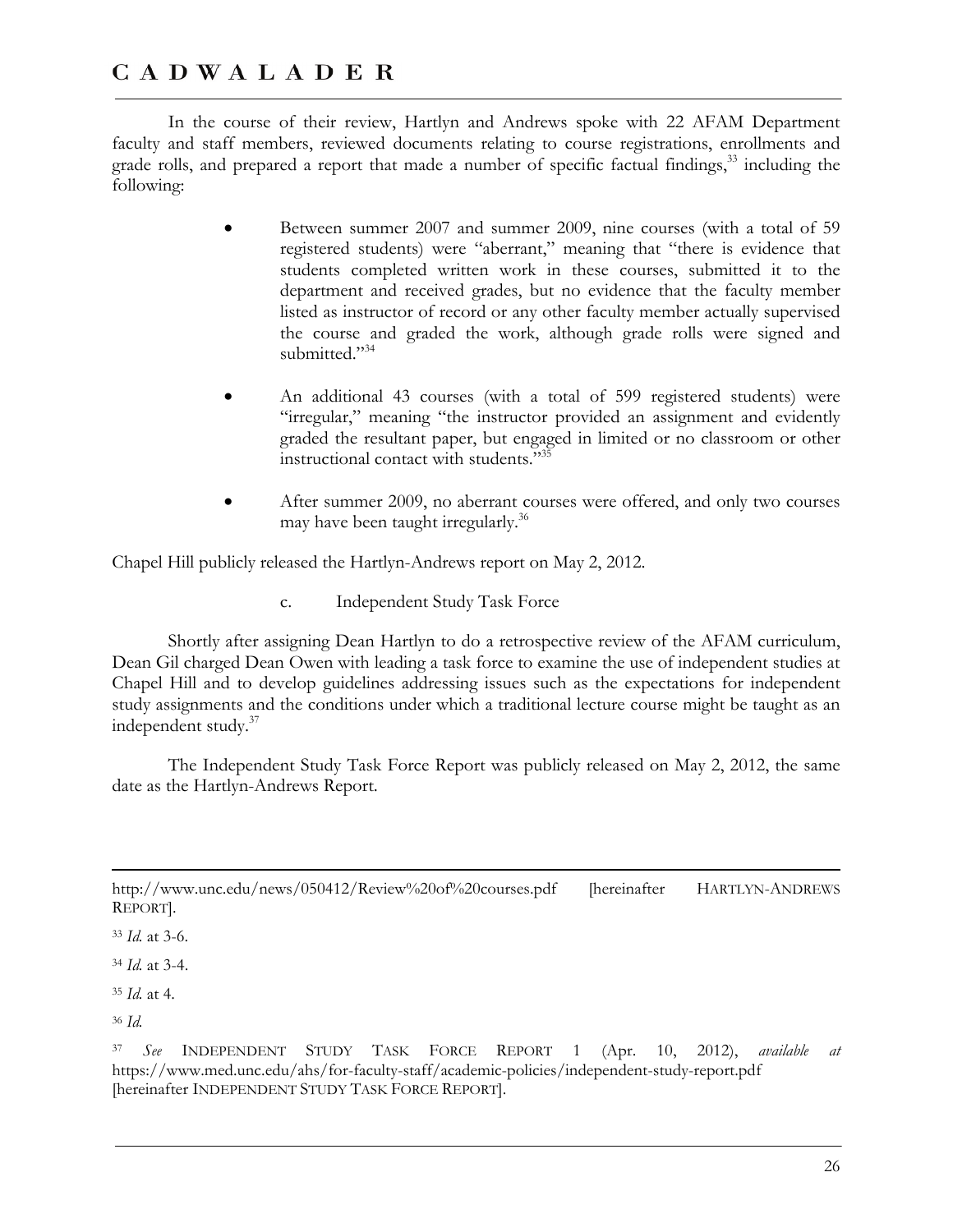$\overline{a}$ 

#### d. The State Bureau of Investigation

In the wake of the release of the Hartlyn-Andrews Report, Chancellor Thorp, in consultation with UNC System President Thomas Ross, directed the University's Department of Public Safety to advise the State Bureau of Investigation ("SBI") about the academic irregularities that had been revealed. The SBI conducted a lengthy investigation, led by Special Agent Hicks and Assistant Director Hooks, and overseen by District Attorney Woodall. Their investigation was probing, thorough and conducted with consummate professionalism, and it was of enormous assistance to our effort. It resulted in the December 2013 indictment of Nyang'oro on one felony charge of obtaining property by false pretenses, related to \$12,000 that Nyang'oro was paid to teach AFAM 280 in Summer Session II in 2011, a paper class that never actually met.<sup>38</sup>

e. Special Subcommittee of the Faculty Executive Committee

Shortly after the issuance of the Hartlyn-Andrews Report, the Faculty Executive Committee appointed a Special Subcommittee to analyze all investigative reports and related materials about the irregular AFAM classes, identify areas of policy and practice that require scrutiny and revision and recommend any changes necessary to prevent such breaches of academic integrity as were found within the AFAM Department. The Subcommittee consisted of Professors Steven Bachenheimer (Microbiology and Immunology), Michael Gerhardt (Law), and Laurie Maffly-Kipp (Religious Studies).

In carrying out its charge, the Subcommittee met with 31 individuals, reviewed various reports and policy documents and issued policy and procedural recommendations in regard to "four areas of continuing concern:" advising and counseling; departmental supervision and faculty conduct; the tension between athletics and Chapel Hill's educational mission; and the need for institutional transparency about athletics.<sup>39</sup> The FEC Subcommittee Report was publicly released on July 26, 2012.

#### f. The Governor Martin Review

In response to further questions about the Hartlyn-Andrews Report findings and indications that the "aberrant" classes had started before the 5-year period that that review examined, Chancellor Holden Thorp ("Thorp") reached out to former North Carolina Governor James G. Martin and asked him to undertake an independent review of the anomalies in the AFAM curriculum.<sup>40</sup> Chancellor Thorp specifically asked that he determine when it was that these anomalies started in the AFAM Department; what environmental circumstances allowed these anomalies to occur; and whether the anomalies identified in the AFAM Department existed in other

<sup>38</sup> In July 2014, the District Attorney dismissed the criminal charge against Nyang'oro as a result of Nyang'oro's cooperation with his office and with our investigation.

<sup>39</sup> REPORT OF THE SPECIAL SUBCOMMITTEE OF THE FACULTY EXECUTIVE COMMITTEE 5-9 (Jul. 26, 2012), *available at* http://faccoun.unc.edu/wp-content/uploads/2010/10/20120726ReportFECSub\_9\_FINAL.pdf.

<sup>40</sup> James G. Martin, Ph.D., served as North Carolina's governor from 1985 to 1993. Prior to his election as Governor, Governor Martin had been a Professor of Chemistry at Davidson College. He earned his Ph.D. in chemistry from Princeton University in 1960.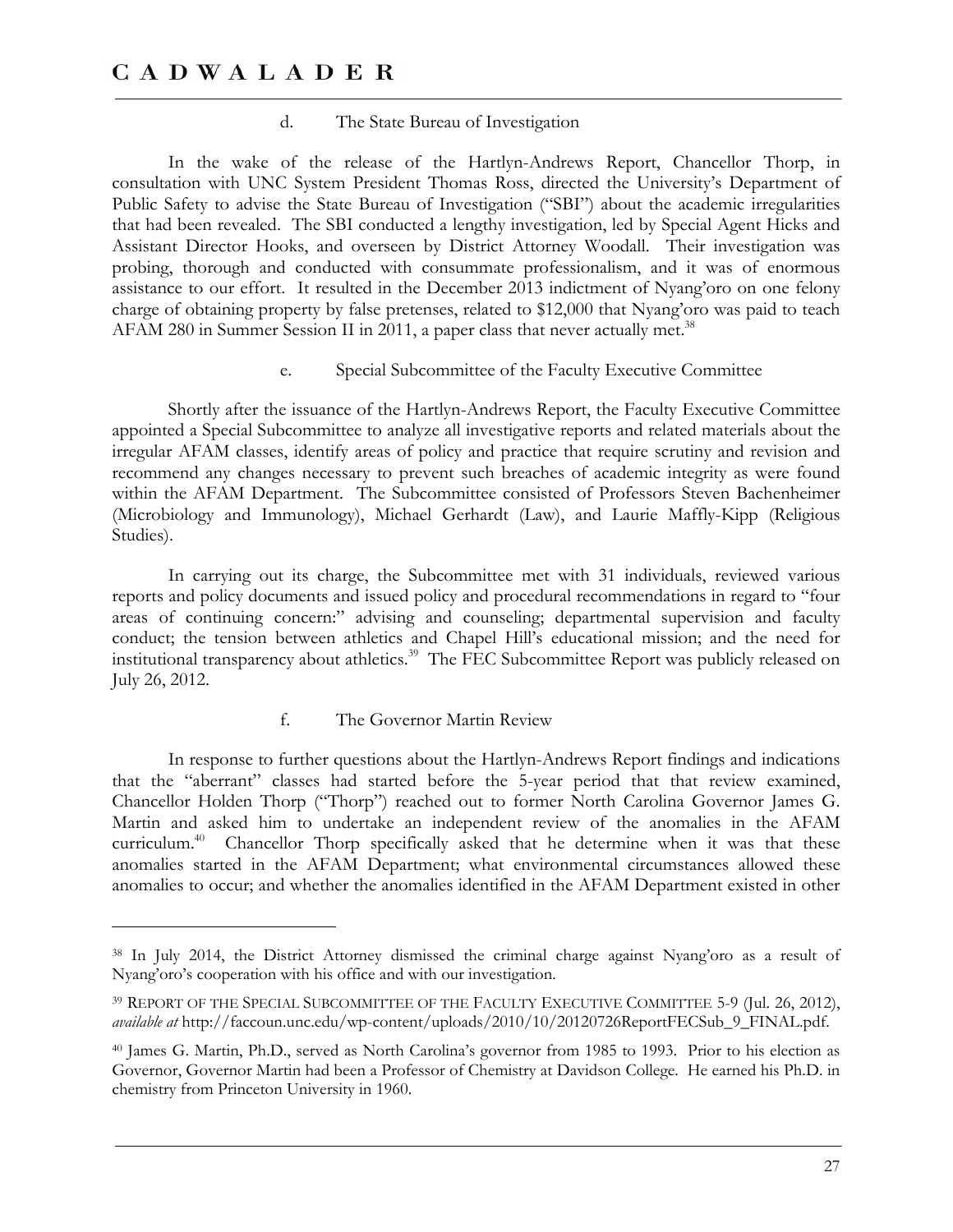academic subjects or departments.<sup>41</sup> Governor Martin agreed and conducted this extensive investigative effort without asking for or receiving any compensation for his work.

In conducting his review, Governor Martin and his team from the accounting firm Baker Tilly interviewed 84 individuals,<sup>42</sup> including faculty members, administrators, students (both athletes and non-athletes), parents, University trustees, and members of the broader University community. Governor Martin and Baker Tilly also undertook a data-driven analysis of all 172,580 course sections offered by UNC between Fall 1994 and Fall 2012,<sup>43</sup> filtering and screening this data for red flags that could indicate potential anomalies in a course section. This process resulted in the identification of 216 courses in the AFAM Department with proven or potential anomalies dating as far back as the fall of 1997. These anomalous courses were categorized into three "Types" based on the demonstrable degree of their irregularity.

Governor Martin's team identified a total of 39 courses as Type 1, meaning that each was a "lecture course section in which the instructor of record denied teaching the course section and signing the grade roll, or the chair stated that the course section had not been taught."<sup>44</sup> They identified 167 courses as Type 2 classes, which meant that each was a "course section for which the identity of the instructor was not evident via review of the grade rolls, grade change forms, or discussion with personnel in the related academic unit; or for which neither the instructor of record nor the chair could confirm whether the course section had been taught."<sup>45</sup> Finally, they found ten courses to be Type 3, meaning that each course was "a course section for which the instructor of record noted the presence of an unauthorized signature on the grade roll."<sup>46</sup>

The Martin Report also determined that no AFAM staff member other than Crowder and Nyang'oro was unethically involved in the irregular courses and that no such courses were found outside of the AFAM Department. The Martin Report was publicly released on December 20,  $2012.<sup>47</sup>$ 

<sup>44</sup> *Id.* at 20.

<sup>45</sup> *Id.*

 $\overline{a}$ 

<sup>46</sup> *Id.*

<sup>41</sup> JAMES G. MARTIN, PH.D., THE UNIVERSITY OF NORTH CAROLINA AT CHAPEL HILL ACADEMIC ANOMALIES REVIEW REPORT OF FINDINGS 3 (Dec. 19, 2012), *available at* http://www.unc.edu/news/12/UNC-Governor-Martin-Final-Report-and-Addendum.pdf [hereinafter MARTIN REPORT].

<sup>42</sup> Crowder and Nyang'oro declined invitations to be interviewed by Governor Martin.

<sup>43</sup> MARTIN REPORT, *supra* note 39, at 3-5.

<sup>47</sup> On January 24, 2013, Governor Martin issued an Addendum to his report that provided "details [about] the enrollment composition of the anomalous courses and grade changes that were identified" in his review. JAMES G. MARTIN, PH.D., ADDENDUM TO THE ACADEMIC ANOMALIES REVIEW REPORT OF FINDINGS 2 (Jan. 24, 2013), *available at* http://www.unc.edu/news/12/UNC-Governor-Martin-Final-Report-and-Addendum.pdf [hereinafter MARTIN ADDENDUM]. On February 5, 2013, Governor Martin issued a Clarification to his report regarding references to a particular Faculty Athletics Committee meeting in 2007. [hereinafter MARTIN CLARIFICATION]. *See* Section V.B.4.a, *infra*.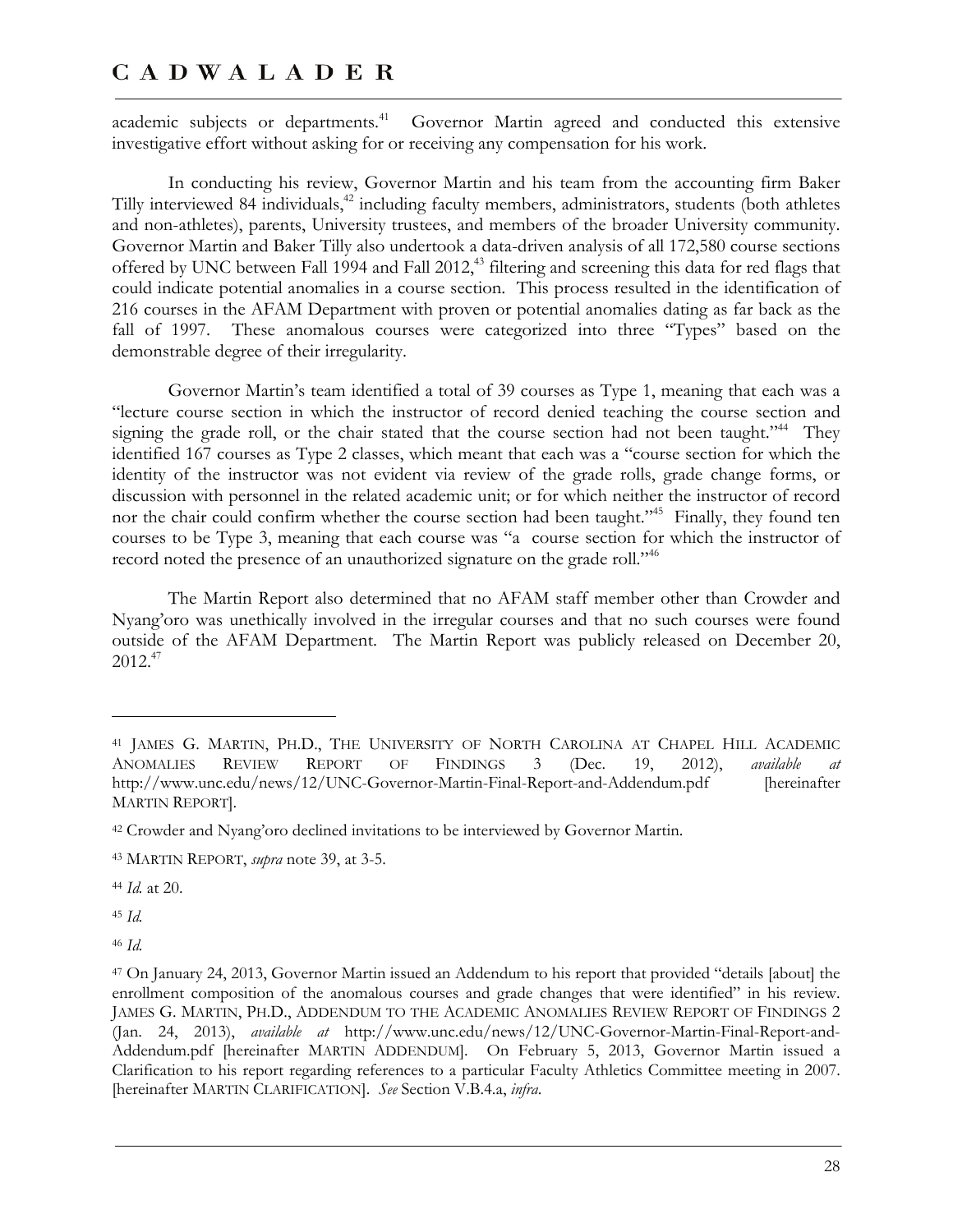#### g. The Baker Tilly Review

Chapel Hill engaged Baker Tilly on a related effort "to provide an objective, external assessment of the plans of the University of North Carolina at Chapel Hill . . . to implement a number of enhancements to academic policies, processes, procedures, and systems in response to recommendations" from the Independent Study Task Force and the Hartlyn-Andrews Report.<sup>48</sup> Baker Tilly analyzed Chapel Hill's response to the AFAM paper classes and "did not identify any gaps between the Risks referenced in the Reports and the University's implementation plans." The Baker Tilly Report was publicly released on December 20, 2012.

#### h. The UNC Board of Governors Academic Review Panel

UNC President Thomas Ross and the UNC Board of Governors charged an Academic Review Panel of Board of Governors members with conducting a "careful and independent assessment of the adequacy and completeness of the campus-based investigations and remedial measures" that had been initiated to date.<sup>49</sup> The panel went on to review the five separate campusinitiated reports and interview nearly 20 individuals.<sup>50</sup> The Panel then issued its findings, with the caveat that they might revisit those findings once the SBI finished its investigation.

In its findings, the Panel "concluded that all necessary investigations and analyses of the past academic misconduct have been completed [and] that it is now time for the University of North Carolina to move ahead, to commit to the prompt implementation of effective policies and practices throughout the system, and to remain vigilant and accountable for the stewardship of the academic enterprise throughout the University of North Carolina."<sup>51</sup> Among its findings, the Panel found no evidence "to support a conclusion that a conspiracy or collusion existed between the Athletics Department and the Academic Support Program for Student-Athletes . . ., on the one hand, and the two complicit employees in the AFAM Department [Julius Nyang'oro and Deborah Crowder] on the other hand."<sup>52</sup> The Panel did note, however, that it is was "reasonable to assume that many students – athletes and non-athletes alike – enrolled in these irregular AFAM Department courses expecting to achieve good grades with little rigor."<sup>53</sup> The UNC Academic Review Panel Report was publicly released on February 7, 2013.

 $\overline{a}$ 

<sup>53</sup> *Id.*

<sup>48</sup> Raina Rose Tagle, BAKER TILLY BEERS & CUTLER, PLLC, REVIEW REPORT 1 (Dec. 19, 2012), *available at* http://www.unc.edu/news/12/UNC-Baker-Tilly-Academic-Policies-Procedures-Report-12-19-12-Final.pdf [hereinafter BAKER TILLY REPORT].

<sup>49</sup> THE REPORT OF THE UNC BOARD OF GOVERNORS ACADEMIC REVIEW PANEL 1-2 (Feb. 7, 2013), *available at* http://www.unc.edu/news/12/THE-REPORT-OF-THE-UNC-BOG-ACADADEMIC-REVIEW-PANEL-2\_7\_13.pdf [hereinafter UNC BOG REPORT].

<sup>50</sup> *Id.* at 2.

<sup>51</sup> *Id.* at 29.

<sup>52</sup> *Id.* at 3.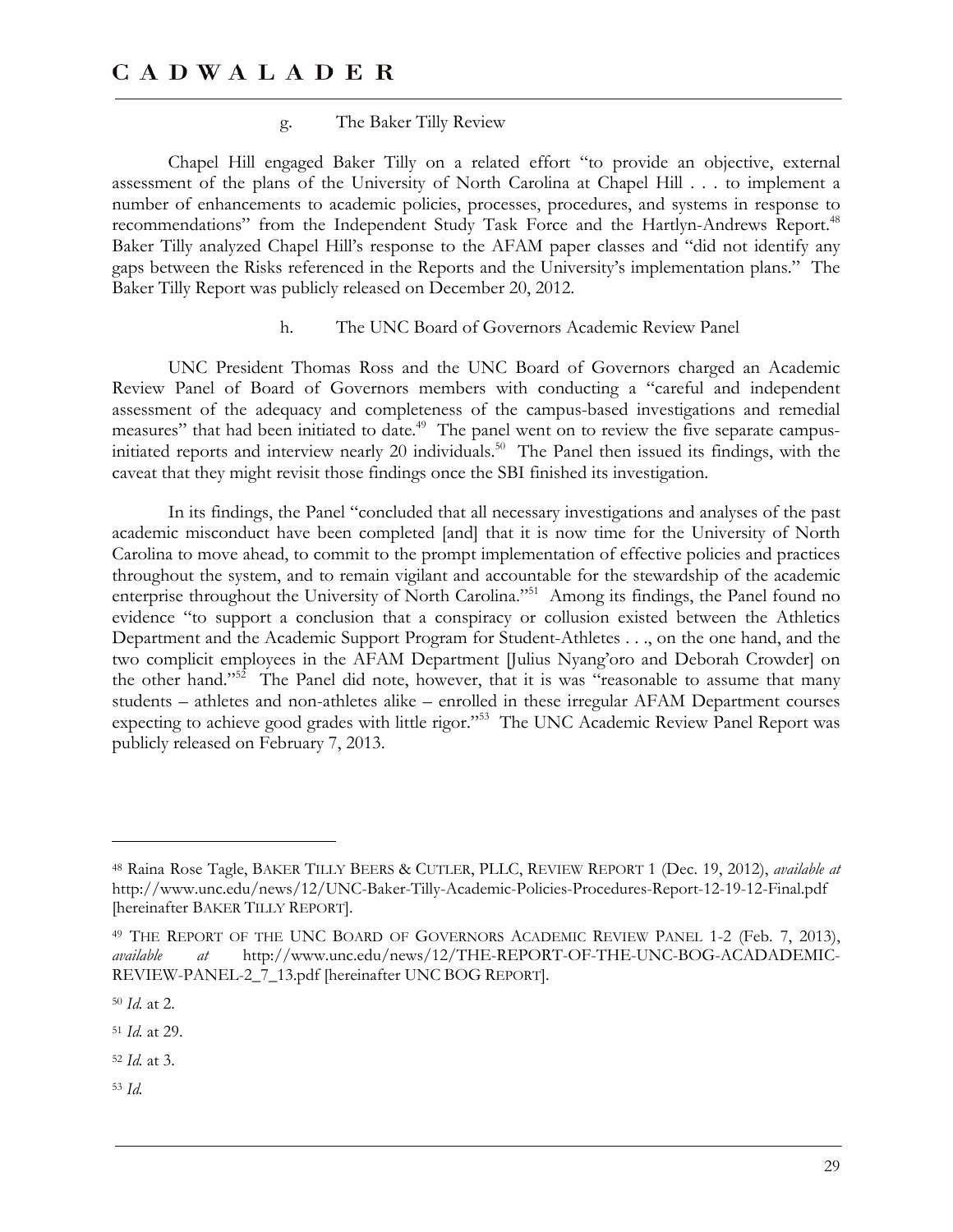-

#### i. The SACS Review

UNC's accrediting body, the Southern Association of Colleges and Schools' Commission on Colleges ("SACSCOC"), reviewed matters related to the irregular AFAM courses, and in June 2013 its Board of Trustees decided not to sanction Chapel Hill.<sup>54</sup> After monitoring Chapel Hill's implementation of remedial policies to prevent a recurrence of such irregularities, SACSCOC notified Chapel Hill in June 2014 that it would take no further action.

#### The Resumption of the NCAA Inquiry

When University officials asked us to conduct our investigation earlier this year, they were fully aware that our investigation would be examining issues that could indicate possible violations of NCAA by-laws. For that reason, they instructed us that, notwithstanding the confidentiality of our investigation, we should advise them if we learned of any conduct that amounted to a concrete violation of NCAA by-laws, so that the University could then notify the NCAA.<sup>55</sup>

Once our investigation matured to the point that we began to get a clear picture of the paper class scheme, the University asked us to fully brief the NCAA investigators about our findings. We did so on at least three different occasions, pursuant to confidentiality restrictions to ensure that our findings were not being disclosed to anyone else, and particularly to UNC or Chapel Hill personnel.<sup>56</sup> After receiving our briefing, the NCAA Enforcement Staff advised the University that it was resuming the investigation it had closed back in 2011. Since that time, we have pursued parallel investigations and have enjoyed a strong cooperative relationship with the NCAA investigators. We have continued to provide them information as we have developed it, and at the direction of the University we will offer them a full briefing on the findings detailed in this report.

<sup>54</sup> *See* Press Release, Message from Chancellor Holden Thorp: Accrediting Agency Decision (Jun. 20, 2013), *available at* http://oira.unc.edu/files/2013/06/HoldenThorpCampusMessageJune202013FINAL.pdf.

<sup>55</sup> It was understood that any evidence of student-athletes taking irregular paper classes raised at least the possibility of NCAA by-law violations, which, of course, was the predicate for the NCAA's investigation with the Internal Working Group in 2011. This notification requirement was intended to extend beyond that issue and apply to any other conduct we discovered that demonstrated an apparent violation of NCAA by-laws.

<sup>56</sup> The University's regular counsel for NCAA matters, Richard Evrard, was present for those meetings. His presence was in keeping with the NCAA tradition and expectation that a university representative collaborate with the NCAA's investigation on that university's campus. To effectuate that meeting without disclosing details of our investigative plan and findings to the University and its personnel, we entered into an agreement with Mr. Evrard that provided that any information shared by us with the NCAA would not be provided to any UNC or Chapel Hill personnel until after our report is publicly released. That agreement is attached as Exhibit 9.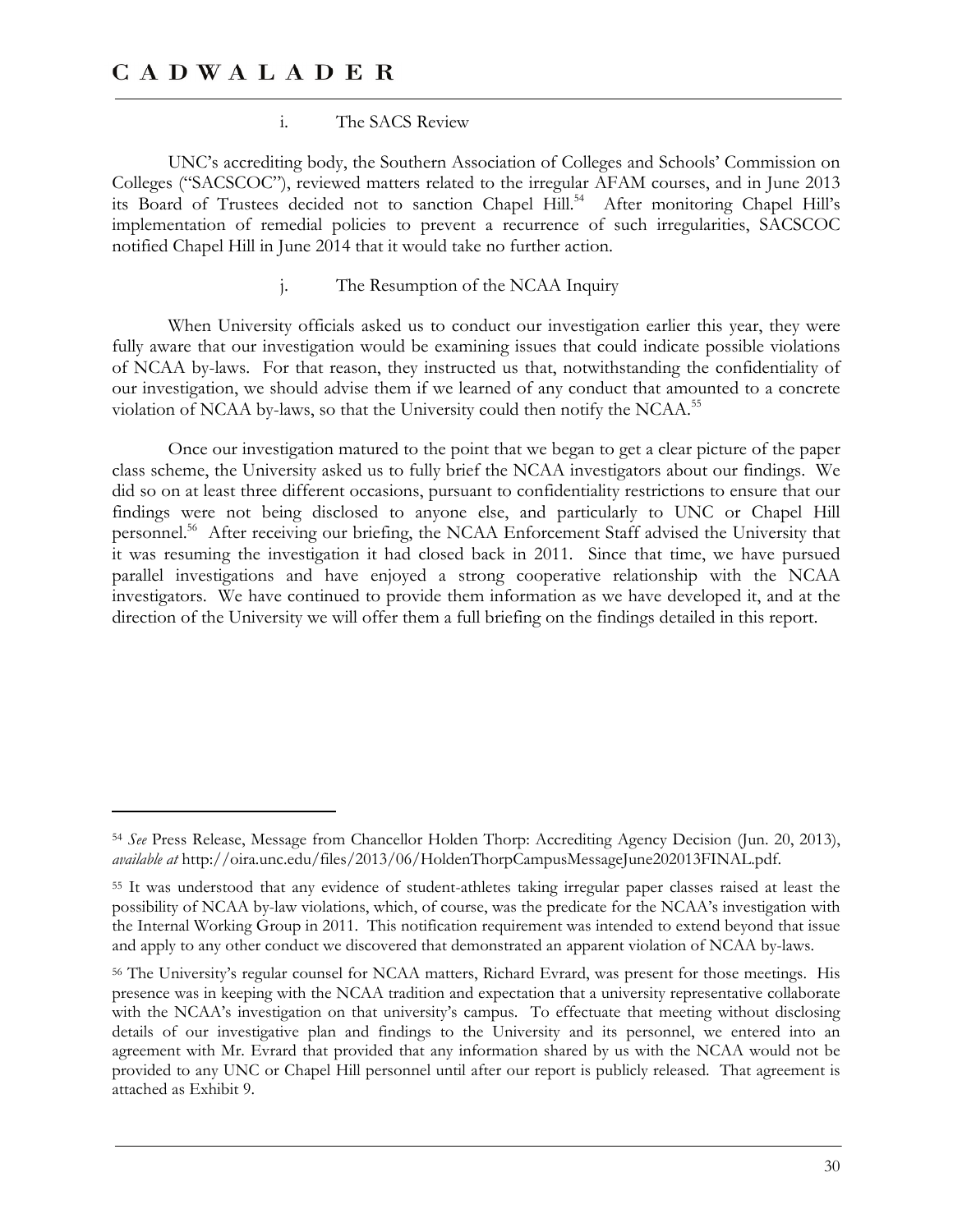#### V. **FINDINGS**

 $\overline{a}$ 

In the preceding part of the report, we told the story of the Chapel Hill paper classes in a chronological, narrative fashion. This part of the report will lay out our specific findings as to each of the main issues raised by that narrative, and is composed of the following five sections: an examination of the paper class scheme, an assessment of University employee knowledge or involvement in the paper classes, an assessment of the University's oversight of the AFAM department and ASPSA, an assessment of the university's response to paper class revelations, and a comparison of our findings with those of Governor Martin.<sup>57</sup> It will first describe our findings about the paper classes and the use of these classes by some in the student body. Then, it will identify those University employees who knew about and/or were involved in the paper class scheme and assess the extent of that knowledge or involvement. It will then move into an assessment of the University oversight processes that allowed these paper classes to exist and our evaluation of the reforms and remedial measures the University has adopted since the initial paper class revelations in 2011. It will then conclude with comparison of our findings with those in Governor Martin's report.

#### A. Examination of the Paper Class Scheme

A critical objective of our investigation has been to identify each instance in which a course was offered as a paper class. As an initial matter, we looked across all Chapel Hill departments and found no other department that offered classes like the AFAM paper classes. While there certainly were easy classes in other departments, none had the irregular characteristics that distinguished the paper classes. Therefore, the discussion in this section will focus solely on the AFAM Department.

Starting with the initial revelations in Nyang'oro's August 2011 meeting with Dean Hartlyn, Chapel Hill attempted to get an accurate accounting of the number and types of irregular classes offered by the AFAM Department over the years. Each review contributed to that effort, with the Martin team applying a rigorous data-driven analysis to come up with its list of 216 anomalous courses and 3-type categorization scheme. While the Martin team did significant analytical work to identify these anomalous courses, their ability to develop a complete listing was severely handicapped by their inability to talk with the two central players, Professor Nyang'oro and Crowder.

In our review, we were fortunate to have access to Nyang'oro and Crowder, and we took full advantage of that access, spending dozens of hours questioning them about the paper classes and reviewing hundreds of course rosters and grade change forms to come up with as definitive and final a list of paper courses as possible. This section describes our efforts in that regard.

<sup>57</sup> Although it necessarily entails some retelling of the facts, this two-part approach is critical to a complete understanding of the situation, as it allows us to first provide the reader with the context of the story before isolating and addressing each of the relevant issues.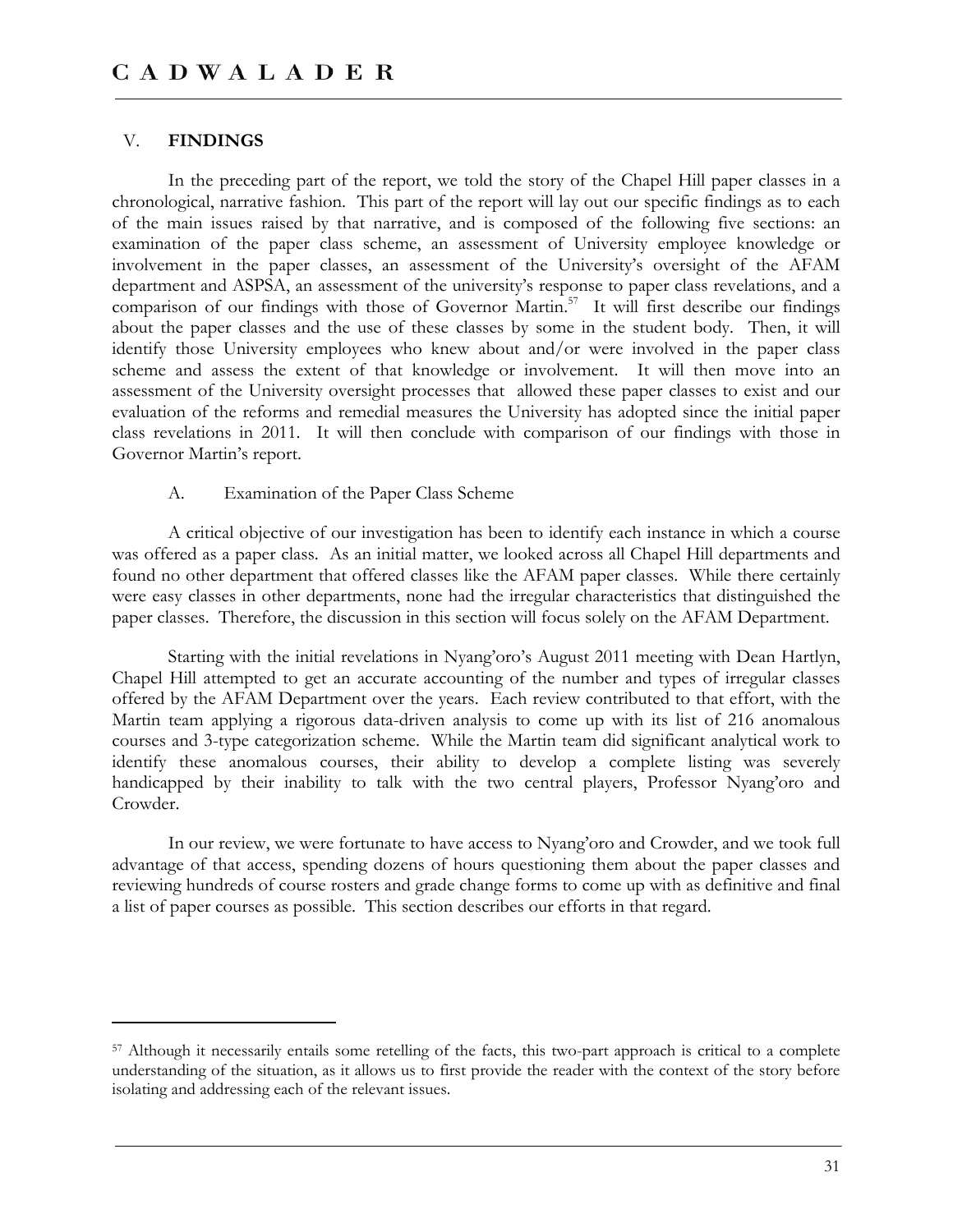#### 1. The Identification of Paper Classes

As explained above, a "paper class" in our typology is one in which (1) students did not have to attend class; (2) there was no faculty-student interaction; (3) the sole assignment was the submission of a paper (or occasionally two short papers); and (4) the papers were liberally graded by Crowder (or by Nyang'oro for the few paper classes offered after Crowder's retirement (*see* Section IV.D)). Using these criteria, we identified five different types of paper classes offered between Fall 1989 and Summer 2011.

Our process for identifying the paper classes was straightforward. First, we identified a population of AFAM classes to be examined by aggregating three different categories of suspect classes:

- All courses for which Nyang'oro was instructor of record during his career at UNC (from 1984 through 2012);
- All AFAM courses for which "Staff" was listed in Chapel Hill's records as instructor of record during Nyang'oro's career at Chapel Hill, based on Crowder's explanation that she often entered "Staff" as the instructor of record for her paper classes;<sup>58</sup> and
- All other courses examined and identified as anomalous in the Martin Report.

Next, we added to that list all courses that exhibited one of a number of characteristics we identified during our investigation as being potentially associated with an AFAM paper class. Those characteristics included:

- The absence of a class meeting time and location in the school's registration system;
- The entry of grades on the grade roster in Crowder's handwriting,<sup>59</sup> as paper class grades were always recorded by Crowder, even if Nyang'oro signed the grade roster;
- The entry of Nyang'oro's signature on the grade roster in Crowder's handwriting, which was common for the paper classes;
- The presence of "tick marks" on the grade roster, which was Crowder's way of keeping track of who had turned in their papers in the paper classes;

 $\overline{a}$ 

<sup>58</sup> Courses that had no instructor of record were also considered suspect.

<sup>59</sup> Nyang'oro and Crowder each have distinctive, recognizable handwriting.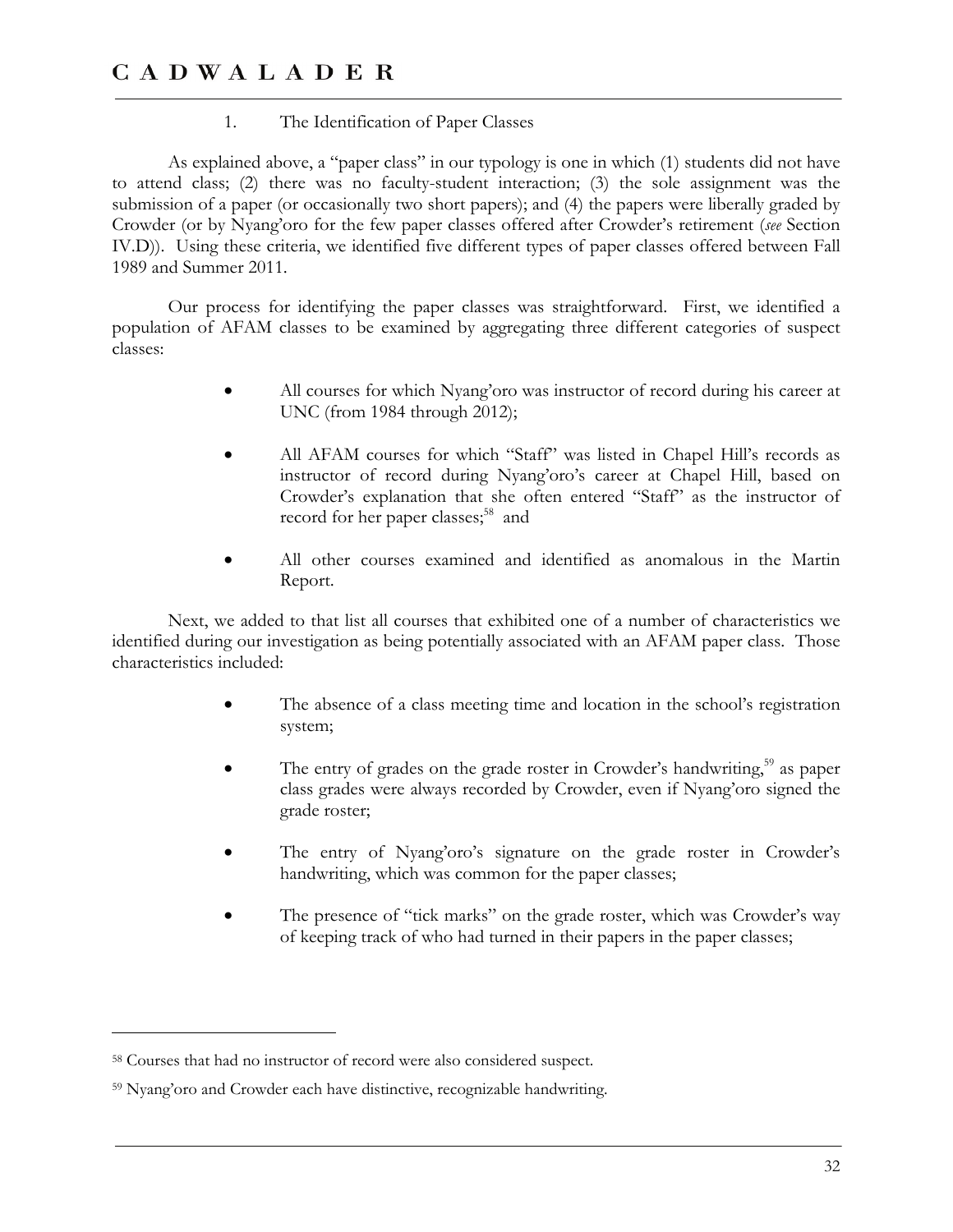- A smaller number of enrollees (at times fewer than 10-12) than the average AFAM class, which was typically the case with the lecture-designated paper classes;
- A high average class grade, as the grade rosters for irregular paper classes typically included only As and Bs, whereas regular courses taught by Nyang'oro often included grades of C or lower; and
- The scheduling of the class during summer session when Nyang'oro was working on a research or consulting project away from campus, which were times when Crowder was more likely to arrange a paper class.

Once we compiled our list of suspect classes, we separately sat down with Crowder and Nyang'oro for extensive sessions devoted to examining these classes. Through this process, we identified five different categories of paper classes. These categories are:

- Independent Study Paper Classes
- Lecture Paper Classes
- Post-Crowder Paper Classes
- Bifurcated Classes
- Student Add-ons

We will now address each of the five paper class variants and describe how they were offered and used by the Chapel Hill student body.

a. Independent Study Paper Classes

Independent study paper classes were classes in which a student was enrolled in an independent study course but had no meaningful contact with Nyang'oro or any other faculty member. The sole academic requirement for an independent study paper class was the completion of a research paper on a topic supplied by Crowder. Once completed, the papers were submitted to Crowder, and she graded them without any involvement by a faculty member.

It is impossible to identify the number of students who were enrolled in independent study paper classes because of the way course enrollments for independent studies were handled in AFAM. During the relevant time period, all students enrolled in an independent study course for a particular semester were enrolled in a single section, regardless of which professor was supervising their individual work. At the end of each semester, the grades were collected from all professors who had independent studies students, and Crowder entered all grades on the grade sheet without distinguishing between those students who were taking independent study paper classes under Nyang'oro from those who were taking legitimate independent studies. As a result, we cannot isolate which students received a traditional independent study experience (with faculty oversight) from those who had an irregular experience (with no faculty oversight and papers assigned and graded by Crowder). Based on confident assertions by Crowder and Nyang'oro that "most" of the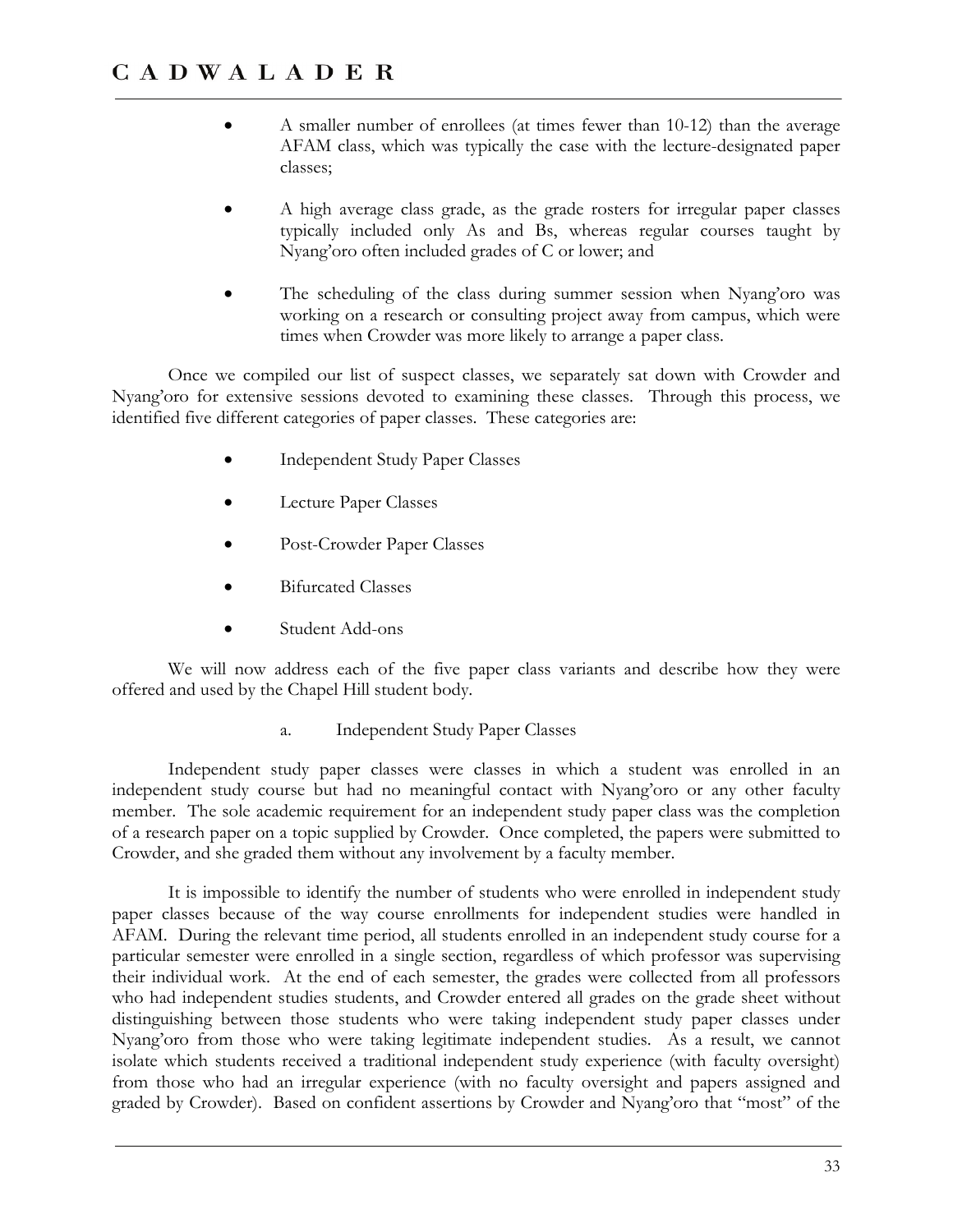independent studies offered by AFAM during that period were irregular, however, we can reasonably assume that over 50% of the total AFAM independent studies enrollments were irregular.

Between 1989 and 2011, there were a total of 2,707 total student enrollments in AFAM independent studies.<sup>60</sup> Applying the assertion by Crowder and Nyang'oro, that means that more than 1,354 of those enrollments received a Crowder-managed independent study with no interaction with a faculty member. Of the 2,707 enrollments, 686 were student-athletes (361 in football, 128 in men's basketball, 34 in women's basketball, and 163 in other sports).<sup>61</sup> Analyzing these enrollments, we found 2,090 individual students who took one or more AFAM independent studies during that period. Of that number, 91 students were enrolled in three AFAM independent studies, 23 students were enrolled in four, six students took five, and one student was enrolled in six. Of the 30 students enrolled in four or more AFAM independent studies, 15 (50%) were student-athletes.

The following chart summarizes enrollments in AFAM independent studies between 1989 and 2011:



*Chart I: AFAM Independent Studies Enrollments, 1989-2011* 

b. Lecture Paper Classes

The second brand of paper classes is the lecture paper class, which was a course section that bore a number and title of a traditional lecture course but was taken as an independent study without faculty supervision or oversight. These were designated as traditional lecture classes with

-

<sup>60</sup> This total includes 84 graduate student enrollments.

<sup>61</sup> A table outlining the enrollments in all AFAM independent studies between 1989 and 2011 is appended as Exhibit 10. These numbers include 15 multi-sport athletes, which create a slight discrepancy in calculating the total numbers of student-athletes.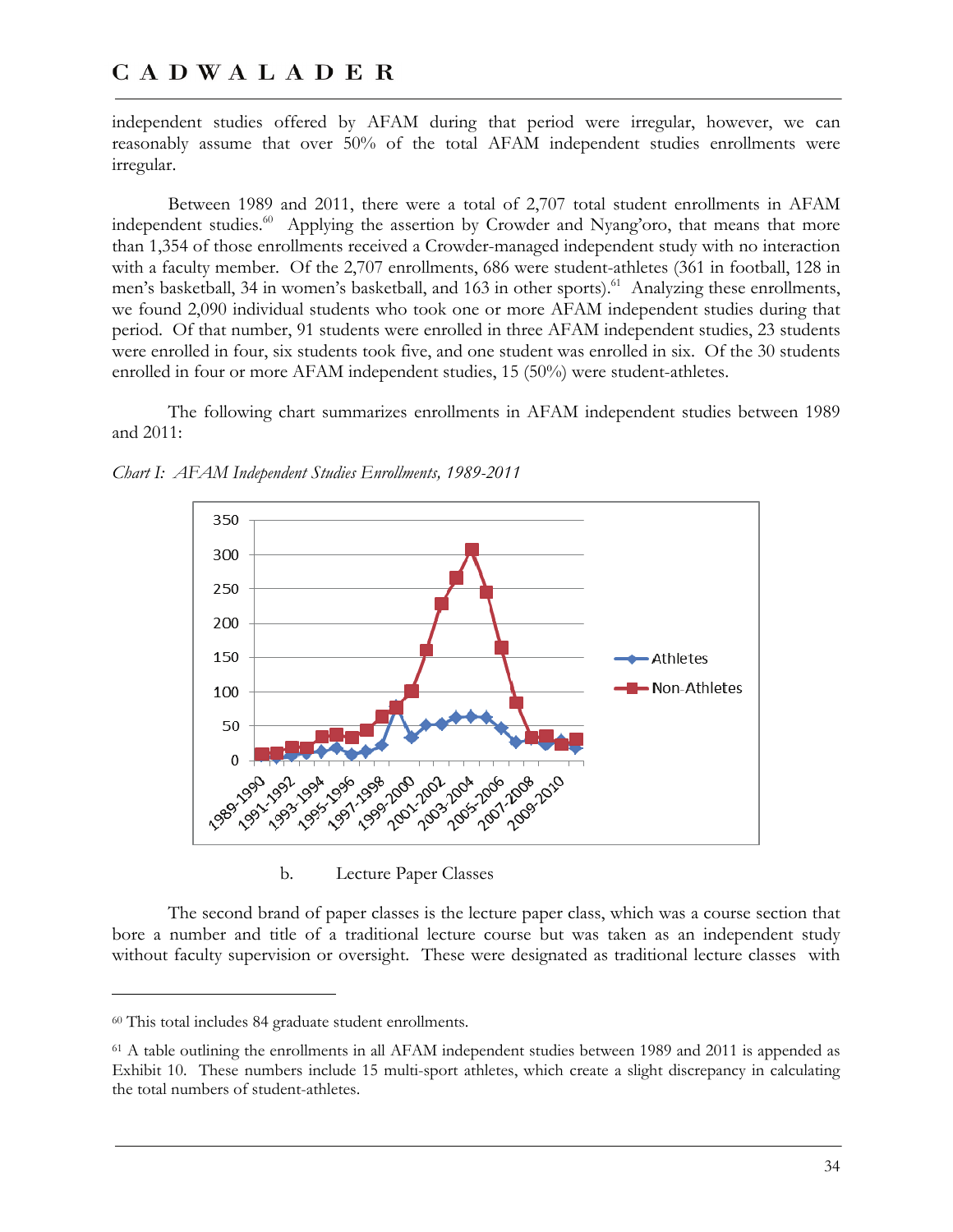required class attendance, readings, examinations and other assignments, but they never actually met for class and required only the submission of a paper, which was graded by Crowder and typically received nothing lower than an A or a B.

Between 1999, when the first lecture paper class was offered, and Crowder's retirement in 2009, a total of 186 lecture paper classes were offered with a total of 3,906 undergraduate enrollments in those classes. 1,852 (47.4%) of those enrollments were student-athletes, including 944 football players, 226 men's basketball players, 114 women's basketball players, and 568 studentathletes in other sports.<sup>62</sup>

In terms of the number of lecture paper classes per student and student-athlete, we found 2,097 individual students took one or more of them between 1999 and 2011. Of that number, 135 students took between five and nine paper classes, 17 students took between ten and 12, one student enrolled in 13 and another took a total of 16 lecture paper classes. Of 154 students who enrolled in five or more, 109 (70.8%) were student-athletes.

The following chart depicts enrollments in the lecture paper classes:

*Chart II: Lecture Paper Class Enrollments, 1999-2009, by Athlete Status* 



c. Post-Crowder Paper Classes

Immediately after Crowder retired, Nyang'oro hoped to limit or even eliminate the paper classes in the AFAM Department. His commitment to that objective was short-lived, however, as it faltered in the face of football counselor Lee's focused effort to persuade him to keep them going. As the email traffic reflects,<sup>63</sup> Nyang'oro quickly gave in to Lee's entreaties, and ultimately offered

<sup>62</sup> A table summarizing enrollments in the Crowder paper classes is attached as Exhibit 11. These numbers are approximate, as there were 19 enrollments for multi-sport student-athletes, which created a slight discrepancy in these calculations.

<sup>63</sup> *See* Section IV.D, *supra*.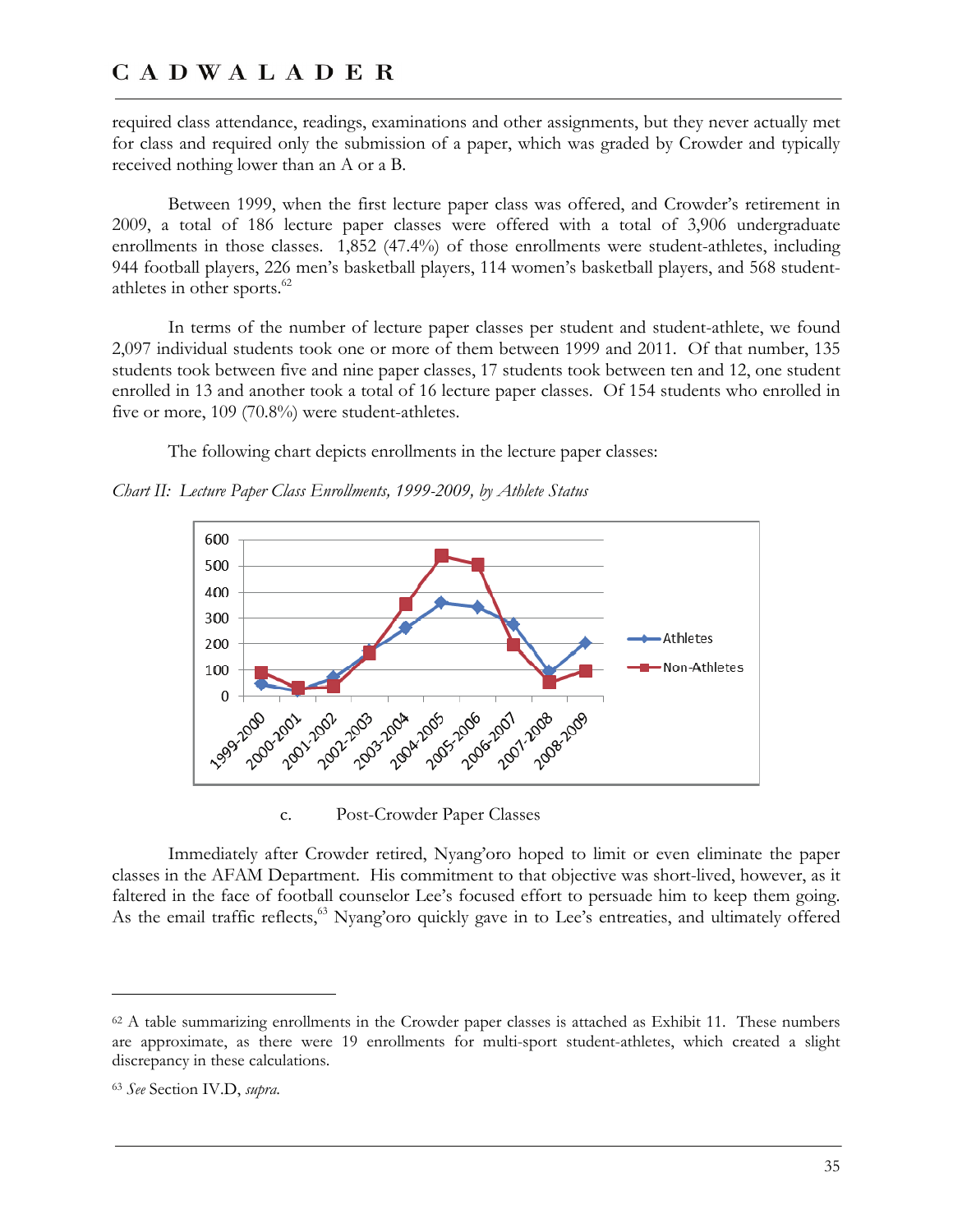$\overline{a}$ 

two paper classes and one independent study paper class (along with three bifurcated classes) between Crowder's retirement in 2009 and the summer of 2011.<sup>64</sup>

The paper classes and independent study paper class were AFAM 428: AFAM Bioethics in Fall 2010, AFRI 396: Independent Studies in Summer Session I 2011, and AFAM 280: Blacks in North Carolina in Summer Session II 2011. There were a total of 44 student enrollments in these three classes, of whom 33 were student-athletes – 32 football enrollments and one women's basketball enrollment.<sup>65</sup> In addition, he offered two bifurcated classes in which between one-third and one-half of the enrolled students took a paper class in lieu of a regular lecture class.

The three paper classes were identical to the paper classes offered before Crowder's retirement in that they never actually met and involved no meaningful professorial contact. They were different, however, in that Nyang'oro – and not Crowder – graded the submitted papers.

Despite this important difference, we feel comfortable counting these among the paper classes due to Nyang'oro's admission that the grades he assigned were based not on the quality of the paper but on his assessment of the grade each student needed in order to remain academically or athletically eligible. As Nyang'oro explained to us, he was very lenient in grading these post-Crowder paper classes, and would typically just skim the papers. He asked Gore to provide him the GPAs of all the students, and would then assign grades based largely on his assessment of the impact that grade would have on the student's ability to remain eligible. The result was an average grade of 3.37 across the three paper classes he offered after Crowder's retirement.

d. Bifurcated Classes

In addition to the foregoing paper classes, we identified five classes that were bifurcated between two sets of students – those who were taught in the traditional lecture-class format and those who took the same class in a paper-class format. As Nyang'oro explained, these were standard lecture classes in which individual students were permitted to complete the class by simply turning in a paper, while the others had to attend class and complete all class assignments in the traditional manner.

We discovered the bifurcated classes during our review of grade rosters with Nyang'oro, who identified this phenomenon. He explained that there were a limited number of such instances. While we identified five such courses, it is possible that there were more.

There were a total of 154 enrollments in the classes we identified. While we cannot definitively state which students had the paper class experience and which had the traditional lecture experience in each class, Nyang'oro estimated that between one-third and one-half of the enrollments of each bifurcated class had the paper class experience. According to Nyang'oro,

<sup>64</sup> The three bifurcated classes offered after Crowder's retirement were: AFRI 370: Policy Problems in African Studies in Spring 2010, AFRI 521: East African Society in Fall 2010, and AFRI 266: Contemporary Africa in Spring 2011.

<sup>65</sup> A table summarizing enrollments in the post-Crowder paper classes is attached as Exhibit 12.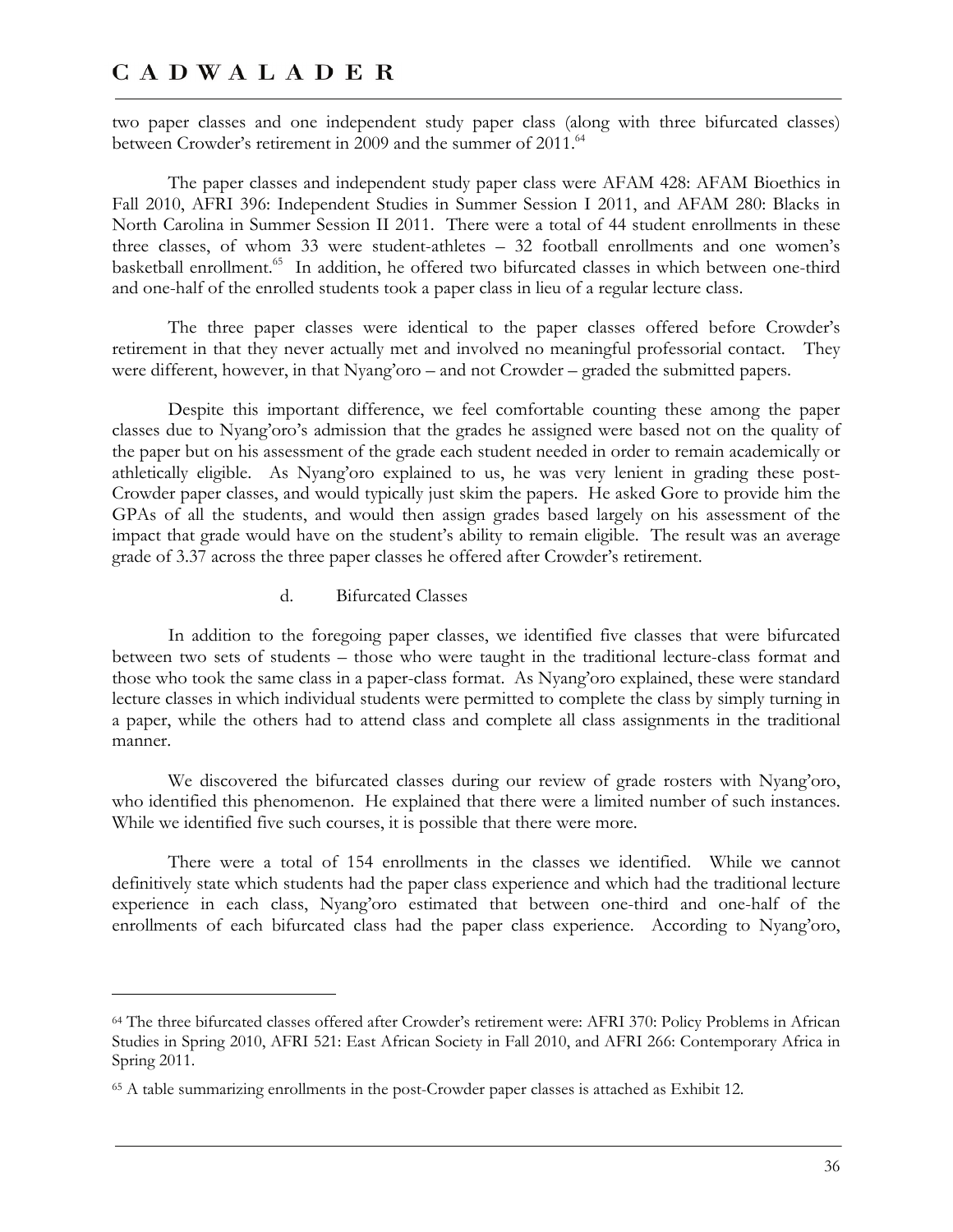virtually every one of the students who was designated for paper-class treatment was a studentathlete.<sup>66</sup>

#### e. Student Add-ons

In addition to offering independent study paper classes, lecture paper classes and the bifurcated classes, Crowder also described instances in which she unilaterally added students to a traditional lecture course taught by a member of the AFAM faculty. Those students would never actually attend the lecture course, but would instead simply complete a research paper that Crowder would assign and ultimately grade. Crowder would then enter that student's final grade on the grade sheet for the class, without the instructor having any knowledge of or say in the student's final grade. Crowder would make this arrangement typically for students who could not attend the lecture class at the time it was offered, perhaps due to a conflict with sports practice times or because the student was away from Chapel Hill for that semester.

One case is particularly illustrative of this phenomenon. In Spring 2006, Professor Bereket Selassie taught a lecture class on North-East Africa, AFRI 124, with 25 enrolled students. At the end of the semester, Professor Selassie recorded a grade of AB (an incomplete grade that technically means "absent from the exam") for a football player who never attended the lectures or the exam. When we asked Professor Selassie about this student, he was flabbergasted to see that the AB for that football player had been changed to an A- through a grade change form.

We then interviewed both Crowder and the football player and learned that he was one of Crowder's add-on students. She had placed the football player on Professor Selassie's class roll, given him a paper topic and graded his paper.<sup>67</sup> Crowder changed the grade from an AB to an Ausing a grade change form and signed Nyang'oro's name as instructor.<sup>68</sup>

We tried to calculate the number of students who were treated as add-ons in this fashion, but with no way to distinguish the add-on students from regular students on the existing course records, we were unable to definitively identify any other student besides the one football player. Crowder could not remember any others by name, but she estimated that there were probably "a handful" of students whom she handled as add-ons over the years. Of that number, she believed that the majority were student-athletes.

f. The Total Numbers of Paper Classes and Paper Class Students

As explained above in Section IV.E.1, a major focus of the Hartlyn-Andrews and Martin Reports was to determine the number of flawed AFAM classes – whether called "anomalous" or "aberrant" or classed into Martin Report's three-level typology. Given the limitations under which

<sup>66</sup> A table summarizing overall enrollments in the bifurcated classes is attached as Exhibit 13.

<sup>67</sup> The player told us that he had interacted only with Crowder and did not even know who Professor Selassie was. From his perspective, the football player saw this process as typical and consistent with the 19 other AFAM paper classes he took during his Chapel Hill career.

<sup>68</sup> Crowder explained that she would frequently sign Nyang'oro's name on grade change forms because she understood that Nyang'oro, as department chair, could sign any form in the department.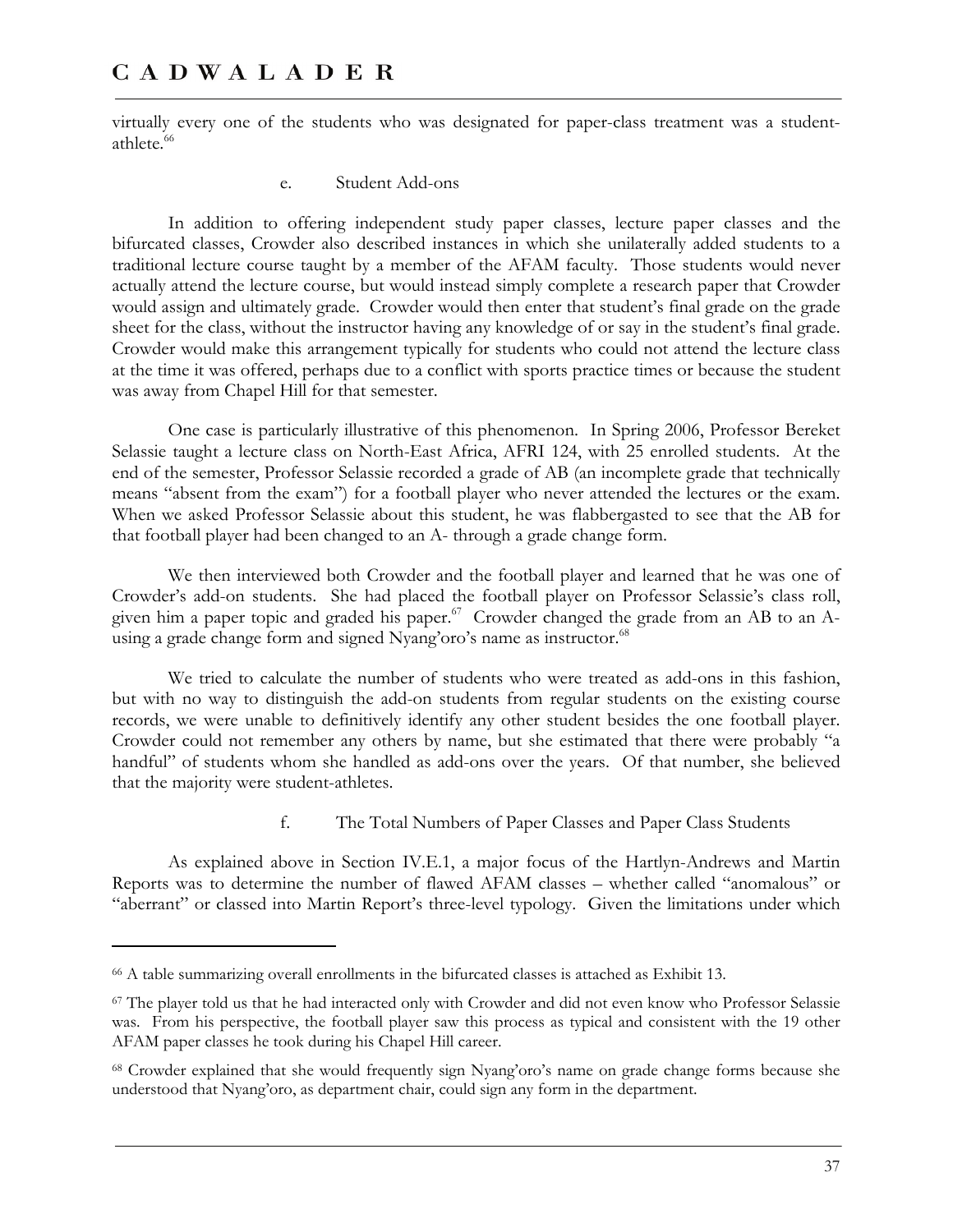-

they were operating, those inquiries were able to identify only a subset of the truly irregular classes, *i.e.* those with the features that we are using for our definition of "paper class" – no class meetings or teacher contact and the sole assignment of a paper that was graded by Crowder (or by Nyang'oro in the case of the post-Crowder paper classes). The Hartlyn-Andrews Report ultimately identified nine "aberrant" classes and 43 "irregular" classes. The Martin Report identified 39 "Type 1" classes ("lecture course section[s] in which the instructor of record denied teaching the course section and signing the grade roll, or the chair stated that the course section had not been taught").

Thanks to our access to Nyang'oro and Crowder, we were able to identify many more. However, we still cannot give a definitive number. Because of our limited ability to distinguish between regular and irregular independent studies and the absence of records showing how many students received paper class treatment under the bifurcated classes and as student add-ons, we cannot calculate exactly how many AFAM paper classes were offered or exactly how many students were taught irregularly. We can, however, come up with a number that is a close approximation of the actual totals.

There are certain categories of irregular classes for which we do have exact numbers.<sup>69</sup> First, we know from our interviews and review of the registrar's records that there were 188 lecture paper classes – both the 186 lecture paper classes that Crowder managed and the two post-Crowder paper classes – which had a total of 2,097 individual students enrolled in them.

That total significantly underestimates the number of students who received paper class instruction in the AFAM Department, as it does not include any of the 2,090 students in AFAM independent studies between 1989 and 2011. In light of the statements by Nyang'oro and Crowder that "most" of the independent studies over that period were paper classes, we are comfortable positing that at least 50% of those students – or 1,045 students – received paper class instruction. Adding that to the total number of students in verified paper classes, we estimate a potential total of more than  $3,100$  students who received irregular instruction in the AFAM paper classes.<sup>70</sup> While that number very likely falls short of the true number, it is as close as we can get to a definitive total without engaging in speculation.

#### 2. Grade Manipulation in the AFAM Paper Classes

Having identified and calculated the number of paper classes and paper class students, we now turn to an examination of the grading process in those classes. A review of the previous reports and news coverage over the past few years reveals a number of allegations and suggestions that there was grade manipulation in the AFAM paper classes. These allegations suggest that the grade manipulation took the following forms:

> That Crowder assigned passing grades even where the student or studentathlete never turned in a paper.

<sup>69</sup> From our interviews with Crowder and Nyang'oro we know of 13 specific independent study students who were taught irregularly and at least one student they identified as being a student add-on.

<sup>70</sup> A total of 3,631 unique students enrolled in a paper class and/or an AFAM independent study between 1999 and 2011.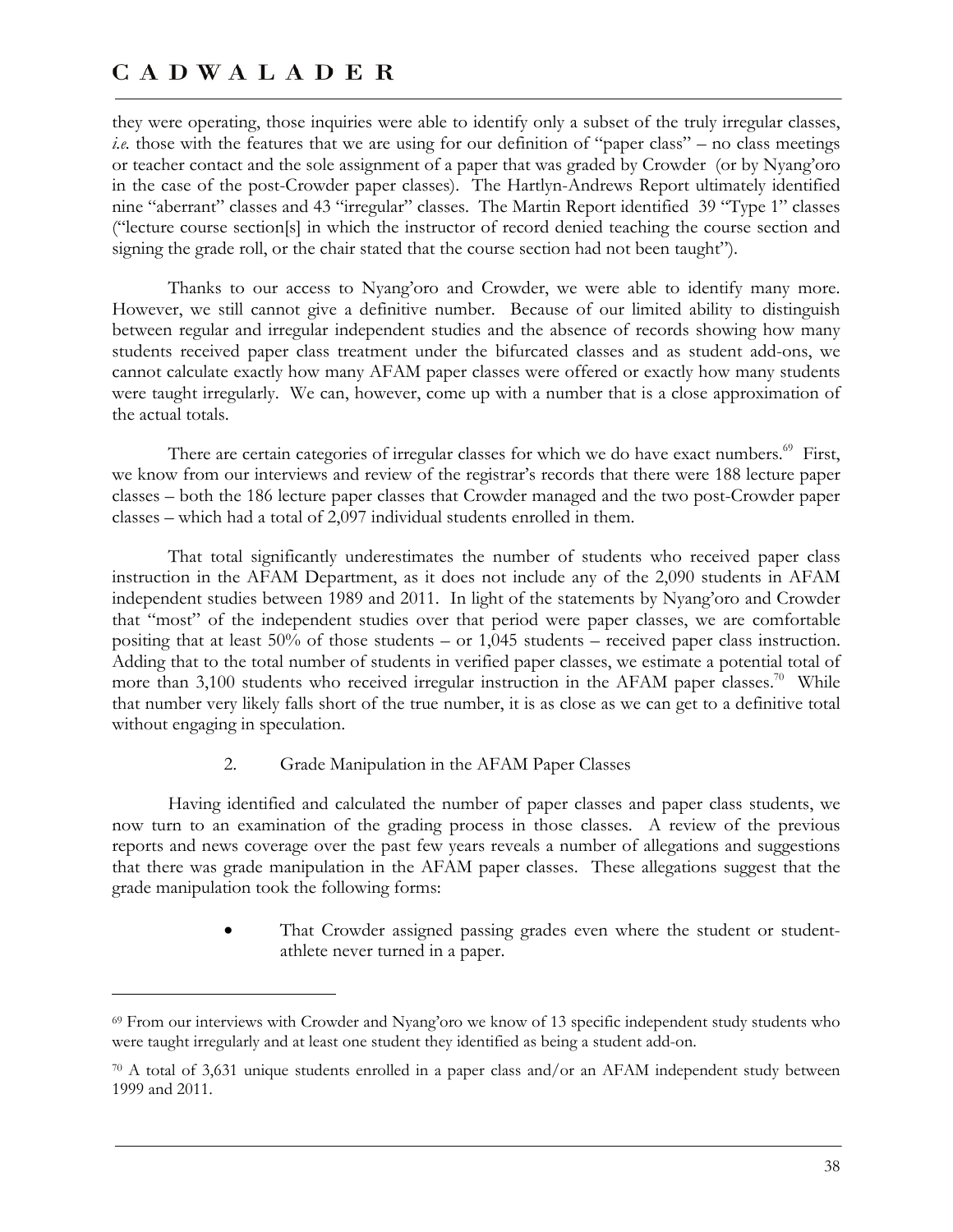-

- That Crowder increased grades that had been assigned by other faculty in non-irregular courses in order to keep certain student-athletes eligible.
- That Crowder and Nyang'oro assigned grades to student-athletes based on input from ASPSA counselors as to the grades needed to keep each studentathlete eligible.
- That Crowder and Nyang'oro assigned inflated grades in the paper classes in order to boost student and student-athlete GPAs.

We examined these allegations and came to the following conclusions as to each:

1. Assigning a passing grade for no paper: Crowder was adamant in our interviews that she never gave a passing grade in a paper class if the student failed to submit a paper. We tested that contention and found no evidence to contradict her statement. To the contrary, we found abundant evidence that Crowder would give a grade only upon submission of a paper. The grade sheets reflect ABs assigned to students who submitted no paper, and the email record is replete with examples of Crowder urging students and student-athletes to turn in their papers. This documentary evidence is supported by our interviews of staff and students, none of whom knew of any instance where a student got a passing grade without submitting a paper.

2. Increasing a grade assigned by another faculty member: Crowder was equally adamant that she never changed a grade assigned by a faculty member without having a legitimate reason to do so. We identified 677 grade change forms that Crowder submitted for both regular and irregular courses during her tenure. Of those, we found only seven that changed one grade to another; the other 670 were changing an incomplete grade (an I or an AB) to a letter grade, presumably for students who submitted their paper class papers after the end of the semester. Of those seven changes from one grade to another, Crowder no longer recalls the reasons for each grade change. She insisted, however, that they were done for legitimate reasons and often at the request of the student's instructor. We found no evidence in our investigation that cast doubt on that assertion.

3. Assigning Specific Grades upon Request: We found evidence that both Crowder and Nyang'oro received requests that they award specific grades to certain student-athletes. Those requests came from two persons – Associate Director of ASPSA and Director of Football Cynthia Reynolds and women's basketball academic counselor Jan Boxill ("Boxill").

According to Crowder, Reynolds routinely provided her at the beginning of each semester with a list of the football players registered in her paper classes and the grade that each player needed to remain in good standing.<sup>71</sup> Crowder said that she ignored the grade suggestions, knowing full well that she would award any student who submitted a paper with a fairly high grade.

<sup>71</sup> We did not find any such lists in our email review, but that is not necessarily surprising. To the extent these lists were sent by email, a large amount of email traffic was lost when the Chapel Hill systems were upgraded over the course of time, including in 2010-2011. Also, it is quite conceivable that Crowder and Reynolds deleted emails from their accounts to keep their email boxes below university-imposed size limits or for other reasons.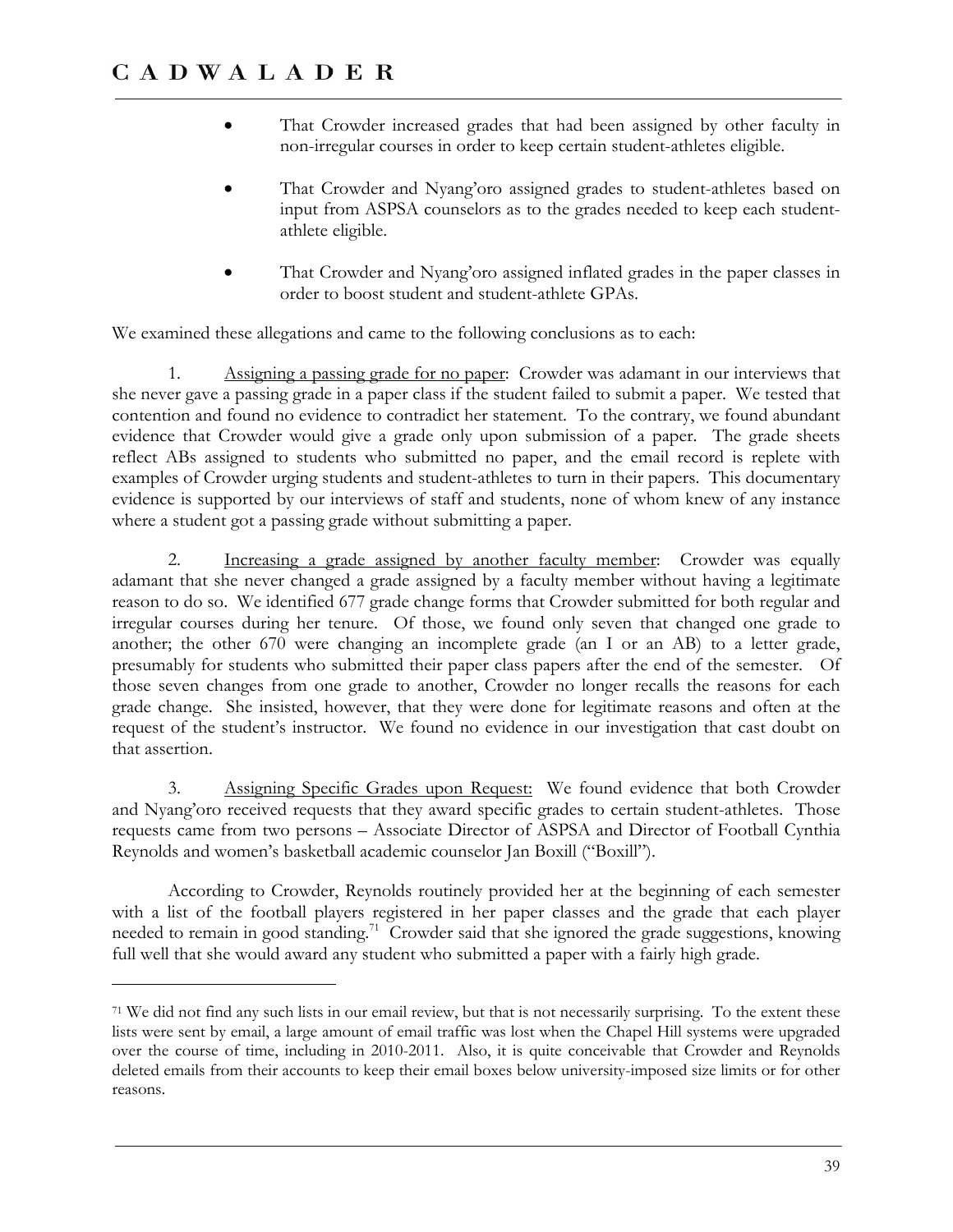In addition to Reynolds' grade guidance, our email review disclosed several instances where Boxill made specific grade suggestions for her women's basketball players. In September 2008, for example, Boxill forwarded a paper on behalf of one of her players, to which Crowder responded that "[a]s long as I am here, I will try to accommodate as many favors as possible," presumably signaling her willingness to grant grade requests up to the point of her retirement. As to that particular student's paper, Crowder then said "Did you say a D will do for [the basketball player]? I'm only asking because 1. no sources, 2, it has absolutely nothing to do with the assignments for that class and 3. it seems to me to be a recycled paper. She took [another class] in spring of 2007 and that was likely for that class." Boxill replied "Yes, a D will be fine; that's all she needs. I didn't look at the paper but figured it was a recycled one as well, but I couldn't figure out from where."<sup>72</sup>

When we asked Crowder and Boxill about this exchange, they admitted their collusion on the grade, but explained that it had nothing to do with eligibility. This was a student-athlete whose playing days were over, who was on the verge of graduation and who needed only a passing grade to get her diploma. They simply ignored the glaring deficiencies in her paper so as to allow her to graduate.

Boxill continued these grade suggestions after Crowder retired. In July 2010, she sent an email to Gore, Crowder's successor in the AFAM office, forwarding the paper for a woman's basketball player who was taking a paper class. In the cover email, Boxill commented that the paper "is very good and informative. I would give it an  $A$ - or at least a  $B+$ ." Gore replied that the player "did a good job" on the paper, and that it "looks like an A- to me." Boxill responded with one word  $-$  "GREAT!!!" – and the student was ultimately awarded an A- in the course.<sup>73</sup>

When we pressed Gore about this exchange, he denied having assigned the A- himself, but suggested that he may well have passed Boxill's suggestion on to Nyang'oro, who was the instructor of record for that paper class. Nyang'oro had no memory of that particular basketball player or of Boxill's suggestion. He did acknowledge, however, that he would occasionally assign specific grades if asked to do so by Boxill. He recalled one particular situation when he gave a women's basketball player a B+ even though he felt her paper was "terrible" and was a "clear F." He assigned that grade because Boxill had suggested that he do so.

4. Assigning Significantly Inflated Grades: Beyond those apparent instances of specific grade manipulation for individual students, there was the general practice of awarding artificially inflated grades to all paper class students, with little regard to the quality of their work on the final papers.

Crowder followed a certain process when grading the papers in these classes. As she explained to us, she did not carefully review each paper, but would instead simply flip through it to ensure that it was of requisite length and included some amount of citation. She would then assign a grade (nearly always some form of an A or B) to each paper and record the grade on the grade sheet for the class.

<sup>72</sup> *See* Exhibit 14.

<sup>73</sup> *See* Exhibit 15.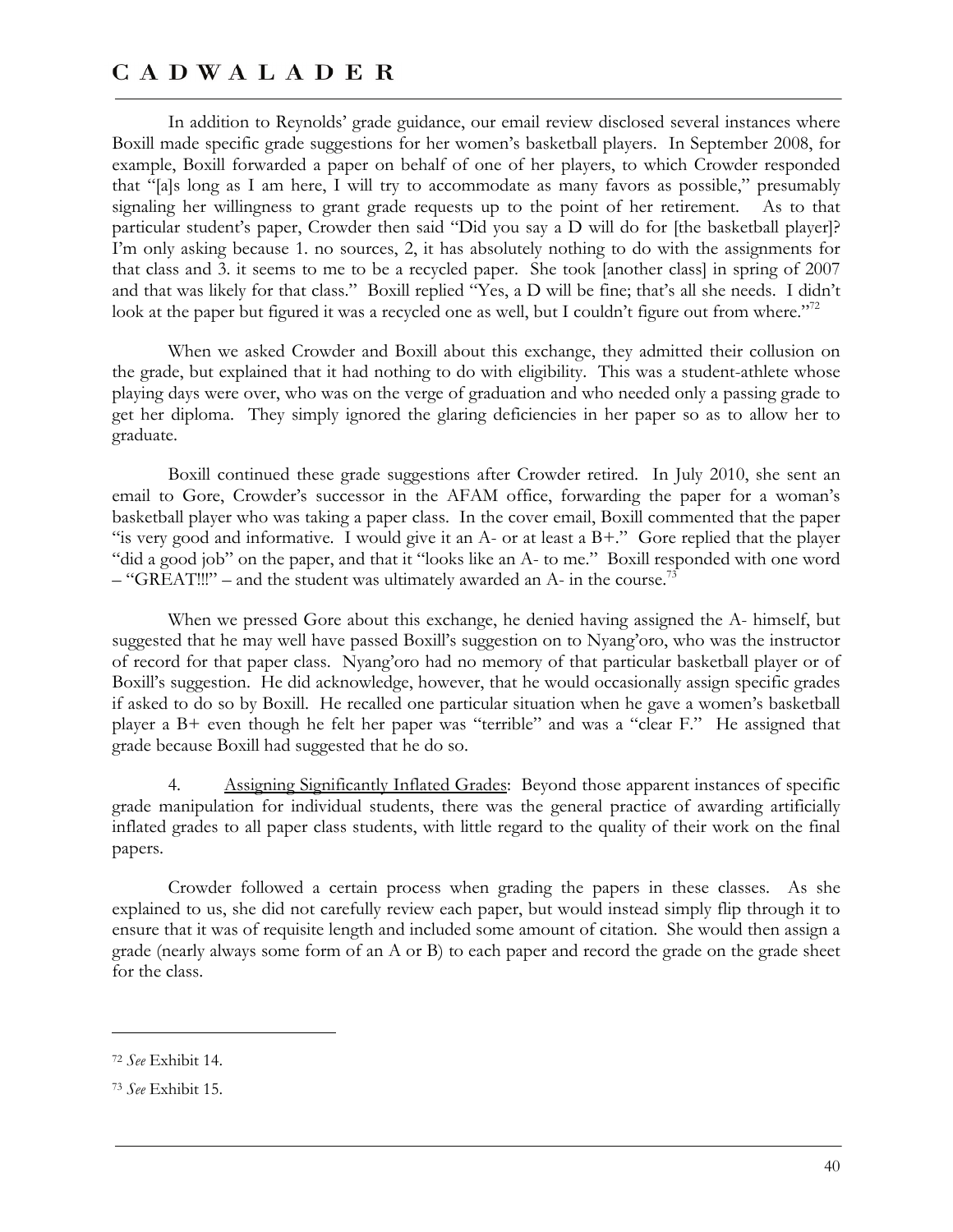$\overline{a}$ 

Nyang'oro continued Crowder's lax grading practices for the three paper classes and three bifurcated irregular classes he offered after Crowder retired. As explained above, he graded with an eye on the students' GPAs to make sure that he gave them grades that would keep them eligible. As a result, the grading pattern remained largely the same.

An argument could be made that a pattern of consistently high grades in a class or group of classes is not necessarily indicative of "grade manipulation." It is a fact of life on college campuses that every instructor grades differently and that every department develops and applies its own standards and expectations in the grading process. As a result, it is not uncommon to see classes or curricula with less-rigorous grading standards offered alongside those with very rigorous standards on the same campus. Every campus in the country offers classes that are known for handing out high grades for relatively little work, and most of us who went through college probably found ourselves in one or two of them along the way. Looked at in this light, one could argue that these irregular paper classes cannot be distinguished from any other easy-grading classes on campus.

While we recognize that easy-grading classes are not a unique phenomenon, we nonetheless believe that the paper classes were, in fact, distinguishable from other such classes. There are two features that set these irregular classes apart.

The first distinguishing feature is what we have learned about their purpose. Unlike other classes, there was no pretense that these classes were intended in any meaningful way to educate students about the subject matter. It was clear to us that the overriding purpose of these classes was to serve as "GPA boosters" (a term that tutor Jennifer Wiley said was used within ASPSA) that allowed students to remain in good academic and athletic standing.

That purpose is reflected in the significantly inflated grades that Crowder and Nyang'oro awarded students in these classes. The average grade issued across the AFAM paper classes over time was  $3.62<sup>74</sup>$  which is significantly higher than the average grade of 3.243 across all undergraduate programs at Chapel Hill during that same period.<sup>75</sup> Tellingly, it is also significantly higher than the 3.28 average grade for students in the regular AFAM classes during that time, which highlights the disparate treatment of the regular and irregular students and therefore suggests a manipulative purpose behind the irregular classes.<sup>76</sup>

<sup>74</sup> Student-athletes earned an average grade of 3.55 in the paper classes. Football players earned an average 3.50, men's basketball players earned an average 3.58, women's basketball players earned an average 3.51, other sport athletes earned an average 3.71, and non-athletes earned an average 3.69.

<sup>75</sup> As part of our investigation, we also sought to identify the grading patterns in a series of other non-AFAM classes that were widely known to be less rigorous. These included certain courses in the departments of Drama, French, Portuguese, Communications and Exercise and Sport Science. In our review of course rosters and transcripts, we observed many student-athletes regularly taking several or all of these courses. In those classes, the average class grade was 3.46. Football players earned an average of 2.77 in those classes, men's basketball players earned an average 2.93, and women's basketball players earned an average 2.92 – each significantly lower than the average grades they earned in the paper classes. While such courses may have been less rigorous, it is worth noting that, unlike the paper classes, these classes all exhibited the elements of regular college instruction, including class attendance and faculty involvement.

<sup>76</sup> Student-athletes earned, on average, a 2.84 in the non-paper AFAM classes.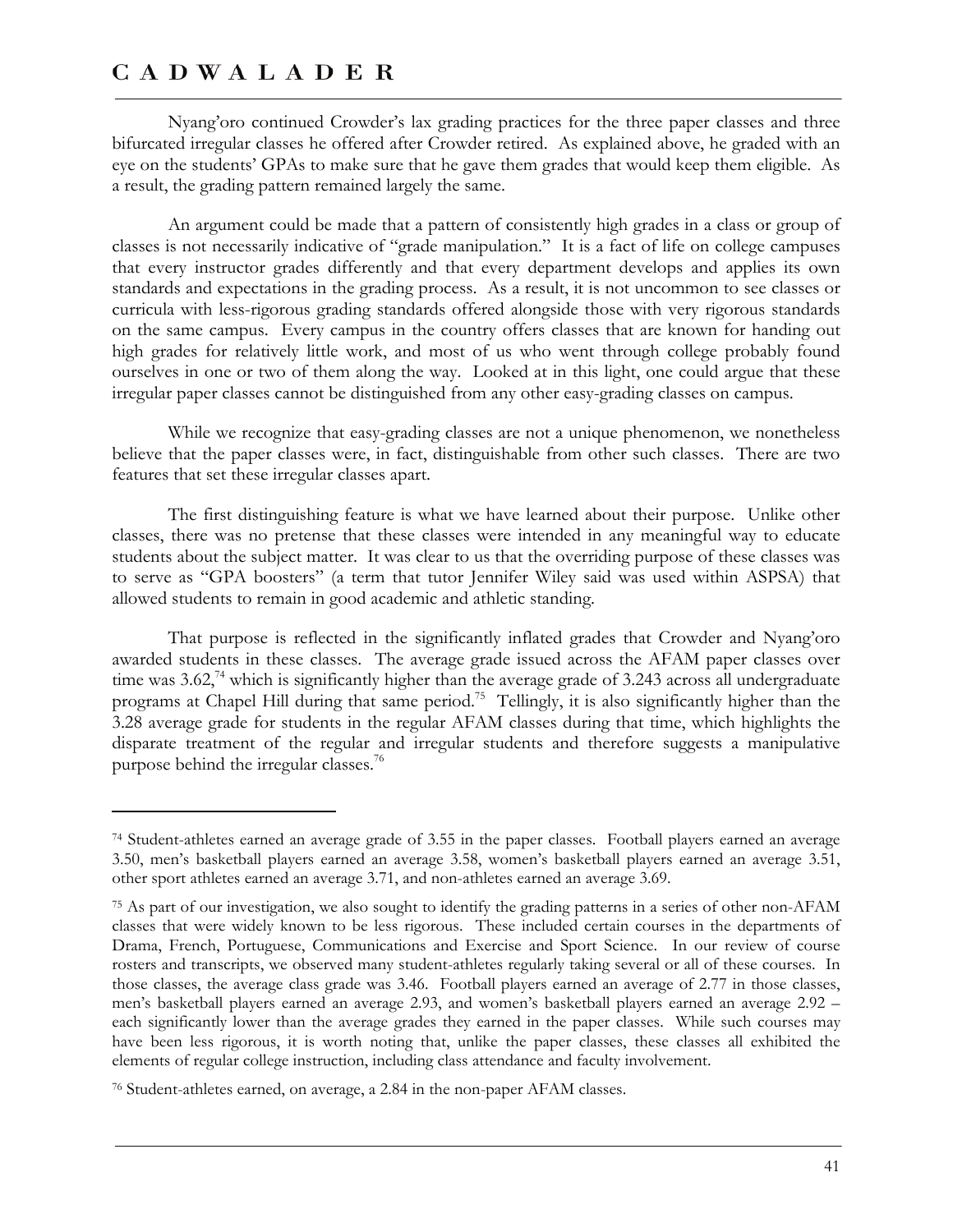The second distinguishing feature of these classes was the irrelevance of the quality of the student's work to the grade awarded. Crowder admitted that she assigned high grades largely without paying attention to their quality, and Nyang'oro admitted that he similarly looked past the strength of the paper when he handled grading for the post-Crowder paper classes. It was clear that, in their minds, the strength of student work – and thus the quality of the learning experience that work represents – was a purely secondary consideration to their desire to give students an inflated grade.

That is clear from a comparison of different papers that received equally high grades among the 150 papers we collected from our email review (*see* Section III.G). One example is highlighted in the Experts' analysis of those papers, where they focus on two papers – one that contains very little original work and is full of text copied from other sources and one that is "an excellent paper . . . thoroughly researched, well organized and carefully written." Both papers received the same grade.

It was also well known that quality played little to no part in the paper class grading process. In fact, it was even the subject of jokes among the ASPSA football counselors and tutors. In one email chain, for example, Learning Specialist Amy Kleissler ("Kleissler") and Lee joke about how tutor Whitney Read ("Read") is worried that a particular football player may not have enough time to get his paper done for his paper class. Kleissler comments that "I still don't think [Read] is absorbing what I am saying about the paper. I finally just said 'think middle school report, not college seminar paper."<sup>77</sup> This one comment speaks volumes about the low expectations placed on the players in the paper classes and the irrelevance of quality to Crowder's grading decision.

3. The Motivation Behind Offering the AFAM Paper Classes

Given the scale and brazenness of this scheme, it is clear that Nyang'oro and Crowder recognized the possibility that its existence could become public knowledge and that there would be negative fallout from its disclosure. In our interviews, both acknowledged that they had been concerned about the ramifications if these classes were subject to scrutiny.<sup>78</sup> In fact, Crowder attributed her decision to retire largely to the emotional toll of trying to balance the fear of disclosure with the pressure she felt to keep these classes going.

Despite their recognition that there was a danger to them and to the AFAM Department in offering these classes, Crowder and Nyang'oro persisted in doing so to the tune of more than 3,000 students over 19 years. A central question for our review is why: Why would two intelligent and seemingly well-intentioned members of the academic community engage in conduct that could – and ultimately did – bring so much criticism onto them, their department and university, and even onto the students they were trying to help in the first place?

<sup>77</sup> Exhibit 16.

<sup>78</sup> In one telling email chain from 2002, Crowder revealed her concern with getting caught. Reynolds wrote to Crowder requesting several independent study courses for a senior football player who needed to graduate. Crowder replied that Reynolds was "asking for more creativity than [she] can muster," noting that "we never ever put an athlete into a special section alone—just too many red flags and we have a little bit of academic credibility to try to uphold." Exhibit 17. In another email in March 2006, she wrote to Wayne Walden about adding a student-athlete to a particular paper class, noting that she "had added several non-athletic persons to classes this week so am comfortable adding him to it." Exhibit 18.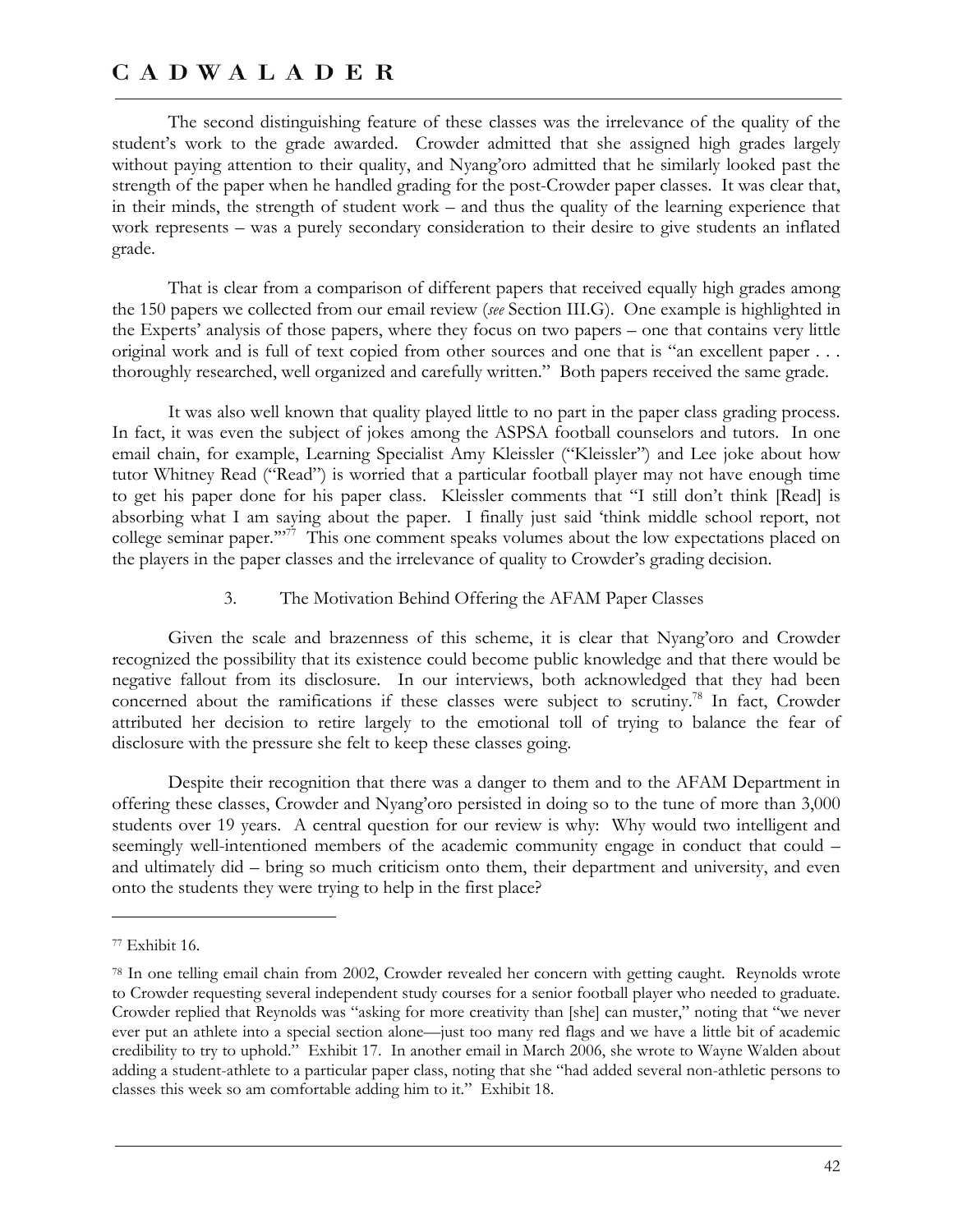In an effort to answer this question, we identified the following six possible motives for their actions:

- They were compassionate people who wanted to lend a helping hand to struggling students and student-athletes who needed academic support.
- They were sports fans and wanted to boost the fortunes of Chapel Hill's teams by helping to keep the players eligible.
- They were pressured to offer these paper classes by the Athletics Department and/or the ASPSA counselors.
- They believed that the University and the administration wanted them to help student-athletes in this way.
- They used these paper classes as a way of attracting more students and thereby enhancing both AFAM's enrollment numbers and the Department's stature within the University.
- They used these classes as a means of boosting their compensation from the University.

We extensively interviewed Crowder, Nyang'oro and many others about each of these possible motives, and our findings are the following:

1. Desire to Help Struggling Students and Student-athletes: Our investigation revealed that the main reason Crowder and Nyang'oro undertook this scheme was their interest in helping students and student-athletes who were having difficulties in school. As for Crowder, it quickly became clear that this was her overriding passion in life. For a variety of reasons arising from her own experiences as a student (explained in Section IV.B.1), she saw it as her life's mission to lend a helping hand to those who struggled, and she believed she was carrying out that mission through these paper AFAM classes. That belief came through in her emails – in which she routinely talked about helping students "plead their cases"<sup>79</sup> – and every interviewee who knew Crowder emphasized the compassion she felt for troubled students.<sup>80</sup>

<sup>79</sup> Exhibit 19.

<sup>80</sup> Crowder's compassion was broadly acknowledged. In one case, a non-athlete student wrote Crowder a thank-you note for all of her assistance:

Thank you so much for all that you do. The past few months have been the hardest of my life and your care and support has helped me get through it. You have gone out of your way to make sure my classes are straight, my emotions are under control, and my head is still attached. I have not met many people that take such a genuine interest in all people they come in contact with. You are truly a special woman with a selfless attitude and an enormous heart. Thank you for being you and allowing me to share my life with you. I don't know where I'd be without you. (emphasis in original).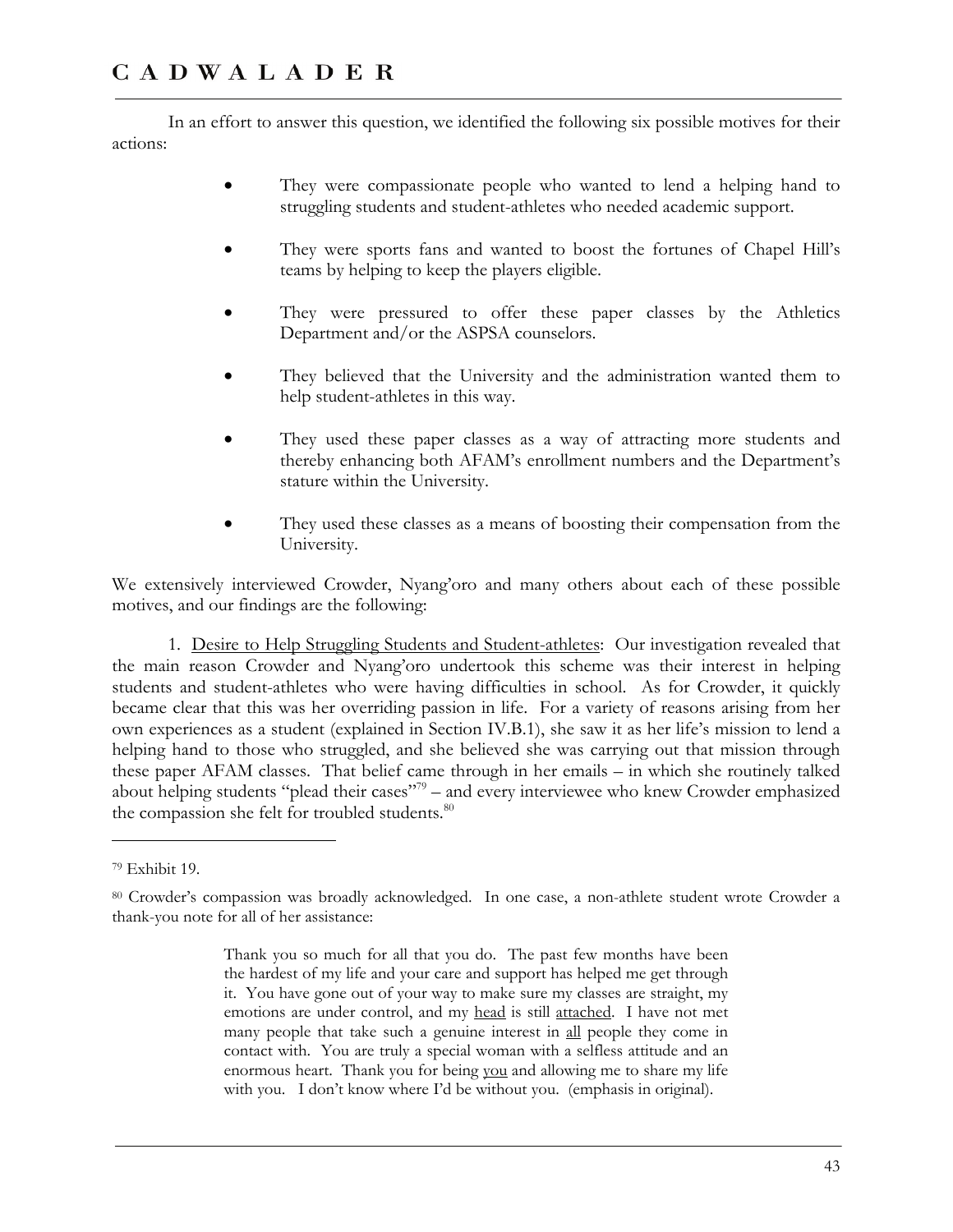While not the driving force of his life, this compassion for struggling students – and specifically student-athletes – was apparently also the primary motivator for Professor Nyang'oro. In a general sense, he shared Crowder's compassion for the student in need – once complaining in an email to Crowder that some AFAM faculty members "bitch as if there's no tomorrow . . . when you ask them to  $\dots$  help out a sinking kid."<sup>81</sup>

While Nyang'oro had some compassion for any struggling student, he told us that his particular interest was in helping struggling student-athletes to remain eligible. Having seen the fates of the two former student-athletes who lost their eligibility – one was murdered and the other imprisoned<sup>82</sup> – Nyang'oro felt a special obligation to help prevent other student-athletes from becoming ineligible and meeting similar fates.

This particular interest in student-athletes was the main reason he was willing to buy into Crowder's paper class scheme, and evidence suggests that it may even have given him a grading bias in favor of student-athletes over non-athlete students. An example of this bias may be seen in his grading of the two lecture paper classes he offered after Crowder's retirement. In the first, an AFAM class composed of 19 student-athletes and no non-athletes, the average grade was a 3.43. In the second class, composed exclusively of non-athlete students, the average grade was a 2.75.

While this desire to lend a helping hand to students and student-athletes was the main driving force for both Crowder and Nyang'oro, several of the other motivating factors listed above also played a role in their decision making.

2. Desire to Advance the Prospects of Chapel Hill's Sports Programs: Both Crowder and Nyang'oro were fans of Chapel Hill sports programs, particularly the football and men's basketball teams. Nyang'oro followed the teams and went to the occasional men's basketball or football game during his tenure at Chapel Hill. He was far from passionate about the teams, however, and maintains that his fan loyalty had little bearing on his decision to offer the paper classes.

Crowder, by contrast, was a very passionate Chapel Hill sports fan, and she has close personal ties to Chapel Hill athletics, with her closest friend having been ASPSA basketball counselor Burgess McSwain and her companion being a former Tar Heels basketball player. While Crowder cited compassion as her primary driver, there is no question that her strong love for and identification with the sports program contributed to her willingness to offer paper classes that were disproportionately taken by student-athletes.

3. Pressure from the ASPSA Counselors: Pressure from the ASPSA counselors was another contributing factor. There are countless emails to Crowder in which ASPSA counselors keep up a steady drumbeat of requests for paper classes and student-athlete enrollments. In addition, there is the demonstrably concerted effort by the counselors to have Lee persuade Nyang'oro to continue the classes after Crowder's retirement, an effort that is clearly laid out in the email traffic between them<sup>83</sup> and that paid off with three additional paper classes that Nyang'oro agreed to offer between

<sup>81</sup> Exhibit 20.

<sup>82</sup> *See* Section IV.B.4, *supra*.

<sup>83</sup> *See* Section IV.D, *supra*.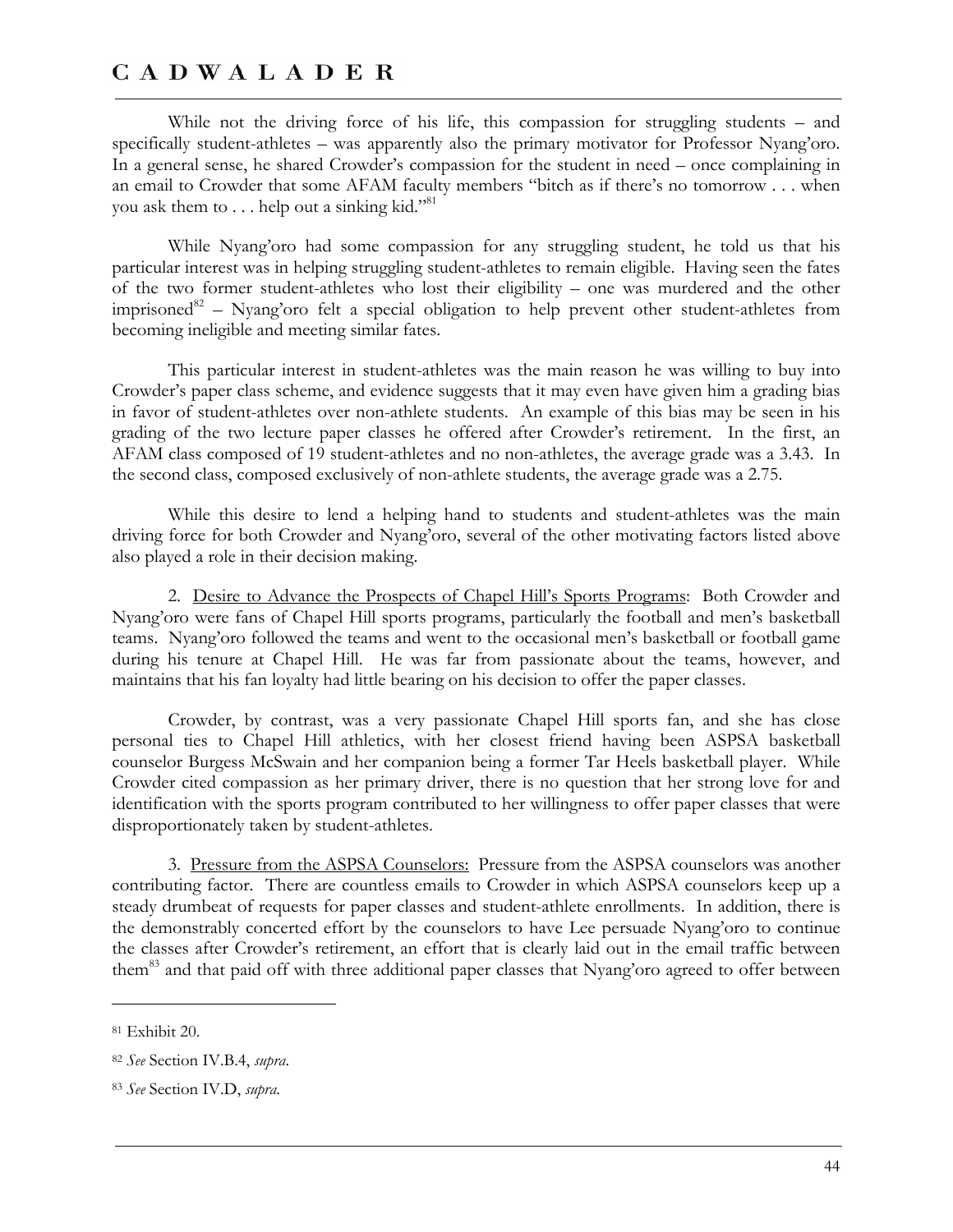2009 and 2011. Both Crowder and Nyang'oro acknowledge having felt this pressure, but they emphasize that it would not have persuaded them to offer paper classes unless they were already disposed to bend the rules on behalf of struggling student-athletes.

4. Perceived Affirmation of the Paper Classes by the Administration: Both Crowder and Nyang'oro indicated their belief that the Chapel Hill administration wanted them to provide this assistance to the student-athletes. When we asked about the basis for this belief, both cited the administration's inaction throughout the years as evidence of its acquiescence in the classes. In addition, Nyang'oro cited several comments he received over the years from administrators and faculty suggesting an awareness and approval of the AFAM Department's efforts on behalf of student-athletes.

This supposed affirmation by the administration finds little support in the record, and likely had no meaningful effect on their decision to maintain the paper class scheme. For instance, the only allegedly approving comments that Nyang'oro could cite were remarks by then-Dean Holden Thorp commending him for AFAM's handling of student-athletes. Thorp allegedly told Nyang'oro that he knew "it was tough" to teach so many student-athletes and that he appreciated what AFAM was doing with them. Nyang'oro interpreted this as an implicit endorsement of the irregular class scheme. However, that interpretation is hard to credit. In our interview with him, Thorp could not recall making those remarks, but insisted that any such remarks would have simply been intended to recognize the difficulty of teaching so many student-athletes with their challenging schedules and other distractions and to acknowledge the AFAM faculty's efforts in doing so. Given that logical explanation, Thorp's absolute denial that he knew anything about the paper classes and the absence of anything in those remarks suggesting such knowledge, it is hard to see how Nyang'oro could reasonably have taken them as an affirmation of the paper class scheme.

Nor do we believe it reasonable that the absence of any decisive administration effort to halt the paper classes could have reasonably suggested to Crowder and Nyang'oro that the administration approved of the classes. While that it may have suggested a lack of oversight, it is hard to see how that administration inaction – without more – could have been construed as administration approval. As such, we do not see any supportable basis for Nyang'oro's suggestion that his decision to maintain these irregular classes was a response to encouragement – implicit or explicit – by the administration.

5. Desire to Enhance the Stature of the AFAM Department: We initially suspected that Crowder and Nyang'oro may have been willing to offer these paper classes as a way to boost AFAM's enrollments and therefore its stature within the University. It quickly became clear, however, that the stature of the AFAM Department played little to no role in their thinking. They denied any such motivation in their interviews; there are no emails to that effect; and we are aware of no important personnel, budget or other University decisions between 1989 and 2011 in which the AFAM Department's fortunes hinged in any way on these classes and the number of their enrollments. There is no evidence that either Crowder or Nyang'oro showed a desire to enhance the department's stature with these classes. If anything, they showed a surprisingly cavalier willingness to compromise the stature of the AFAM Department by offering academically unsound classes in its name.

6. Desire to Supplement their Compensation: Nor do we find that they entered into this scheme out of any sort of pecuniary motive. Crowder clearly had no such motive, as her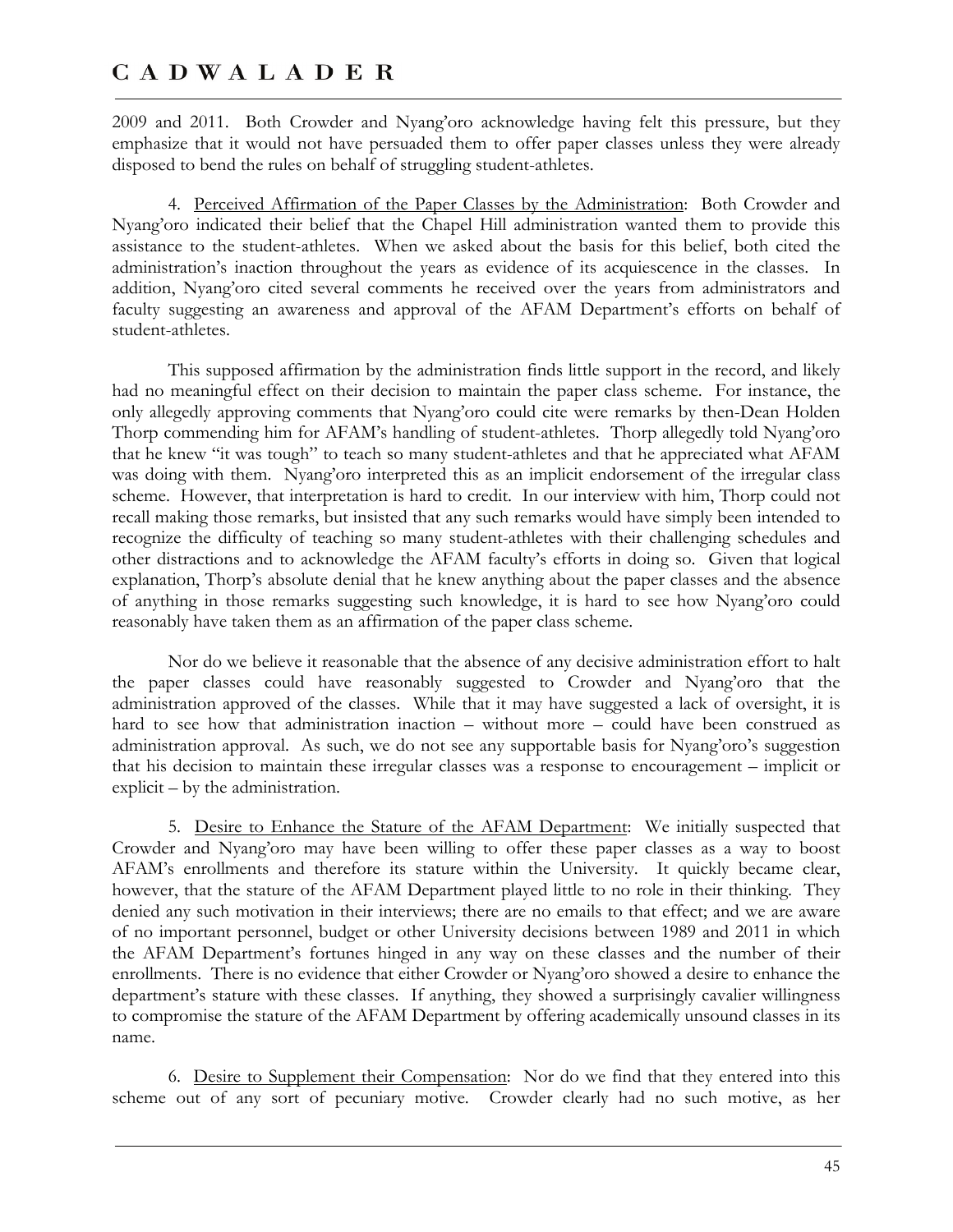compensation was not affected in any way by the existence of these classes and/or the number of their enrollments. Nyang'oro's compensation was affected, but only as to the paper classes that were offered in the summer sessions. Even though he was eligible for supplemental compensation for teaching during the summer session, he never sought payment for any of the dozens of summer session paper classes for which he was the instructor of record. It was only at the insistence of Summer School Dean Jan Yopp that he accepted payment for teaching AFAM 280 in the summer of 2011 – the payment that formed the basis for the criminal charge against him of obtaining property by false pretenses.

Nyang'oro insisted in our interview that his acceptance of Yopp's offer was more of an afterthought on his part and that his objective was never to make money off of the paper courses. We find this contention supported, not only by his financially disinterested approach to the irregular classes, but also by the absence of any emails or witness accounts suggesting that he ever saw them as an avenue to higher compensation.

#### 4. Use of the Paper Classes by the Student Body

Having determined how and why Crowder and Nyang'oro offered these paper courses, we now turn to a discussion of how and why Chapel Hill students took them. We will address first the participation of student-athletes in these classes and then the participation of non-athlete students.

#### a. Student-Athletes

The controversy surrounding these paper classes has largely focused on their use by studentathletes. Given the central role that athletics plays in the history, traditions and campus life of Chapel Hill, it is not surprising that the focus has been on the athletic dimension of this controversy. In considering the athletic purpose and use of these classes, however, it is useful to recognize that this controversy is but one part of a broader issue that affects college athletics across the country.

Chapel Hill is one of the few universities that has succeeded at having both a premier academic reputation and an elite sports program. In recent years, it has been consistently ranked among the top five public universities in the United States according to U.S. News  $\dot{\mathcal{C}}$  World Report. At the same time, it has built an athletics program that fields some of the best teams and athletes in college sports. The North Carolina Tar Heels have won 238 Atlantic Coast Conference post-season championships and 43 NCAA team championships, including six Men's Basketball Championships and 22 Women's Soccer Championships. The school has produced over 100 Olympians and countless star athletes, including Michael Jordan, Vince Carter, Antawn Jamison, Mia Hamm and Davis Love III.

Academically elite universities like Chapel Hill often feel a tension between their high academic standards and the effort to build a strong athletic program. One symptom of this tension is that academically selective schools often feel it necessary to admit academically under-prepared athletes in order to field competitive teams. They do so with the expectation that the inclusion of such student-athletes will be a mutually enriching experience; the university benefits from having the student-athletes' special talents and the student-athletes benefit from getting access to an excellent education.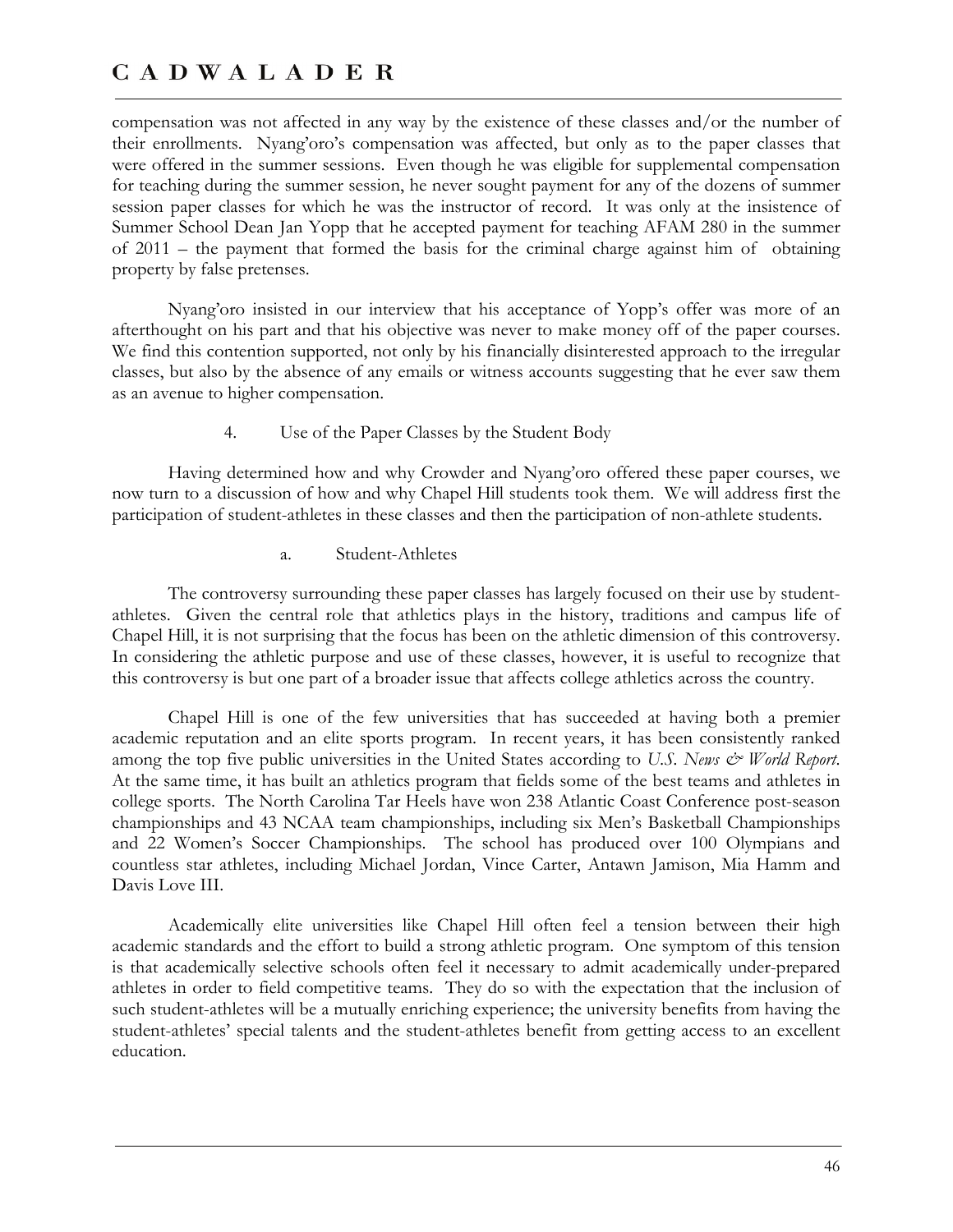$\overline{a}$ 

This is a perfectly legitimate and laudable approach to admissions, and it has resulted in countless success stories where such student-athletes have excelled both on the field and in the classroom. At the same time, the admission of under-prepared student-athletes presents universities with difficult challenges, as many require intensive academic support and remedial instruction, and even with this assistance some continue to struggle when confronting the demanding academic curriculum of an academically elite university.<sup>84</sup>

It is this tension – the tension between academics and athletics – that partly explains how the academic irregularities came to be at Chapel Hill. At some point in 1993, Crowder took it upon herself to relieve this tension by offering classes with watered-down academic requirements that made it easier for struggling student-athletes to get a passing grade. Nyang'oro signed on to this scheme soon thereafter, and these classes quickly became popular among Chapel Hill athletes. By the mid-2000's, these classes had become a primary – if not the primary – way that struggling athletes kept themselves from having eligibility problems.

It is clear just from the numbers that these classes became very important to many studentathletes. Of the 3,933 enrollments in the AFAM paper classes between 1999 and 2011, 1,871 – or 47.6% – were student-athlete enrollments.<sup>85</sup> That meant that 21% of the student-athletes at Chapel Hill in those years took at least one of those classes. By contrast, only 2% of the general population of non-athlete students took a paper class during that time period.

We interviewed a number of student-athletes in the most highly-enrolled sports, and they provided important insights about the central role these classes played for them and their teams. They explained how these classes were particularly appealing to student-athletes for two reasons: First, since they never actually met, these classes were useful for student-athletes who had demanding practice, game and travel schedules.<sup>86</sup> Second, the easy high grades were helpful to all student-athletes who had limited time to study, and particularly to those with GPAs that were hovering around the eligibility cut-off.

#### i. Distribution of Paper Class Enrollees per Sports Program

In our examination of course records, we found a number of sports represented among the AFAM paper class enrollees during that period. In this section, we summarize the enrollment numbers for players from each sport.

Football: There were 963 enrollments of football players in the AFAM paper classes between 1999 and 2011. We interviewed four recent football players, and each described being steered to these classes by their ASPSA counselors, typically either Reynolds or Bridger. These

<sup>84</sup> The scope of our investigation did not include an assessment of the viability of admissions standards for student-athletes at Chapel Hill. We note the prevailing admissions standards only by way of explaining why Chapel Hill faced the challenge of supporting student-athletes who struggled with the demanding curriculum.

<sup>85</sup> These 1,871 enrollments include any student who was an athlete at any time. Thus, for purposes of this calculation, we included any student who was a student-athlete at any time, even if they were no longer competing when they took the irregular class.

<sup>86</sup> We heard of a meeting at which Coach Davis, the then-head football coach, asked if there were additional classes that did not have attendance requirements. Coach Davis does not remember asking that question.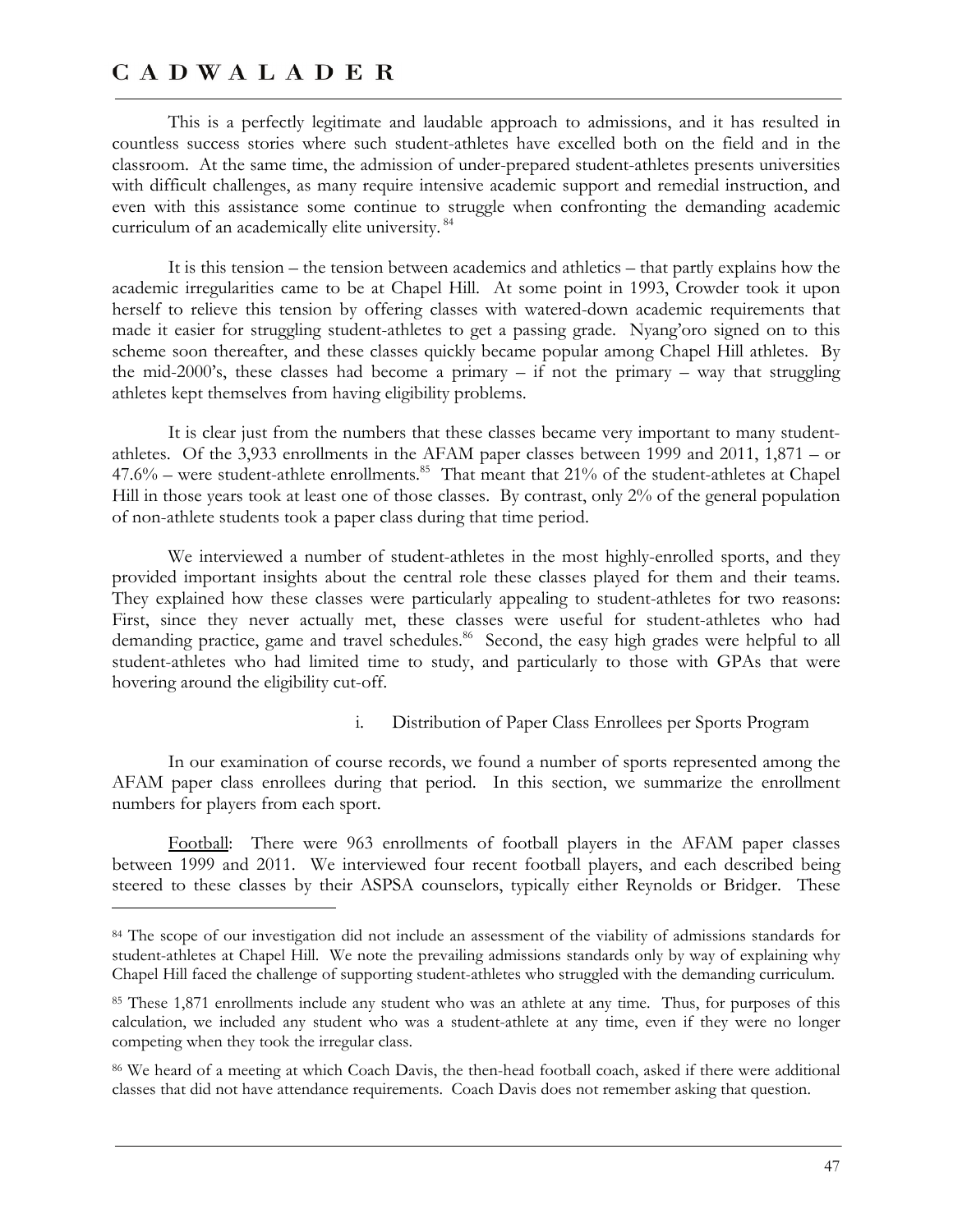$\overline{a}$ 

players often knew very little about these classes when they signed up and took them. They were registered for these classes by their counselors; they worked on the paper solely with the assistance of the counselors or tutors; and they typically never even knew the name of the assigned professor for the class. As one player explained, they "really had limited information about everything related to the class[es]" and took them simply because the counselors directed them to do so.

Men's Basketball: There were 226 enrollments of men's basketball players in the paper classes between 1999 and 2009. We spoke with 12 men's basketball players who had knowledge of or took the classes. As with the football players, it was common knowledge among their teammates that these classes required little work for high grades. Unlike the football players, however, the basketball players seemed to find their way to these classes through a variety of routes. While the ASPSA basketball counselor –McSwain and then Walden – would occasionally suggest these classes, they did not routinely steer players into the classes without the players' knowledge. More often than not, the basketball players found these classes either through referrals from their teammates – "locker room advising" – or via their direct relationship with Crowder, who always maintained close ties among the basketball team. Moreover, unlike the football players who largely conceded that these classes held little educational value, several of the basketball players insisted that they read extensively and worked hard to produce their papers for these classes.<sup>8</sup>

Women's Basketball: There were 114 enrollments of women's basketball players in the paper classes between 1999 and 2009. It appears that many of these players were likely steered to these classes by their counselor, Boxill. In fact, one email chain suggests that Nyang'oro would not consider a women's basketball player's request to enroll in one of his paper classes unless Boxill explicitly supported her request.<sup>88</sup>

Other Sports: There were 568 enrollments of student-athletes in other sports in the AFAM paper classes between 1999 and 2009. We spoke with several athletes in these sports, and they acknowledged that they and their teammates were well aware of the paper classes and that some of them were steered to these classes by their ASPSA counselor. Women's soccer counselor Brent Blanton ("Blanton") acknowledged that he often directed players who also played on the U.S. National Team toward these classes. Blanton and the athletes contended, however, that these classes were not used to keep students eligible, but simply as a means of reducing their workload. One baseball player explained that he routinely took one paper class a semester to offset the four other demanding classes he took. Another compared taking these classes to "tasting the forbidden fruit" and explained that it was hard to justify taking a difficult class once you realized how easy it was to get a high grade in one of the AFAM paper classes.

Once we calculated the total student-athlete enrollments across the Athletics Department, we examined the numbers to answer two questions. First, what variables explain the differing

<sup>87</sup> One former Tar Heel player described how he would bury himself in the library for a full week, read five to six books and produce a lengthy paper for every irregular AFAM class he took. Two others similarly described working hard to research and write these papers while playing in the NBA.

<sup>88</sup> *See* Exhibit 21. A former women's basketball student emailed Nyang'oro requesting to be enrolled in an irregular class. Nyang'oro forwarded the email to Crowder and directed that the student not be enrolled in the course "[u]nless it is a request from Jan Boxill."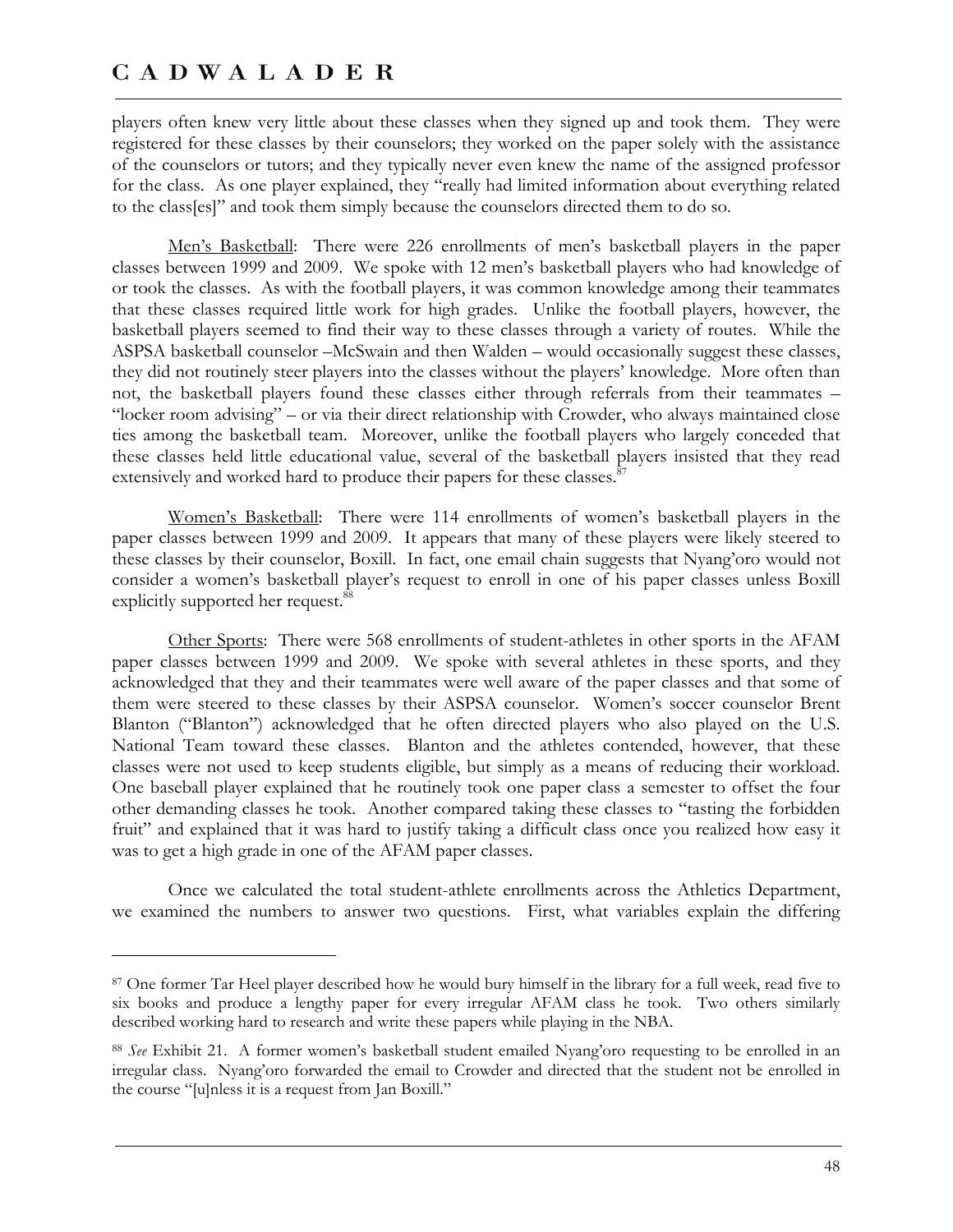enrollment numbers for each sport? Second, what are the athlete enrollment trends over time and what explains those trends?

> ii. Reasons for the Distribution of Paper Class Enrollees by Sports Program

In an attempt to answer the first question, we identified several characteristics of the sports programs that may help to explain why certain sports were more represented in the AFAM paper classes than others. The number of players per team is one obvious factor – and helps to partly explain why football, with more than 100 players each year, has by far the most enrollments – but there are others that may help to explain the allocation across sports. Among the other variables are the following:

- The average GPA of the sports team: There was an inverse correlation between a particular team's average GPA and the number of its players enrolled in these paper classes during that period. Football had the lowest average GPA at 2.43 and the highest total number of paper class enrollees. This correlation certainly tends to confirm what we heard from Crowder, *i.e.* that the need for a grade boost played an important part in the decision to steer and admit a student-athlete into these classes.
- The number of "special admit" admissions<sup>89</sup> per sports team: There was a similar correlation between the number of "special admit" student-athletes on a team and the number of players from that team who enrolled in these paper classes. This is consistent with the oft-raised concern that overly relaxed admissions standards can increase the pressure to cut academic corners.
- The level of interaction between the ASPSA counselors and each sports team: There was a direct correlation between the degree of ASPSA's involvement with a team and the number of players from that team who found their way to the AFAM paper classes. This correlation reflects the practice of some counselors of "steering" their student-athlete charges toward these classes.<sup>90</sup> With the revenue sports having the highest number of dedicated ASPSA staff, it is not at all surprising that they account for the bulk of the paper class enrollments.
- The relationship between Crowder and the individual ASPSA counselors for each sports team: As explained above, the number of paper class enrollments in a sport was based, at least in part, on the friendship between

-

<sup>89</sup> Chapel Hill's admissions policies require that prospective students, including recruited student-athletes, whose academic records do not meet certain minimum thresholds be considered by the Committee on Special Talent. Students and student-athletes admitted through such review have been referred to as "special admits" by some Chapel Hill officials.

<sup>90</sup> *See* Section V.B.1.c, *infra*.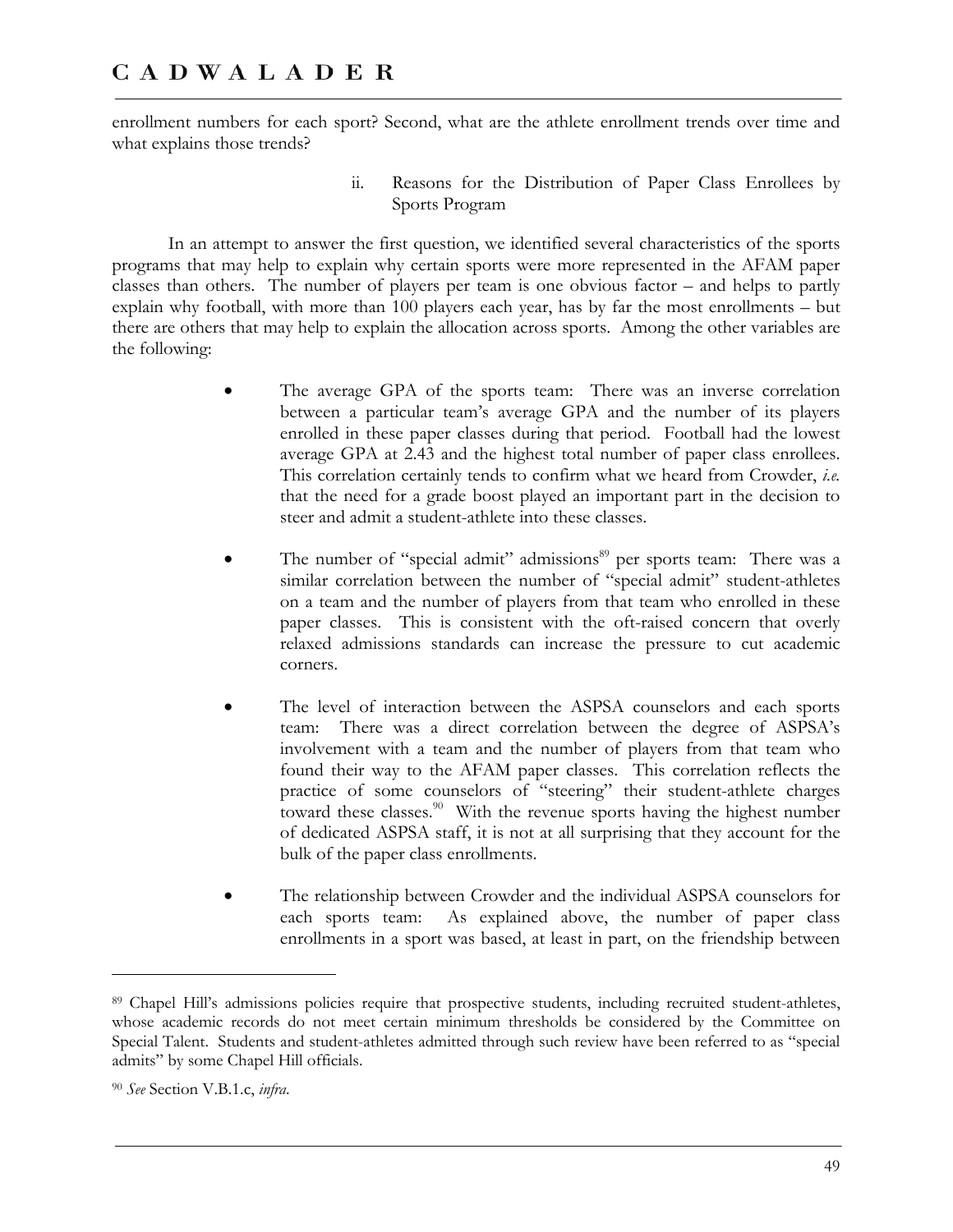Crowder and its counselors. We found that Crowder's friendship and close working relationship with football counselor Reynolds, men's basketball counselors McSwain and Walden and women's basketball counselor Boxill contributed to the high enrollments from their sports.

> iii. Reasons for Fluctuations in Student-Athlete Enrollment in the Paper Classes

After studying the possible reasons for different paper class enrollment numbers across the sports programs, we turned to analyze the possible reasons for fluctuations in sports enrollments across the years. The following chart summarizes paper class enrollments by sport between 1999 and Crowder's retirement in 2009:





We examined the fluctuations in student-athlete enrollment specifically to determine if we would find any evidence that the sports programs ever took the initiative to limit their players' use of the paper classes. For example, a number of commentators have questioned whether the drop-off in men's basketball enrollments in the middle of the last decade was due to a policy change by the new coaching or ASPSA basketball staff.

It appears, however, that the fluctuations are largely attributable to factors extrinsic to the sports teams. Specifically, as explained above in Section IV.B.9, the mid-decade decline was largely due to Dean Owen's intervention in 2005-2006 and Crowder's fear that the spike in popularity of these classes would bring scrutiny to her scheme. The self-policing theory is further weakened by the spike in football and other sports' enrollments in 2009, which represents the rush to get into the last paper classes before Crowder's retirement.

As for men's basketball specifically, there is no downturn in enrollments in 2005 to suggest that the new coaching staff brought in a new policy disfavoring the paper classes. There is a gradual decline in enrollments starting in 2007 – and no spike right before Crowder's retirement while football players and other athletes were desperately trying to load up on the last paper classes –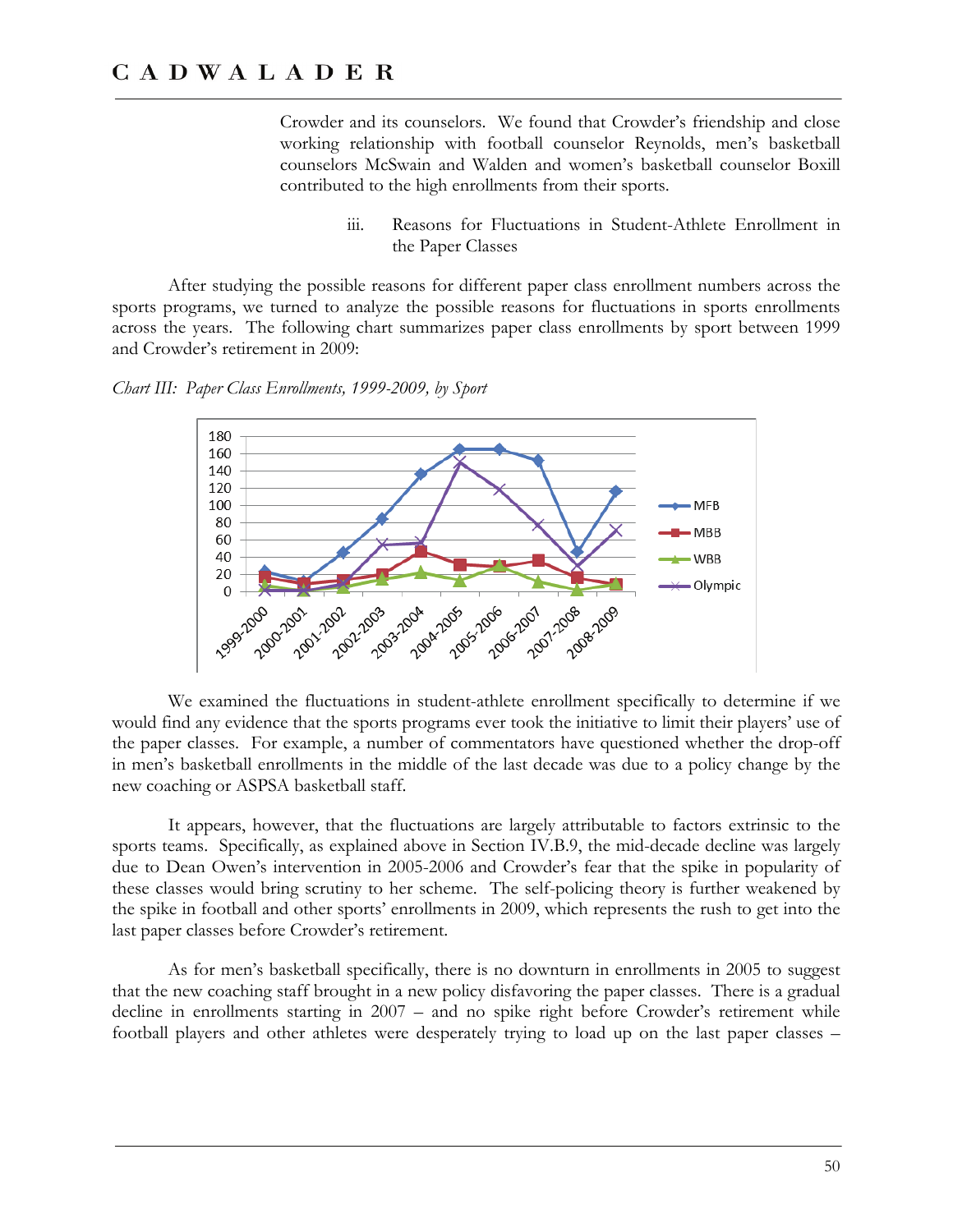$\overline{a}$ 

which likely does reflect the conscious effort by the coaches and Wayne Walden to encourage their players to take lecture classes that require attendance.<sup>91</sup>

b. Non-Athlete Students

Although most of the attention over the past three years has been focused on student-athlete involvement in the paper classes, it is important to remember that a majority  $-52.9%$  – of the enrollees in these classes were non-athlete students. These students largely fell into two groups – the accidental paper class student who enrolled expecting a regular class and the student who enrolled specifically because it was a paper class. We spoke to several students of the first group who explained that they signed up for a paper class out of interest in the stated class topic, were surprised when they learned that the supposed lecture class never actually met, and gave a genuine effort to write a solid paper to earn a good grade. This was the distinct minority of students who took these classes.

The majority of non-athlete students who took these paper classes did so with full awareness of – and largely because of – their lack of structure and rigor. Through our interviews and email review, we learned that there were a variety of means by which these students learned of and were directed toward these classes.

First, there was the general word-of-mouth network on campus. With up to 400 enrollments in some semesters, their existence was hardly a secret. As with any course that offers an easy path to a high grade, word of these classes got around.

Beyond mere word-of-mouth, there were several other avenues by which non-athlete students learned about these classes. One was through the academic advisors at the Steele Building who assist students in planning their schedules and progress through Chapel Hill's curriculum. Over her 30-year tenure, Crowder became a part of what was affectionately called "the good old girls network," which was a network of like-minded women in various roles on campus who took it upon themselves to support those students who were struggling with school. Some of these women were Steele Building academic advisors. These advisors knew about the paper classes; they knew that Crowder controlled enrollment; and they often referred academically-challenged students to Crowder for placement in those classes. For years, advisors like Betsy Taylor and Alice Dawson sent struggling students to Crowder, in the hope that these classes would alleviate the pressure on them.<sup>92</sup>

Another referral venue was through the advisors for scholarship programs, including Carolina Covenant and Morehead-Cain Scholars.<sup>93</sup> For example, we heard of one Morehead-Cain

<sup>91</sup> Both Walden and Holladay explained that they preferred that their players be in structured classes that required attendance.

<sup>92</sup> As explained below at Section V.B.1.d, while these advisors clearly knew that these classes required no attendance and resulted in consistently high grades, they insisted in our interviews that they were unaware that the listed faculty member played no role in the class and that Crowder actually graded the papers. We have seen no emails or other evidence to contradict that assertion.

<sup>93</sup> The Carolina Covenant and Morehead-Cain programs are two scholarship programs at Chapel Hill.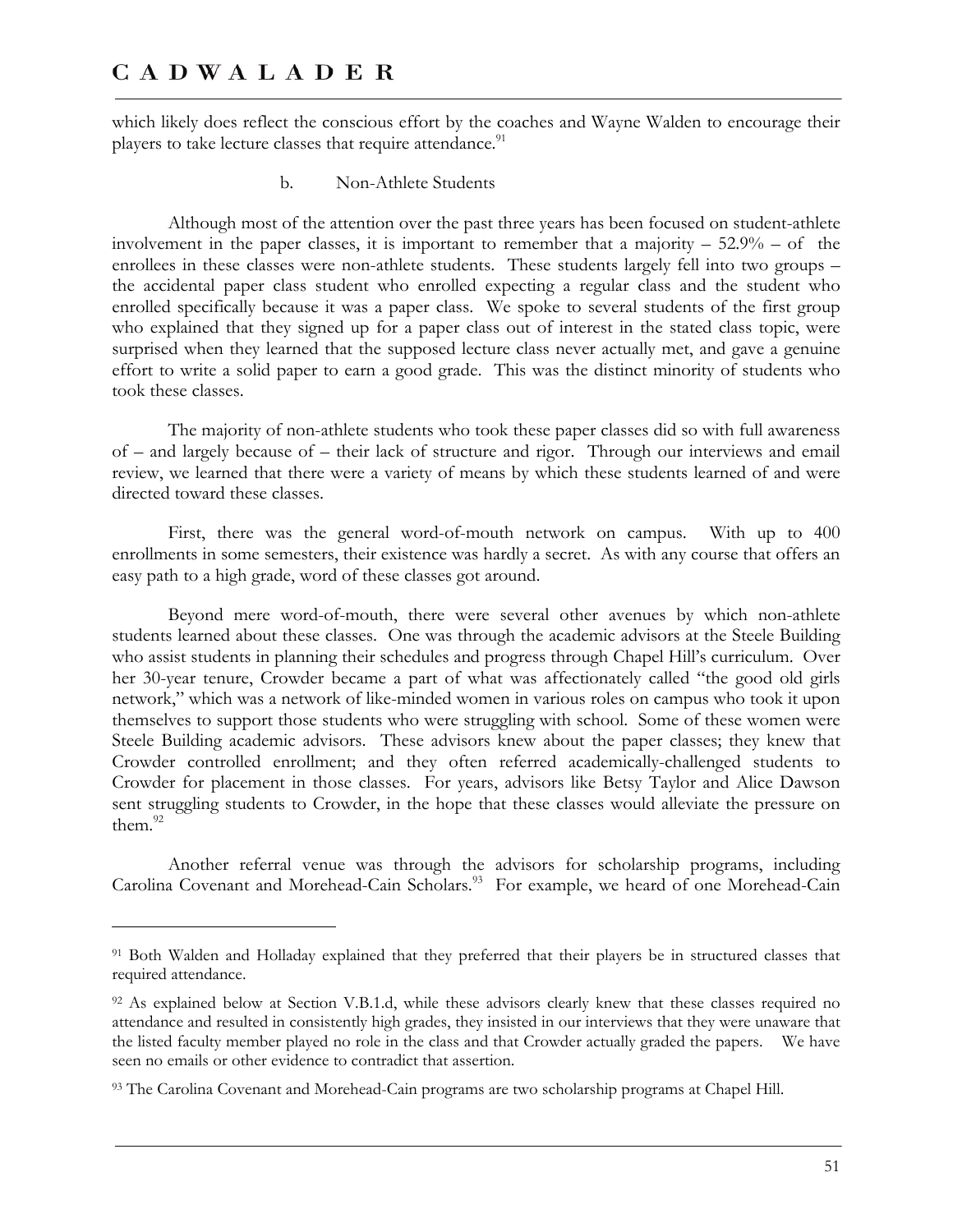Scholar who was referred to Crowder for placement in a paper class when his GPA started to slip and he was in danger of losing his scholarship. Crowder placed him in a paper class, he got an A, and was able to keep his scholarship.

The largest source of referrals for non-athlete students – besides word-of-mouth – was the fraternity network on campus. We spoke with several former Chapel Hill fraternity members who explained that the paper classes were widely known among the fraternities. One student ("Fraternity Member #1") learned early on from his brothers about an AFAM administrator named Debby Crowder who was very accommodating. If he visited her office at the beginning of the semester, they told him, she would enroll him in a "paper class," which he understood to be an independent studies class for which one was guaranteed an A or A- simply for submitting a 10-page paper. Fraternity Member #1 ended up taking two AFAM paper classes.

Another fraternity brother ("Fraternity Member #2") told us that he also had Crowder place him in paper classes, and explained that he took them as an easy way to fulfill Chapel Hill's curricular Perspective requirements.<sup>94</sup> Both fraternity members explained that they saw these classes as somewhat of a "loophole" in Chapel Hill's otherwise demanding curriculum, and they never conceived of these classes as being in any way tailored to athletes. In fact, they recalled that a number of their non-athlete fraternity members took so many AFAM classes that they inadvertently ended up with AFAM minors by the time they graduated.

These classes became so popular among the fraternity members looking for an easy high grade that Crowder and the Steele Building advisors became concerned that they would crowd out the challenged students who, in their eyes, were truly deserving of an academic break. In one telling 2005 email, Assistant Dean Dawson (currently an Assistant Dean in Academic Advising) explained to Crowder how she had declined to steer one fraternity brother toward the AFAM irregular classes because he was simply looking for a "slack" class and was not truly a "problem kid."<sup>95</sup>

> You had also told me one day in Betsy's office last semester that word about your independent studies had sort of gotten into the frat circuit so I've tried to remember to give a student one of my cards before sending them over to you and to actively squash students who are being slack. When Betsy referred this kid to me today, I confirmed with her that you still had all the problem kids you could handle so I very specifically was not going to offer any of your courses as a solution to him; my lips were sealed.

Despite Dawson's discretion on that occasion, the word got out among the fraternities and the brothers came in large numbers. Over the course of ten years, there were 729 enrollments in the paper classes by members of fraternities (and some sorority sisters).

<sup>94</sup> *See* discussion regarding Perspectives requirements at Section IV.B.5, *supra*.

<sup>95</sup> Exhibit 22.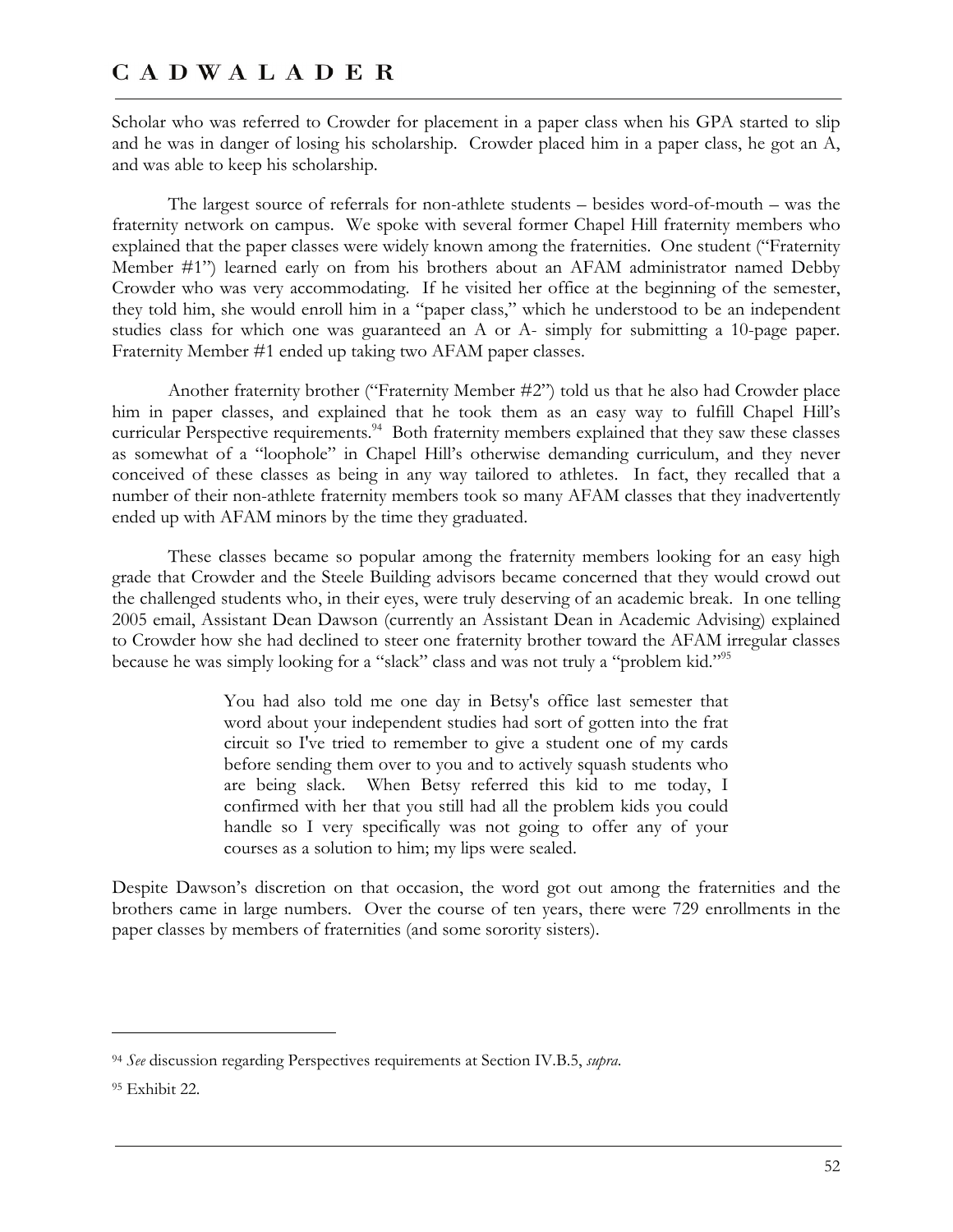<u>.</u>



*Chart IV: Paper Class Enrollments, 1999-2011, by Greek Affiliation* 

Besides the individual fraternity brothers' desire for an easy class, the fraternities themselves had an incentive to direct their members to these classes. Like the athletic teams whose members need to maintain a minimum GPA to compete under NCAA eligibility rules, fraternity and sorority houses are subject to minimum GPA requirements to retain institutional recognition.<sup>96</sup> We understand that the need to meet these requirements played a role in the decision among fraternity members to take these classes.

#### 5. The Analysis of Student Papers in the Paper Classes

To this point, the report has focused on the substantial evidence that these paper classes were academically unsound and existed largely to give students and student-athletes the opportunity to get an inflated grade for very little work. As we said above, however, the fact that a student or student-athlete was in a paper class does not necessarily mean that he or she did little work or received a grade that was not deserved. We learned of numerous instances where students and student-athletes diligently worked on their papers and turned in a product that deserved a strong grade. $97$  We also learned, however, of instances where students and student-athletes took advantage of the fact that Crowder was doing the grading to turn in a paper that did not represent a legitimate effort on their part.

In order to gauge the extent to which students used these paper classes to skirt the work requirements of a regular class, we undertook an examination of the legitimacy of the work reflected in their papers. Specifically, we looked for evidence that the papers contained text that that was not drafted by the students.

<sup>96</sup> Starting in spring 2011, the Greek organizations also became subject to a new Chapel Hill policy providing that a house can engage in the rush recruitment of new members only if that house maintains an average GPA that meets or exceeds the average Chapel Hill undergraduate GPA.

<sup>97</sup> For example, the Experts' report of their analysis of student papers (attached at Exhibit 35 and discussed in Section V.A.5.c, *infra*) refers to a paper they reviewed that was "excellent . . . thoroughly researched, well organized and carefully written [and] could have easily been written by an advanced undergraduate committed to doing some scholarly research."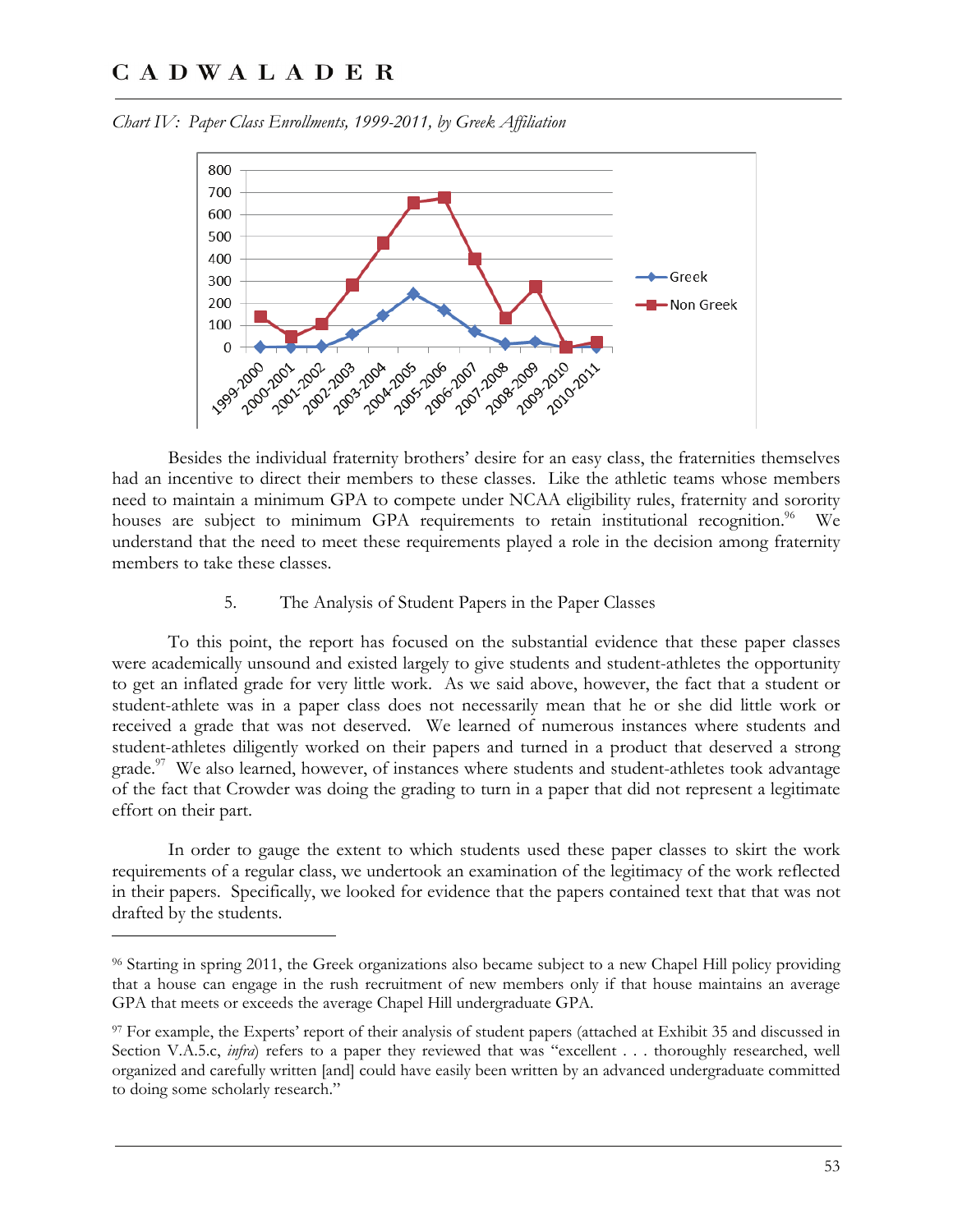There are two possible means by which that might happen. First, a student could have another person write all or portions of the paper and then submit the paper as his or her own work. Second, a student could copy pre-existing text from another source (*e.g.* Wikipedia), insert the copied text into his or her draft and submit it for credit. Numerous allegations have surfaced over the years suggesting that students engaged in both varieties of cheating in regard to the papers submitted in the AFAM paper classes. We investigated and found evidence to support these allegations.

#### a. The Submission of Papers with Text Written by Others

We first sought to identify instances where paper class students received improper drafting assistance from others. That examination was limited in two respects. First, it was not feasible for us to definitively identify such cheating from a mere examination of the papers. Without any familiarity with each student's writing style, we were not equipped to detect text that deviated from that style and might therefore suggest the involvement of another person in the drafting process. While we certainly saw passages that raised questions about authorship, we could not conclusively determine that these passages were drafted by someone other than the paper-class student. Moreover, we had no access to most of the persons – classmates, friends, girlfriends, etc. – who were the likely sources of such assistance. As such, we were greatly limited in our ability to identify situations where others helped to draft the submitted paper.

There was one situation, however, where we were equipped to identify instances of such cheating – *i.e.* the situation where an ASPSA tutor provided excessive assistance to a student-athlete. As explained above, ASPSA made tutors available to all student-athletes who needed assistance with their studies, and many of the student-athletes in the AFAM paper classes worked with the tutors in drafting their papers. As explained above, $^{98}$  there is a fine line between appropriate and inappropriate tutor assistance in the drafting of a paper. According to the ASPSA Tutor Handbook, student-athletes "are to do their own work" and, while tutors and student-athletes can "brainstorm" about a paper, it is the student-athlete's job to develop his own thesis and argument.<sup>99</sup>

We undertook to identify any instances where tutors crossed that line in regard to the paper class papers. First, we interviewed a number of student-athletes about the degree of drafting assistance they received from the ASPSA tutors. To a person, these student-athletes insisted that they drafted their papers and that the tutors' assistance was limited to general suggestions and corrections. The only student-athlete who has deviated from that line is Rashad McCants, a player on the Chapel Hill men's basketball team from 2003 to 2005. On June 6, 2014, McCants gave an interview to ESPN's "Outside the Lines" program in which he described how unnamed tutors wrote papers for him and his teammates, which they turned in for credit. In a June 11, 2014 follow-up interview, McCants explained:

> I didn't write any papers. I didn't write any papers, but I know that the tutors did help guys write papers – as far as help them through the grammar, the structure, paragraphs, so on and so forth. But, for some of the premier players, we didn't write our papers. It was very

<sup>98</sup> *See* Section IV.B.8, *supra*.

<sup>99</sup> Exhibit 23.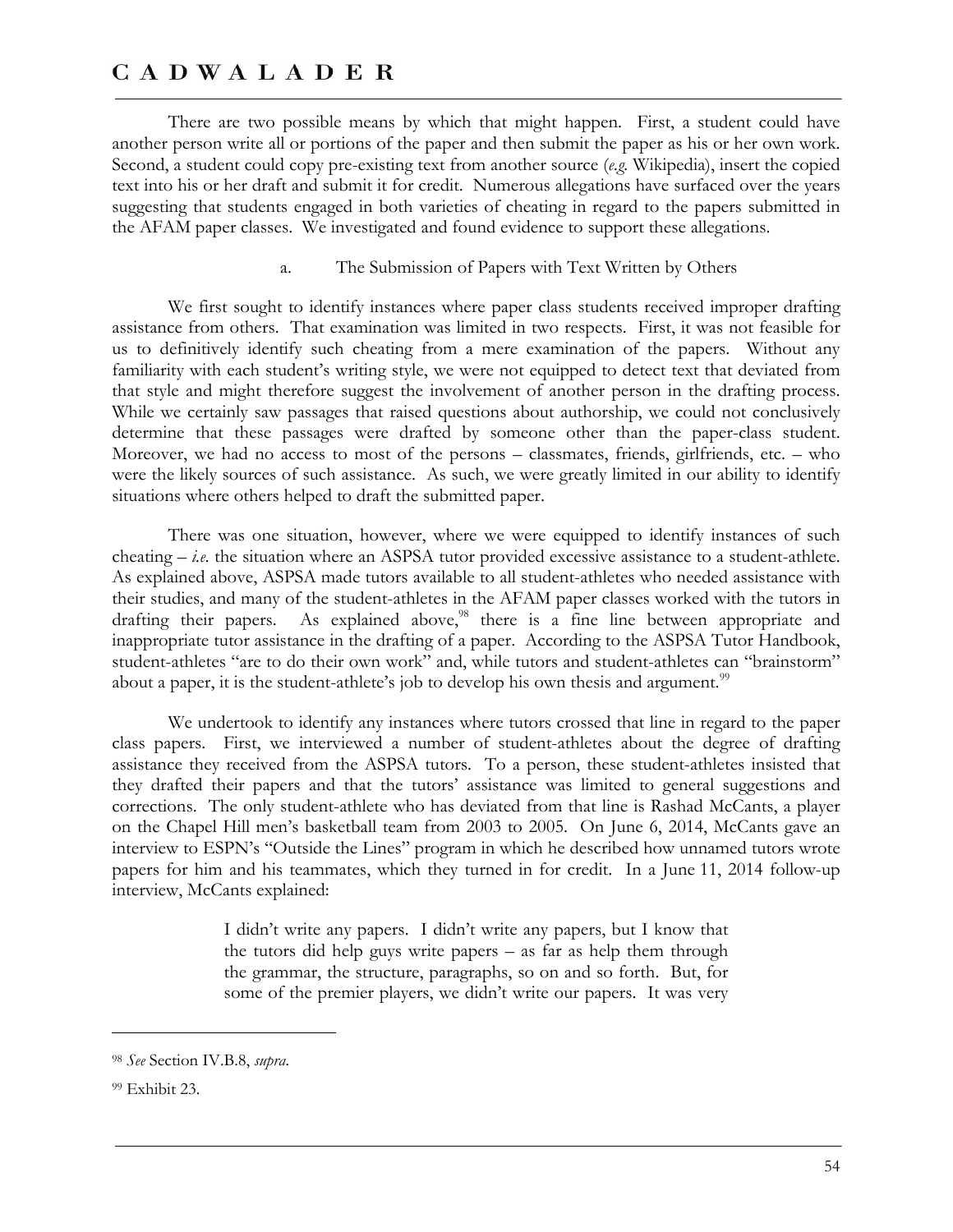simple. When it was time to turn in our papers for our "paper classes," we would get a call from our tutors, we would all pack up in one big car, or pack up in two cars, and ride over to the tutor's house, pick up our papers and go about our business. $100$ 

McCants gave this interview and several subsequent interviews out of a purported desire to tell the truth about exploited student-athletes.<sup>101</sup> However, this interest in full disclosure did not translate into any interest in assisting our investigation. We sent McCants a letter via Federal Express to his address on record with Chapel Hill and emailed him twice requesting an interview – including an email sent a month before his first public announcement of these allegations in the June ESPN interview.<sup>102</sup> McCants ignored every one of these requests.<sup>103</sup> Given McCants' failure to provide details about this alleged cheating – such as the names of either the tutor(s) who allegedly drafted these papers or the other basketball players who allegedly turned them in for credit – and his unwillingness to be interviewed, we are left with no evidence to support those allegations.

Although we were unable to assess McCants' allegations, we were able to identify other occurrences of analogous misconduct through our interviews with several of the tutors. We interviewed nine individuals who provided tutoring assistance with the AFAM paper class papers. Those tutors were:

- Jan Boxill Academic Counselor for women's basketball
- Beth Bridger Learning Specialist and Academic Counselor for football
- Catherine Frank Tutor for men's basketball
- Janet Huffstetler Tutor for men's basketball
- Amy Kleissler Tutor, mentor, and part-time Learning Specialist for football
- Jaimie Lee Tutor, mentor, and Academic Counselor for football
- Whitney Read Tutor and mentor for football

<sup>100</sup> Interview of Rashad McCants, ESPN's "Outside the Lines" (Jun. 11, 2014).

<sup>101</sup> *See, e.g.*, Interview of Rashad McCants, ESPN's "Outside the Lines" (Jun. 11, 2014); Interview of Rashad McCants, SiriusXM Radio (Jul. 4, 2014); Interview of Rashad McCants & Mary Willingham, SiriusXM (Jul. 7, 2014).

<sup>102</sup> Each of our letters, emails, and text messages to Mr. McCants are attached as Exhibit 24.

<sup>103</sup> When asked by interviewer Andy Katz on June 11, 2014 whether he planned to interview with us, McCants deflected the question, saying "What are we talking about . . . I think that he [Wainstein] should discuss that with the 16 guys who said they had an excellent experience," referring apparently to the 11 former teammates who gathered after his interview and publicly denied the truth of his allegations.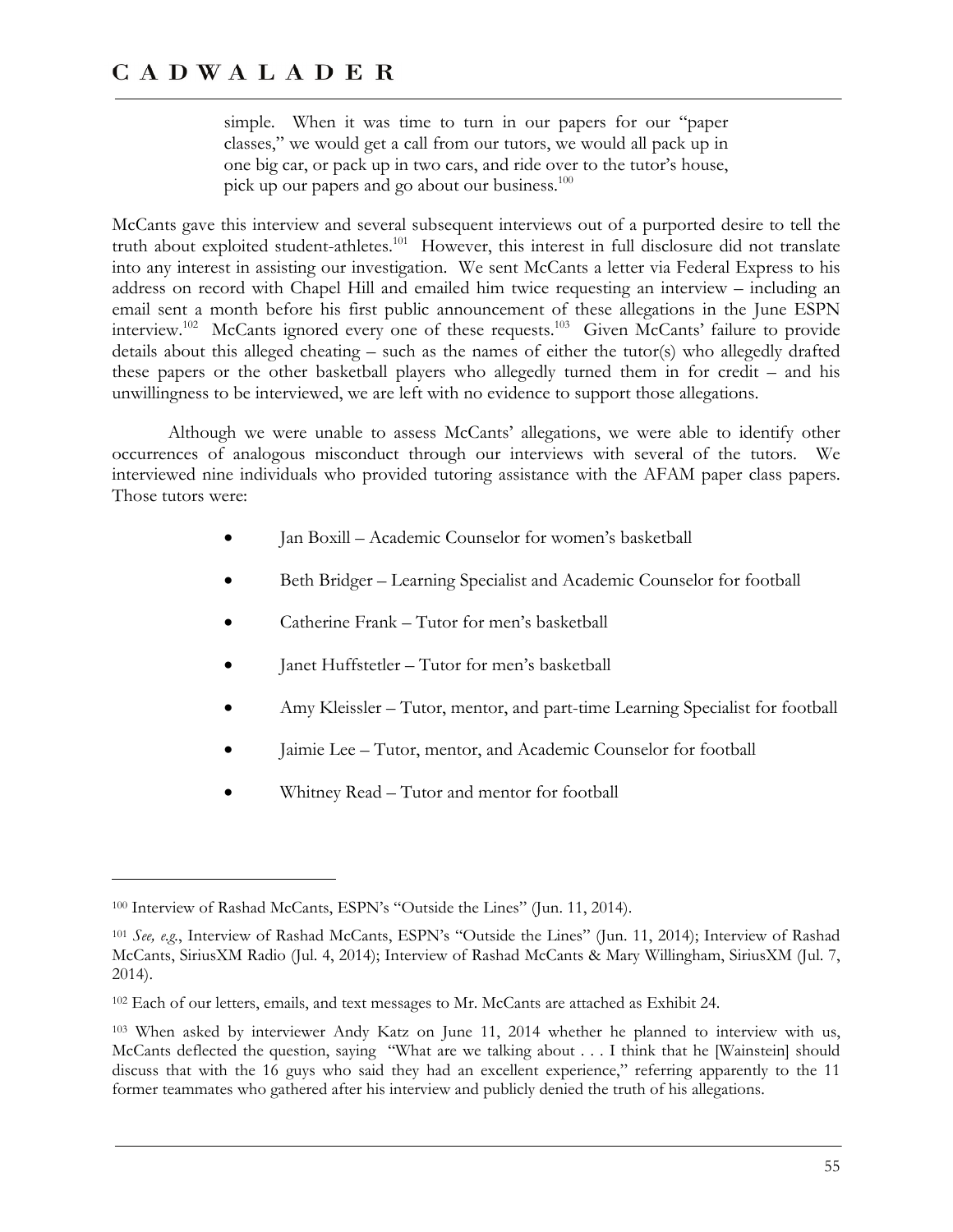- Jennifer Wiley Tutor and mentor for football
- Mary Willingham Learning Specialist in ASPSA

Of those nine tutors, only three admitted to going over the line and "feeding" text to the student-athlete they were tutoring. As explained above in Section IV.B.8, one of those was football tutor Jennifer Wiley. Thanks to the assistance of District Attorney Woodall, we were able to interview Wiley in July 2014. Wiley was completely cooperative and forthcoming, and her story is a telling lesson in how easily a tutor with the best of intentions can allow herself to slip across the line between appropriate and inappropriate assistance.

As Wiley explained, she started as an ASPSA tutor in 2007 and sat through an initial tutor training class in which a compliance officer from the Athletics Department laid out strict, bright-line rules limiting the amount of drafting assistance they could provide. The compliance officer made it clear that these rules – such as a prohibition on the tutors making so much as a mark on the studentathletes' papers – were designed to keep the tutors far away from any inappropriate behavior. Those rules quickly got diluted, however, when then-Learning Specialist Beth Bridger called a meeting with the tutors and explained that they had more latitude than suggested by the compliance officer. Although Bridger said nothing to suggest that the tutors could do the players' work for them, Wiley took from her comments that they were being "given some grace" to be more involved in the drafting process than the compliance officer's rules would permit.

In the beginning, Wiley largely adhered to the rules and limited herself to providing an appropriate level of assistance. Over time, however, she became increasingly involved in the drafting process as she came to realize that many of the players were simply incapable of completing a college-level paper on their own. Under constant pressure from ASPSA to make sure the players finish their papers and remain eligible, she crossed further and further over the line until "[she] got to the point where [she] was writing significant portions of a paper" for the players.

When we asked Wiley why she – a person who had lived a life of generally following the rules – would agree to cross that line for the players, she explained that she simply felt sorry for them. She realized that a number of them just could not write a paper on their own, that she was their only hope and that their lives would be turned upside down if they failed their classes. There were numerous occasions when players would come to her in tears, begging for her help in completing a last-minute paper that would save them from failing a class and possibly losing their athletic eligibility. As she described those incidents and the effect they had on her, it was clear that human sympathy and compassion were what drove her to cross the line between legitimate and illegitimate tutoring assistance.

Another tutor who apparently crossed the line – although to a much lesser extent than Wiley – was football tutor Whitney Read. Like Wiley, she tried to follow the strict rules, but eventually found that a number of the players were so woefully underprepared that they could not draft a paper without assistance. At that point, she deviated from the rules and started to "rewrite and heavily edit" the papers her players were drafting for the AFAM paper classes.

The third tutor who admitted stepping across that line to some extent was women's basketball academic counselor Jan Boxill. In our review of Boxill's emails, we discovered a number of instances where Boxill helped her players by drafting small amounts of original text for their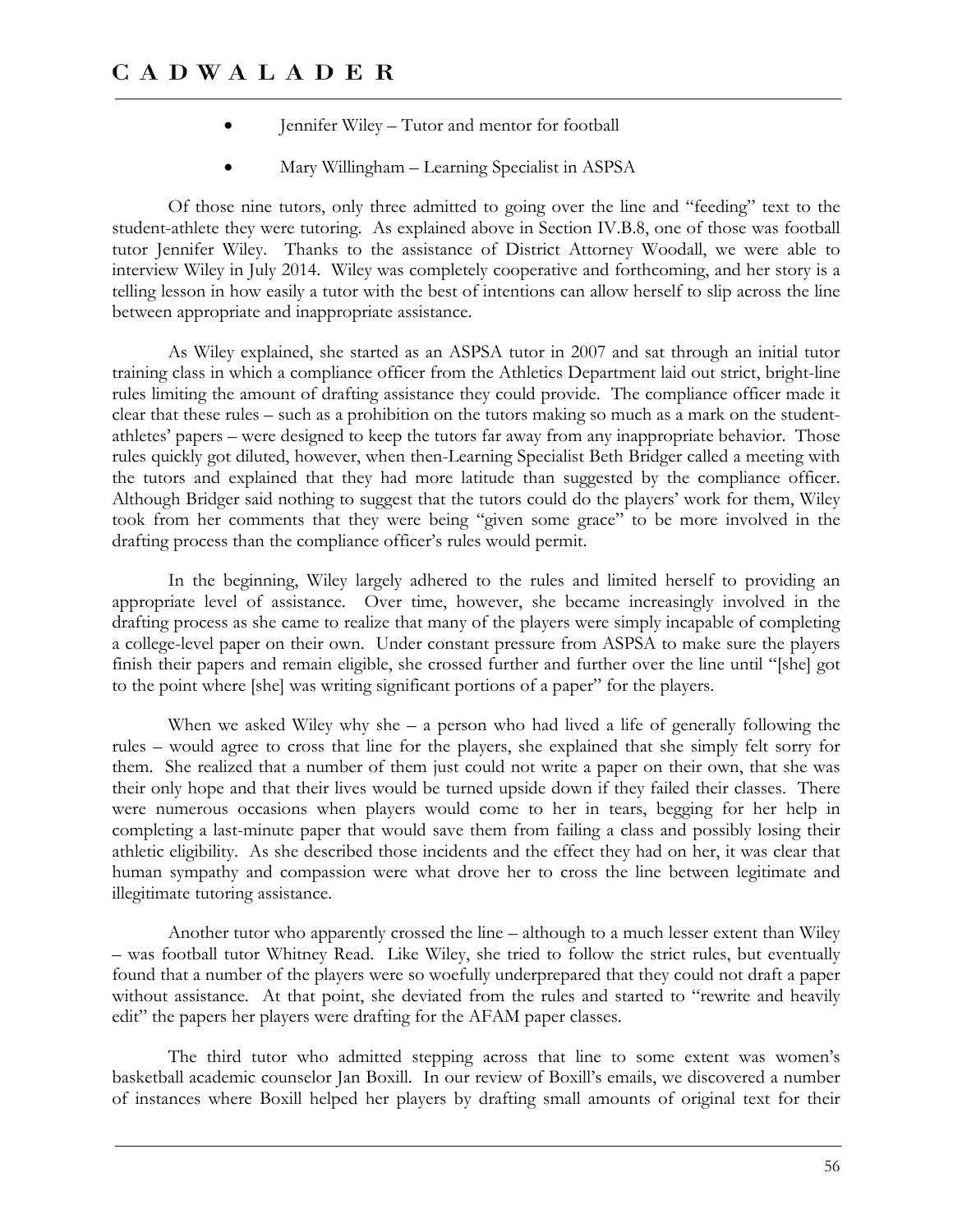papers. On one occasion, for example, she reviewed a player's draft paper and emailed it back to the player saying that she had "made a few changes" to the paper.<sup>104</sup> On another occasion, Boxill emailed a player a revised paper and explained that she had "add[ed] some stuff for the intro and conclusion."<sup>105</sup> She later sent that same player a revised paper for a different class, noting that she "added a brief conclusion which follows nicely from what you have."<sup>106</sup>

These are just several of the instances where Boxill provided text for her players' papers. While we never found evidence that she wrote lengthy sections like Wiley did, she clearly was "feeding" her players with sentences and the occasional paragraph of text. When we pressed her on the appropriateness of this conduct, Boxill expressed the belief that it was acceptable for a tutor to make such modest contributions to a paper. While it would clearly be wrong to do wholesale drafting, she said, a tutor's suggestion of a sentence or two or a brief conclusion was "minor" and "not substantive."

Aside from these three, all the other tutors insisted that they stayed on the right side of the line and refrained from "feeding" text to the student-athletes. In our document review, we found a number of tutor and mentor feedback forms that raised the possibility of inappropriate assistance, with tutors reporting that they had "revised" or "edited" students' coursework during tutoring sessions,<sup>107</sup> and students emailing papers to tutors for substantive edits, sometimes at the tutor's request.108 However, none of these reports provides conclusive evidence that a tutor drafted text for a student-athlete.

#### b. The Submission of Papers with Copied Text

In addition to the inappropriate tutor assistance, there were also allegations that students and student-athletes routinely appropriated existing text – often from the Internet – and incorporated it into their papers for the AFAM paper classes. The clearest example of this was the plagiarized paper that Michael McAdoo submitted for a Swahili 3 course in Summer 2009.<sup>109</sup>

We heard from a number of our interviewees that plagiarism was much more common in the paper classes than in other classes. Students who were inclined to cheat were emboldened to do so in these classes because they knew that their papers would not be reviewed with a discriminating eye. To the contrary, it was common knowledge that Crowder simply skimmed the introduction

<sup>104</sup> Exhibit 25.

<sup>105</sup> Exhibit 26.

<sup>106</sup> Exhibit 27.

<sup>107</sup> *See* Exhibits 28, 29, 30, and 31.

<sup>108</sup> *See* Exhibits 32, 33, and 34.

<sup>109</sup> McAdoo's paper became the center of controversy regarding his eligibility to play football. Initially, Chapel Hill discovered that he had been provided assistance by Wiley in citing certain material and was found to have violated the University's honor code. McAdoo was subsequently declared to be permanently ineligible by the NCAA in light of this infraction. He challenged the finding in court, and attached the paper to his complaint. Once made public in summer 2011, fans of a rival school found that large portions of the paper had been plagiarized.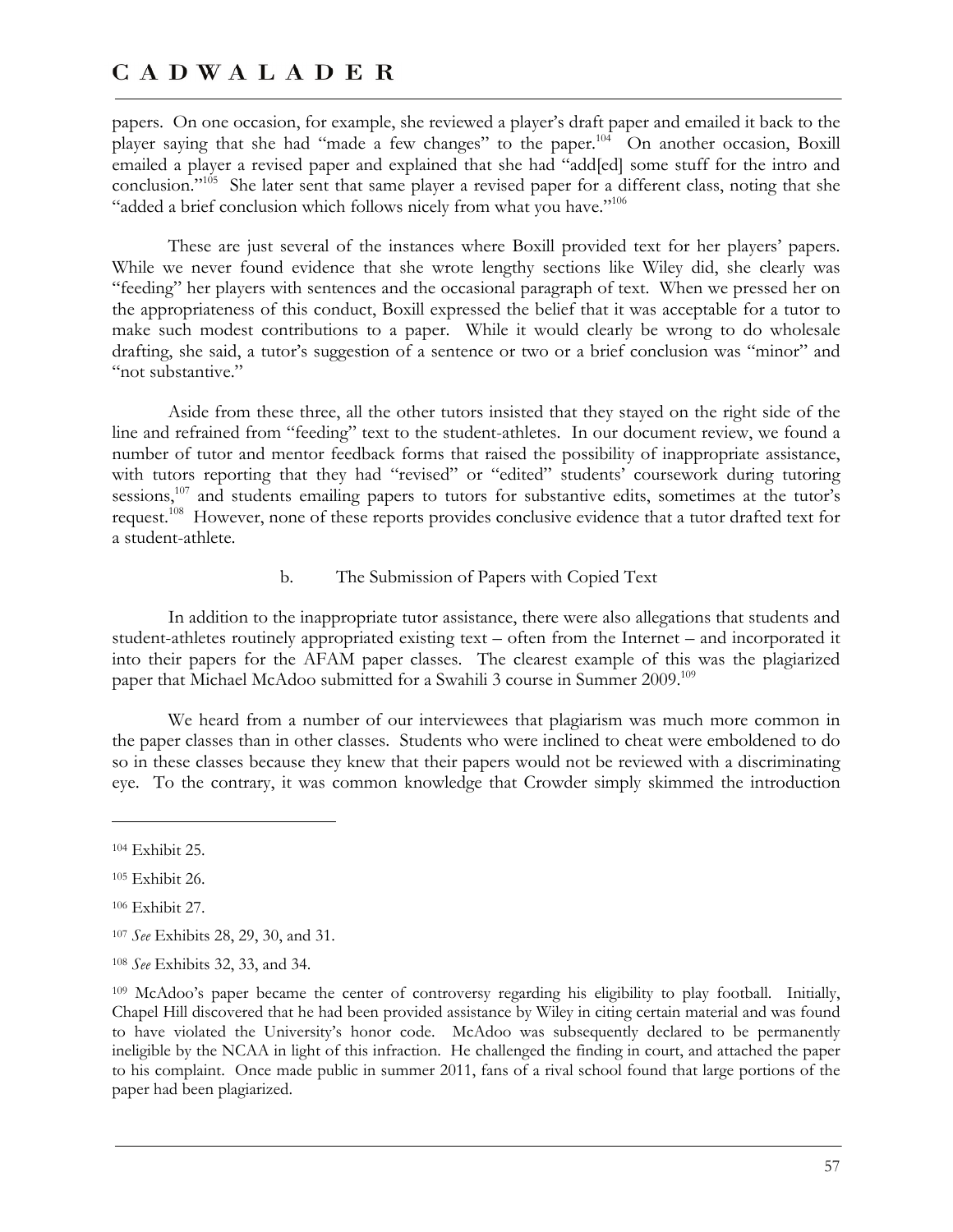and conclusion of each paper, and rarely, if ever, looked at the material in between. Some students and student-athletes reportedly took advantage of Crowder's lax grading process by filling their papers with "fluff" that often included material that they blatantly copied from sources on the Internet.<sup>110</sup>

Once we learned about the causal connection between Crowder's lax grading practice and the incidence of potential plagiarism, we realized that we would need to focus on the plagiarism issue as a component of our review. It was our job to investigate and assess the academic soundness of these paper classes. We had already determined that they lacked several essential components of an academically sound course – such as faculty involvement and grading. Though academically deficient on those grounds alone, one could still argue that those classes were not totally bereft of value because they at least required the student to research and write a paper. If it turned out, however, that the student's paper was plagiarized, then it is hard to see how his experience with a paper class held any educational value at all for him.

With that in mind, we undertook to assess the degree of original and unoriginal work in the paper classes. Thanks to the discovery of 150 final papers during our email review, we had a means of conducting that assessment through an analysis of those papers. The challenge, however, was to design a process for examining and identifying the unoriginal material in these papers. We determined that we did not have the necessary expertise and that we needed the assistance of experts both in the subject matters of the papers – *i.e.* African and African-American studies – and in the field of student writing. We then identified and retained three professors from other universities who had backgrounds with those areas of expertise. At our request, these professors designed a process for identifying unoriginal material that combines the use of commercially-available plagiarism detection software with their own expert review of the papers. We call this process the "Originality Review," and we detail its process and findings in the following section.

c. Originality Review

-

To do this important part of our review, we retained the services of three experts – professors at major universities in the fields of African Studies and African American Studies and a professor with expertise in undergraduate writing:

> **Edmond J. Keller Ph.D.**, Research Professor, Department of Political Science, University of California, Los Angeles. Dr. Keller specializes in comparative politics with an emphasis on Africa. He has taught at Indiana University, Dartmouth College, the University of Wisconsin-Madison, Xavier University (New Orleans), and the University of California-Santa Barbara. Keller was the recipient of the African Studies Association Distinguished Africanist Award for 2008. He is the author of numerous books and articles on African politics and development. Keller's main research is on issues of political transitions in Africa; cultural pluralism, identity politics and citizenship; and conflict and conflict management in Africa.

<sup>110</sup> Jennifer Wiley reported that it was widely understood among football players that the middle sections of these papers could be "fluff."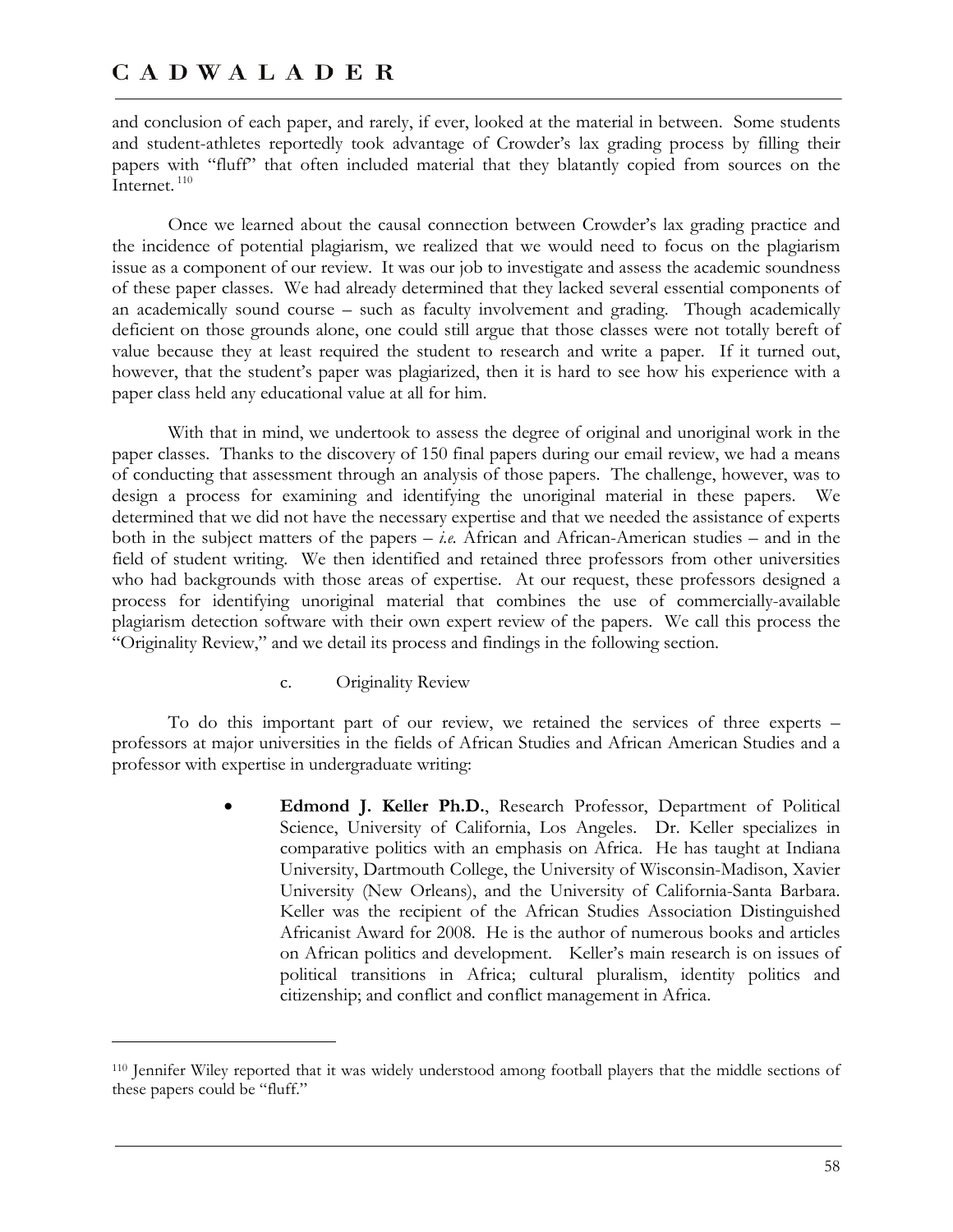$\overline{a}$ 

- **Derek Malone-France Ph.D.**, Executive Director, University Writing Program, and Associate Professor of Writing, of Religion, and of Philosophy, The George Washington University. Malone-France teaches undergraduate and graduate courses on philosophy of religion, political and legal philosophy, political rhetoric, political dissent, human rights theory and practice, and the philosophical and religious implications of astrobiology and space exploration. He directs the University Writing Center, an independent unit housed within the Columbian College of Arts and Sciences. The program is composed of three divisions: First-Year Writing, responsible for the required first-year student course; Writing in the Disciplines, which includes upper-level courses in various undergraduate majors and minors; and the Writing Center, which tutors roughly 6,000 students each year. Approximately 400 faculty members are involved in administering the program.
- **Imani Perry Ph.D., J.D.**, Professor, Center for African American Studies, Princeton University. Dr. Perry is an interdisciplinary scholar who studies race and African American culture using the tools provided by various disciplines including: law, literary and cultural studies, music, and the social sciences. She has published numerous articles in the areas of law, cultural studies, and African American studies. She also wrote the notes and introduction to the Barnes and Noble Classics edition of the *Narrative of Sojourner Truth*. Perry teaches interdisciplinary courses that train students to use multiple methodologies to investigate African American experience and culture.

Together, we refer to Drs. Keller, Malone-France, and Perry as the "Experts."

We charged the Experts with determining whether, and to what extent, the 150 papers we identified appeared to represent original undergraduate academic work. The Experts were provided the student papers<sup>111</sup> and the course designation for which the paper was submitted. They were not provided any additional information, such as the academic levels (freshman, sophomore, etc.) of the students or any indication regarding whether each student was a student-athlete.<sup>112</sup>

The Experts undertook to accomplish their charge by employing a methodology that included use of plagiarism detection software followed by a detailed review of each and every paper.

<sup>111</sup> Each Expert executed a letter of engagement that provided, among other things, that he or she not disclose personally-identifiable student information that he or she received in the course of their engagement.

<sup>112</sup> We are limited in the conclusions that we can draw from the findings of the Experts. First, the Experts were only able to review (because we could only locate) a small percentage of the student papers for the paper classes. We cannot – and do not – extrapolate the findings from this limited collection to the much larger population. Second, because the Experts did not have precise information regarding the nature of the assignment, the directions given to students regarding use of source materials and citation, or other academic directions provided to the students, we cannot – and do not – make any findings about whether the students complied with such requirements. Third, the Experts were not engaged to – and did not – consider whether the grade awarded for each paper was appropriate.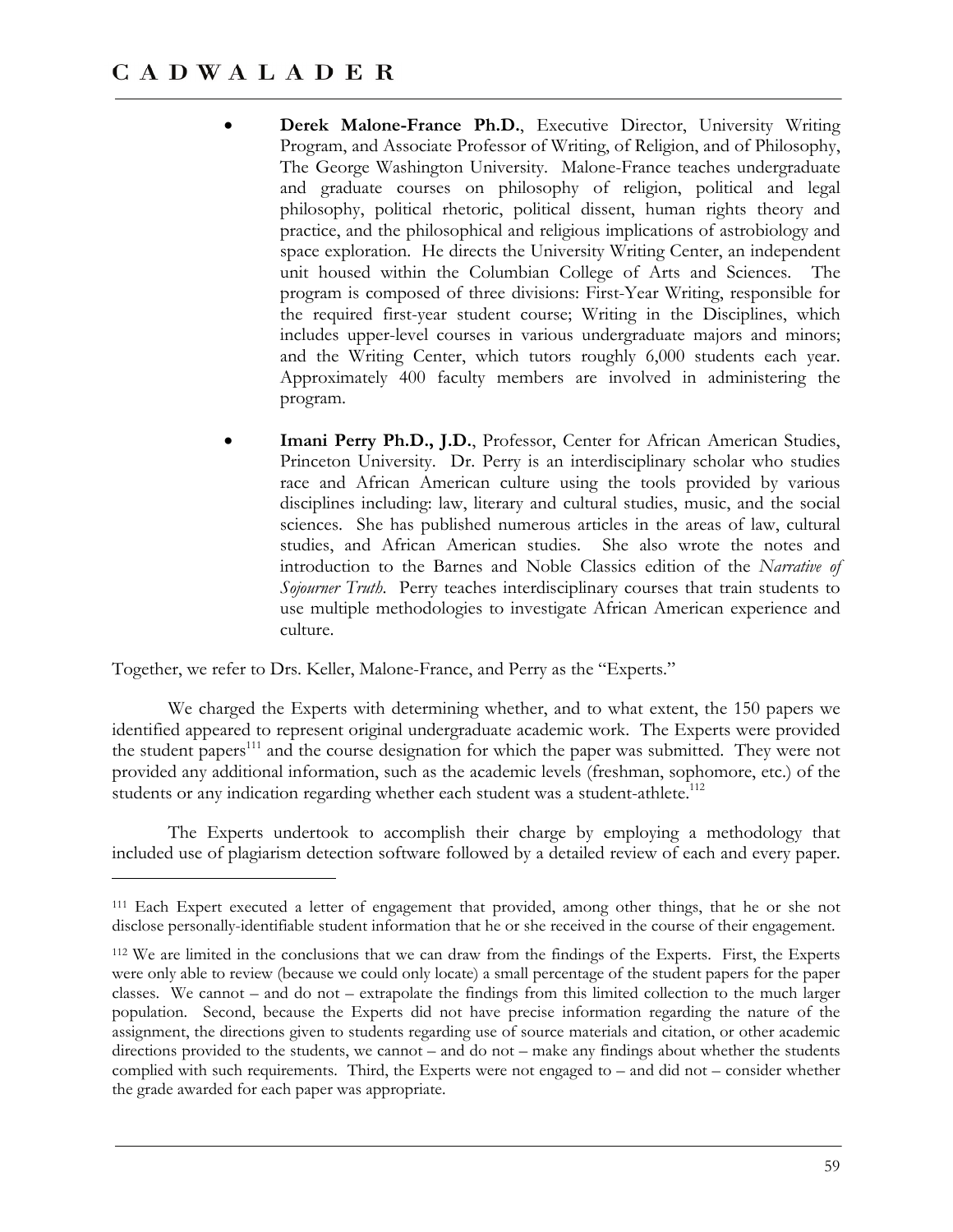$\overline{a}$ 

For the purposes of their review, the Experts defined unoriginal content as content of a paper that was taken verbatim from other sources as opposed to having being written by the student. Their full report is attached at Exhibit 35 but their top-level findings are as follows:

- In over 40% of the 150 papers (61 papers), 25% or more of the text was deemed unoriginal.
- In 17% of the 150 papers (26 papers), 50% of the text was deemed unoriginal.

Of those 61 papers with 25% or more of unoriginal content, the average grade was a 3.69 (or almost an A-).

In addition, the Experts found that students often tended to use large amounts of unoriginal content – often properly cited – between the introduction and conclusion of their papers. As they explained:

> there are a number of papers in which, rather than plagiarize, students overused quoted material to such a degree that anyone reading the paper for the purposes of a serious academic evaluation would have been unable to ignore it. For example, in one paper that was ostensibly about the life and work of Nikki Giovanni as it related to larger dynamics in African-American culture, the student had simply written a two-page introduction and a last page of text, and the entire rest of the paper in-between those pages is almost nothing other than transcriptions of poems and other texts by Giovanni, formatted to take up maximal space. In a way, such papers are even more telling than the plagiarized papers, because, while plagiarism is not always easy to detect, students who used large amounts of "filler" quotes did nothing whatsoever to hide the fact that they were turning in mostly unoriginal work. The quote marks and citations are there, making it clear to the reader that most of the paper was not written by the student.<sup>113</sup>

These findings tend to corroborate two related points that we heard throughout our investigation. First, it supports the contention that Crowder did not critically read the submitted papers, as even a cursory review would have revealed that a number of them contained large amounts of copied material. Relatedly, it supports what we heard about some students taking advantage of Crowder's grading by drafting a passable introduction and conclusion but then filling in the middle section with large amounts of "fluff" (*see* Section IV.B.8).

<sup>113</sup> EDMOND J. KELLER, DEREK MALONE-FRANCE & IMANI PERRY, EXPERT ACADEMIC EVALUATION OF RETRIEVED PAPER SET, AFRICAN AND AFRICAN AMERICAN STUDIES DEPARTMENT, UNIVERSITY OF NORTH CAROLINA, CHAPEL HILL, SPRING 2005 – SPRING 2011 [hereinafter EXPERT REPORT] (emphasis added). The Expert Report is appended as Exhibit 35.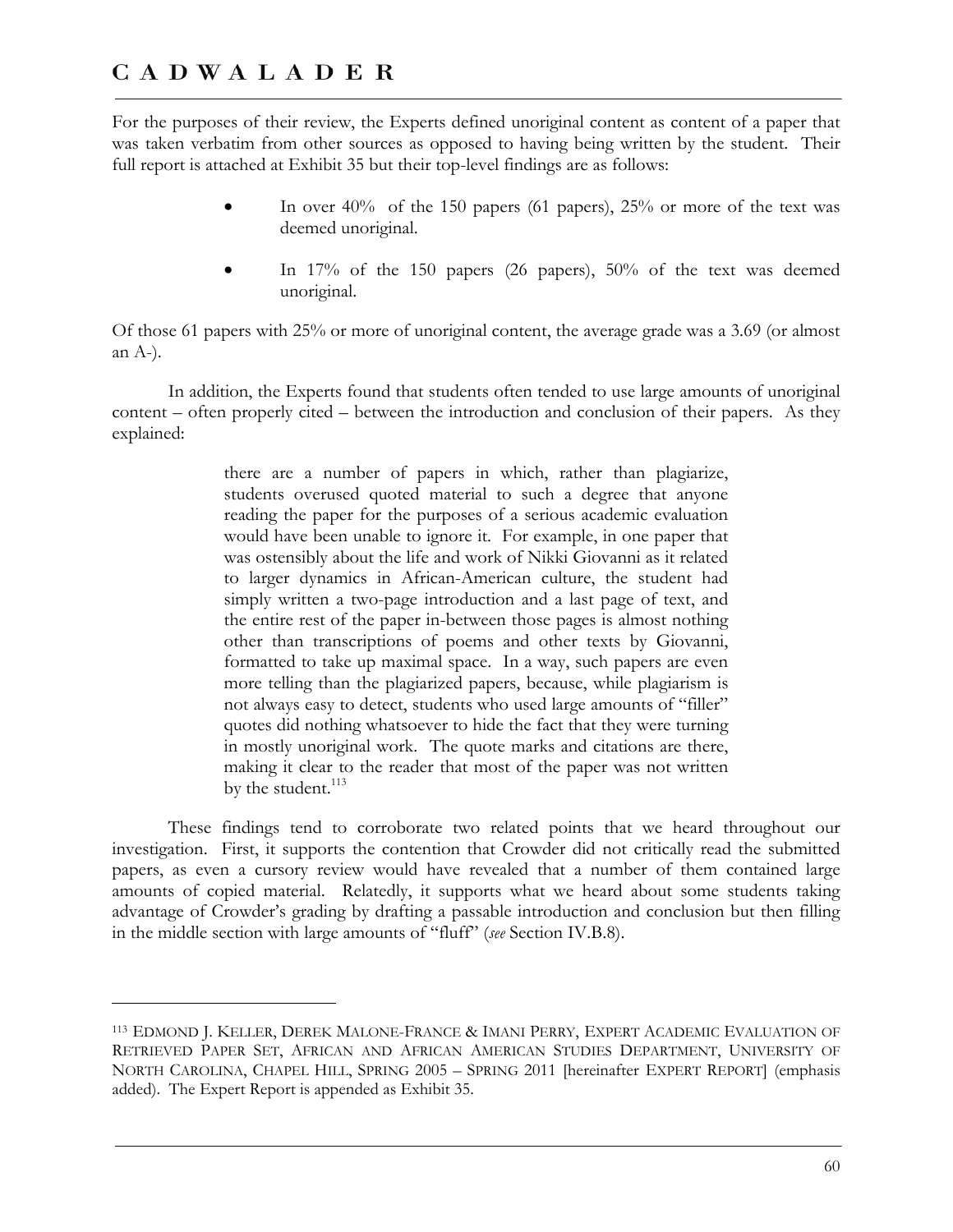#### 6. The Analysis of the Impact of Paper Classes on Student GPAs

As part of our investigation, we were tasked with determining whether and how the paper classes affected student GPAs. This required us to team up with Chapel Hill Registrar Christopher Derickson and to conduct a statistical analysis of student records to determine the impact that the inflated paper class grades had on student GPAs.

a. Impact Analysis Methodology

We considered two separate measures for this impact analysis. The first, and most simple, was a simple calculation of the average percentage increase in GPA caused by the grades student received in the AFAM paper classes. After careful research and calculations by Registrar Derickson, we determined that on average a three credit-hour AFAM paper class raised a student's GPA by approximately .03 points. That is a meaningful increase, especially when it is considered that many students took multiple AFAM paper classes.

The second, and more complicated, measure we employed was a determination of the impact the AFAM grades had on a student's ability to maintain a certain threshold GPA. The threshold we used for that analysis was the 2.0 GPA mark, which is the standard threshold for graduation at Chapel Hill and other schools.

We considered whether to also conduct an impact analysis using NCAA and/or Chapel Hill athletic eligibility standards as a threshold for student-athletes, but ultimately decided that that analysis was not practically feasible for our purposes. Those eligibility standards have changed over the period that the paper classes existed,<sup>114</sup> and they also change throughout the course of a studentathlete's college career.<sup>115</sup> In addition, GPA is just one of two factors of eligibility, the other being a student's progress toward his or her degree. As such, we determined that the traditional 2.0 threshold was the most feasible standard by which to measure the impact of the paper classes.

Once we determined our threshold, we then identified every student who was ever enrolled in one of the 188 identified paper classes<sup>116</sup> and isolated each student's cumulative GPA at the end of the semester in which he or she took the paper class. In order to determine the impact that paper class had on the student's GPA that semester, we then took the three-credit grade that was awarded for the paper class and excluded it from that end-of-semester GPA. The result was what we call the "recalculated GPA," which reflects that student's GPA without the benefit (and it was almost always a benefit) of the paper class grade. We then compared that recalculated GPA number for each paper class student to the 2.0 threshold to identify those students for whom the paper class grade made the difference between exceeding or not exceeding 2.0 for that particular semester. Because the effect of a grade continues to impact GPA for the rest of a student's college career, we then

<sup>114</sup> In 2003, the NCAA enacted a complex eligibility scheme that required students meet certain benchmarks in progressing towards a degree in their declared major in order to remain eligible. We understand that Chapel Hill has also changed its academic eligibility requirements, including by introducing a probationary status.

<sup>115</sup> Eligibility requirements are based on a student's year in school.

<sup>116</sup> For purposes of this analysis, we also included the five bifurcated classes we identified.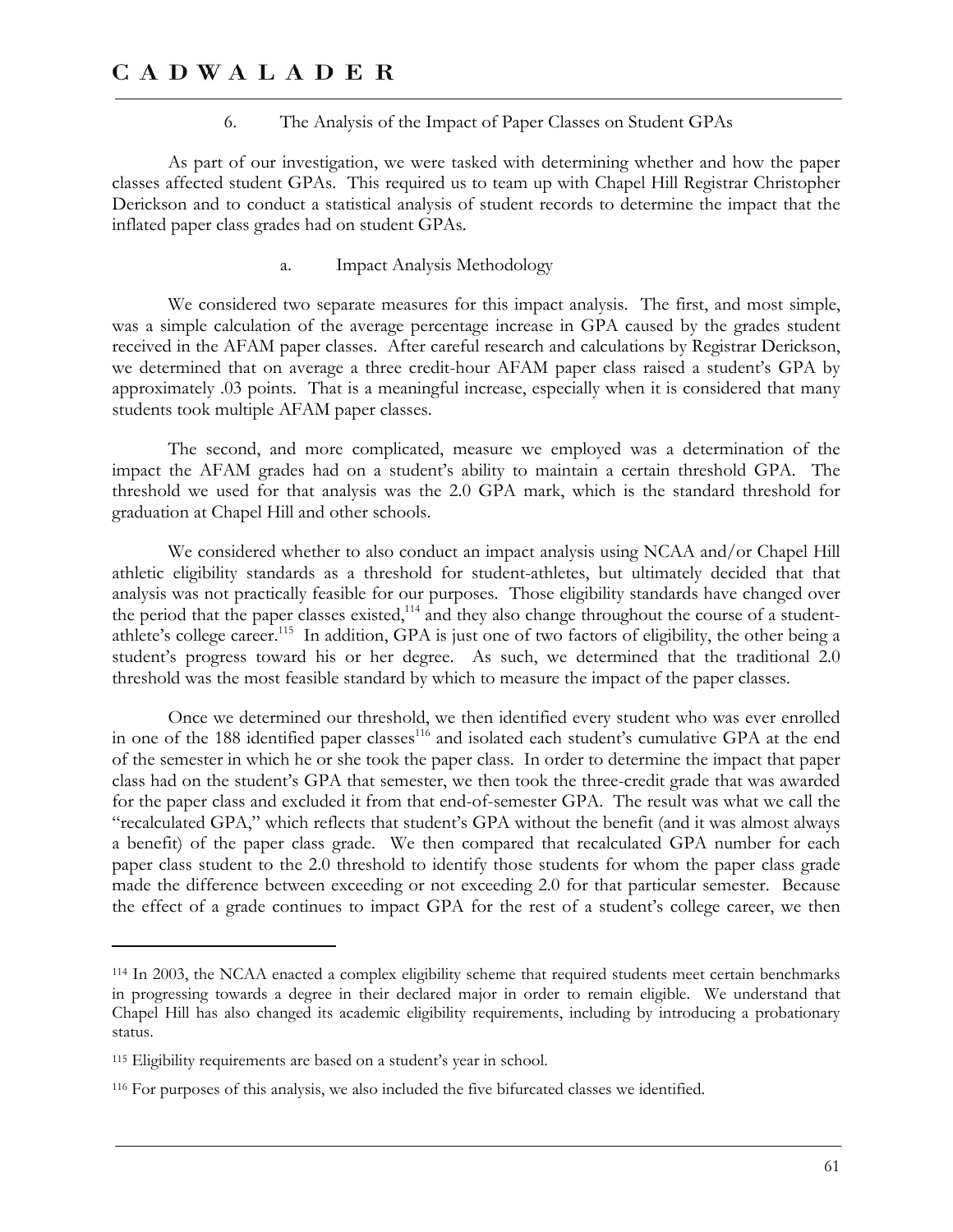analyzed whether that AFAM grade was the margin between an above or below-2.0 GPA in a student's future semesters. We conducted this analysis for every student who ever took a paper class, and for those students who took multiple paper classes we calculated the combined impact that the paper class grades had on their GPAs.

Before laying out the results, it should be noted that this methodology has an inherent limitation – it cannot be used to conclude that a student would necessarily have ended up with a lower GPA if he did not take the paper class. It is quite possible that if the AFAM paper class were not available, the student would have taken another easy class that awarded him or her an equally high grade. In fact, that is quite likely given how many students admitted that they were looking specifically for an easy-grading class when they selected the paper class. Therefore, while we can use this analysis to calculate the GPA enhancement caused by the paper class grades, we cannot go beyond that and conclude that the student would not have gotten that GPA enhancement but for the paper class. With this limitation in mind, the following lays out our impact analysis findings.

#### b. Impact Analysis Findings

A total of 2,152 individual students who enrolled in the paper classes were included in this impact analysis. Of that number, 329 students (including 169 student-athletes) had at least one semester in which the grade they received in their paper class either pushed or kept their GPA above 2.0. In other words, for at least one semester in their college career, each of those students had an actual cumulative GPA above a 2.0 but a recalculated GPA (excluding the paper class grade(s)) below a 2.0. This number includes 123 football players, 15 men's basketball players, eight women's basketball players, and 26 Olympic sport athletes. Of that number, we identified 81 students who earned degrees from Chapel Hill whose recalculated final GPA excluding the grade(s) from their paper class or classes was less than the 2.0 required to graduate.

In addition to calculating the number of students whose GPAs were so impacted for one semester, we also performed an analysis to determine the impact across all of the paper class students' college careers. To do this, we first identified every student semester that was ever affected by the grade that a student received from a paper grade –either from that semester or a previous semester. That total population ended up being approximately 10,018 student semesters. Out of that population, we isolated those student semesters where the paper class grade had the effect of raising the student's GPA for that semester. We then compared that population of semesters against the 2.0 GPA threshold and calculated the percentage of those semesters where that rise in GPA attributable to the paper class either maintained or pushed the student's GPA over 2.0.

In reporting these results, we distinguished between non-athlete students and studentathletes. In general, we found that the paper class grades had a disproportionately higher impact on student-athlete GPAs across semesters than on non-athlete student GPAs. While we found that a paper class grade kept or pushed non-athlete GPAs above 2.0 for only 7% of the impacted semesters, it did so for student-athletes in 17% of their semesters.

In terms of different sports, we found that the paper class grades had the greatest impact on men's football, a lesser impact on men's and women's basketball, and relatively little impact on Olympic sport athletes. For football players, the paper class grade allowed the player to reach or maintain a 2.0 in 25% of the impacted semesters; for men's basketball it did so in 14% of the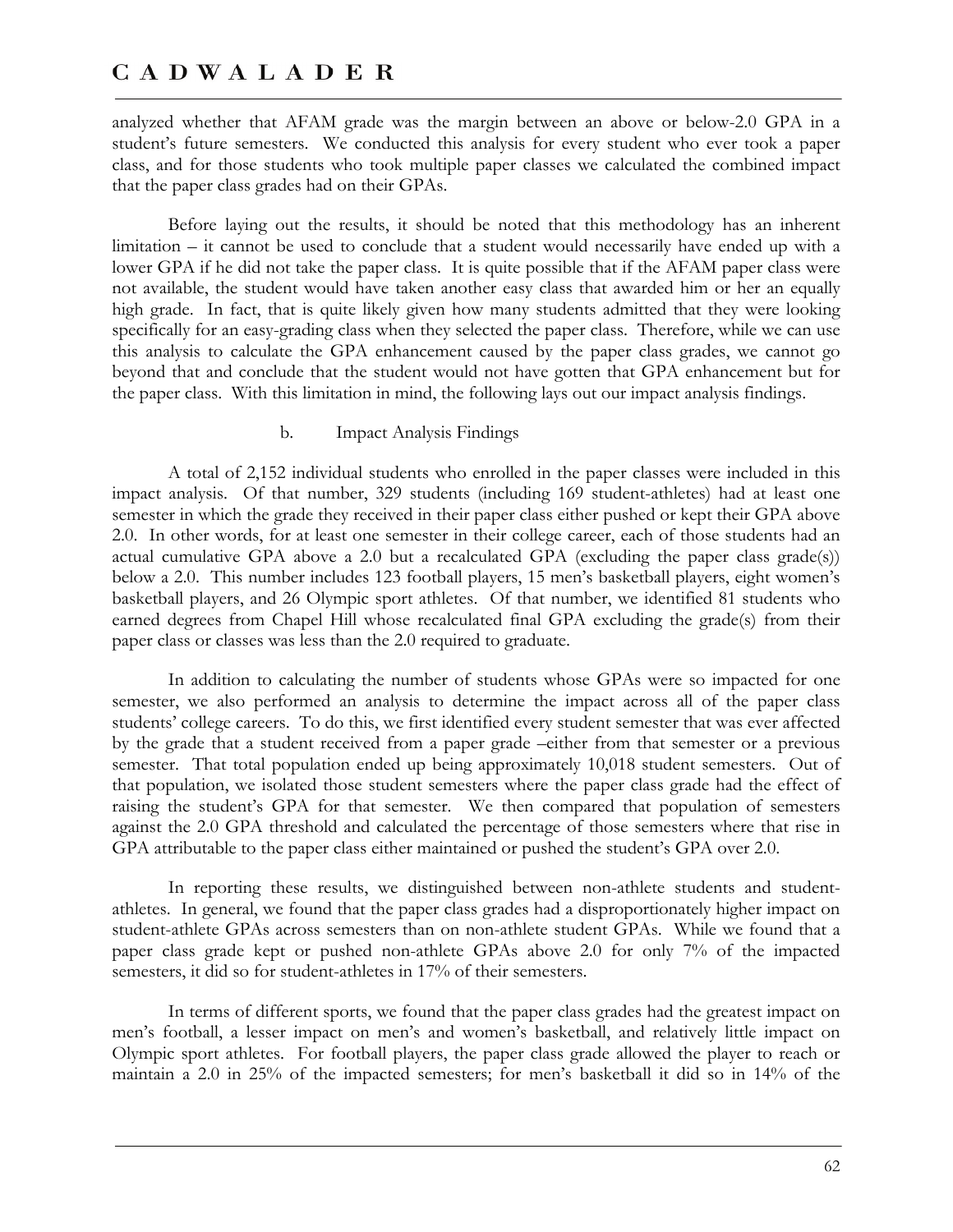<u>.</u>

impacted semesters; in women's basketball it was 9% of the semesters; and for Olympic sports the number was only 4%.

B. Assessment of University Employee Knowledge or Involvement in the Paper Classes

As explained in the previous section, Professor Nyang'oro and Debby Crowder were the two main actors in this paper class scheme. They were the ones who designed, implemented and maintained these classes over the course of nearly 20 years. It is clear that nobody else was centrally involved in that process.

That does not end the inquiry, however, as there were a number of University employees who knew about the paper classes; who took advantage of the classes for their own ends; and/or who took actions that facilitated the scheme. One important piece of our investigative mandate was to identify the employees who fell into each of those categories and to determine their level of knowledge or involvement.

In discussing our findings about each employee's knowledge of the classes, we are careful to indicate specifically what he or she did or did not know about how the paper classes were conducted. For instance, while many on campus had heard about the AFAM paper classes and knew that they were easy-grading classes, it was a much smaller number who actually knew about their irregularities  $- i.e.$  that no faculty member was involved and that Crowder handled everything, including the grading. While it would be fair to question why an employee in the latter category took no action to call attention to the classes, that criticism would probably not be fair as to a person who knew only that these were easy classes, and in that sense no different from other easy classes across campus.

In the following section, we go through the relevant groups on campus and lay out our findings as to each group.

1. The ASPSA Academic Counselors and Steele Building Academic Advisors

As is evident from the narrative above, a number of the ASPSA counselors and advisors in Academic Advising had knowledge and/or involvement in placing students into these classes.

a. The ASPSA Academic Counselors

Crowder saw the ASPSA counselors as full partners in her effort to make paper classes available to struggling student-athletes. She was personally close with a number of the counselors over the years, and had particularly strong relationships with men's basketball counselors McSwain<sup>117</sup> and Walden, football counselor Reynolds and women's basketball counselor Jan Boxill. Crowder contended that there was a collaborative effort between her and these counselors to support the counselors' athletes with these classes.

<sup>117</sup> Crowder described her relationship with McSwain as being like sisters. The two were very close friends for decades. They spoke to each other by phone or saw each other nearly every day until McSwain's death in 2004.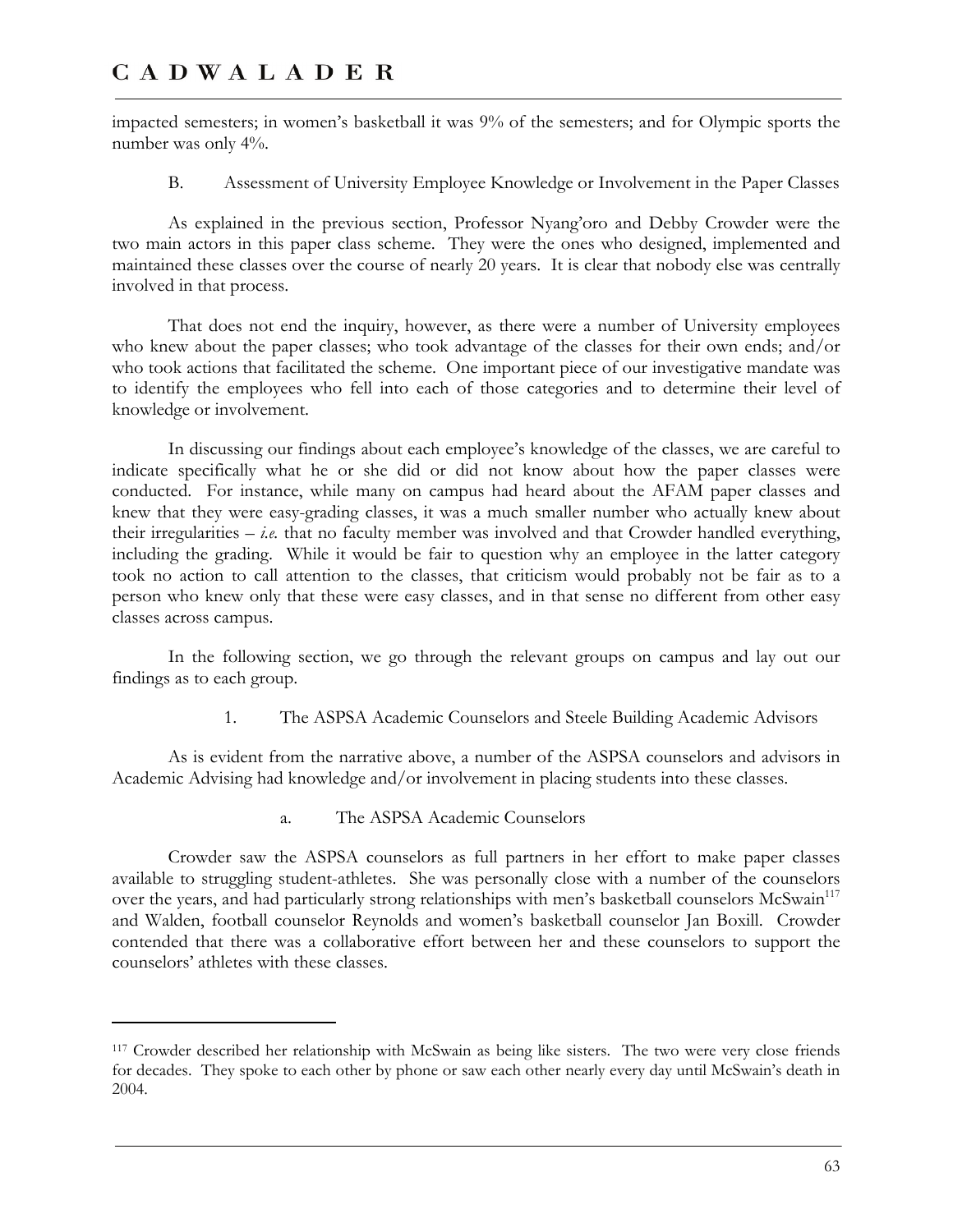This contention was of particular importance to our investigation. With the Martin Report having found no "confirmation for speculation that the Academic Support Program for Student-Athletes (ASPSA) academic counselors colluded with instructors or administrators to offer anomalous course sections for the benefit of student-athletes or engage in any improper activities to maintain eligibility of a student-athlete,"<sup>118</sup> it was incumbent on us to test Crowder's opposite contention and determine whether any ASPSA counselors did, in fact, collude with Crowder. We ultimately concluded that Crowder's contention was accurate and that several of the ASPSA counselors were knowingly complicit in Crowder's paper class scheme.

Our investigation revealed that certain ASPSA counselors both knew about these classes and made full use of them for their student-athletes. This section will first describe the level of knowledge that certain counselors had about these paper classes, and will then explain the role that several played in their use and perpetuation.

#### i. Knowledge of ASPSA Counselors

We determined that a number of ASPSA counselors had a complete understanding of the characteristics of these paper classes – specifically that there were no class meetings; that there was no faculty involvement; that Crowder graded the papers; and that any student-athlete could receive a high grade for low quality work on his paper. We found such knowledge among counselors for the following sports:

#### a) Football

Football counselors Cynthia Reynolds, Beth Bridger and Jaimie Lee were aware of every irregular aspect of these paper classes. Their slide presentation to the football coaching staff in November 2009 (described above in Section IV.C) and their email urging players to submit their papers before Crowder's retirement – "Debbie Crowder is retiring . . . if you would prefer that she read and grade your paper rather than Professor Nyang'oro you will need to have the paper completed before the last day of classes, Tuesday, July  $21st^{\frac{1}{2}}$  – clearly evidence their full knowledge about these classes.

b) Men's Basketball

Basketball counselor Wayne Walden acknowledged knowing how the classes worked, including that Crowder did at least some of the grading.

c) Women's Basketball

Jan Boxill was fully aware of the lax work requirements and grading standards in the paper classes and that Crowder played a substantive and substantial role in the classes and the grading. In our interview, she asserted a belief that Nyang'oro was somehow involved in grading the papers, yet

<sup>118</sup> MARTIN REPORT, *supra* note 41, at 9.

<sup>119</sup> Exhibit 36.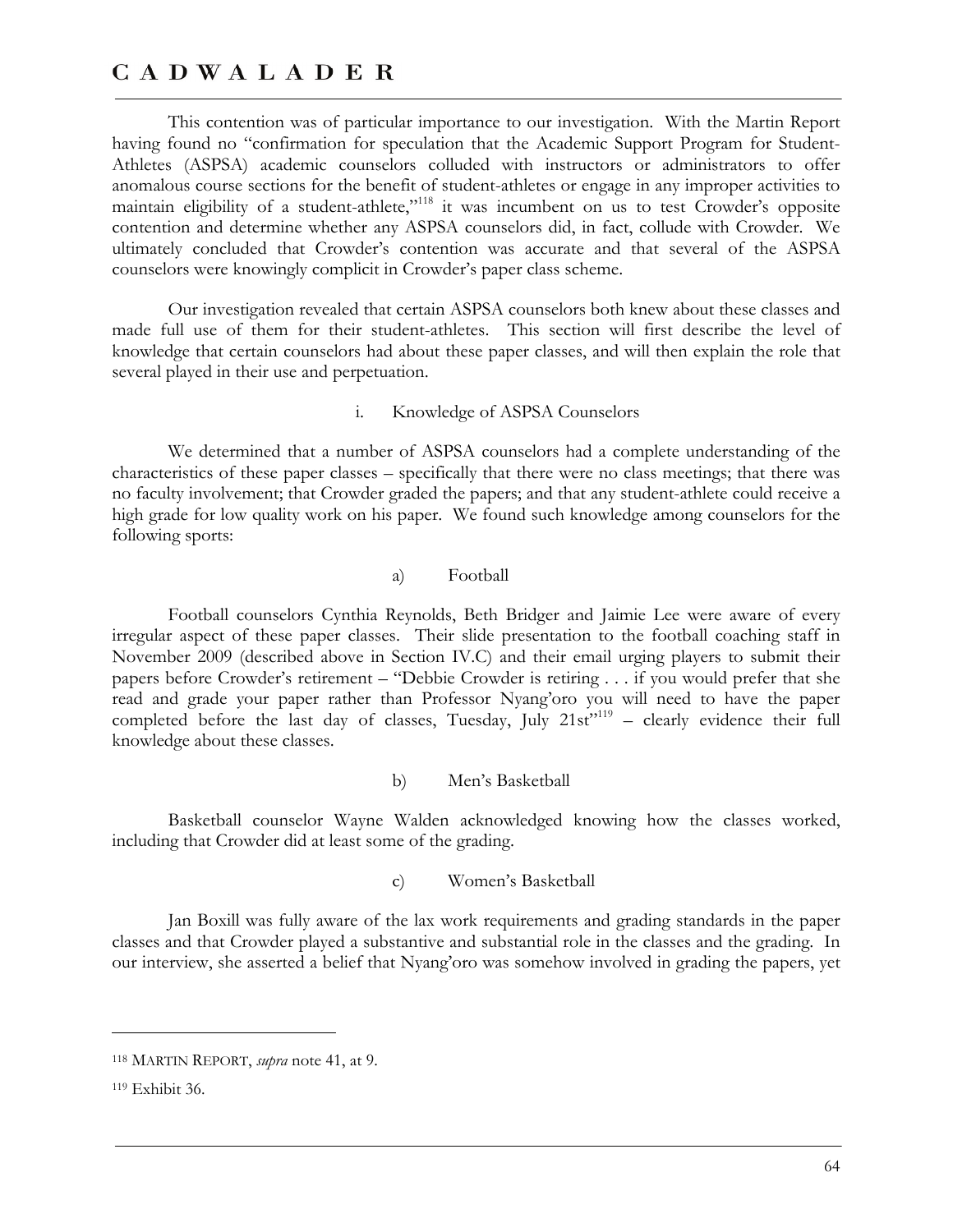-

acknowledged an understanding that Crowder may have been grading papers with Nyang'oro's authorization.<sup>120</sup>

#### d) Women's Soccer

Women's soccer counselor Brent Blanton told us that he knew about the AFAM paper classes, though he believed that Nyang'oro was somehow involved in them. Although we have reason to believe that he understood these classes were unorthodox at best,<sup>121</sup> we have no evidence to dispute his claim that he was unaware that Crowder was handling and doing the grading for these classes with no involvement by a faculty member.

#### e) Olympic Sports

Olympic sports counselors Kym Orr and Spencer Welborn said they were aware that the paper classes existed as independent studies that required no class attendance, but knew nothing more about how the classes were handled.

In support of this allegation, reporters cited email correspondence from Boxill to the authors on the morning of the report release date requesting that the draft report be edited to remove Crowder's name as well as a reference that she was "extremely close" to the personnel in the Athletics Department. Boxill cautioned that the report, without this change, "could raise further NCAA issues and that is not the intention." Dan Kane, *UNC Faculty Leader Pushed Rewrite of Key Report to Keep NCAA Away*, NEWS AND OBSERVER, July 20, 2013, http://www.newsobserver.com/2013/07/20/3044746\_unc-faculty-leader-pushedrewrite.html?rh=1.

We spoke with Professor Michael Gerhardt, one of the authors of the report, regarding Boxill's requested edits. He did not believe Boxill's edits reflected any nefarious intent. Given the forward-looking nature of the project and the insignificance of the proposed changes, he did not find that she was out of line to propose those refinements. When we asked Boxill about these edits in our interview, she denied they were intended to prevent NCAA scrutiny. Her main concern was that the reference to Crowder being "extremely close" to athletics personnel could be construed as a "gossipy" reference to the fact that her companion is a former Tar Heels basketball player.

Based on our investigation and the accounts from Gerhardt and Boxill, we find it likely that Boxill was trying to insulate the Athletics Department from further scrutiny to some degree, which is essentially what she admitted when she expressly cited the concern that the references about Crowder "could raise further NCAA issues and that is not the intention." We do not believe, however, that there is sufficient evidence to conclude that Boxill was trying to mislead or obscure the truth with those edits.

121 Exhibit 37. In one particularly revealing October 2008 email exchange between a student-athlete, Crowder and Blanton, the student-athlete asks to take an independent study and Crowder responds "We don't call them Independent Studies, but we make 'special arrangements.'"

<sup>120</sup> Boxill has been the subject of allegations that she tried to sanitize an official report to minimize exposure of the paper class scheme. On July 26, 2012, Chapel Hill released the Report of the Special Subcommittee of the Faculty Executive Committee. That report, which sought to provide a faculty review of prior Universityinitiated reviews and offer recommendations for further action, was principally authored by Professors Steven Bachenheimer, Michael Gerhardt, and Laurie Maffly-Kipp, each of whom was appointed to the Subcommittee by then-Faculty Chair Jan Boxill. Almost a year later, articles appeared in the media suggesting that "the faculty leader at UNC-Chapel Hill [Jan Boxill] watered down [this] report into academic fraud to lessen the chances the NCAA would come back to campus."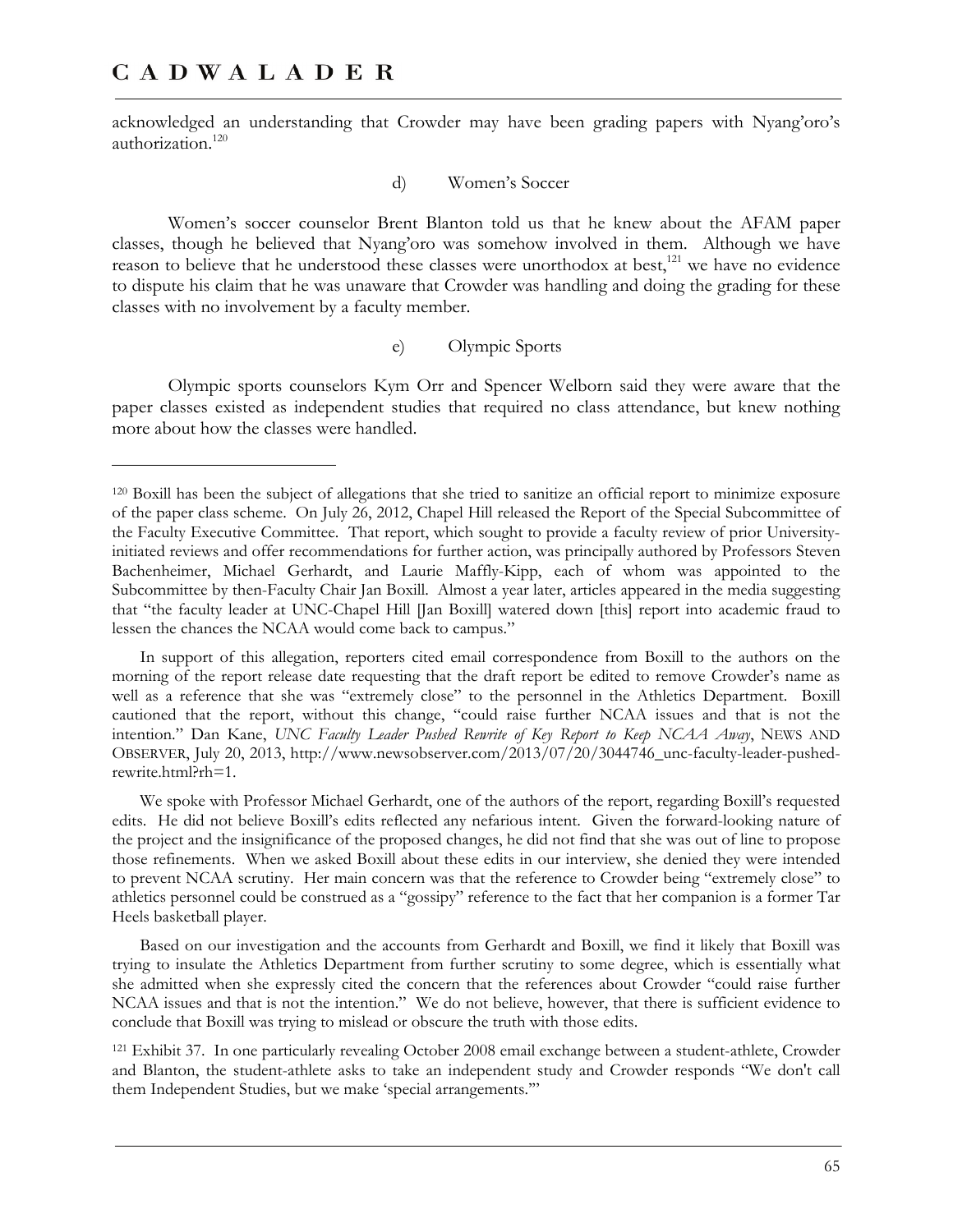#### f) ASPSA Management

Senior Associate Athletics Director John Blanchard ("Blanchard") and Director of ASPSA Robert Mercer ("Mercer") acknowledged knowing that the paper classes were lecture-designated courses that never met, but believed that they were otherwise legitimate courses. While we cannot prove that either man knew the full extent of the irregularities with those classes, there is reason to suspect that Mercer had a pretty good idea what was going on. ASPSA counselor Jenn Townsend recounts a conversation shortly after her arrival at Chapel Hill in 2009, during which Mercer made a comment that the AFAM paper classes would be coming to an end with Crowder's retirement because there would be nobody to administer them  $-$  a comment that at least suggests his knowledge that Crowder, and not a professor, was playing the central role in these classes.

There is also good reason to question whether Mercer and Blanchard made a conscious effort not to learn the specifics about the paper classes. That possibility is suggested by a telling email in the wake of the Auburn University independent studies scandal, in which Mercer acknowledges that Chapel Hill has independent studies and then asks rhetorically "Do I or anyone in the Department of Athletics have any say in how departments structure their courses – NO!"122 At one level, this comment makes the simple and accurate point that the personnel at ASPSA and the Athletics Department have no control over faculty curriculum decisions. At another level, it suggests the belief – a very convenient one – that since they have no say in how faculty teach their courses, they therefore have no responsibility for policing them for academic integrity.

> ii. Active Involvement in the AFAM Paper Classes by ASPSA Counselors

We ascertained that a number of ASPSA counselors not only knew about these classes, but also took an active role in making them available to their student-athletes. That active role took several forms:

Steering: A number of ASPSA counselors "steered" players into these paper classes. Among those counselors who did this steering were Reynolds, Bridger, Lee, Octavus Barnes, McSwain, Walden, and Blanton.<sup>123</sup> In some cases, that "steering" consisted of the counselor simply suggesting that a player take one of these classes. In other cases, the counselor took it upon himself or herself to select and register a player for a paper class without even asking the player.<sup>124</sup> Once a player was in the class, the counselor often served as the liaison with Crowder, receiving the topic assignment from her and submitting the final paper for the player at the end of the semester. Many of them also made significant and sincere efforts to police the players' progress on the papers and to assist the players with researching, outlining and drafting the paper.<sup>125</sup>

 $\overline{a}$ 

125 The ASPSA staff members went so far as to create charts showing all the athletes enrolled in the paper classes, the due dates of their papers, and how much progress the athletes made on their papers on a weekly

<sup>122</sup> Exhibit 38.

<sup>123</sup> Please note that this list includes both those counselors who were fully aware of all irregular aspects of these classes as well as those who assertedly believed them to be legitimate independent studies classes.

<sup>124</sup> Former ASPSA Learning Specialist Mary Willingham told us, for example, that she would often overhear Cynthia Reynolds speaking on the telephone to Crowder and requesting classes for football players.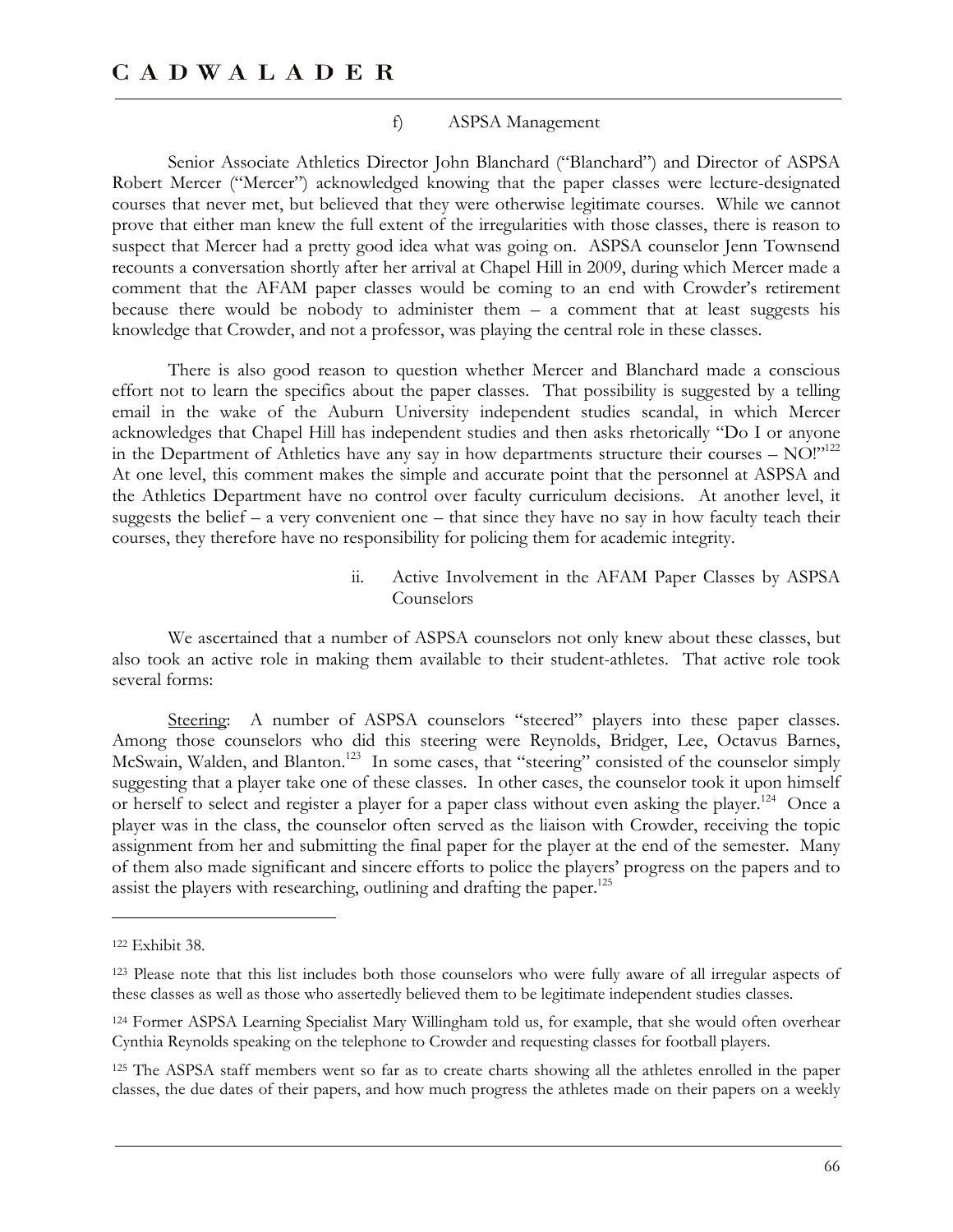In addition to steering players to the irregular classes, counselors often steered players toward AFAM majors. While all student-athletes who interviewed with us insisted that they chose their own majors, there is undeniable evidence that ASPSA counselors, particularly those working with football student-athletes, encouraged players to major in AFAM. As recently as the 2011-2012 academic year, the ASPSA football staff was showing players PowerPoint presentations that touted their ability to advise players on major selection and listed AFAM as one of the majors they specifically advised students to consider (along with Communications, Exercise and Sport Science, and Management and Society degrees).<sup>126</sup> When asked about the level of guidance that counselors provided on major selection, Mercer said that ASPSA counselors often felt that they had to steer some student-athletes toward certain majors. As he explained, there were certain players, particularly those who had SAT scores between 600 – 700 and demanding sports schedules, who simply could not be expected to succeed at many of the 96 majors on campus. As such, the counselors felt that they were doing what was right and necessary by steering such players toward AFAM or one of the other easier majors.

Proposing Specific Grades for Players: As explained above, there were two counselors -Reynolds and Boxill – who suggested specific grades that Crowder should give to their players (*see* Section V.A.2).

Urging Continuation of the Irregular Classes after Crowder's Retirement: As described above (*see* Section IV.D) football counselors Beth Bridger and Jaimie Lee successfully persuaded Nyang'oro to continue offering paper classes after Crowder retired.

When asked whether they ever questioned the propriety of facilitating and encouraging the use of these classes, the ASPSA counselors explained that they simply relied on the fact that the classes were seemingly sanctioned by the faculty, or at least by the AFAM faculty. They believed it was not their place to question the integrity of classes that the faculty deemed appropriate to list on the course register, especially given that these were open to and taken by non-athletes as well as student-athletes. To further justify their lack of concern, a number of counselors cited the 2006 Faculty Athletics Committee meeting and their understanding that ASPSA managers Blanchard and Mercer raised a concern about the irregular classes at that meeting, only to be told that professors have wide latitude in crafting their teaching approach and that they should therefore not concern themselves about course formats.<sup>127</sup>

basis. Exhibit 39. While we found evidence that some tutors went over the line in helping players with their papers, we did not find evidence that any of the counselors (with the exception of Jan Boxill, who was unofficially, if not officially, a member of ASPSA) provided inappropriate assistance on the players' papers.

 $\overline{a}$ 

127 This was the characterization of that meeting that was disseminated among the ASPSA staff. As fully described above at Section V.B.4.a most of the faculty participants in that meeting vehemently reject that characterization. They deny that Blanchard and Mercer fully described the irregularities of these classes and therefore maintain that any reference to professorial latitude would have related only to the uncontroversial point that a professor would be well within his rights to teach a lecture class as an independent studies class.

<sup>126</sup> Exhibit 40.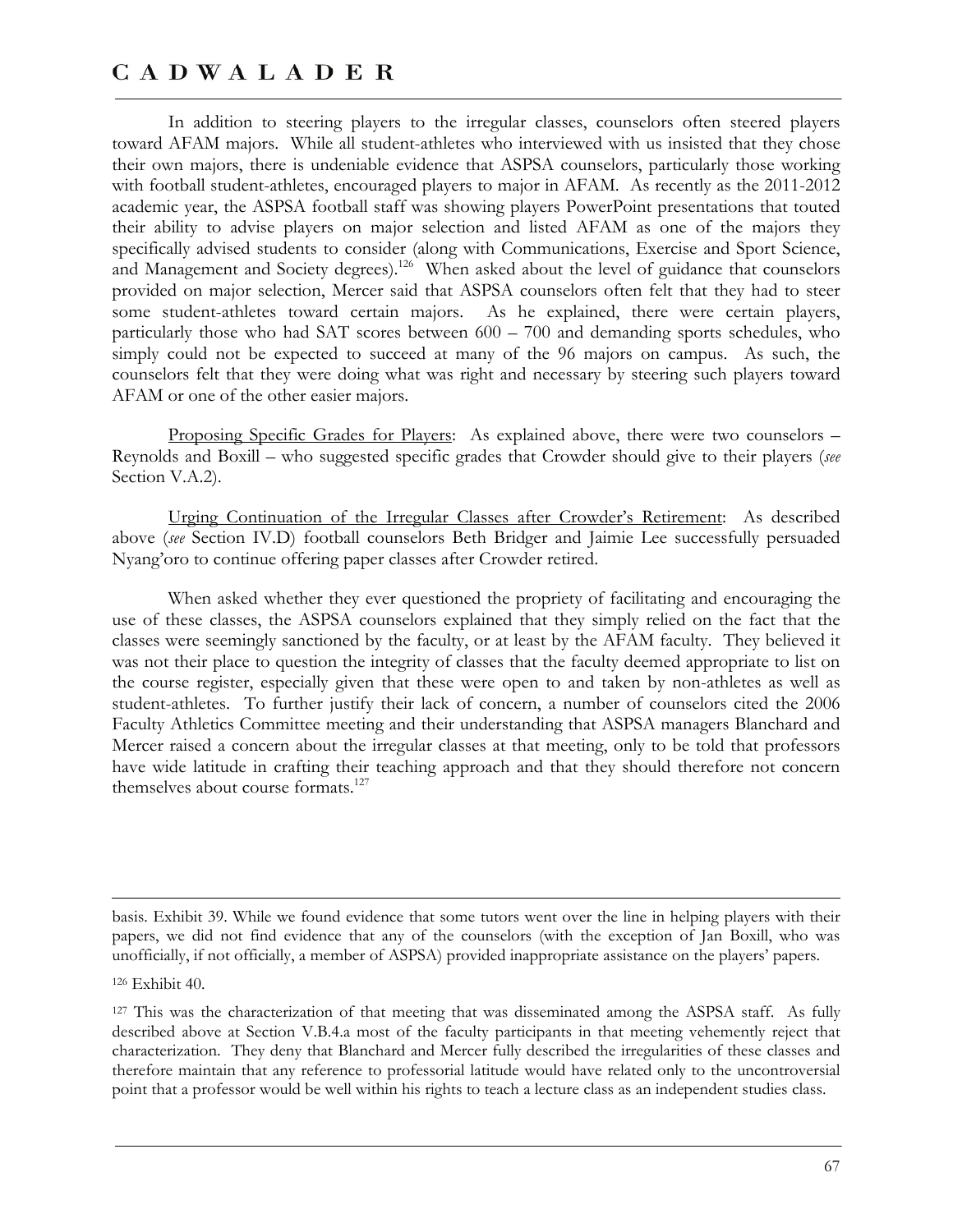#### 2. Advisors in Academic Advising

Like the ASPSA counselors, a couple of the advisors in the Office of Academic Advising (known on campus as "Steele Building" for the building which houses the office) also steered students with academic or other challenges into these paper classes. Much like Crowder and Nyang'oro, these advisors were motivated by a desire to help students and to provide a safety net for those who were falling into academic trouble.

The Steele Building advisors who most frequently worked with Crowder were two members of her "good old girls' network,"128 Betsy Taylor and Alice Dawson. Advisor Betsy Taylor was responsible for approving Chapel Hill students' applications to graduate, and often referred students to Crowder when she realized that a student was missing a course necessary to graduate. Taylor also referred students who had physical or mental health issues, or who had gone through a traumatic experience, such as being abused or sexually assaulted.<sup>129</sup>

Dawson, the Assistant Dean for Academic Advising, also referred one or two students to Crowder per year for the same reasons. In one email chain, for example, we see Dawson counseling a student to take an AFAM independent research class because the student was going through a "very difficult ongoing family situation" (which reportedly involved an abusive father).<sup>130</sup>

These advisors knew that Crowder was willing to work with struggling students and help them find a class they could handle. They knew that she would add students to independent studies after the registration deadline had passed, and would at times create a course section that a student needed to graduate. The advisors understood that these courses – both the independent studies and the lecture sections that Crowder created – required a long paper but no class attendance. They all assumed, however, that a faculty member was overseeing the independent study format and that Crowder was simply acting as the conduit linking the student and that faculty member.<sup>131</sup>

Although the advisors appeared to be ignorant of the specific details of Crowder's irregular class scheme,<sup>132</sup> there were two incidents in which suspicions about the AFAM courses were raised in the Steele Building. On one occasion, Dawson learned that a student who was struggling to maintain his eligibility took four independent studies with the AFAM Department in one semester. Dawson considered this an abuse of the system, and informed her supervisor, Associate Dean and Director of Academic Advising Carolyn Cannon, who apparently in turn reported the issue to her supervisor, Dean Owen.

-

<sup>132</sup> As explained above, referrals to the AFAM paper classes were also made by the Morehead-Cain and CarolinaCovenant advisors. We have seen nothing to suggest that those advisors knew any more about the workings of the AFAM paper classes than their colleagues at the Steele Building.

<sup>128</sup> *See* Section V.A.4.b, *supra*.

<sup>129</sup> Nyang'oro referred to these students as "Betsy's people."

<sup>130</sup> Exhibit 41.

<sup>131</sup> Alice Dawson, the Assistant Dean for Academic Advising, stated that the Steele Building advisors were surprised and upset when they later learned that there was no faculty oversight of many of the courses in which Crowder had enrolled their students.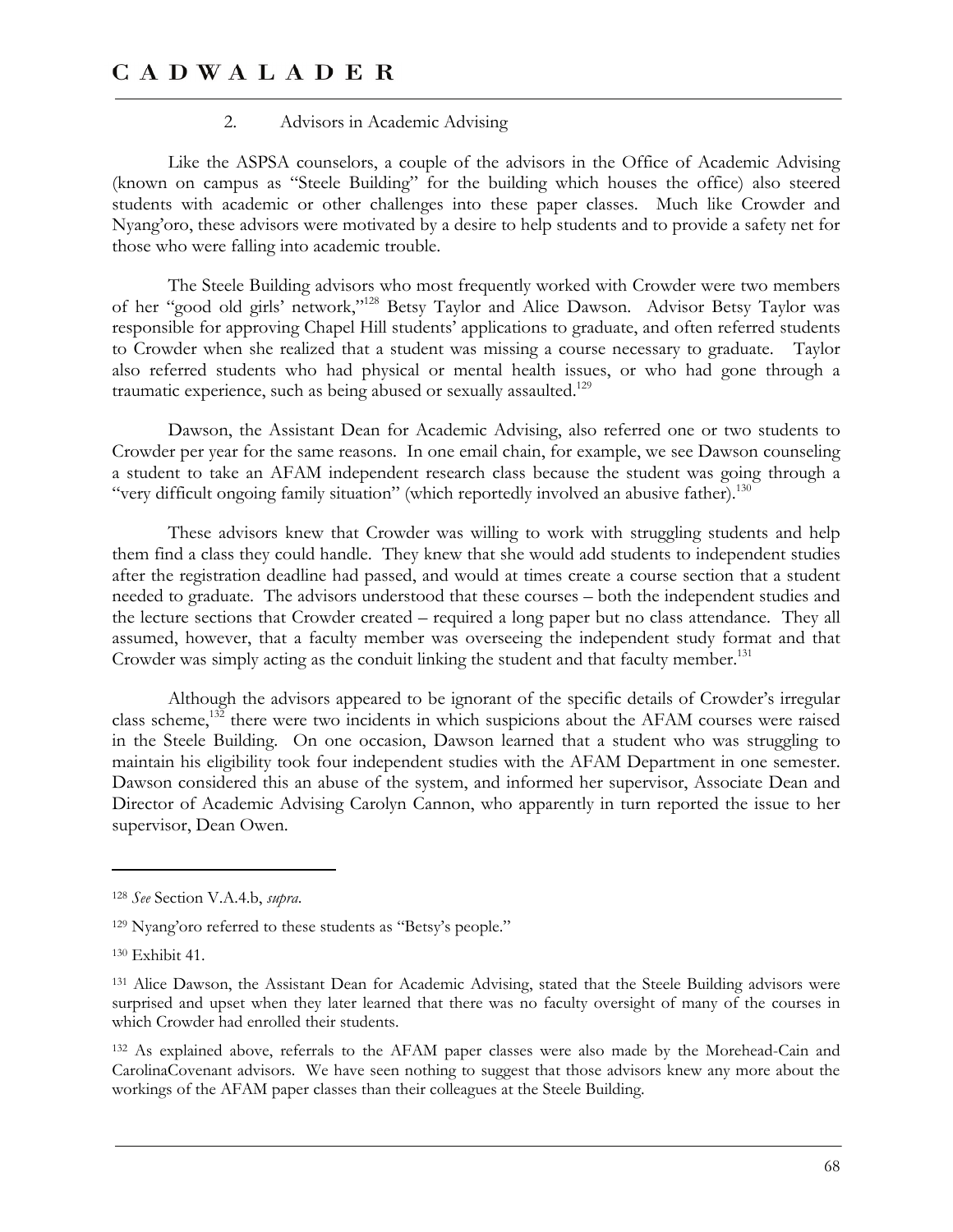$\overline{a}$ 

According to Dean Owen, on another occasion, Cannon approached Owen and raised a concern that an abnormally high number of grade changes were being authorized in the AFAM Department. In addition, Cannon said, she had noticed that Nyang'oro's signature varied across the forms<sup>133</sup> and suspected that he was not personally signing them all (as a department chairman was required to do). Owen explained that she approached Nyang'oro and required him to give Cannon an exemplar of his signature so that she could confirm the legitimacy of future grade change forms.

These incidents appear to have given Dean Cannon serious concerns about the propriety of the class offerings in the AFAM Department. As Steele Building advisor Chloe Russell recounted, Cannon once told her to stop referring students to the AFAM Department. When she asked Cannon for an explanation, Cannon simply said that she did not trust what was happening in the AFAM Department, without providing any further elaboration.

We sought to interview Cannon about the basis and depth of her concerns about the AFAM curriculum, but she failed to reply to repeated emails, letters and phone messages that we left with her family. Based upon the above accounts by her subordinates and supervisor, however, there is clear reason to suspect that she had deep suspicions – and possibly concrete knowledge – about irregular practices in the AFAM Department.

3. Athletics Department Personnel

We interviewed a number of staff and coaches from the Athletics Department, and got a generally similar response to our questions about their knowledge of the irregular AFAM classes. Those who conceded any knowledge insisted that it was limited to an understanding that these were easy, unstructured classes and denied knowing that Crowder managed them without any faculty involvement.

The following summarizes what we learned from those current and former Athletics Department personnel we were able to interview:

a. Athletics Department Management

Dick Baddour: Baddour was Athletics Director from 1997 to 2011. He acknowledged knowing that student-athletes tended to cluster in the AFAM classes, and that the AFAM classes were perceived as some of the least rigorous on campus. He also knew that many student-athletes were taking AFAM independent studies, but assumed that they involved regular interaction between the student and professor.

Baddour also became aware of two instances when these classes were questioned. First, Baddour heard that Dean Owen wanted to "get tough on AFAM" and address the leniency of AFAM's grading – likely in the 2005 – 2006 time-frame when Owen had lunch with Nyang'oro and directed him to "get [Crowder] under control" and reduce the number of AFAM independent studies. He also recalls Blanchard and Mercer raising a concern about the number of AFAM independent studies the student-athletes were taking. This led to the three of them attending the

<sup>133</sup> Cannon would have seen these grade change forms, because, under Chapel Hill's policy at the time, the Dean of Academic Advising was responsible for reviewing and approving grade change forms.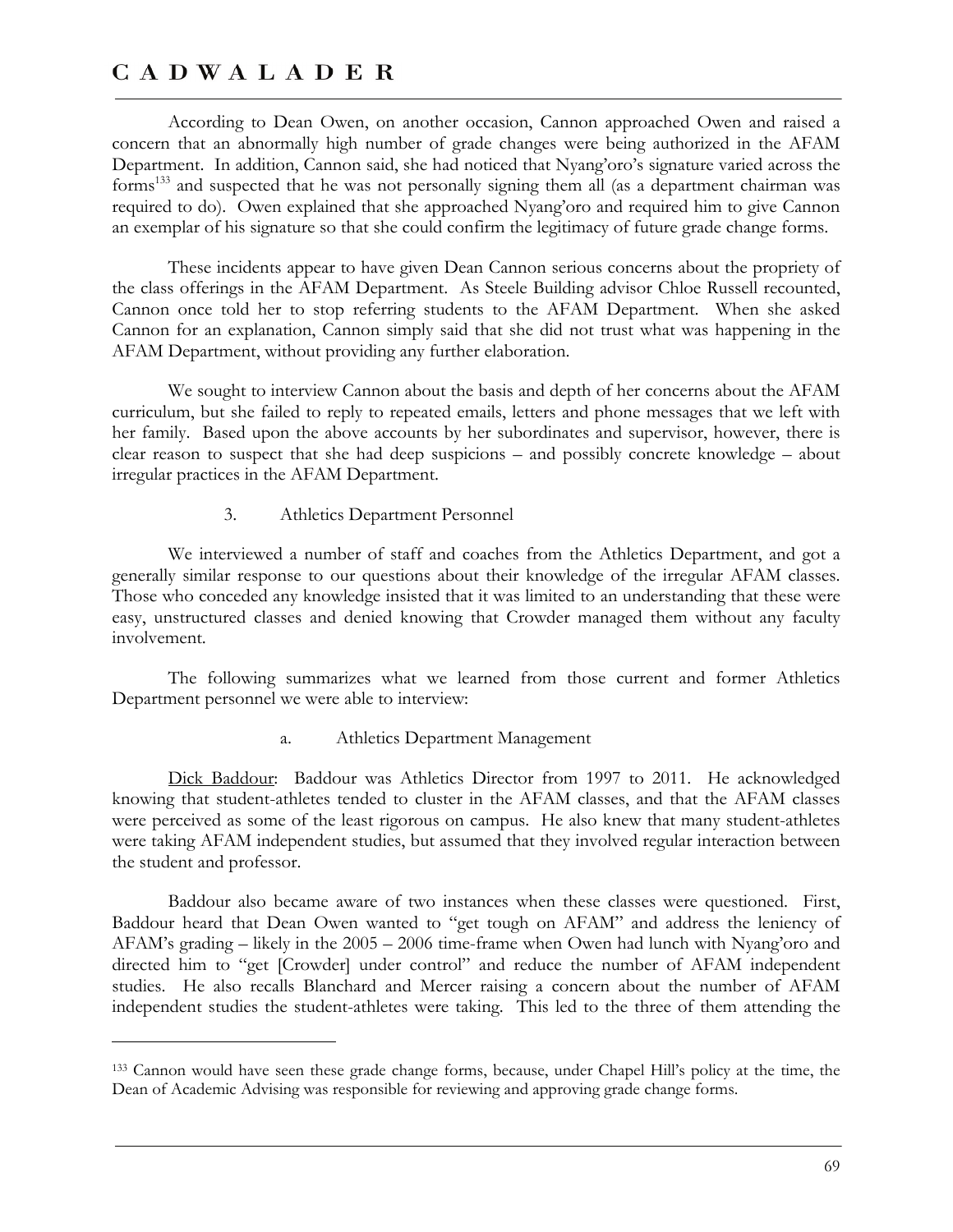$\overline{a}$ 

2006 Faculty Athletics Committee meeting (*see* discussion of the meeting at Section V.B.4.a) and the discussion about these classes.

Neither of these situations prompted Baddour to carefully scrutinize the AFAM classes and their use by student-athletes. Thus, while he certainly knew the classes were unstructured and had lenient grading, he never probed to learn about their irregularities.

John Blanchard: John Blanchard was ASPSA Director from 1985-1999 and from 2001-2002 and served as Senior Associate Athletics Director from 2002 until his retirement in 2013. In our interview, he acknowledged hearing that the AFAM Department was offering independent studies that were inaccurately listed as lecture classes and recounted the 2006 FAC meeting where he and his colleagues raised the issue (*see* Section V.B.4.a). He insists, however, that he had no knowledge of the classes' other irregularities.

b. Football Personnel

Chapel Hill had four different head football coaches during the period in which the AFAM paper courses were offered. During the Mack Brown era (1988-1997), 35 football players enrolled in AFAM independent studies.<sup>134</sup> In the four years of Carl Torbush's tenure (1997-2000), there were 35 football enrollments in paper classes. There were 747 enrollments in paper classes during Coach John Bunting's tenure (2001-2006), and 181 enrollments in paper classes under Coach Butch Davis (2007-2010). We were able to interview two of these former coaches about their knowledge of the irregular AFAM classes.

### i. Coach John Bunting

Coach Bunting contended that he made academics a focus of his tenure and that he personally kept a close eye on his players' academic progress – a contention that was largely confirmed in interviews with his staff. Coach Bunting also candidly told us that he knew about the AFAM paper classes, and fully understood that they could be satisfied by submitting a paper without any class attendance. He knew that they yielded consistently high grades for his players, and was told by ASPSA counselor Cynthia Reynolds that they were a key element of her strategy for keeping some players eligible. He had not realized, however, that an office administrator was managing the classes without any faculty involvement. In short, Coach Bunting knew the irregular courses were available and knew they were being used to help keep some players eligible, but believed that they were worthwhile classes.

#### ii. Coach Butch Davis

Butch Davis' recruitment as head coach in 2007 was a watershed moment in the Chapel Hill football program. Then-Chancellor James Moeser and Athletics Director Dick Baddour were attracted to Coach Davis' record of academic and athletic success at the University of Miami as well as his experience as an NFL head coach. They saw in him the opportunity to take the program to

<sup>134</sup> As discussed earlier, we cannot say with any certainty which of these independent studies were traditional independent studies and which were irregular independent studies (paper classes).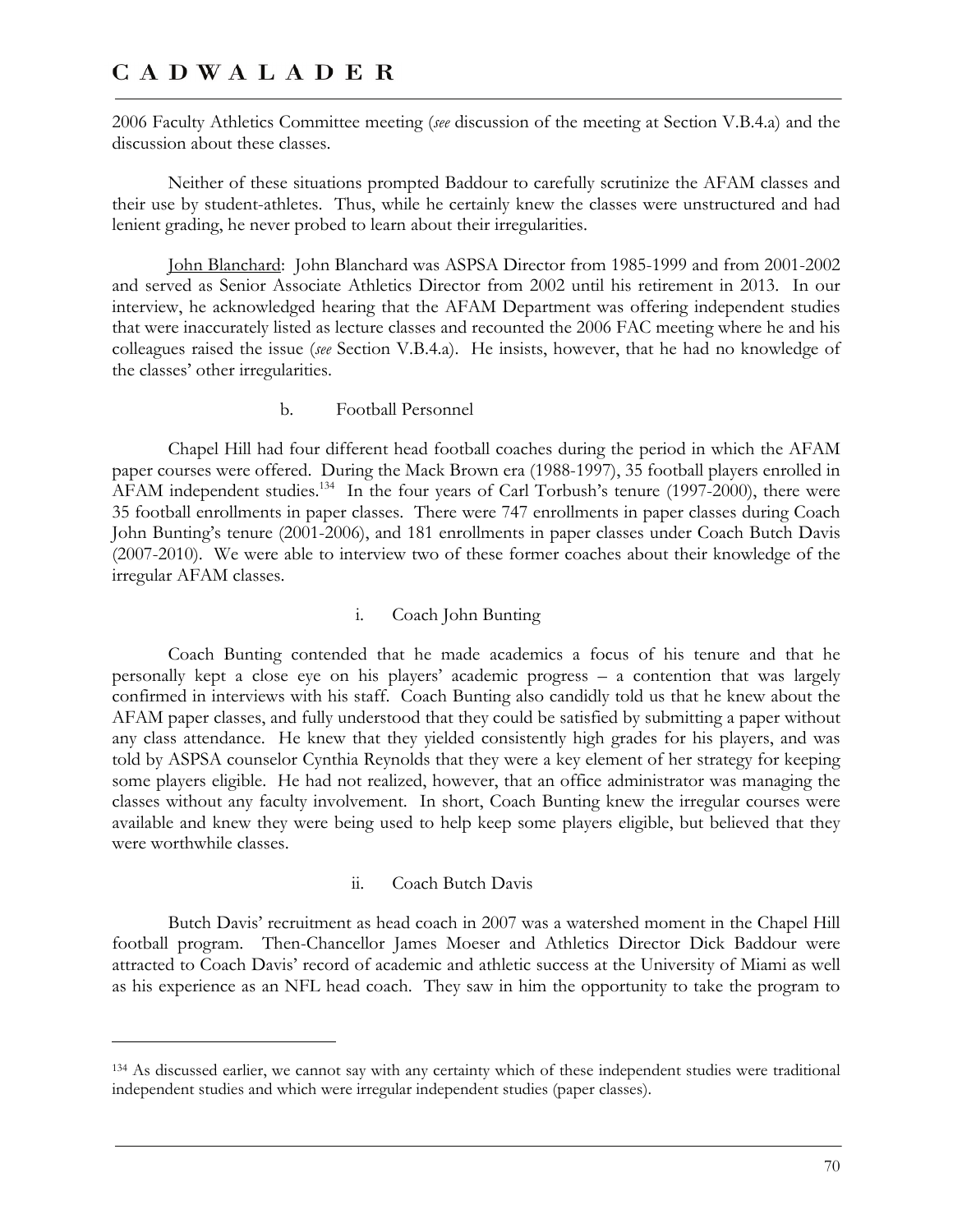the next level, but to do so while still maintaining the academic standards that have historically distinguished Chapel Hill from so many other strong football schools.

As described more fully below (*see* Section VI.G), Coach Davis came to Chapel Hill with the expectation that he would find a strong infrastructure for maintaining high academic standards among the players. According to Davis, he quickly realized that there was lots of talk about the importance of academics without anything to back up that talk. He found Chapel Hill's attitude toward student-athlete academics to be like an "Easter egg," beautiful and impressive to the outside world, but without much life inside.

Once he arrived, Coach Davis took some important steps to enhance academic standards. For one, he reduced the number of players who were admitted as "special admits," *i.e.* recruits whose scores were sufficiently far below the Chapel Hill average that they needed to be approved by the Committee on Special Talents. He also questioned ASPSA's steering of students into Swahili classes in the AFAM Department, objecting to the argument that other non-AFAM language classes were "too difficult" for his players.

While Coach Davis emphasized the importance of academic progress to his staff and players, he largely delegated the handling of academic issues to his assistant coaches and to ASPSA counselors Cynthia Reynolds and Beth Bridger who were at the same time increasingly steering his players to the AFAM paper classes. When asked about these classes, Davis acknowledged awareness that many of his players were taking them and that these classes were keeping many of them afloat academically.<sup>135</sup>

In terms of knowing how the AFAM paper classes worked, he certainly knew by the time of the November 2009 presentation from Beth Bridger that football players in these courses "didn't go to class… didn't take notes… didn't have to meet with professors… [and] didn't have to pay attention or necessarily engage with the material."136 When asked about this presentation, Coach Davis said he did not remember it and that he did not realize the paper classes were so bereft of academic rigor. He also denied knowing that the papers were graded by an office administrator who summarily awarded high grades, largely without regard to quality.

#### iii. Associate Athletics Director Corey Holliday

Corey Holliday is a former captain of the Tar Heels football team who worked first as an assistant football coach under Coach Bunting and then as Associate Athletics Director for Football Administration under Coach Davis. Holliday acknowledged knowing about the AFAM paper classes and understanding that they had an independent studies format. He believed that they were no different from any other independent studies course offered at Chapel Hill and denied knowing about their irregularities. While he conceded knowing that they were easy classes and were used to "balance" players' schedules, he never heard that they were used specifically to keep players eligible.

 $\overline{a}$ 

<sup>135</sup> In fact, one account has him affirmatively asking for more such classes "without attendance" because of the flexibility they afforded players' schedules. We heard this account from Faculty Athletics Representative Lisa Broome and it related to a meeting that allegedly included Coach Davis, Baddour, and Blanchard. Coach Davis told us that he does not recall making this statement.

<sup>136</sup> *See* Exhibit 6.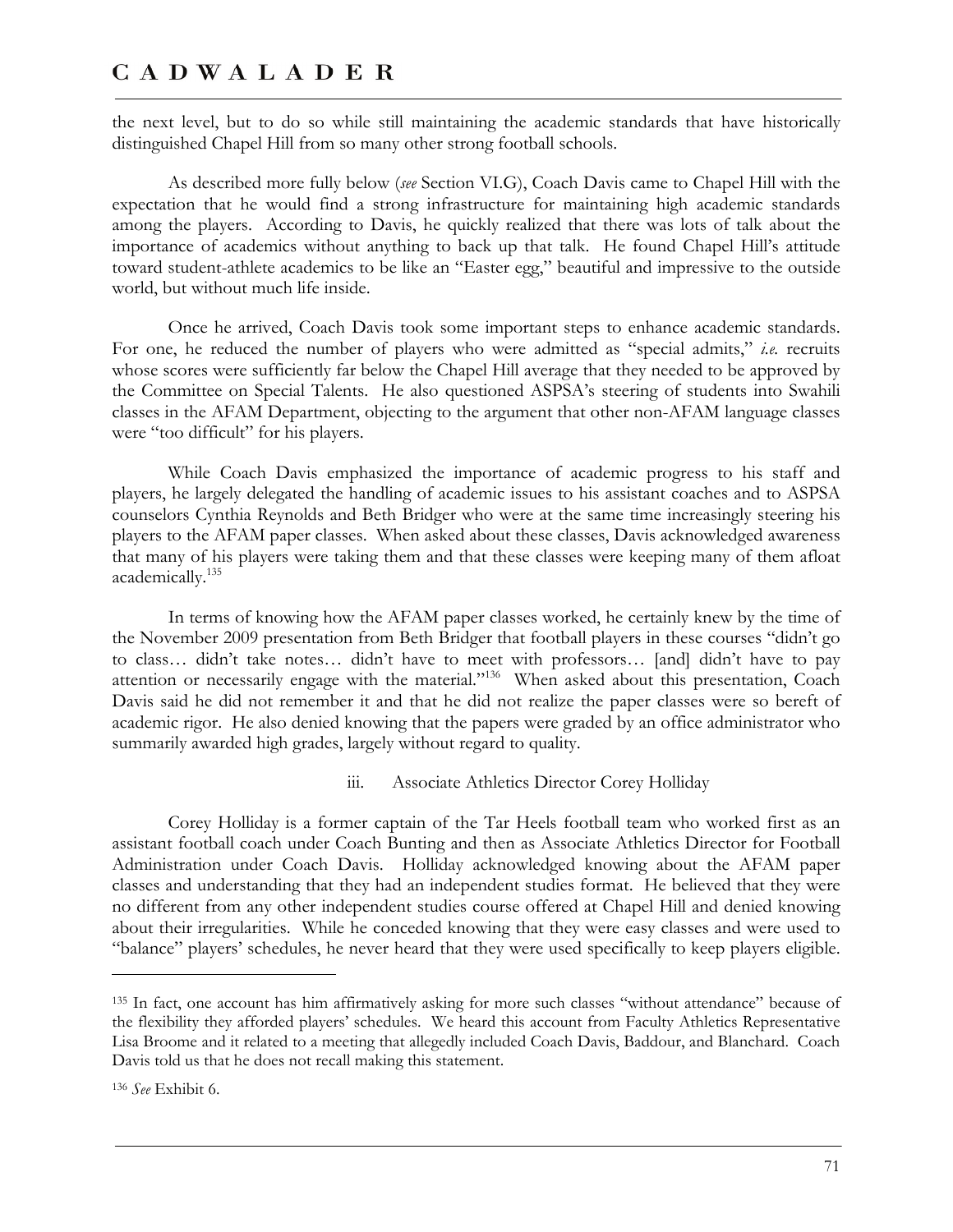-

When presented with Bridger's November 2009 slides, he said he could not specifically remember the presentation, but did not dispute that he may well have heard her give that description of the paper classes.

#### c. Men's Basketball Personnel

Chapel Hill had four different head men's basketball coaches during the period in which the AFAM paper courses were offered. During the Dean Smith era (1961-1997), there were 54 basketball player enrollments in AFAM independent studies.<sup>137</sup> In the three years of Coach Bill Guthridge's tenure (1997-2000), there were 17 basketball enrollments in paper classes. There were 42 enrollments in paper classes under Coach Matt Doherty (2000-2003) and 167 under Coach Roy Williams (2003-present).

We were unable to interview Coaches Dean Smith and Bill Guthridge because of health issues, but were able to speak about the paper classes with Coaches Doherty and Williams.

### i. Coach Matt Doherty

Matt Doherty is a former Tar Heel player who went on to coach at the University of Notre Dame before being recruited to Chapel Hill as head coach in 2000. Doherty explained that upon assuming the coaching position, he inherited the academic support system developed by prior Coaches Dean Smith and Bill Guthridge. That system had academic oversight being handled by McSwain, the counselor with close ties to Debby Crowder. While he felt free to make significant changes to the rest of the team's coaching and support staff, Doherty was told by Smith and Guthridge, who both had a continued presence on campus, that he should not change the academic support system. As a result, the McSwain-Crowder pipeline continued to operate, and there were 42 enrollments of men's basketball players in paper classes during Doherty's tenure.

When asked about his approach to academics, Doherty explained that he met with each player at the start and end of every season to discuss their classes and general academic progress. Through these meetings and general word-of-mouth, Doherty knew that many of his players were taking AFAM classes. It was his understanding that AFAM was the easiest major at Chapel Hill, and that the AFAM professors were particularly athlete-friendly with class demands and scheduling. He never knew that there was any sort of process in place to channel the players to these AFAM classes, and simply believed that his players were finding their way to these easier classes "just like water finds the lowest course." Doherty stated convincingly that he never had any reason to doubt that the classes were academically legitimate or that they required class attendance like any other lecture class. He also never heard that they were being used specifically to protect the players' eligibility.

### ii. Coach Roy Williams

Roy Williams, a Chapel Hill alum and former assistant coach under Dean Smith, left the head coaching position at the University of Kansas and returned to his alma mater as head coach in 2003. During his time at Kansas, Williams had primarily relied on two people to conduct academic

<sup>137</sup> As discussed earlier, we cannot say with any certainty which of these independent studies were traditional independent studies and which were irregular independent studies.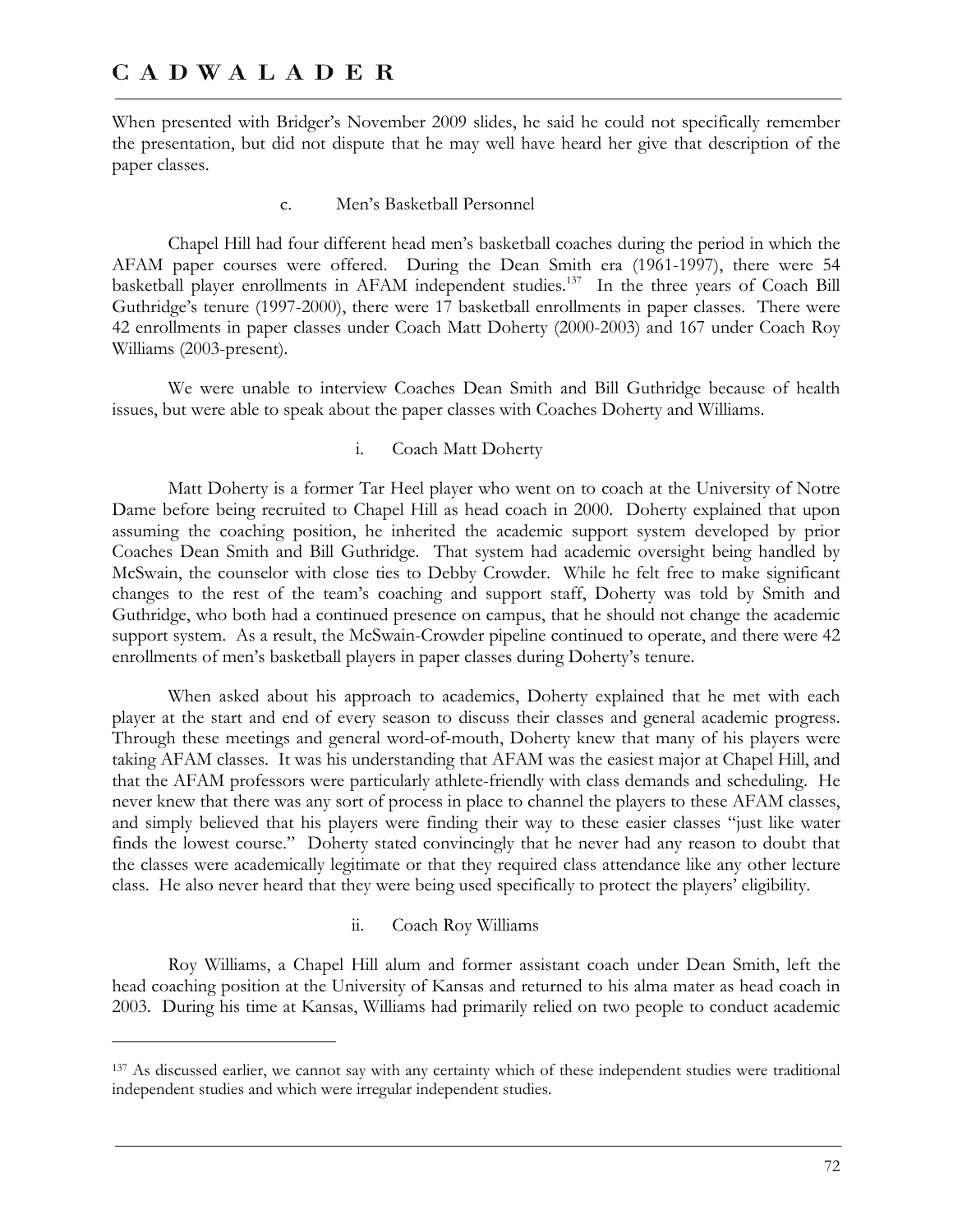$\overline{a}$ 

oversight for his players: Assistant Coach Joe Holladay and academic counselor Wayne Walden. Williams brought both men with him to Chapel Hill, and they jointly managed academic oversight until they both eventually left the University, Walden in 2009 and Holladay in 2013.

Williams, Holladay and Walden brought the same oversight process they had used in Kansas. Walden focused on keeping up with the players' classes and monitoring their eligibility. He provided regular reports about academic progress to Holladay, who would counsel and/or discipline players with academic issues. Holladay, in turn, reported to Williams on the general status of player academics. On occasion, Williams would question a player about his studies or talk to the team about the importance of academics. Beyond that, he largely delegated academic responsibilities to Holladay and Walden.

As Williams, Holladay and Walden told us in their interviews, a large number of the team that they inherited were majoring in AFAM. Five of the 15 members of the 2003–2004 team were AFAM majors, and 10 of the 15 players on the 2005 team were AFAM majors. The three men were uneasy about this situation. Coach Williams was uncomfortable with that clustering in AFAM because it looked like the players were being steered into that major, and after a year or two on the job he asked Holladay to make sure that basketball and ASPSA personnel were not steering players to the AFAM Department.<sup>138</sup>

Walden acknowledged knowing about irregular aspects of the paper classes, including that Crowder was doing at least some of the paper grading. When asked whether he shared this information with Coaches Holladay or Williams, he could not recall doing so. Both of the coaches claim that they never learned from Walden or anyone else that there was a question about faculty involvement in the classes or that Debby Crowder was doing the grading.

As discussed above (*see* Section V.A.5.a), former Tar Heel player Rashad McCants has given an account that is at odds with the coaches' claims. McCants publicly announced that he took a number of paper classes during his three years at Chapel Hill, including four during the 2005 championship season, and that tutors wrote his papers for him. He alleges that these classes were designed specifically to keep him and other athletes eligible, and he claims that Coach Williams was "100% aware of the 'paper class system.'"139 In fact, he describes a conversation in which Williams allegedly told McCants that he had eligibility issues but that Williams would "swap" a class to prevent any problem.140 The allegation that Coach Williams was "100% aware of the 'paper class

<sup>138</sup> Coaches Holladay and Williams also had a preference against independent studies and for the structure of a regular lecture class. As such, they directed Walden to encourage players to opt for lecture classes over independent studies. That direction took a while to take effect, as the numbers show that men's basketball enrollments in the paper classes do not start to decline until 2007, four years after Coach Williams took over as head coach. Wayne Walden's successor, Jennifer Townsend, also recalls Coach Holladay saying he preferred lecture classes over independent studies for their players.

<sup>139</sup> Steve Delsohn, *UNC's McCants: 'Just show up, play'*, ESPN (Jun. 6, 2014), http://espn.go.com/espn/otl/story/\_/id/11036924/former-north-carolina-basketball-star-rashad-mccantssays-took-sham-classes.

<sup>140</sup> McCants told ESPN that Williams told him "we're going to be able to change a class from, you know, your summer session class and swap it out with the class that you failed, just so the GPA could reflect that you are in good standing." *Id*.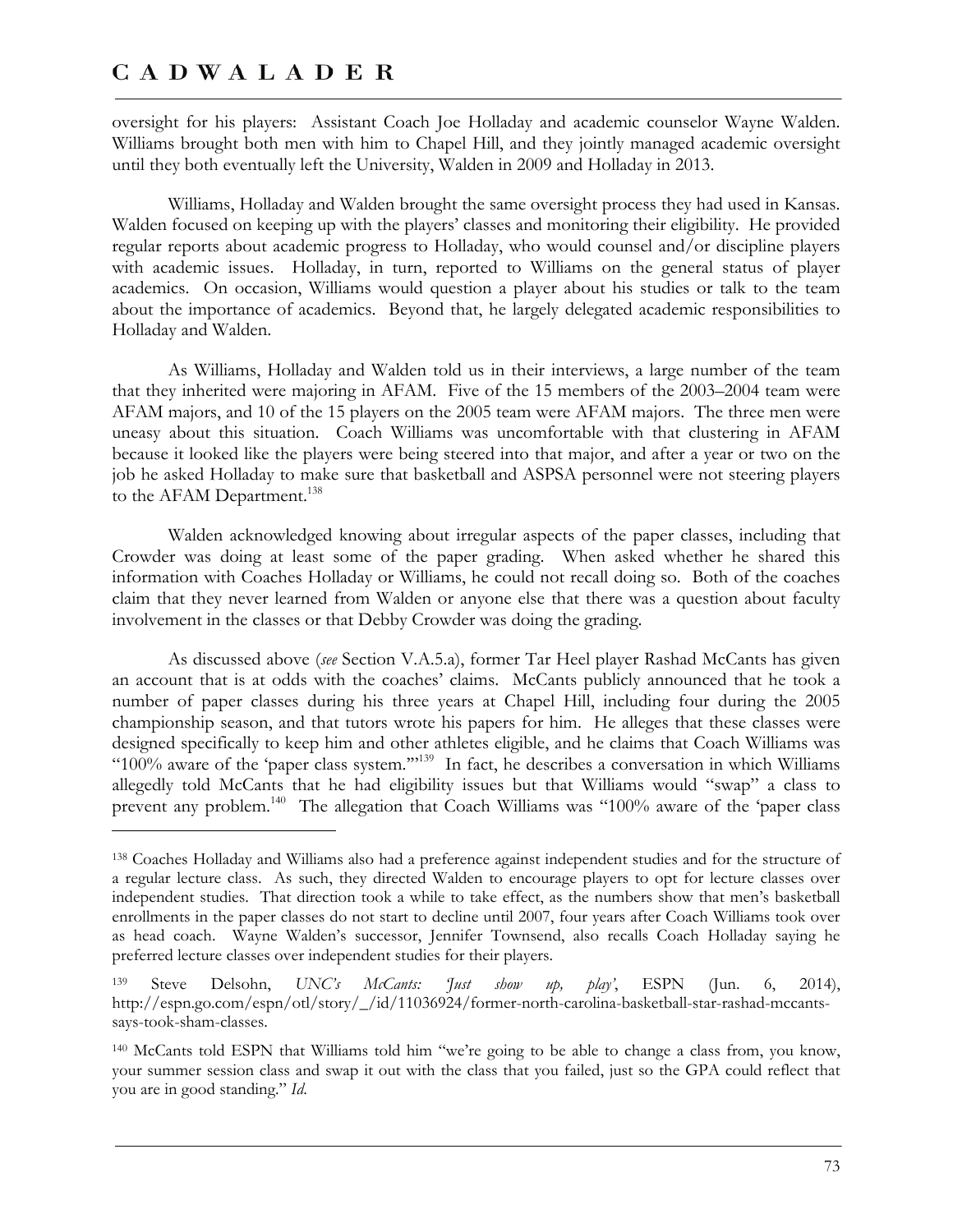$\overline{a}$ 

system'" finds some support in the recent public allegation by former learning specialist Mary Willingham that she once had a conversation with Williams, in which Williams said that her job was to keep his players eligible. It is important to note that Willingham said nothing about this alleged encounter with Coach Williams either in her initial public statements about the paper classes or in our interview with her.

We undertook to test the veracity of these two allegations. We first tried to talk with McCants about his public statements, but, as explained above, he refused multiple requests for an interview. We also tried to re-interview Willingham about her supplemental allegation about Coach Williams, but her attorney in her civil lawsuit against the University did not grant us permission.

We then sought interviews with all 23 of the players who were McCants' teammates during his Tar Heel playing years of 2002 through 2005. After 11 of them appeared together on ESPN and signed a statement<sup>141</sup> to refute McCants' allegations, we asked the Chapel Hill Athletics Department to request that they submit to interviews with us. We ultimately succeeded in interviewing seven, all of whom acknowledged that players took these classes because they were easy, but denied that there was anything fraudulent about them or that tutors had drafted papers for them or others.

Finally, we spoke with Coach Williams about these two allegations, and he was emphatic that both are false. As for McCants' allegations, he acknowledged knowing that McCants was taking several AFAM classes in his last semester and talking with McCants to make sure he took his last semester seriously and got passing grades. He denies ever saying anything about "swapping" classes for McCants, and cannot even fathom what that means. In addition, he explained, McCants had already announced that he was leaving for the NBA by this time, so eligibility would not have been a concern to him.

As for Willingham's allegation that Williams said that her job was to keep players eligible, Coach Williams flatly denies it for two reasons. First, to his knowledge, he believes he has never spoken to Mary Willingham. Second, even if he had spoken to her, he would never make that statement, as it is directly contrary to the belief that he constantly preaches that their number one responsibility as coaches and counselors is to make sure their players get a good education.

### d. Women's Basketball Personnel

Sylvia Hatchell has been the head women's basketball coach since 1986. During that time, there were 114 enrollments of women's basketball players in paper classes. Hatchell was aware that many of her players took AFAM classes over the years. She also knew that Jan Boxill (for whom she has great respect)<sup>142</sup> had a strong working relationship with Crowder, and assumed that their relationship led to the high enrollment by women's basketball players. She was unaware, however,

<sup>141</sup> The statement released to ESPN said that the players attended class and did their own academic work. It also said: "We also want to make it clear that Coach Williams and his staff operated with the highest level of ethics and integrity within their respective roles." Steve Delsohn, *UNC's McCants: 'Just show up, play'*, ESPN (Jun. 6, 2014), http://espn.go.com/espn/otl/story/\_/id/11036924/former-north-carolina-basketball-starrashad-mccants-says-took-sham-classes.

<sup>142</sup> Hatchell is not alone in that assessment of Boxill. Numerous interviewees told us of their admiration for Boxill and how much Boxill has given of herself to the University and to the women's basketball team.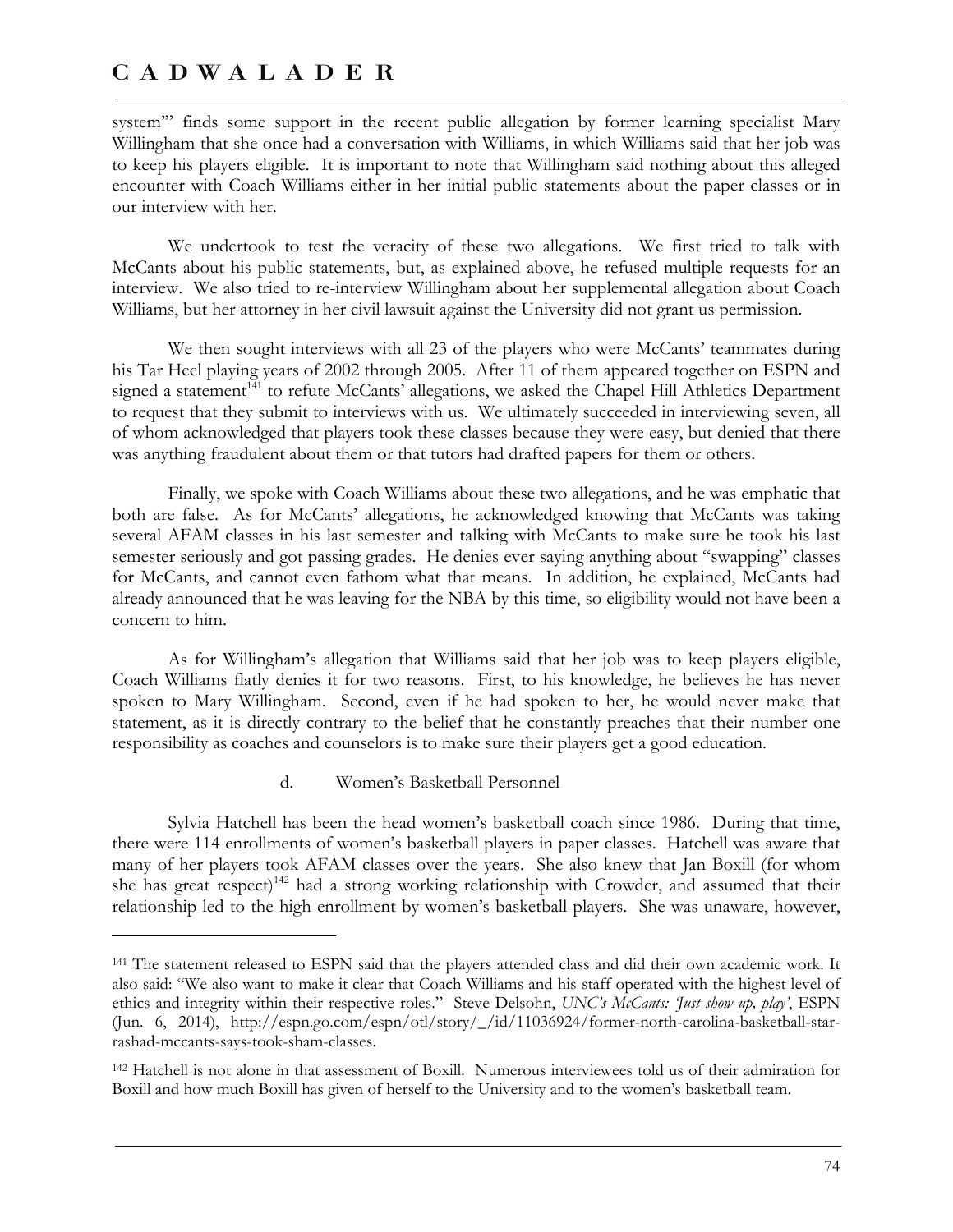that these enrollments were in "paper classes" that required no actual class attendance. She believed that they required attendance, just like any other regular class.<sup>143</sup> She was also unaware that these classes were completely managed by an office administrator.<sup>144</sup> According to Hatchell, she had relied on Boxill to coordinate these classes, and Boxill never let on about their irregularities.

e. Baseball Personnel

The baseball coaches similarly professed little knowledge about the AFAM paper classes, although two baseball players told us that the paper classes were common knowledge among their teammates. Head Baseball Coach Mike Fox explained that he had no knowledge of the paper classes or any other course that was designed to keep student-athletes eligible. Fox knew that Chapel Hill offered independent studies, but he discouraged his players from taking them, preferring that his players physically attend class. Fox stated, and his assistant coaches and former players confirmed, that he places an emphasis on academics and would bench his athletes if he learned that they were not attending class. Assistant Baseball Coach Scott Forbes explained that the team has a strict class attendance policy, and it is well known in the baseball program that if you do not go to class, you do not play. Forbes claimed that he was generally aware of what classes his players were taking, although he did not recall any student-athletes taking AFAM courses.

f. Women's Soccer Personnel

Women's Soccer Coach Anson Dorrance was not aware of the AFAM paper classes, but would not necessarily have had concerns if his players were taking an AFAM independent study paper class. In fact, he worked closely with Blanton to arrange for his athletes to take online or independent studies courses that accommodated their schedules. He explained, for example, that he has athletes who play and travel with the national teams, and thus tries to get them in as many online courses or independent studies as are allowed under Chapel Hill's policies.<sup>145</sup>

4. The AFAM Faculty

 $\overline{a}$ 

The Martin Report found no evidence that the other AFAM faculty members were involved with Crowder and Nyang'oro and their irregular class scheme. To a person, the AFAM professors echoed that finding in their interviews with us. While they admitted – in varying degrees – to seeing red flags over the years and sensing that Crowder was using unorthodox practices, they all claimed to have been surprised when they read the initial news reports about the paper classes.

<sup>143</sup> Hatchell certainly acknowledged knowing of instances when players took independent studies, such as summer courses when her players did research papers and during semesters with overseas travel when the players would work on a project for credit. However, she did not realize they were routinely taking AFAM classes with an independent study format.

<sup>144</sup> In fact, Hatchell had believed that Crowder was a member of the AFAM faculty.

<sup>145</sup> Dorrance also acknowledged that he talked to recruits about taking independent studies and lamented that Chapel Hill's limits on independent studies prevent him from recruiting players with the promise that they can take all independent studies and online courses. Dorrance explained that this places him at a recruiting disadvantage, as many of Chapel Hill's peer schools have more flexible policies that allow their athletes to spend more time away from campus on national teams but still remain institutionally and NCAA eligible. Exhibit 42.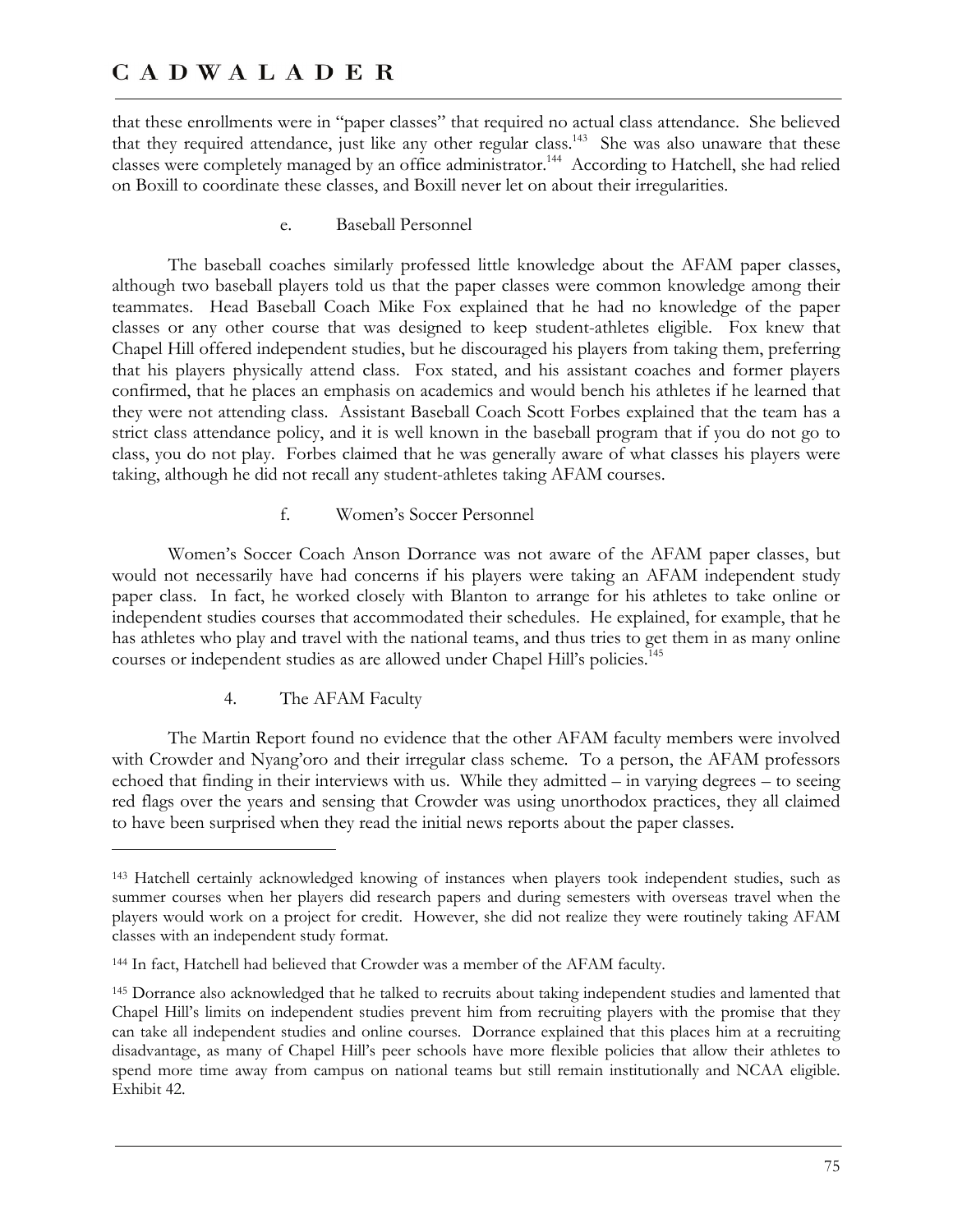$\overline{a}$ 

We tested that finding through aggressive interviews of all AFAM faculty and through a review of their emails.<sup>146</sup> While they may not have been fully briefed into the details of the scheme – and some may have consciously avoided getting such a briefing – we found that several of the AFAM faculty had a clear understanding that Crowder was running some kind of "a shadow department" (as Nyang'oro referred to it) that made exceptional accommodations for students, and particularly for student-athletes. We did not find evidence that any actually signed on as active collaborators with Crowder and Nyang'oro, but there were several who at least tacitly accepted the existence of these classes. $147$  Of that number, several arguably took specific steps to facilitate Crowder's efforts, even if they were not fully aware of all dimensions of the irregular classes.

We will now recount our interviews and observations regarding those faculty members who were best-positioned to know about the paper classes.

### a. Tim McMillan

The faculty member who had the clearest opportunity to learn about these classes was Tim McMillan, a Senior Lecturer who did his graduate studies at Chapel Hill and has since then spent the bulk of his career in the Department. Crowder and McMillan had known each other since his time as a graduate student, and they were very close. They each considered the other to be their strongest ally in the Department. As McMillan recalled, Crowder helped proofread his dissertation as a graduate student and later became McMillan's biggest advocate, playing an instrumental role in McMillan being rehired after a period away from Chapel Hill and in his becoming a permanent lecturer. As Nyang'oro explained to us, McMillan was so close to Crowder that he never would have done anything to stand in her way.

McMillan insisted that he did not know the full extent of the irregular classes, but he did acknowledge seeing numerous red flags that could have – and should have – put him on notice that something highly irregular was going on. Among those red flags were the following:

- McMillan knew that Crowder had a practice of adding students to lecture classes after enrollment had closed, much to the consternation of the AFAM faculty, who had to teach ever growing numbers of students.
- McMillan learned that Dean Owen had chastised Nyang'oro and Crowder for having too many AFAM independent studies and that the numbers of such classes decreased immediately thereafter.

<sup>146</sup> Our interviews and email review focused on those faculty who were members of the AFAM Department when Nyang'oro and Crowder were a part of the staff.

<sup>147</sup> Nyang'oro maintained that the faculty generally knew that something irregular was going on, but that no one wanted to look into it. As several faculty members explained, this reluctance to inquire or object was based in part on their fear of retaliation. They were all very conscious that Nyang'oro was a chairman who brooked no criticism and that Crowder had amassed substantial power over the years, which she would readily use to make their lives difficult. As such, it is understandable why they would have ducked an opportunity to cross swords with either of them over this issue.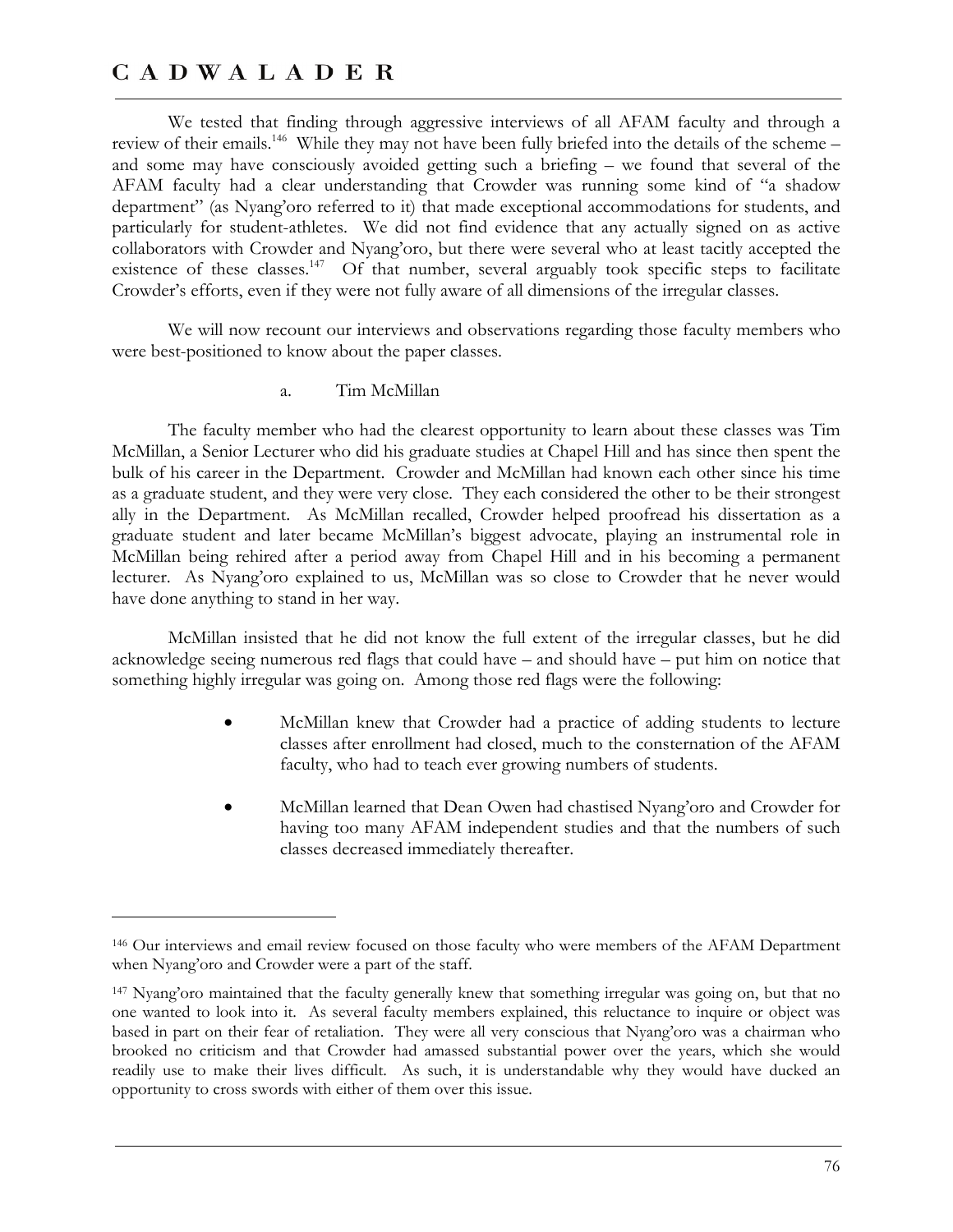As the AFAM Department's summer school administrator in 2011, McMillan approved Nyang'oro's request to teach AFAM 280, the Blacks in North Carolina class that ended up being the final irregular AFAM class. McMillan thought it strange that Nyang'oro, an African Studies expert, would want to teach a course about African-American studies. He decided not to object or ask questions, given Nyang'oro's authority as chairman of the Department.

In addition to his knowledge of red flags that should have put McMillan on alert, we also found several instances where he agreed to take steps that helped Crowder administer the classes. For example, Crowder often asked McMillan for suggestions for paper topics, and he always provided ideas without asking why the office administrator would be performing that faculty function.<sup>148</sup>

McMillan also gave Crowder an occasional hand in grading the papers from her irregular classes. McMillan acknowledged there were times when he would be sitting in Crowder's office and she would hand him a paper and ask him to "eyeball" it and tell her what grade it deserved. McMillan would do as requested,<sup>149</sup> once again without questioning why an office administrator would be deciding on grades.

Finally, there were times when Crowder created paper classes and listed McMillan as the professor. For at least seven of these classes, Crowder had McMillan sign the grade sheet. When we asked McMillan why he had signed a grade sheet for a class he did not teach, he said that he had been thinking about that question but could not answer it. "I don't know why [my signature] is there, but it is there," he said.

Given his closeness with Crowder, the numerous red flags he saw and the above-listed instances when Crowder enlisted his assistance, we have to conclude that McMillan effectively knew what was happening, even if he was careful not to learn all of the details.

b. Alphonse Mutima

 $\overline{a}$ 

Another AFAM faculty member who appeared to have some knowledge of the paper classes was Alphonse Mutima, a lecturer who taught the Department's Swahili courses. Unlike McMillan, Mutima did not have a good relationship with Debby Crowder. In fact, they argued quite frequently. More often than not, the argument started with Crowder objecting to a low grade that Mutima gave to a student. Crowder routinely pushed back when Mutima issued a low grade, and

<sup>148</sup> A May 2007 email exchange between Crowder and McMillan illustrates McMillan's willingness to assist Crowder without asking questions. Crowder wrote to McMillan that she had "three of mine, some of the worst of the worst, registered in 395 this term" and that when she asked Nyang'oro for an assignment for them, she just received a "blank stare." Crowder then wrote, "Can you help me?" McMillan responded by providing Crowder with a paper assignment that, he said, "should be do-able, instructive, and not too taxing." Exhibit 43.

<sup>149</sup> Crowder confirmed that she had McMillan grade the occasional paper from her paper classes.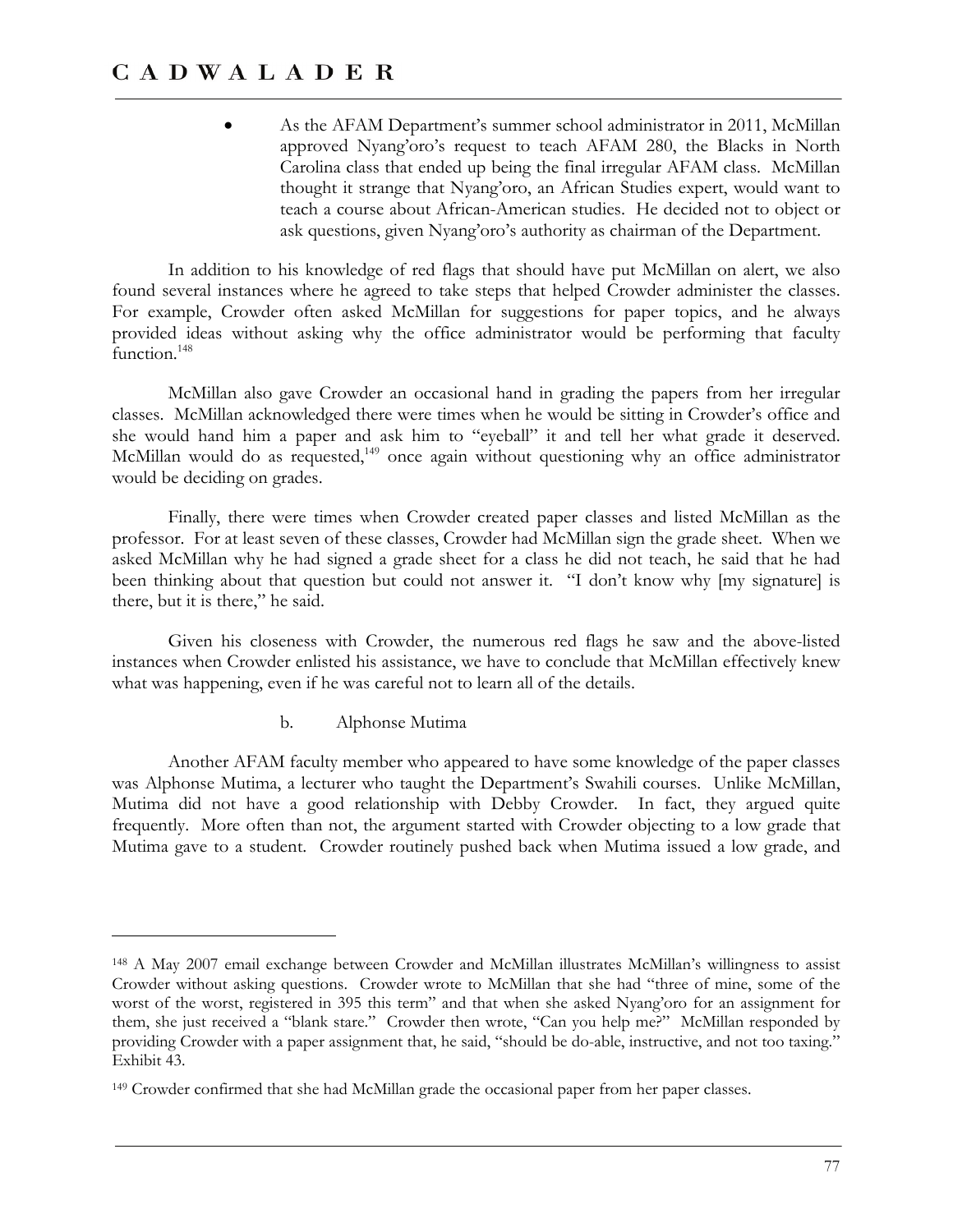particularly when the student was a student-athlete.<sup>150</sup> On other occasions, Mutima would be the one to object, complaining that students whom Crowder had enrolled in his class were not attending his lectures or completing their assignments.

Many of Mutima's complaints related to student-athletes. As described above, the ASPSA counselors routinely steered their athletes to Swahili on the theory that Swahili was the easiest language on campus. Mutima was constantly frustrated with the apathetic and often disrespectful approach that some student-athletes took toward him and his class, and he blamed Crowder for placing them in his class.

Mutima's frustration was not without cause. At one point, the behavior of student-athletes in his Swahili 3 course was so unruly that the ASPSA tutor, Susy Dirr, wrote about it in an email to her supervisors.<sup>151</sup> In a letter attached to her email, Dirr wrote, "Their behavior is so rude and juvenile that from across the room I was trying to get them to shut up."152 Later in the letter, Dirr noted that one student-athlete had learned so little in his two-plus semesters of Mutima's Swahili instruction that he could not even say the word "hello" in Swahili. In Mutima's defense, Dirr explained that "[a]ll Mutima is asking for is a little respect. These kids owe [Mutima] for even being put in a level 3 Swahili course, but I have the feeling that he will flunk them right out of there if they can't do the minimum amount of work necessary."153

It was clear to us that Mutima was philosophically opposed to Crowder's effort to weaken academic rigor in the AFAM Department and understandably found himself between a rock and a hard place with Crowder pushing these under-prepared student-athletes into his Swahili classes. Nonetheless, our investigation found that Professor Mutima had a general knowledge about the irregular courses, failed to raise any questions about them with the administration<sup>154</sup> and even grudgingly took advantage of them in certain instances. The following will explain that finding.

Like many colleges and universities across the country, Chapel Hill required that all undergraduate students satisfy a foreign language requirement to graduate. To satisfy that requirement, a student needs to take and pass three semesters of his or her chosen foreign language. Many students – and student-athletes in particular – were steered toward taking Swahili for their language requirement out of the belief that it was easier to learn than other languages.<sup>155</sup> The sole

<sup>152</sup> *Id*.

-

<sup>153</sup> *Id*.

<sup>150</sup> Crowder recalled that on at least one occasion she told Mutima that if he gave a certain student-athlete a low grade, the student-athlete would not be eligible. On another occasion, she sent him an email with the subject line, "I need to talk to you about your student." In the email, Crowder wrote, "Please talk to me before you do anything drastic regarding your student. There are complicating factors." When we spoke with her, Crowder could not recall the "complicating factors." Exhibit 44.

<sup>151</sup> Exhibit 45.

<sup>154</sup> As mentioned above in footnote 142, AFAM faculty members were understandably concerned that Nyang'oro and/or Crowder would retaliate against them for raising concerns about their paper classes.

<sup>155</sup> Coach Davis was particularly frustrated that his athletes, many of whom had studied Spanish in high school, were being steered toward Swahili. He and other members of his staff explained that they objected to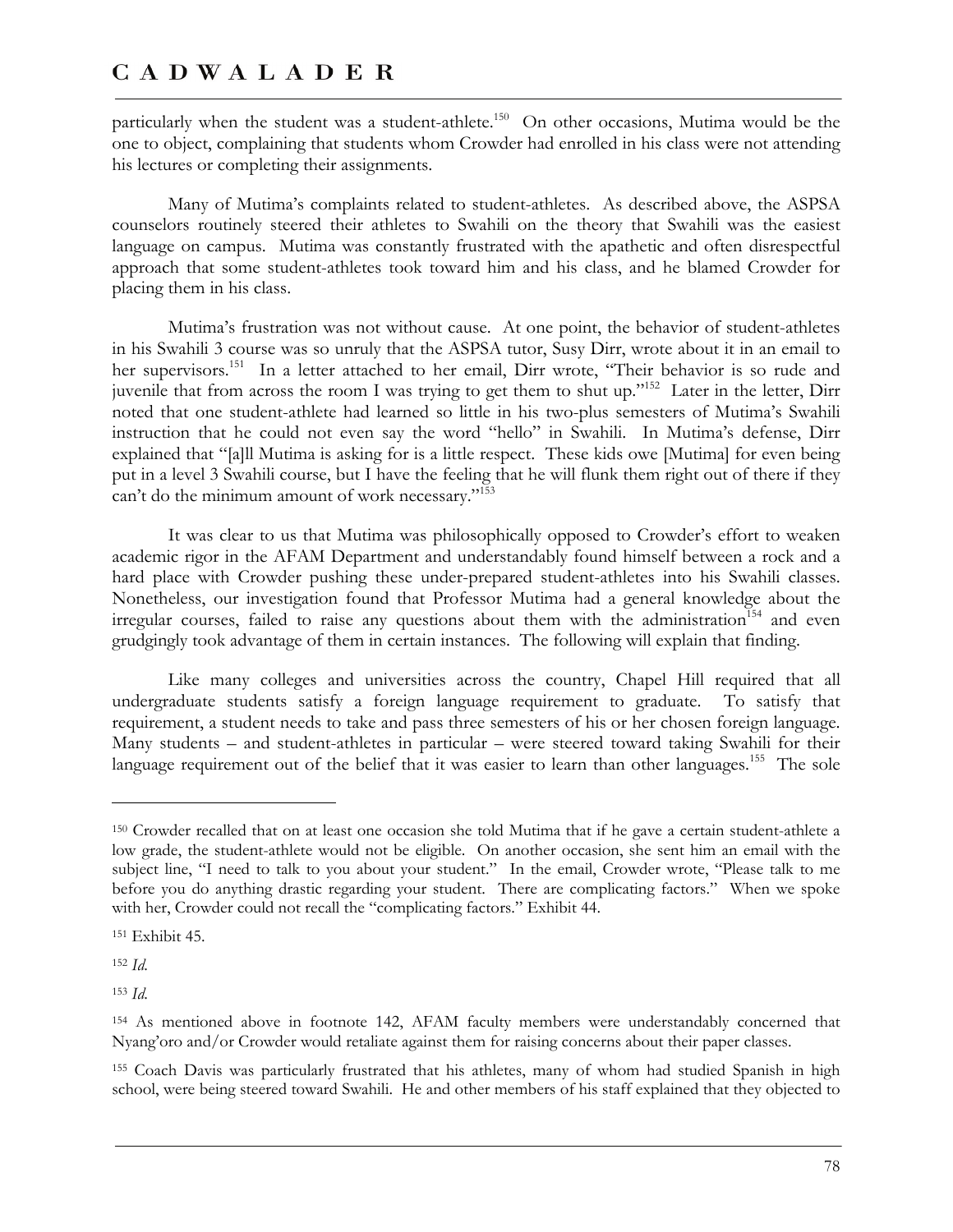Swahili professor was Mutima, and he taught all three levels of Swahili – SWAH 401,  $402^{156}$  and  $403$ . In SWAH 403, it was expected that the student would write a term paper in the Swahili language.

As explained above (*see* Section IV.B.5), Crowder set up a paper class version of Swahili 403 for students – and typically student-athletes – who were believed incapable of succeeding in the regular SWAH 403 course. Those students were instead allowed to work through Crowder – *a la* the typical paper class – and earn SWAH 403 credit for writing a paper. Unlike the written assignment required in Mutima's lecture version of SWAH 403, the papers written by Crowder's paper class students could be written entirely in English.

Crowder instituted this paper class apparently without Mutima's involvement or knowledge. Eventually, however, Mutima got wise to it as he kept noticing that students who had been in SWAH 401 and 402 were mysteriously missing from the last class, which was required for graduation.

ASPSA tutor Whitney Read tutored many football players in Swahili and confirmed that Mutima came to know about these SWAH 403 paper classes. In addition, she said, he started taking advantage of them by occasionally referring the behavior problems among these student-athletes to those paper classes to prevent disruption of his regular lecture class.<sup>157</sup> Faced with the choice of having a disruptive student-athlete in his class or off-loading the behavior problem to Crowder's paper class, Read said, Mutima occasionally opted for the latter.

Read's account on this point finds support in the tutoring feedback forms and emails she submitted to counselors Bridger and Lee about her players and their classes. On at least two occasions, she described Mutima making specific requests for paper class placement.<sup>158</sup> It is also

this practice, and were told by Mercer and Reynolds that university-level Spanish was simply too difficult for many student-athletes.

156 Mutima would also offer a combination Swahili 401 and 402 course each summer. That six-credit course, Swahili 112, met nearly every day during a summer session. Students who successfully completed it would normally enroll in Swahili 403 the following fall semester.

157 Read stated that Mutima cared very much for his class and was upset and frustrated that students would not work to be successful in his regular class. He also was very disappointed when students, including student-athletes, disrupted or misbehaved in his class.

158 On one such form, she wrote:

<u>.</u>

Bwana Mutima talked to me after class and told me [REDACTED] got a very low score on his test from Friday (we are getting them back tomorrow). He said [REDACTED] got like 10 out of 100. He is concerned because he does not want to put [REDACTED] in a regular Swahili 3 class. Exhibit 46.

On another occasion, Read wrote to Bridger and stated:

Bwana Mutima wants [REDACTED], [REDACTED], and [REDACTED] to definitely be in an independent study (paper class) for SWAH 403 in the fall. [REDACTED] and [REDACTED] also might fall into this category. He is all right with [REDACTED] being in a regular class with regular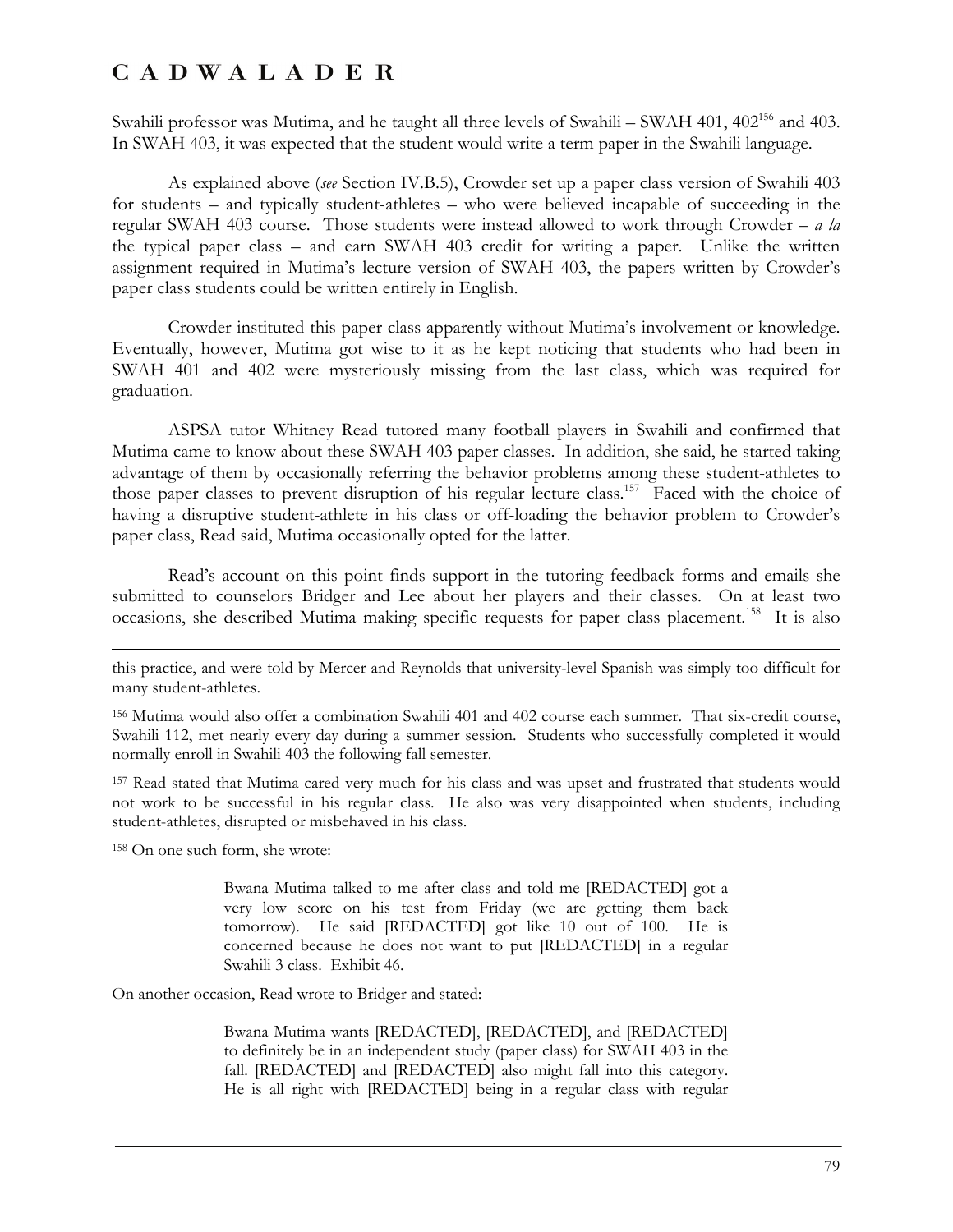corroborated by Crowder, who recalls that on at least one occasion Mutima told her that certain student-athletes could not be in his Swahili 403 course and had to be placed in a paper class.

Given the strength of this evidence and the understandable nature of his actions, we expected that Professor Mutima would acknowledge the accuracy of tutor Read's account. He did not do so. Instead, he flatly denied knowing about the SWAH 403 paper class and rejected her suggestion that he had ever referred students to the paper classes. He explained that it was impossible that he ever talked to Read about student placement in the SWAH 403 paper classes, as he would never discuss a student's grades or progress with a tutor.

We asked Mutima if he could provide any evidence to contradict Read's contemporaneous emails and reports about him referring students to the Swahili 403 paper course and he was unable to do so. Nor was he able to proffer a likely reason as to why Read or Crowder would have made such statements if they were not true. His only speculation was that there was a desire to sabotage him because he refused to give student-athletes inflated grades. While that motivation could conceivably apply to Crowder, who was often angry about the low grades he gave to studentathletes, it does not apply to Read, who had no history of objecting to his grades and actually sympathized with his plight of trying to teach a class with unruly athletes.

c. Eunice Sahle

Eunice Sahle, the current chair of the AFAM Department, also knew about Crowder's irregular class operation to some extent, but her actions suggest that she likely had less direct knowledge than McMillan and Mutima. Professor Sahle's knowledge came about because of Crowder's practice of placing students on the roll of a professor's lecture class. Those students would never attend the professor's class and instead would receive credit for the class by submitting a paper to Crowder at the end of the semester. We found several instances where Crowder placed students in a Sahle lecture class, and the students took the class as a paper class.

According to Crowder, Professor Sahle was aware that she was adding paper class students and "agreed that a few students could get away with not showing up and doing a paper at the end [of the semester]."<sup>159</sup> Crowder's recollection is corroborated by an email in which she tells Wayne Walden that one of his players can take a Sahle lecture class without having to attend. In that email, she proposes AFRI 116, Sahle's class, and says "I have already spoken to the professor [Sahle] and she is aware he [the student-athlete] can not [sic] come because of the time and she will just give him an independent assignment. We can get by with 1 or 2 of those."<sup>160</sup> Crowder's recollection is further supported by Nyang'oro's recollection that Sahle complained to him about Crowder's placement of students on her class rolls but apparently never took any action to prevent the practice.

Professor Sahle denied knowing about the paper classes and claimed that Crowder and Nyang'oro never told her that the added students were getting course credit without attending her

> students, but he could always change his mind. Therefore, be prepared for the possibility all six might have to be in independent study. Exhibit 47.

159 Crowder also asserted that Sahle would provide her with signed, blank grade change forms for the add-on students in Sahle's classes that Crowder could use when they submitted their papers.

160 See Exhibit 48.

 $\overline{a}$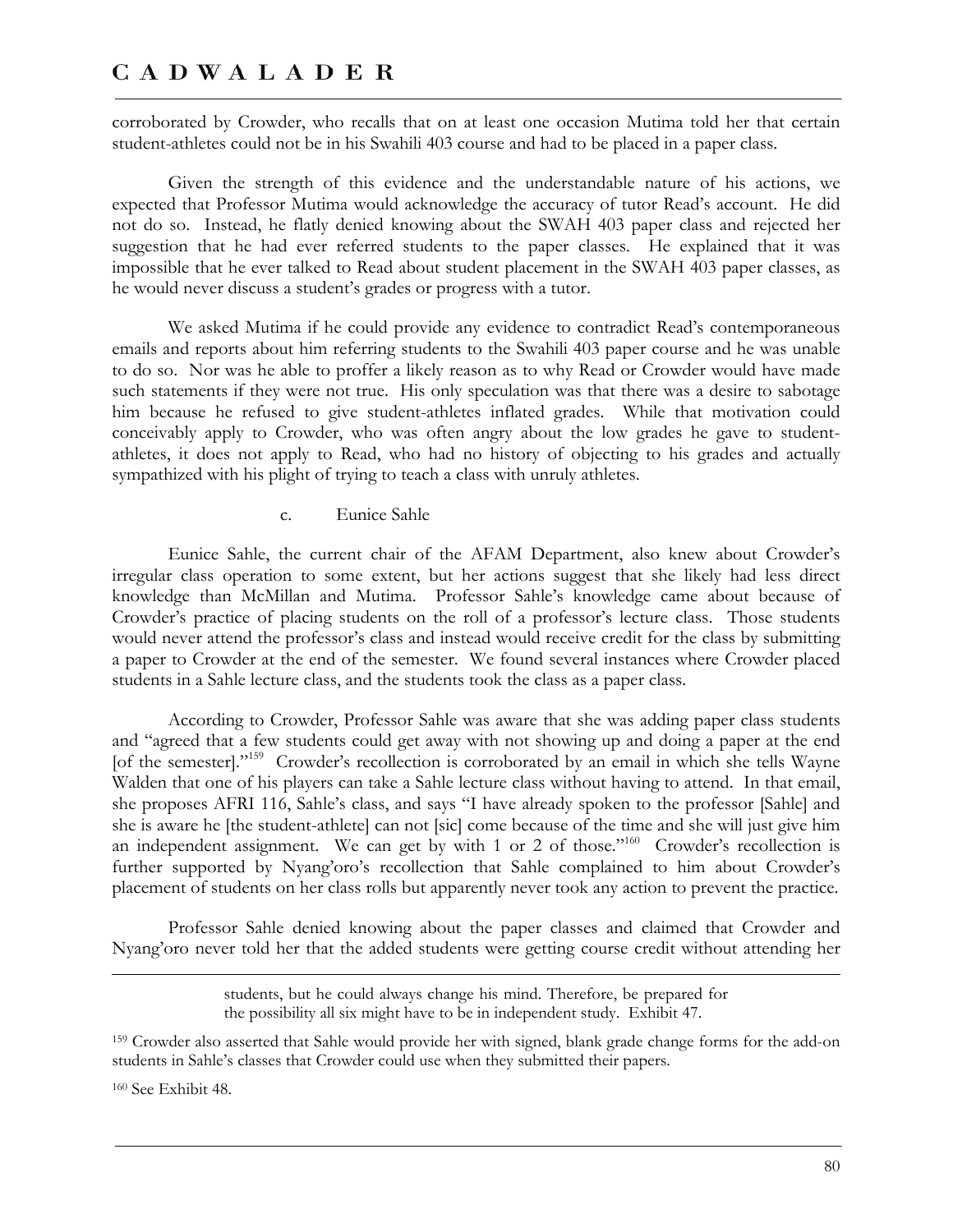-

classes. In fact, she told a story to illustrate her opposition to such classes. In the fall of 2007, she was designated as the instructor-of-record for a class, AFRI 416, which she did not know about. She first heard about the class when students started contacting her late in the semester and asking for their class assignments. When she confronted Crowder about the class, Crowder simply explained that she had created the class because the enrolled students needed the course to graduate with a minor in social justice. Sahle responded by trying to convert the course back into a regular class, meeting with the students and requiring them to do written assignments and take an exam. The students had been expecting a Crowder paper class, and were upset with Sahle for imposing these regular requirements. $161$ 

While there are questions about this story, it echoes points about Sahle that we know from other sources – that she was not a proponent of irregular classes and that she probably was not completely aware of the wholesale paper class system. It does appear likely, however, that she knew that Crowder was adding students to class rolls and that those students were allowed to complete the course with a paper and without having to satisfy the regular requirements of a lecture class.

d. Other AFAM Faculty Members

The other AFAM faculty members voiced complaints about how the AFAM Department was run under Nyang'oro and Crowder, but they claimed to have had little awareness of the irregular courses. We tested those claims in our interviews, but found no evidence to the contrary. While they may have seen red flags, we have found nothing to suggest that any of the other faculty had a clear understanding of Crowder's paper class scheme.

5. University Faculty Outside of AFAM

We also examined the level of knowledge about the paper classes among the faculty outside the AFAM Department. It was widely known among the faculty that the AFAM Department offered some of the easiest classes on campus. In fact, a number of them acknowledged that they would occasionally recommend AFAM classes to students looking for a less rigorous course.<sup>162</sup> We

<sup>161</sup> We have found no corroboration for this story. There is some reason to question the claim that Sahle met with students and gave them an exam, given that at least a few of the enrolled students were not even in Chapel Hill for the semester. Sahle offered no explanation when confronted with this fact, stating that she could not explain how a student who was not on campus could have met with her and taken an exam.

<sup>162</sup> Todd Austell, a Research Assistant Professor in the Department of Chemistry and a faculty Academic Advisor for the Sciences, explained that he would advise science majors to take what he understood to be less-rigorous courses, such as those in the AFAM or Communications Departments, during semesters when they were taking particularly challenging and time-consuming science courses in order to balance difficult course schedules. While Austell did not know about the paper classes, he knew that the courses within that Department were less rigorous. Similarly, Fred Clark, a recently deceased Professor Emeritus in the Department of Romance Languages & Literatures and a former faculty Academic Advisor, also advised students to take courses in the AFAM Department because he knew that the Department was known for being both very student-oriented and willing to help students. Unlike Austell, Clark had some awareness of the nature of the paper classes, as he understood that the courses required the students to complete a single assignment – one long paper. Like many of the faculty members we interviewed, Clark maintained that he did not question the nature of the AFAM courses because professors do not question other professors'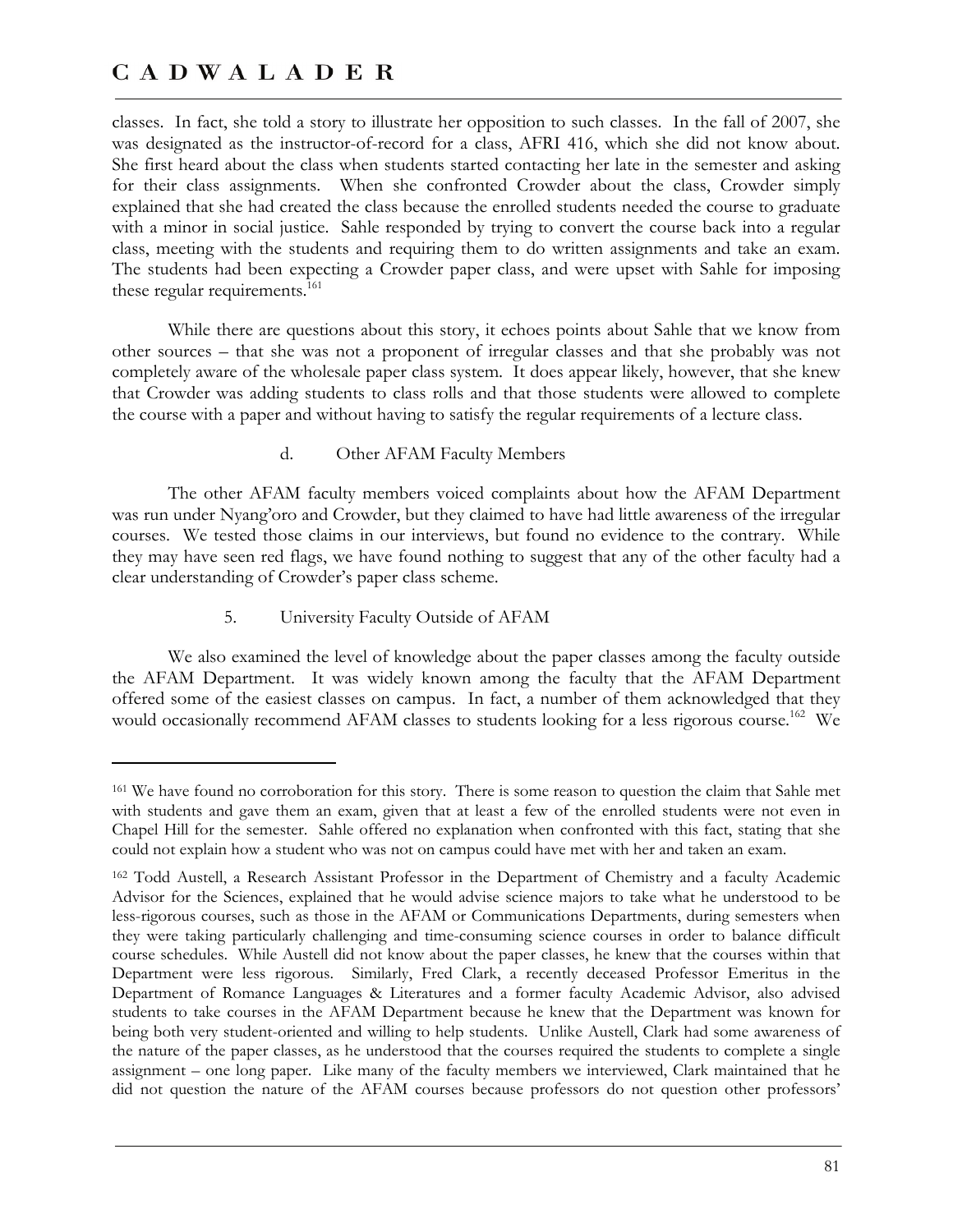found nothing to suggest, however, that there was any general understanding among the non-AFAM faculty about how the AFAM paper classes worked. While it is possible – and quite likely, given the number of students who took these classes – that some number of individual faculty members knew about the workings of the classes through general word-of-mouth on campus, we did not identify any (beyond Jan Boxill) in the limited number of faculty interviews we conducted.

Beyond word-of-mouth, the University has established mechanisms in place which are designed to ensure that the faculty is kept apprised of the Athletics Department's level of adherence to the University's academic standards and expectations. Those mechanisms are the Faculty Athletics Committee (FAC) and the Faculty Athletics Representative (FAR). This section will examine whether and to what extent the FAC or the FAR learned about these irregular classes.

#### a. The Faculty Athletics Committee

The FAC is a body of nine faculty members elected by the faculty. According to Section 4- 7(b) of the Faculty Code, "[t]he committee is concerned with informing the faculty and advising the chancellor on any aspect of athletics, including, but not limited to, the academic experience of varsity athletes, athletic opportunities for members of the University community, and the general conduct and operation of the University's athletic program."<sup>163</sup>

There were two occasions when the FAC may have discussed the topic of student-athletes in the irregular AFAM classes. The first occasion was in 2002 when the frequency of student-athlete enrollments in independent studies across the campus became an issue after an ESPN "Outside the Lines" program featured a segment that criticized Duke for allowing student-athletes to cluster in certain classes and majors and encouraging basketball players to enroll in less-challenging courses of study. After a local news program noted that student-athletes at Chapel Hill were similarly clustered – with three AFAM majors and four Communications majors on the basketball team that year<sup>164</sup> – Senior Associate Athletics Director John Blanchard decided to review student-athlete clustering in particular majors and courses.

At the FAC's April 2002 meeting, Blanchard and FAC member Jim Murphy presented data that the ASPSA academic counselors had compiled.<sup>165</sup> That data showed that there were 40 studentathlete enrollments in seven different independent studies courses across the campus during the 2000-2001 academic year.<sup>166</sup> According to the meeting minutes, the FAC reviewed the data and concluded that it "did not feel that the level of independent study registrations by student-athletes reflects abuse of the opportunity."167 Although the Committee noticed that an AFAM class, AFAM

165 Exhibit 49.

<sup>166</sup> *Id*.

 $\overline{a}$ 

<sup>167</sup> *Id*.

courses. Clark believed, like many others, that so long as a department was offering a course, it was a legitimate course.

<sup>163</sup> U. OF N.C. AT CHAPEL HILL, THE FACULTY CODE OF UNIVERSITY GOVERNMENT § 4- 7(b) (Jul. 2006), *available at* http://www.unc.edu/faculty/faccoun/code/code2006.pdf.

<sup>164</sup> *See ESPN Dissin' Duke Basketball Over Degree Program*, WRAL.COM, Mar. 8, 2002, http://www.wral.com/news/local/story/101227/.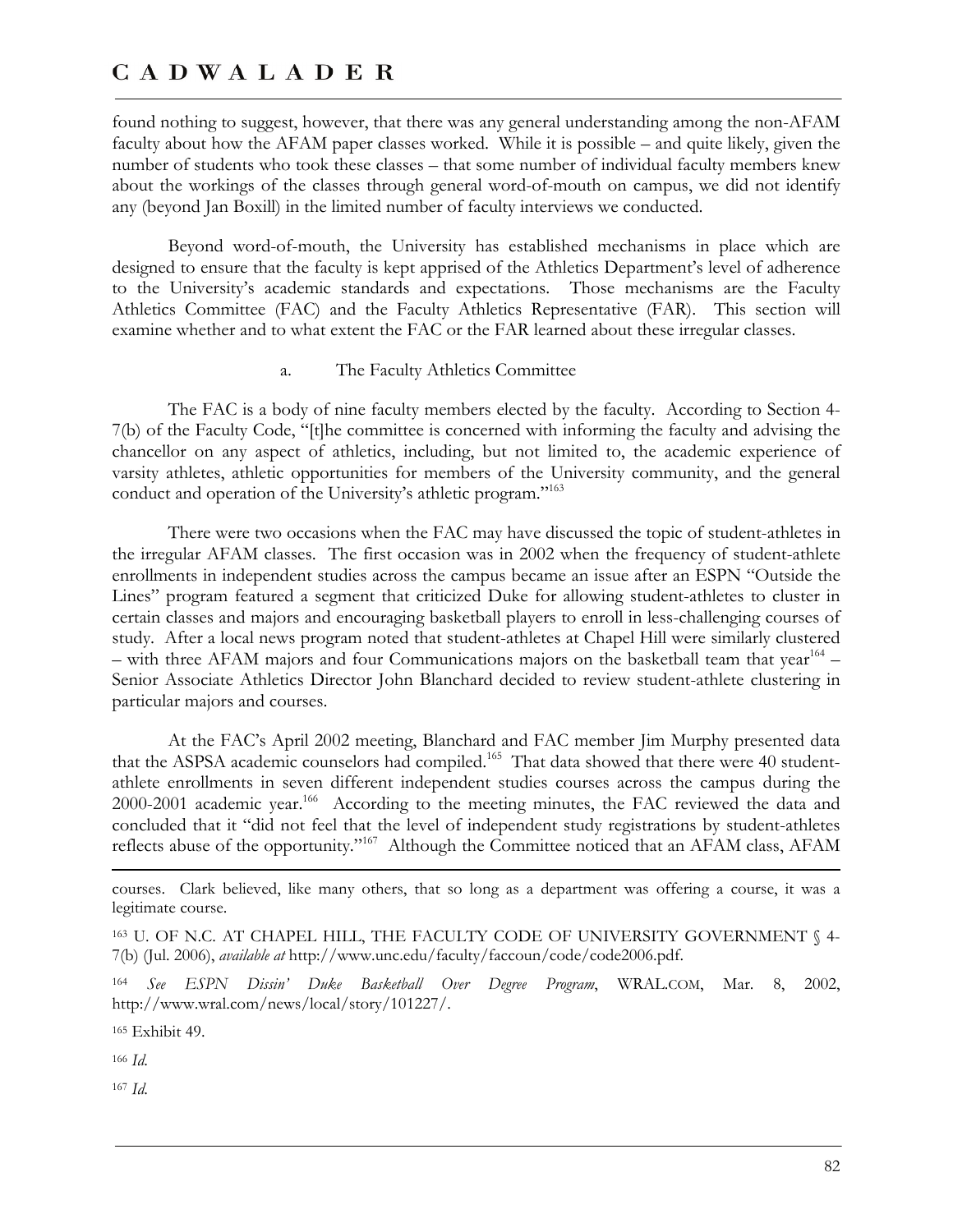190, AFAM Independent Studies, was one of two courses that accounted for the majority of student-athlete independent study enrollments, it "did not find any cause for concern in this situation."<sup>168</sup>

It would be more accurate to say, however, that the FAC did not *try to* find any cause for concern. As explained in the report submitted by Blanchard and Murphy, "No examination of the syllabus of any of these [independent study] courses was made since they are approved by the faculty in the respective departments."169 This assumption – that a course is academically legitimate based upon the mere fact that it was offered by a department – prevented further scrutiny by the FAC in 2002 and served as the justification for much of the reticence to scrutinize the paper courses in the AFAM Department for so many years thereafter.

The other obstacle to FAC scrutiny was the data presented by Blanchard and Murphy. Our review of Registrar records demonstrates that the FAC received only partial data and therefore an incomplete snapshot of student-athlete enrollments in independent studies. Rather than a total of 40 student-athletes in seven different independent studies classes across the campus in 2002, we found that there were 15 different independent studies classes *in the AFAM Department alone* that year with an enrollment of 52 student-athletes. Had the accurate data been presented, it is much more likely that the FAC would have identified the AFAM Department as a particular problem that warranted more scrutiny. The inaccurate data obscured what otherwise would have been a red flag that may have exposed and brought the irregular AFAM classes to an end in 2002, nine years before they ultimately were. $170$ 

In late 2006 and early 2007, the FAC renewed their discussion of independent studies, prompted by revelations of a scandal at Auburn University. In July 2006, *The New York Times* ran an article, "For Some Auburn Athletes, Courses With No Classes," which recounted how a faculty member in Auburn's Sociology Department offered hundreds of "directed readings," which required no class attendance and "helped athletes in several sports improve their grade-point averages and preserve their athletic eligibility."<sup>171</sup> Immediately after this article was published, FAC member Lissa Broome circulated it to Faculty Athletics Representative Jack Evans and the other FAC members.<sup>172</sup>

 $\overline{a}$ 

172 Exhibit 50.

<sup>168</sup> *Id*.

<sup>169</sup> *Id*. at x004359.

<sup>170</sup> We know about the substance of this meeting from review of the meeting's minutes and Blanchard's report on independent studies, as well as from our conversations with Blanchard. We also spoke with five FAC members who attended that meeting, but none of them had a clear recollection of the independent study discussion.

<sup>171</sup> Pete Thamel, *For Some Athletes, Courses With No Classes*, N.Y. TIMES, Jul. 13, 2006, http://www.nytimes.com/2006/07/13/sports/13cnd-auburn.html?pagewanted=print&\_r=0.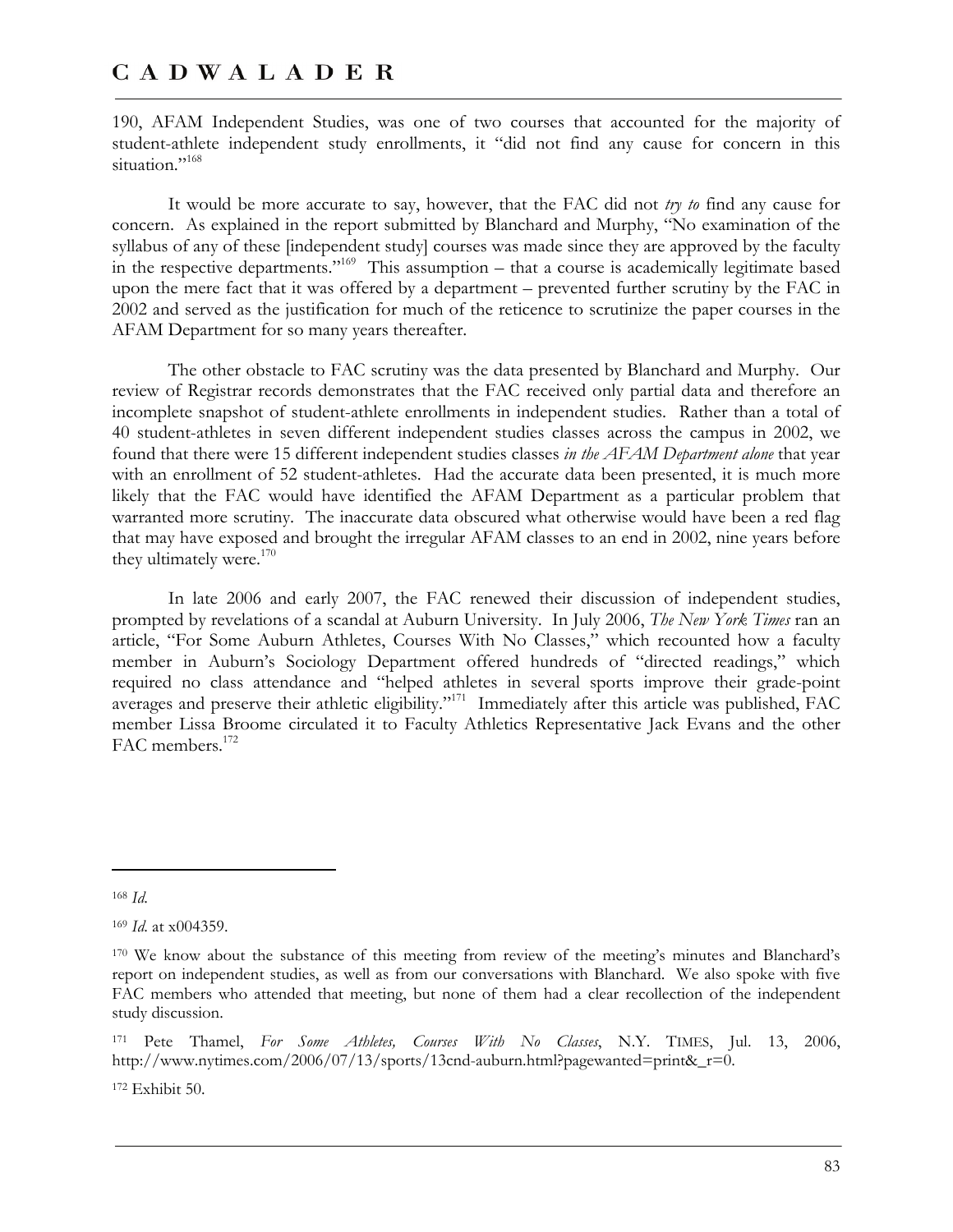This triggered an email discussion among the FAC members. Jack Evans wrote an email to the FAC listserv emphasizing the need for the FAC to look for similar problems at Chapel Hill.<sup>173</sup> In addition, Evans commented that the FAC "should inquire about whether the University has any courses that are single-assignment courses (*e.g.*, read one book and write one paper)" – a clear reference to the paper class type of scenario. Broome emailed in agreement that "faculty groups need to have access to appropriate data to monitor the bona fides of the course of study of studentathletes" and suggesting that the FAC discuss what additional information they should be reviewing.174 Evans replied to everyone, proposing that they invite ASPSA Director Robert Mercer to an FAC meeting "for his perspective on the types of courses for which our student-athletes are registering."<sup>175</sup>

Mercer then appeared at an FAC meeting on November 7, 2006 to discuss student-athletes' use of independent studies. The minutes from that meeting read as follows:<sup>176</sup>

> The committee has previously reviewed data regarding majors and will review an updated version of such data at a future meeting. A general discussion followed regarding the use of independent study and on-line courses. The committee has conducted a review of student-athletes [sic] registrations in independent study courses and has an interest in receiving current information in this regard. Mr. Gallo will prepare additional information on these topics for consideration by the committee.

Subsequently, at the January 2007 FAC meeting, John Blanchard, Dick Baddour, Executive Associate Athletics Director Larry Gallo, and Mercer were present for a discussion of studentathlete majors. According to the meeting minutes, the FAC reviewed data provided by the Athletics Department and determined that there were four majors that were particularly prevalent among student-athletes: AFAM, Communications, Exercise and Sport Science, and Management and Society.<sup>177</sup> According to the minutes, "the discussion then shifted from majors to individual classes

<sup>175</sup> *Id*.

 $\overline{a}$ 

177 Exhibit 53.

<sup>173</sup> Evans' email reads as follows:

And while my reaction to the [Auburn] story is that the facts suggest serious questions about academic integrity, I think there's a bit of a silver lining in the fact that the issue was addressed at the institution through faculty processes…. The cautionary note for us, I think, is that we should do two things under the heading of 'constant vigilance'. One is that we should continue to track where our student-athletes major, relative to where nonathlete students major, and we should be tracking courses taken by studentathletes. The second is that we should inquire about whether the University has any courses that are single-assignment courses (*e.g.*, read one book and write one paper). Exhibit 51.

<sup>174</sup> Exhibit 51.

<sup>176</sup> Exhibit 52.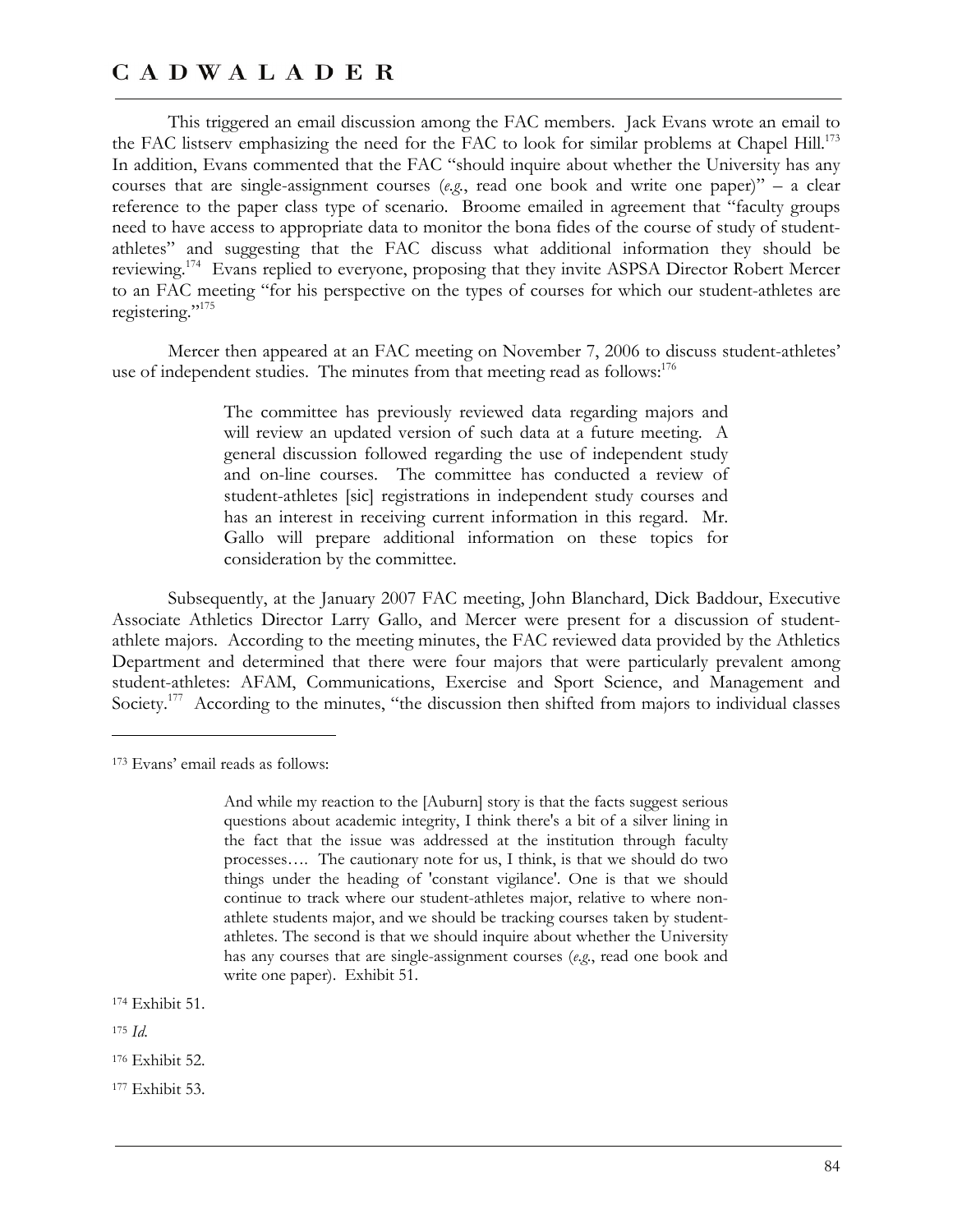and the question of whether any concentrations of student-athletes tend to occur."<sup>178</sup> The minutes reflect the FAC's sentiment that "no sense exists of a current problem," but notes that Mercer will track registrations in independent study and on-line courses.<sup>179</sup> The minutes do not reflect whether there was or was not any discussion of "single assignment courses," as Evans suggested, or any discussion of the "bona fides" of courses, as Broome suggested.<sup>180</sup>

Governor Martin's team examined this meeting during their investigation. They interviewed Blanchard, Mercer and Baddour in an attempt to fill in the gaps in the minutes and to determine what, if any, discussion was had about the irregular AFAM classes in the 2006-2007 FAC meetings. Based on their interviews and a review of the FAC minutes, they concluded in their report that the Athletics and ASPSA administrators had "raised a general question to the FAC regarding the propriety of lecture courses that were being taught in an independent study format."<sup>181</sup> They further concluded that when this issue was raised, the FAC responded that "instructors have wide latitude in how they teach approved course content," *Id*., and "that it was incumbent upon each instructor of record to determine how to teach his/her own course and that it was therefore unnecessary for ASPSA personnel to question the instructional methods used."<sup>182</sup> In sum, the Martin Report found that the Athletics and ASPSA administrators had tried to raise their general concerns about the academic integrity of certain AFAM classes and that the faculty on the FAC had told them to mind their own business.

These findings were immediately challenged by the members of the 2006-2007 FAC, none of whom had been interviewed by the Martin investigators. Lloyd Kramer and seven other FAC members issued a statement definitively stating that "[t]he Martin Report on 'Academic Anomalies' mischaracterizes the actions of the Faculty Athletics Committee (FAC). The abuses that the Report rightly condemns were not condoned by the FAC, and the principle of academic freedom was not used to justify academic misconduct."<sup>183</sup>

This direct contradiction caused skeptics to question whether the account from the Athletics and ASPSA personnel was simply an attempt to absolve the Athletics Department of responsibility for sending their players to classes that were as irregular as those that got Auburn in trouble. It also caused the Martin team to ultimately to publish a clarification that acknowledged the faculty's account of the meetings and assured them that the team had "no intent to imply that the FAC or its members were aware of the now-known issues prior to initial reports of academic anomalies discovered in the Department of African and Afro-American Studies." The Clarification then went

 $\overline{a}$ 

<sup>179</sup> *Id*.

<sup>178</sup> *Id*.

<sup>180</sup> *Id*.

<sup>181</sup> MARTIN REPORT, *supra* note 41, at 53.

<sup>182</sup> MARTIN REPORT, *supra* note 41, at 9.

<sup>183</sup> LLOYD KRAMER, STATEMENT OF THE CHARACTERIZATION OF THE ACTIONS OF THE FACULTY ATHLETICS COMMITTEE IN THE MARTIN REPORT (Feb. 8, 2013), *available at* http://faccoun.unc.edu/facultycouncil/meeting-materials-past-years/meeting-materials-2012-13/february-8-2013/#heading-4.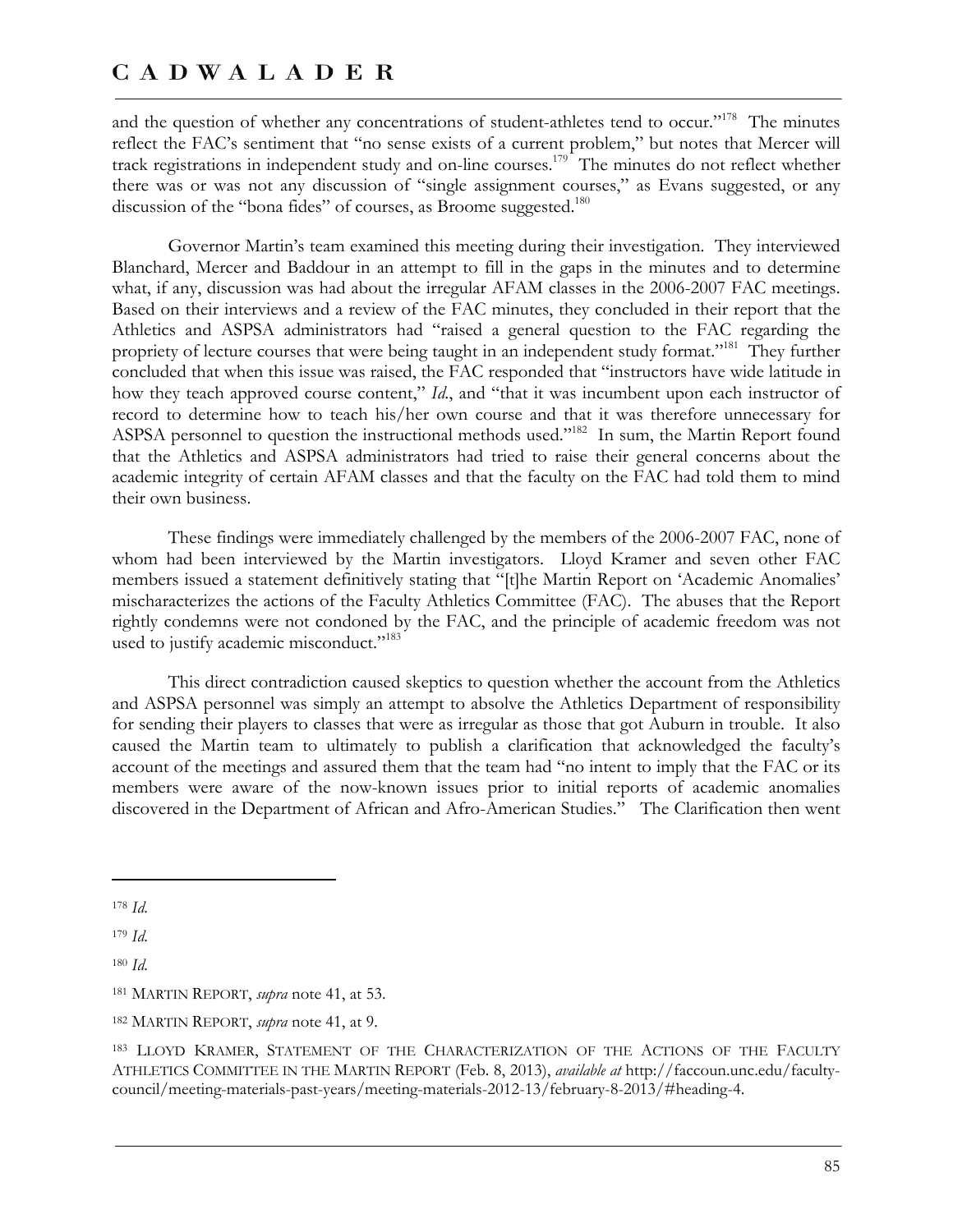on to predict that "what was said [in the 2007 FAC meeting], or not, when, and by whom will not be determined with certainty."<sup>184</sup>

Given the importance of this factual issue to the question of faculty knowledge and the level of controversy that ensued after the Martin team issued its findings, we made it a priority to learn as much as we could about that meeting.

We interviewed all three Athletics participants, and they gave fairly consistent accounts. Blanchard stated that he raised the issue of the AFAM classes at the end of a discussion about student-athlete clustering. He told the FAC that there was a professor in the AFAM Department who advertises courses as though they are regular lecture classes but teaches them as independent studies.<sup>185</sup> Blanchard recalls the FAC members responding firmly that the teaching method employed by a professor is a matter of his or her academic freedom and that he and his Athletics Department colleagues should not question a professor's choice of teaching method. Blanchard said that he was struck by the harshness of the response, and interpreted it as signaling the end of the conversation.

Mercer had a similar recollection. He explained that he was the one who initially became aware that the AFAM Department was offering regular lecture courses as independent studies. He brought the issue to Blanchard's attention, and they in turn decided to report it to the FAC. According to Mercer's memory of the ensuing meeting, Blanchard led the discussion and explained that they were seeing student-athletes enrolling in what were listed as traditional lecture courses, but taking them as independent studies. Like Blanchard, he recalled being told by the FAC members (neither he nor Blanchard could remember any specific individual) that the faculty were in charge of their classrooms and could decide how to teach their courses.

Dick Baddour largely supports the account given by Blanchard and Mercer. According to Baddour, Blanchard and Mercer approached him sometime after the Auburn revelations and said they wanted to alert the FAC that the AFAM Department was teaching certain classes as independent studies, even though they were listed as lecture courses. Baddour recalled that they discussed the issue at the FAC meeting, but does not remember much about the specific conversation other than the consensus response from the FAC members that faculty are in charge of their classroom and have the authority to design their classes as they see fit.

After getting the account from the Athletics and ASPSA personnel, we interviewed the FAC members, and they were unanimous in their rejection of that account. We spoke with eight of the nine FAC members present at the January 2007 meeting. To a person, they claimed no recollection of any discussions specifically about irregular classes in the AFAM Department.<sup>186</sup> To their

<u>.</u>

<sup>184</sup> MARTIN CLARIFICATION, *supra* note 47, at 1.

<sup>185</sup> Blanchard stated that he did not discuss any more specific details of the courses – such as Crowder's grading or the use of grade changes – because he was unaware of them.

<sup>186</sup> Sociology Professor Kathleen Harris, for example, recalled some general discussion of independent study as a mode of instruction and the professor's prerogative to structure it how he or she likes. She also recalls a reference to concerns that might arise if too many student-athletes are enrolled in independent studies with one professor. She does not recall any discussion beyond those points, but is certain that the FAC did not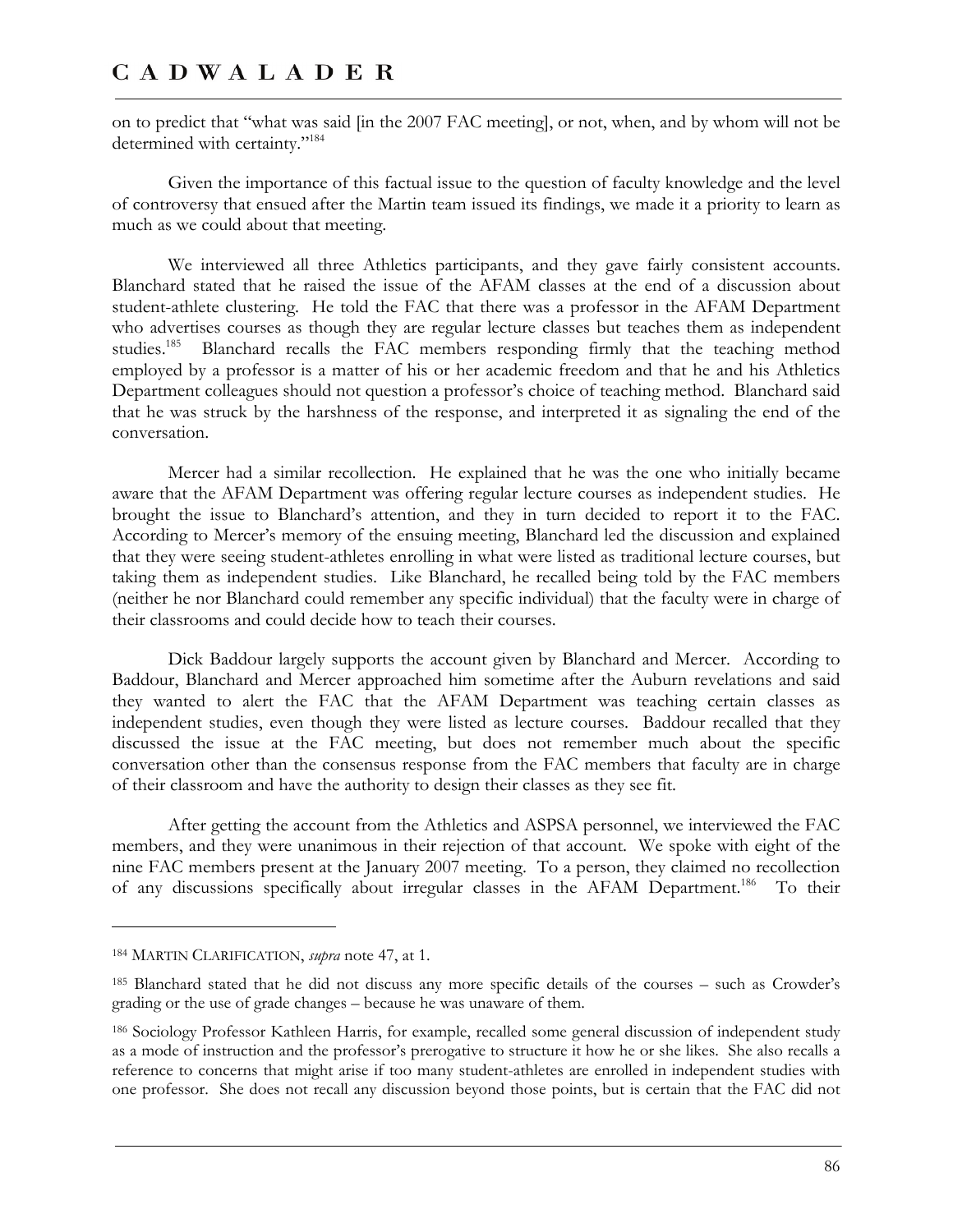$\overline{a}$ 

recollection, any discussion of independent studies remained very general and was not specific to the AFAM Department. To the extent that the AFAM Department might have been mentioned, there was certainly no reference to the irregular practice of teaching lecture-designated courses for student-athletes in an independent study format. Had they heard such a thing, they contend, they definitely would have taken further action back then, and would have a recollection of it today.

Like Governor Martin's investigative team, we have been unable to identify any evidence that definitively proves which account is the truth. The meeting minutes are vague, the participants give conflicting accounts, and we have found no subsequent emails or other documents that record what was discussed at the meetings. With no direct evidence to tell us what transpired, we have to instead analyze the available circumstantial evidence that may suggest which account is more plausible.

The key question in our analysis is whether the Athletics and ASPSA administrators clearly put the FAC members on notice about the irregularity of the AFAM classes that their studentathletes were taking. The circumstantial evidence indicates that they did not.

There are two possible explanations for that failure. The first would be the skeptic's view that the Athletics and ASPSA personnel brought this issue to the FAC's attention only to get cover for the Athletics program in the event that the paper classes became an issue. Under that theory, they would have been intentionally vague in their disclosure to the FAC, as they were more interested in simply creating a record of having raised the issue before the FAC than they were in truly sensitizing the FAC members to the problems with these classes that their players were taking in large numbers.

There are several circumstances that might suggest such an agenda on their part. First, the timing of their disclosure to the FAC raises a question. They did not spontaneously raise their concern as soon as they discovered that mis-designated lecture classes were being taught as independent studies. Rather, they only went to the FAC after they saw that similar classes had gotten Auburn in hot water. In fact, our investigation has revealed that Mercer knew about the misdesignated AFAM lecture classes as of July 2006, yet never raised the issue with the faculty until after the Auburn scandal broke. At the very least, this timing suggests that their concern was less about the integrity of the academic curriculum and more about a fear of ending up like their counterparts in Auburn.

Second, it bears mentioning that Mercer previously gave the FAC partial data in their 2002 meeting, which gave the FAC a false sense of comfort about the student-athletes' use of independent studies and likely caused the FAC's inaction at that time. We have no reason to believe that there was any intent to deceive the FAC, but the incompleteness of the data presented in the 2002 meeting makes one wonder whether there was sufficient interest in telling the full story,

receive a more detailed description of the AFAM paper classes. Another FAC member, English Professor George Lensing, recalled discussion about the large number of student-athletes enrolled in independent studies, but he could not recall if there was any discussion of the AFAM Department or of irregular independent studies. Jack Evans had no memory of anyone discussing the AFAM Department's paper classes – as now understood – but he did recall that the FAC discussed who had the responsibility of determining whether a course was sufficiently rigorous.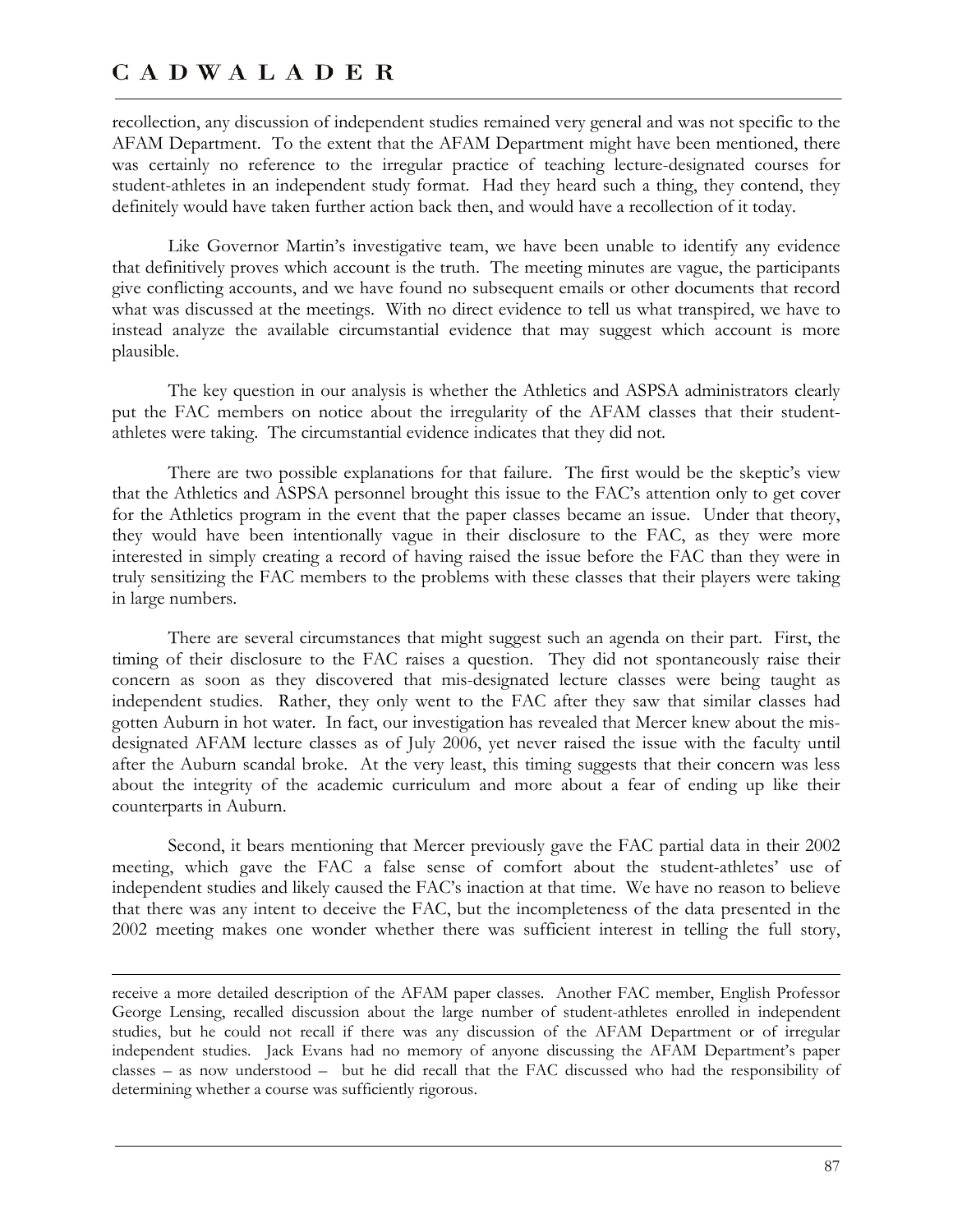especially where that full story may not reflect well on the Athletics program and the practice of placing student-athletes in paper classes.

Lastly, it is worth remembering that the FAC tasked the Athletics administrators – and Mercer specifically – with "track[ing] registrations in independent study and on-line courses" as an output of their discussion at the 2007 meeting.<sup>187</sup> Mercer conceded in our interview that he never acted on that tasking and completely let it drop. That is a telling fact, and it lends support to the suspicion that the Athletics and ASPSA personnel were more interested in creating a record of advising the FAC about these classes than in following up and addressing the issue.

While one could make the argument – and many supporters of the faculty's version of events have made it – that the Athletics and ASPSA personnel approached the 2007 FAC meeting with just such an agenda in mind, we do not find that that necessarily happened. Nor do we need to make that finding in order to conclude that they failed to put the FAC on notice about the AFAM paper classes.

The dispute over the FAC meeting revolves around whether the Athletics and ASPSA personnel told the FAC specifically that an AFAM professor was treating lecture-designated classes as independent studies. Blanchard and company claim that they did; the faculty members on the FAC claim that they did not.

Importantly, nobody on either side has suggested that they told the FAC about the more egregious irregularities of the AFAM paper classes – namely, that no faculty member was involved and that the classes were managed and graded by an office administrator. If you take Blanchard, Mercer and Baddour at their word, they could not possibly have conveyed that information because they did not know about those aspects of the paper class system at the time. Therefore, the most they conveyed was that an AFAM professor had decided to teach lecture-designated courses as independent studies, which, in and of itself, is more of a technical violation of course-labeling protocols. For all the FAC knew, the professor running these mis-labeled independent studies was doing everything the right way – working closely with the students, monitoring the students' work and providing them with valuable feedback and guidance along the way. Without a more complete picture about the absence of these standard instructional elements, it is understandable how the FAC would have failed to appreciate the full gravity of the situation.

In light of the above, we believe the weight of the circumstantial evidence supports the FAC's position that they were not put on notice about the paper classes, that "[t]he abuses that the [Martin] Report rightly condemns were not condoned by the FAC, and [that] the principle of academic freedom was not used to justify academic misconduct."<sup>188</sup>

 $\overline{a}$ 

<sup>187</sup> Exhibit 53.

<sup>188</sup> Once we find that the FAC was not fully apprised about the irregular AFAM classes, it becomes somewhat academic whether the FAC did or did not invoke the principle of academic freedom during the 2007 meeting. For purposes of completeness, however, we do find that the Athletics personnel may be completely accurate in contending that that principle was invoked. We find it quite plausible that a faculty group – this FAC or any other faculty group – might respond to questions about the substance or format of a class by pointing out that professors are given, and should be given, substantial latitude to decide how to teach their classes. That is, in fact, the case across most campuses in the United States, and it was particularly the case at Chapel Hill in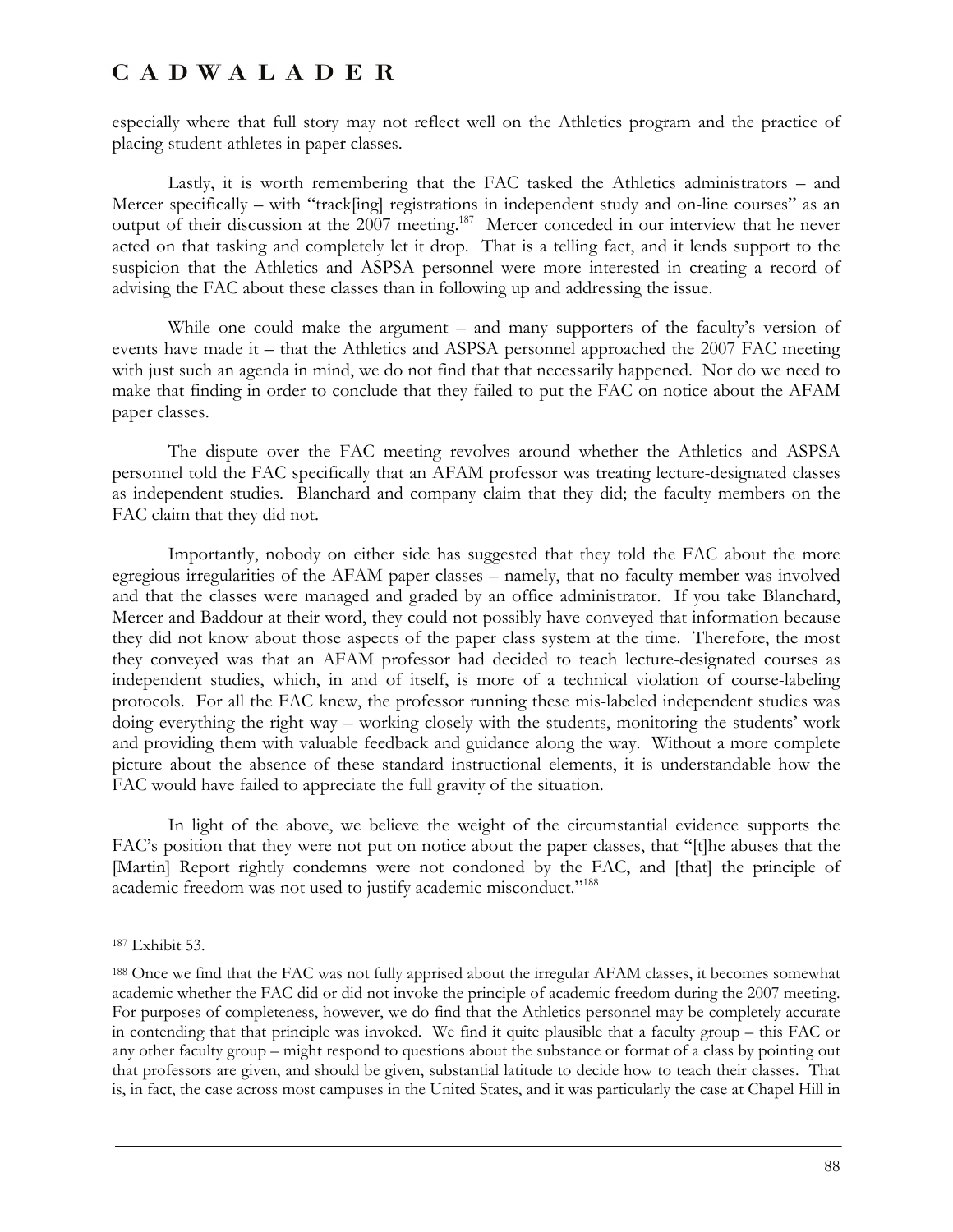### b. The Faculty Athletics Representative

The second mechanism by which the faculty monitors athletics is through the Faculty Athletics Representative ("FAR"). Under NCAA legislation, each member school is required to designate a faculty member as the FAR to "represent the institution and its faculty in the institution's relationship with the NCAA and its conference(s), if any."189 At Chapel Hill, Jack Evans, a professor and former dean of the Kenan-Flagler School of Business, served as FAR from 1995-2010.

As FAR, Evans served as an *ex-officio* member of the Faculty Athletics Committee and was responsible for preparing minutes of the Committee's meetings. As such, Evans attended all FAC meetings, including both the 2002 and 2006 meetings at which independent studies were discussed.

Beyond those meetings, there is no evidence that Evans was ever alerted to concerns about the academic integrity of AFAM classes and failed to take action. If anything, the email record suggests that he would have acted on such concerns if he had heard them. As explained above, it was Evans who reacted to the 2006 Auburn story by suggesting that Chapel Hill should take a look at itself. In an email to the FAC, Evans urges it to do the following: 190

> two things under the heading of 'constant vigilance.' One is that we should continue to track where our student-athletes major, relative to where non-athlete students major, and we should be tracking courses taken by student-athletes. The second is that we should inquire about whether the University has any courses that are singleassignment courses (*e.g.*, read one book and write one paper).

This email and the rest of the record suggest that it is unlikely Evans had and failed to act on knowledge about the paper classes. $191$ 

189 NCAA Const. art. 4, § 02.2, *available at* http://www.ncaapublications.com/productdownloads/D110.pdf.

190 Exhibit 51.

<u>.</u>

<sup>2006.</sup> Many of our faculty witnesses cited academic independence and professorial prerogative as critical to the functioning of an elite university, even while recognizing that this autonomy may have been exploited by Nyang'oro and Crowder when they were running their "shadow department." As such, we find it quite plausible that the FAC may have made that point when the Athletics administrators raised a concern about classes offered by the faculty.

It is an altogether different question, however, whether the FAC invoked the principle of academic freedom specifically to shield academic misconduct from scrutiny. That question is not before us, as we have no evidence that the FAC was made sufficiently aware of any academic misconduct during the conversations in the 2007 meeting.

<sup>&</sup>lt;sup>191</sup> The finding that the FAR did not know about the paper classes begs the question whether the FAR should have known about them. His lack of awareness that the paper and independent study classes were being taken by at least 3000 students makes one wonder whether the FAR was truly expected and empowered to peel back the cover and learn the inside operations of the University's athletics programs.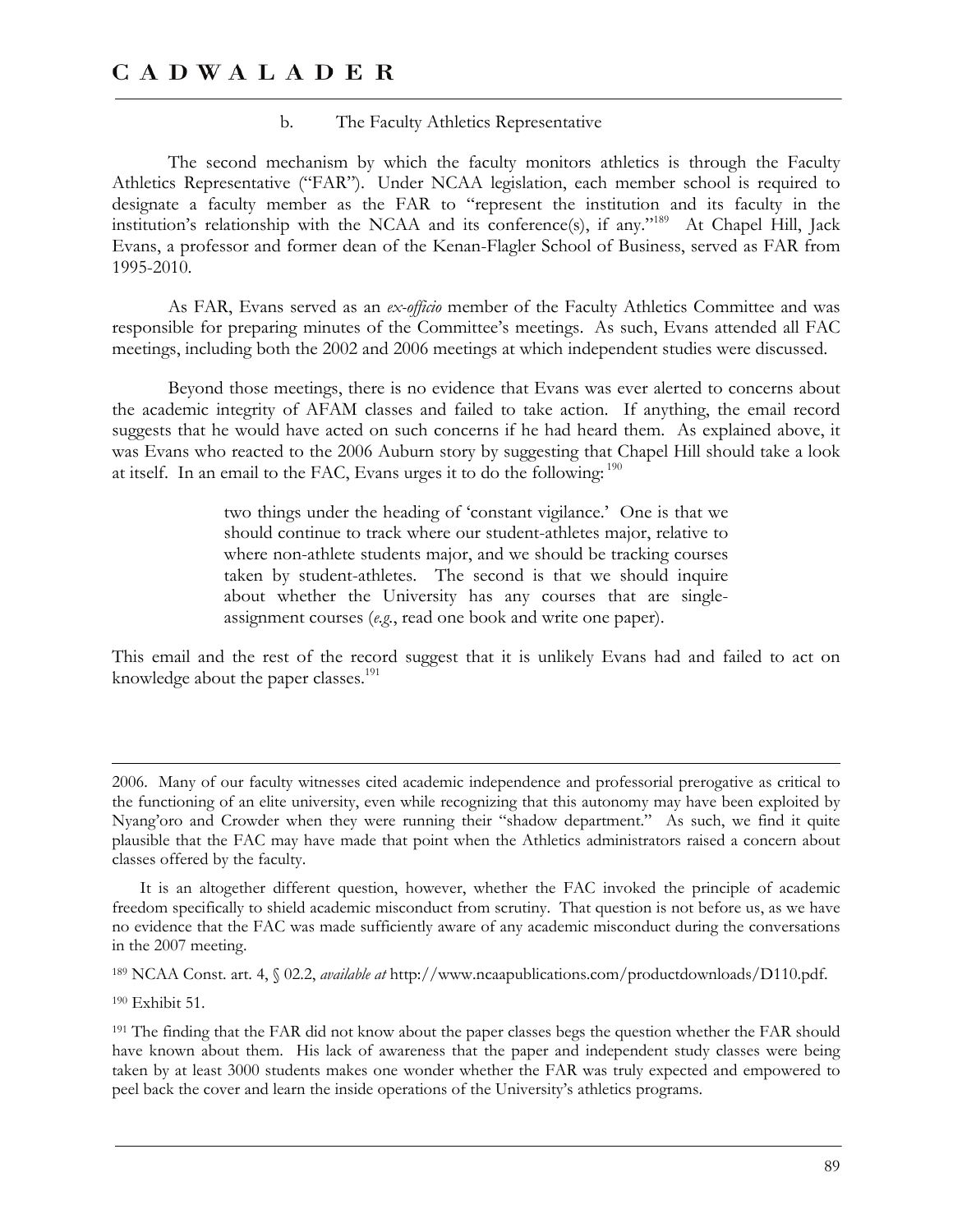$\overline{a}$ 

### 6. Chapel Hill Administration

The last group we examined for knowledge about these irregular AFAM classes was the Chapel Hill administration. We conducted interviews and reviewed emails that shed light on the degree of contemporaneous knowledge by administrators in each level of administration above the AFAM Department. Those administrators, in ascending order of hierarchy, include: the Senior Associate Dean for Social Sciences and Global Programs, the Senior Associate Dean for Finance and Administration, the Senior Associate Dean for Undergraduate Education, the Dean of the College of Arts and Sciences, and the Chancellor.

a. The Senior Associate Dean for Social Sciences and Global Programs

There were four different Senior Associate Deans for Social Sciences and Global Programs between  $1998^{192}$  and  $2011$ : Dick Soloway (1998 – 2006), Arne Kalleberg (2006- 2008); Karen Gil (2008 – 2009), and Jonathan Hartlyn (2009 – present). In his role as Senior Associate Dean, as well as his prior role as Chair of the Political Science Department, Hartlyn knew Nyang'oro and regularly interacted with him during meetings of the department chairpersons. He claims, however, that he never had any inkling that Nyang'oro was offering the paper classes and only learned about them when Nyang'oro disclosed their existence during their meeting in the aftermath of the media disclosures in August 2011. Hartlyn's prompt and decisive efforts to follow up on those disclosures supports his contention that he had not previously been aware of the paper classes.<sup>193</sup>

Arne Kalleberg served in this position between 2004 and 2007. He was the last Senior Associate Dean to re-appoint Nyang'oro as chair of the AFAM Department. In making that decision, Kalleberg reported that he spoke with faculty members in the department and learned nothing that alerted him to the irregular courses in the AFAM Department. He recalls – and the faculty we interviewed confirm – that there were no concerns raised about irregular courses or independent studies during those interviews.

b. The Senior Associate Dean for Finance and Planning

Tammy McHale has served as Senior Associate Dean for Finance and Planning since 1998. In that position, she analyzes professor teaching loads, and would have looked at Nyang'oro's independent studies load, which was up to 300 students each year. When we asked whether she had ever realized that Nyang'oro was teaching an excessive number of independent studies – which might have caused her to question whether he actually was teaching them – McHale said she had not and explained that she was more focused on ensuring that faculty members were teaching a minimum number of courses and less concerned with the prospect of a faculty member teaching too

<sup>192</sup> The position of Senior Associate Dean for Social Sciences and Global Programs was created in 1998.

<sup>&</sup>lt;sup>193</sup> There was one email we identified that made us initially question whether Hartlyn might have known more than we had been led to believe. In an email from September 2010, Hartlyn thanked Nyang'oro for accepting a student for an independent study in a class, AFRI 521, which was denominated as a lecture course. When we asked Hartlyn and Nyang'oro about this email, neither recalled the specific instance. Upon further review of emails with Hartlyn and Nyang'oro, it appears as though Hartlyn had spoken with Nyang'oro and arranged for the student to enroll in the course without a necessary prerequisite. Exhibit 54.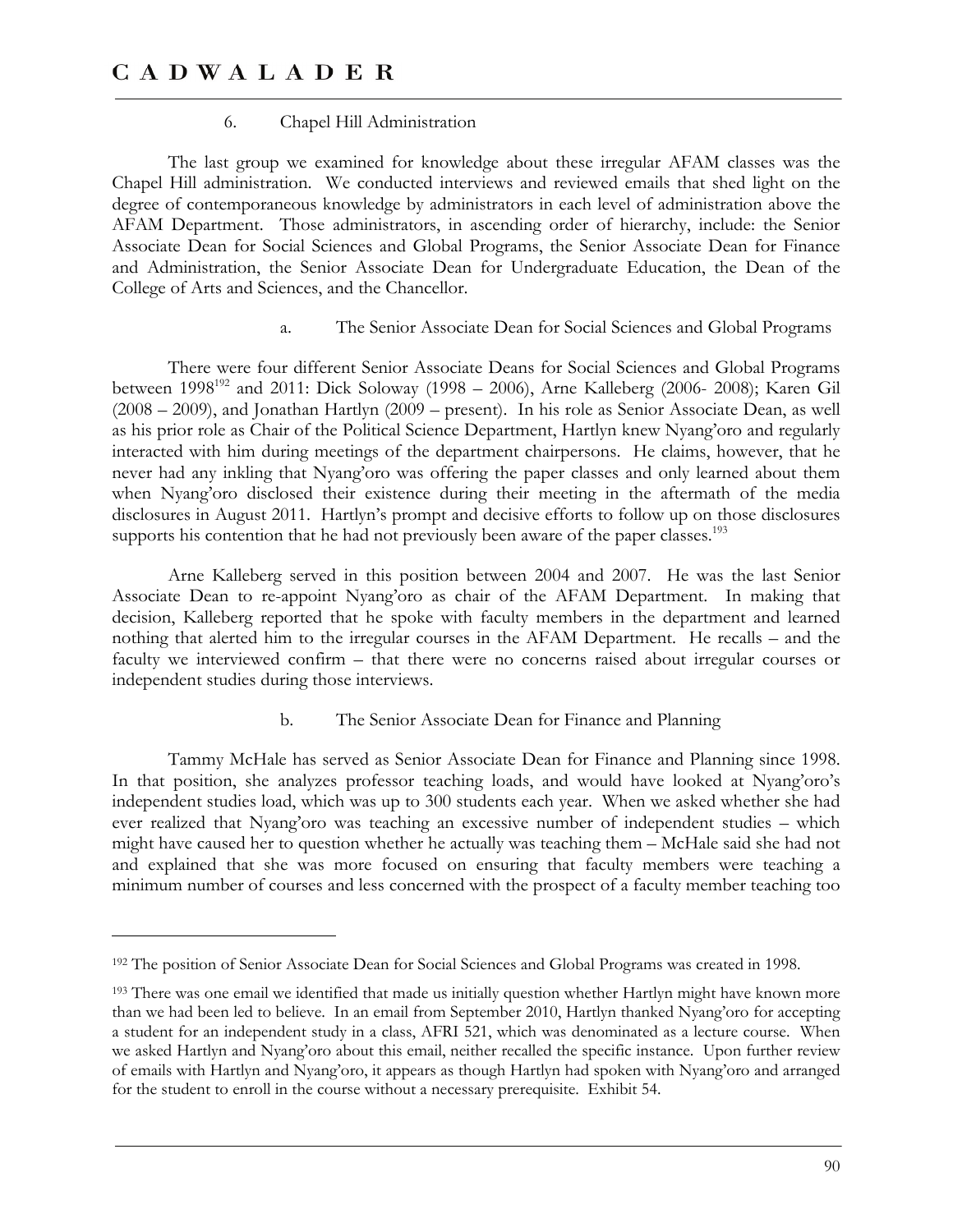many. While she concedes that she might have noticed that he was teaching more than required,<sup>194</sup> she does not recall anything that was terribly out of the ordinary. Aside from this possible understanding about Nyang'oro's course load, there is no evidence that McHale had any knowledge about irregularities in the AFAM Department.

c. The Senior Associate Dean for Undergraduate Education

The position of Senior Associate Dean for Undergraduate Education was held by Bobbi Owen from 2005 to 2014. As we discuss in Section IV.B.9, Dean Bobbi Owen appears to have had knowledge of at least some of the issues in the AFAM Department. In 2006, Owen apparently knew that the AFAM Department was enrolling far too many students in independent studies and told Nyang'oro to limit the numbers and "rein" Crowder in. Owen was also advised by then-Dean of Academic Advising Carolyn Cannon of her concern that signatures on grade change forms purportedly signed by Nyang'oro had actually been signed by someone else. In response to Cannon's concern, Owen got a sample signature from Nyang'oro and gave it to Cannon to use as a comparison for future grade forms. Owen took no further action and apparently never shared the concerns about either the high independent studies numbers or the suspect grade form signatures with anybody above her in the administration.

d. Dean of the College of Arts and Sciences

The position of Dean of the College of Arts and Sciences was held by eight different faculty members over the time that these paper classes were in existence. We interviewed current Dean Karen Gil (2009– present) and Holden Thorp (2007-2008) about their knowledge of the paper class scheme and found nothing to suggest that either of these deans or their predecessors were aware of the irregularities within AFAM.

e. Chancellor

 $\overline{a}$ 

There were five permanent or acting Chancellors over the period that the AFAM paper classes took place. Holden Thorp served as Chancellor from 2008 to 2011. James Moeser immediately preceded him and served as Chancellor of Chapel Hill from 2000 to 2008. William O. McCoy served as Acting and Interim Chancellor between 1999 and 2000. Michael Hooker served as Chancellor from 1995 to 1999 and Paul Hardin served as Chancellor from 1988 to 1995. We interviewed Thorp and Moeser and looked for any evidence that they or their predecessors knew about the AFAM paper classes and found none.

Both Moeser and Thorp explained that they made a conscious effort to keep close track on developments in the Athletics Department. They routinely attended FAC meetings and were directly involved in personnel decisions in the Athletics Department. When the Auburn independent study scandal broke in 2006, for example, Moeser convened a meeting with senior

<sup>194</sup> Nyang'oro recalled that during one such review with McHale, she pulled out a chart listing all the courses for which he was the Instructor of Record, which showed that he was teaching an inordinate number of independent studies. Realizing that these were Crowder's paper classes for which he was listed as Instructor of Record as a formality, he deflected McHale with a joke about how he was just a very hard worker. McHale did not recall this conversation.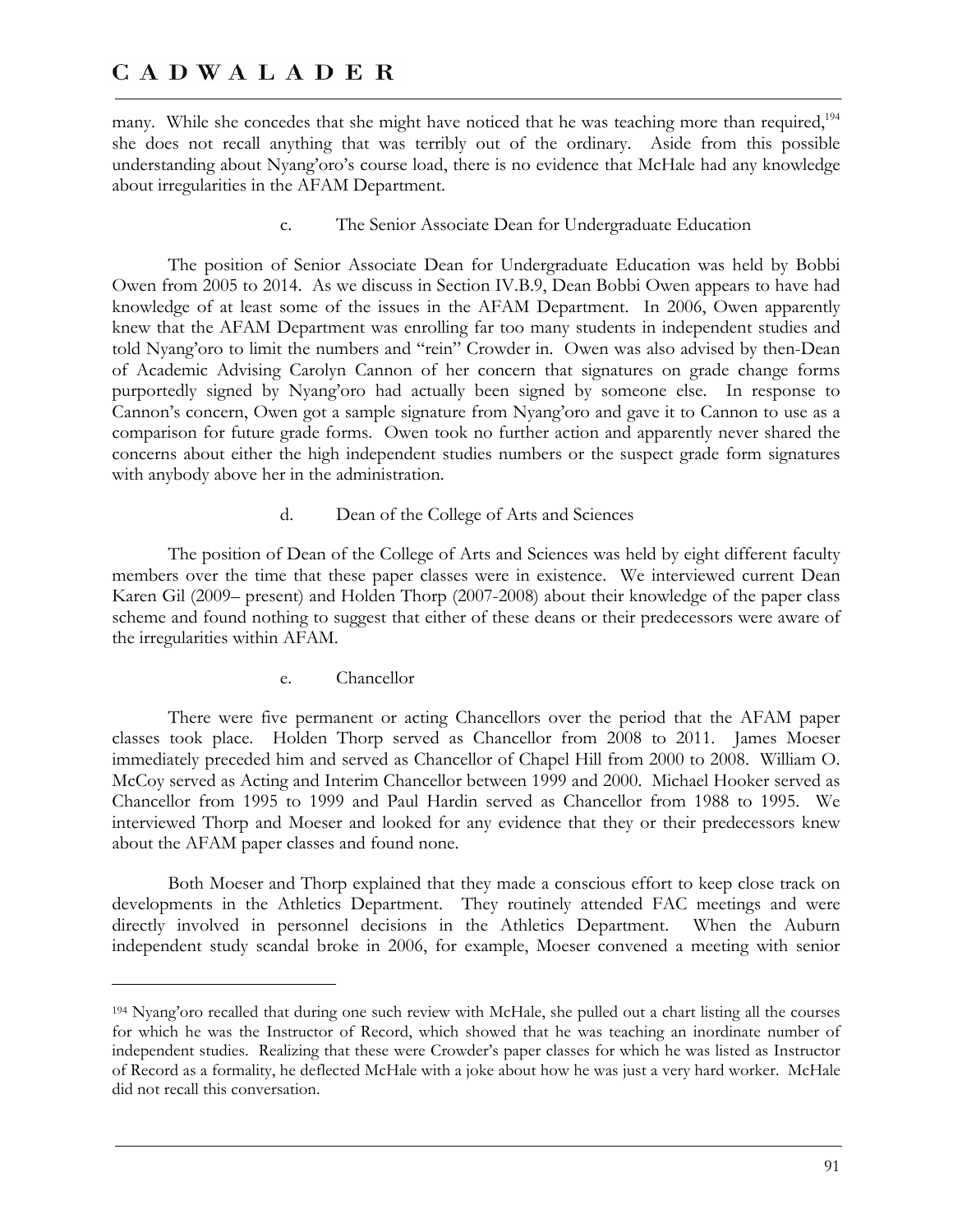administrators in Chapel Hill's South Building to discuss the matter. As Moeser recalled, they had lively discussions, but no one raised a concern that there might be similar issues with independent studies at Chapel Hill, likely due to the commonly-held – but naïve – belief that Chapel Hill was "above" such academic improprieties.

Moeser's protégée, Thorp, was among those who believed that Chapel Hill was above an academic scandal like that at Auburn, and he was blindsided by the AFAM revelations in 2011. Although Thorp told us he knew that the AFAM Department issued higher grades than most other departments and was popular among student-athletes, he knew nothing about the irregularities in the department before Jonathan Hartlyn reported them to him in August 2011.<sup>195</sup>

### C. Assessment of the University's Oversight of the AFAM Department and ASPSA

In the last section, we examined who on campus knew about the AFAM irregularities and determined that the administration was largely in the dark about the scheme that Crowder and Nyang'oro were running. In this section, we ask why. Why did it escape the administration's attention for 19 years that some 3,000 students and student-athletes were taking classes that were so academically unsound?

The answer lies in the University's failure to exercise meaningful oversight of the two University components that were involved in this scheme – the AFAM Department and ASPSA.

1. Oversight of AFAM

 $\overline{a}$ 

It was a woeful lack of oversight of the AFAM Department and Chairman Nyang'oro that made it possible for him and Crowder to carry out their paper class scheme. As far as we could tell, there was almost no structured oversight of the AFAM Department's operations during Nyang'oro's tenure from 1992 to 2011. There were occasional meetings between Nyang'oro and his direct superior, the Senior Associate Dean for Social Sciences and Global Programs, but little oversight beyond that.<sup>196</sup> The Senior Associate Deans typically did not involve themselves in the workings of each department, and instead saw their role as focusing on faculty recruitment and promotion,

<sup>195</sup> As we explain in Section V.A.3 above, Nyang'oro contends that then-Dean Thorp twice commended and thanked him and the AFAM Department for its hard work in teaching so many student-athletes. Thorp did not recall making these comments, but acknowledged that he may have done so. It was well known both that many student-athletes took the less rigorous AFAM classes and that the handling of student-athletes with the demands on their time could be challenging for a professor. As such, he would have felt genuinely grateful for AFAM's efforts with the student-athletes and it would have been perfectly in keeping for him to thank Nyang'oro for those efforts. Thorp's explanation makes sense, and there is no basis for deducing from that remark that Thorp knew anything about the paper classes.

<sup>196</sup> On occasion, Tammy McHale, the Senior Associate Dean for Finance, would conduct an audit of the Department in order to determine its budget for the academic school year. McHale, who served in her role since 1998, explained that these audits did not address substantive academic issues and she did not recall these audits ever turning up anything unusual about AFAM.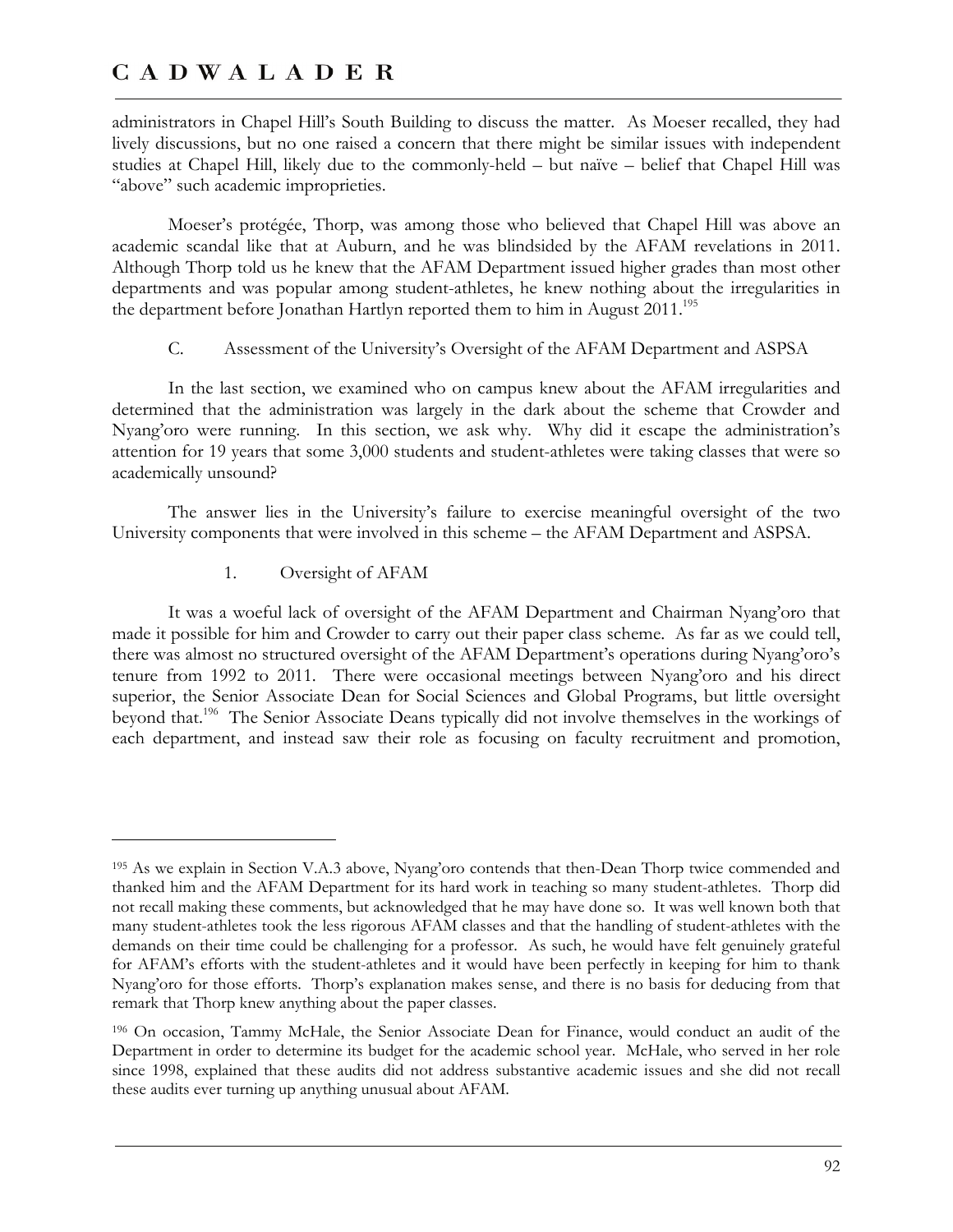$\overline{a}$ 

development of academic programs, and fundraising.<sup>197</sup> Consequently, department chairs were allowed significant autonomy and control of their department, with little to no intervention from the administration.

We have attempted to diagnose why the academic oversight at Chapel Hill was so lacking for so many years, and we have identified both cultural and structural reasons. Culturally, the minimal oversight can be attributed to the same value that was allegedly expressed by the faculty in the 2007 FAC meeting – the cherished academic independence that professors enjoy in elite institutions. As former-Dean Kalleberg explained to us, the ethos of Chapel Hill's administration revolved around trust and a resistance to structured management. At all levels of the University, the inclination was to minimize management and interference from the administration and maximize the professor's latitude to design his or her own approach to instruction and research. This hands-off management approach was laudable as a means of fostering academic creativity but lamentable as a mechanism for detecting and preventing the type of academic misconduct that existed in the AFAM Department for so many years.

In addition to this cultural reason, there were also several procedural and policy flaws that served to shield the AFAM Department from established oversight mechanisms. First, the University had a policy requiring each department to undergo an external review of the department's curriculum every five years. This policy applied to all departments at Chapel Hill that have graduate programs, which is the majority of the College's 45 academic departments and curricula. Unfortunately, the AFAM Department was a purely undergraduate program and therefore was not subject to this external review requirement.

Another University policy required that every tenured faculty member undergo a review by his or her department peers once every five years.<sup>198</sup> Once again, this oversight mechanism failed to reach the problem in the AFAM Department because the policy exempted Nyang'oro – the one tenured faculty member whose review may have detected the paper classes – from the review requirement by merit of his position as Chair of the department. The policy exempted department chairs out of concern with putting professors in the awkward position of evaluating their superior. While one can question the thinking behind that exemption, the result was that Nyang'oro was spared from peer review for his whole tenure in the AFAM Department.

The third missed oversight opportunity was during the department chairman appointment process that took place every five years. As part of that process, it was the policy of the Social Sciences Dean to interview every faculty member in the AFAM Department as well as the incumbent chairman. While these interviews would have been a good opportunity to detect the paper classes, it appears that they were not designed or conducted as probing assessments of the incumbent's performance. Rather, as Deans Kalleberg and Hartlyn explained, they were more of an opportunity to gauge whether any of the faculty members might have an interest in applying for the

<sup>197</sup> As Deans Jonathan Hartlyn and Arne Kalleberg explained to us, they had twenty four direct reports, which included departments, curriculums, and various global programs, and were therefore limited in how much oversight they could personally exercise over each chair and each department.

<sup>198</sup> *See* Section 2.c.8, Post-tenure review, "Trustee Policies and Regulations Governing Academic Tenure in the University of North Carolina at Chapel Hill," *available at* http://policy.sites.unc.edu/files/2013/04/tenure.pdf.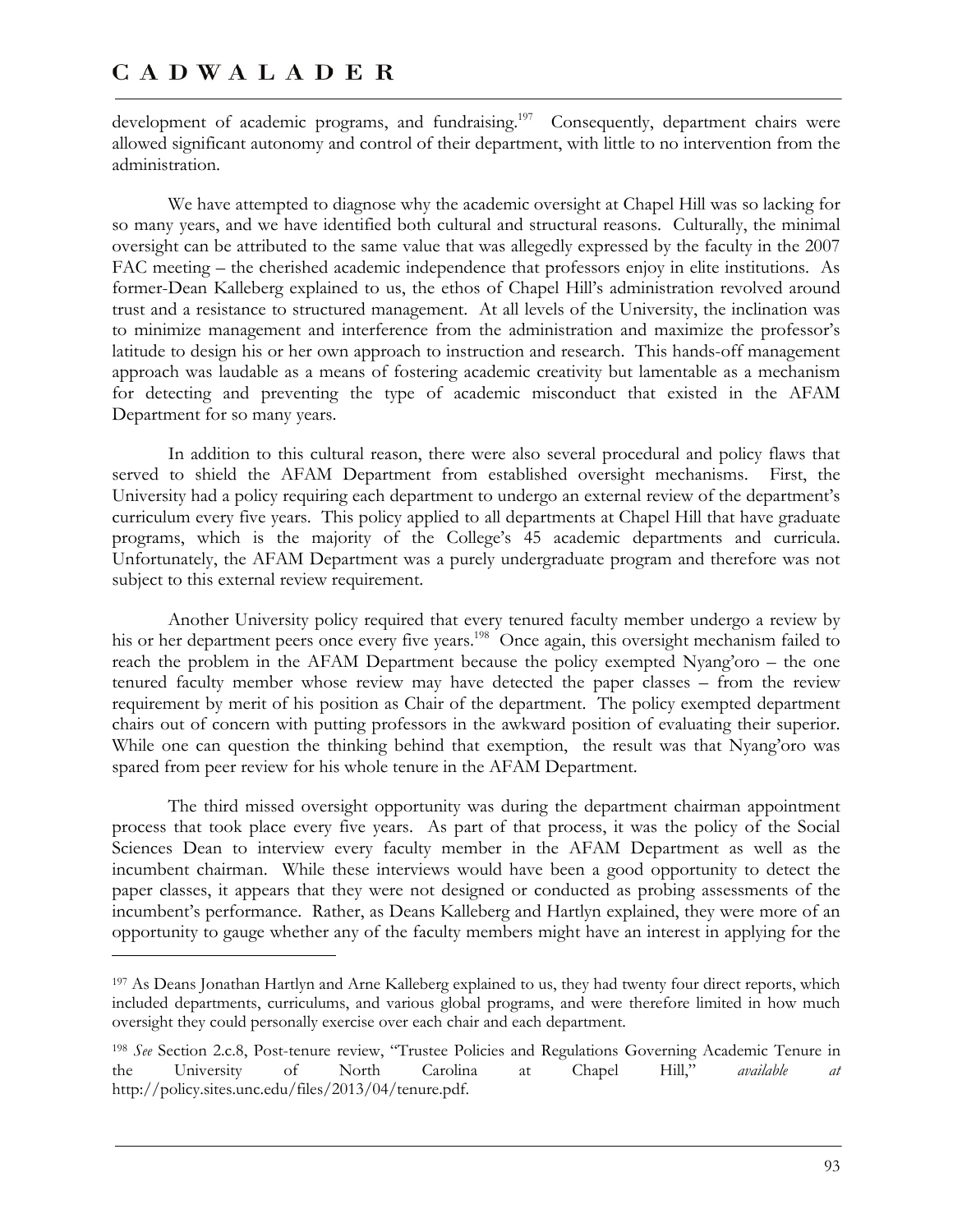position and determining whether any have concerns about allowing the incumbent to continue in the position. Apparently, these interviews failed to smoke out any concerns about the irregular classes on the three occasions when Nyang'oro was reappointed in 1997, 2002, and 2007.

As a result of the administration's hands-off approach and these flaws in their management processes, the AFAM Department operated effectively without meaningful oversight and the paper class scheme was allowed to continue unabated for almost twenty years.

### 2. Oversight of ASPSA

The oversight of the ASPSA staff was also deficient during this time period, but for different reasons. This deficiency derived primarily from the divided reporting relationship that ASPSA had with the Athletics Department and the College of Arts and Sciences – two University components that had very different views of ASPSA's purpose.

ASPSA had traditionally been housed in and funded by the Athletics Department. In the late 1980s, then Athletics Director John Swofford sought to move ASPSA over to the College of Arts and Sciences in order to foster a stronger connection between athletics and academics. Although ASPSA continued to be funded out of the Athletics Department budget – due to the simple fact that Athletics was the only department with the requisite funds in its budget – its oversight and management formally shifted to the College, and specifically to the Center for Student Success and Academic Counseling in the Office of Undergraduate Education.

These responsibilities may have shifted as a matter of the organizational chart, but they did not fully shift as a matter of practice. For all intents and purposes, the ASPSA managers and staff still believed that they reported to a large degree to Senior Associate Athletics Director John Blanchard and the coaches.

This belief was understandable, given the circumstances under which they operated. First, they were physically located with the Athletics Department near Kenan Stadium (and eventually in the Loudermilk Center), nearly a half-mile away from the Office of the Dean of Undergraduate Studies. Second, they continued to be funded by the Athletics Department and had to get its approval for any new staff. Third, it was clear to all that the coaches had the power over the counselors' employment. It was not lost on anybody that Roy Williams was able to bring Walden in from Kansas, install him in ASPSA and have him supplant long-time counselor McSwain. Nor was it lost on the counselors that Reynolds was out of her job once Davis lost patience with her. It was quite clear to the counselors – at least those in the revenue sports – that they were being evaluated by the coaches and judged by their success in keeping players eligible to play ball.

ASPSA's functional integration with the Athletics Department and its distance from the College resulted not only in a tendency to prioritize athletic over academic objectives; it also undermined oversight from the College. It is true that College officials kept tabs on ASPSA at some level. The Associate Dean of CSSAC Harold Woodard and Director of ASPSA Robert Mercer held bi-weekly meetings, and Woodard attended the occasional ASPSA staff meeting. Dean Owen also attended ASPSA meetings on occasion and kept a regular channel of communication open with Senior Associate Athletics Director John Blanchard. While nice gestures, these meetings never graduated into meaningful oversight and scrutiny of ASPSA's mission and methods. As a result,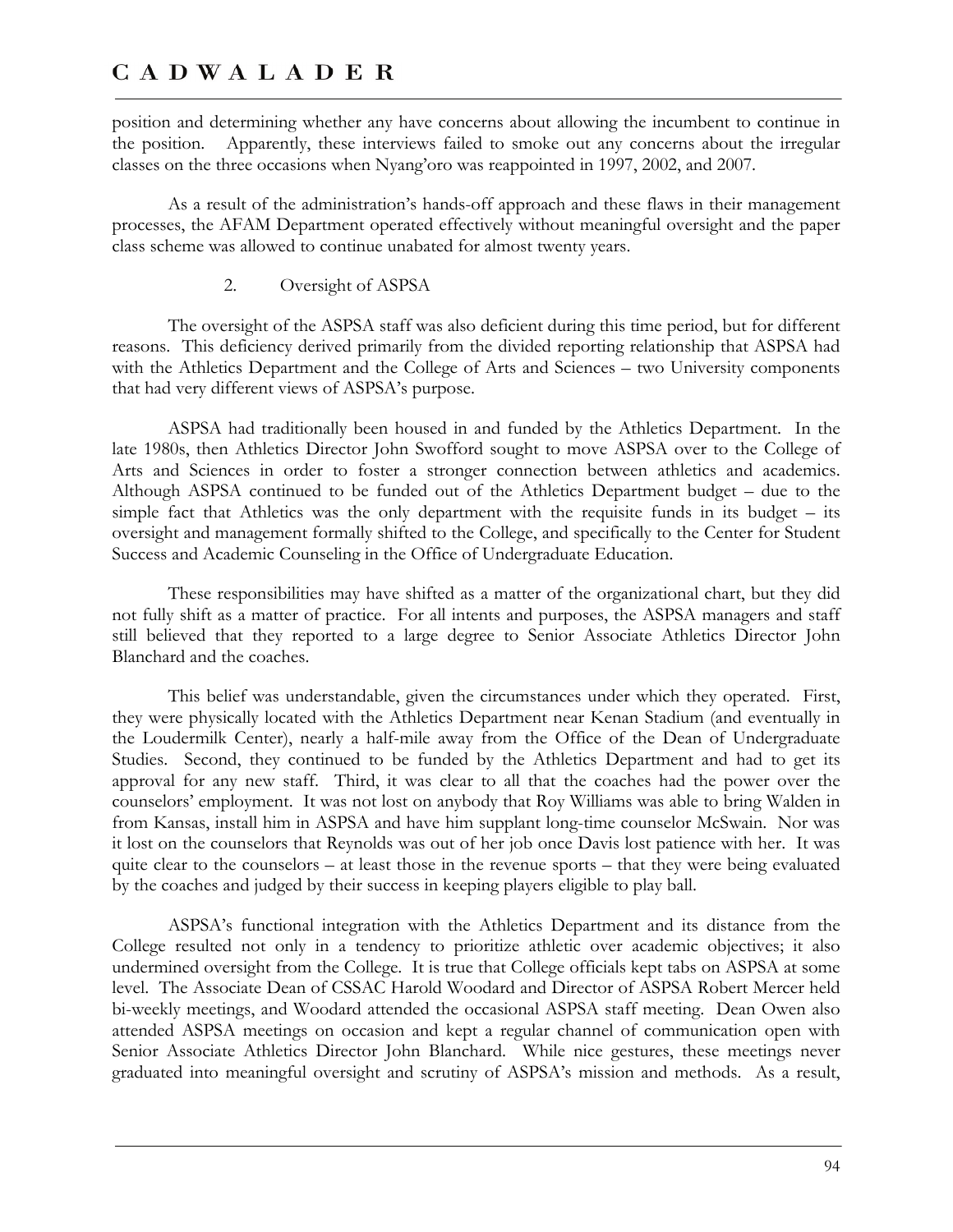$\overline{a}$ 

Dean Owen, Dean Woodard and others at the College never learned about the ASPSA counselors' efforts to boost student-athlete GPAs by placing them in academically-suspect paper classes.

Looking back from today, it is hard to understand how College officials allowed this oversight failure to happen. One can speculate that it may have been the product of inertia, a lack of management-level leadership and the acceptance of certain supposed truisms – *e.g.* that strong oversight cannot coexist with academic independence in an elite university or that such oversight is unnecessary in a school with traditions of academic and athletic excellence – that nobody questioned until it was too late. Regardless the cause, the result of this oversight failing was an education failing that ran counter to the very ethos of this exceptional university and caused it to embark on a selfreflective process that started as soon as Dr. Nyang'oro told Dean Hartlyn about the paper classes in 2011. The following section will describe that process and the changes it has brought about.

D. Assessment of the University's Response to the Paper Class Revelations

The University has been criticized for the lamentable oversight failure that allowed these classes to remain undetected and unaddressed for almost 20 years, and we believe that criticism is fair. The University has also been received substantial criticism for its response to the revelations of these classes starting in August 2011, with some accusing Chapel Hill administration officials of trying to minimize the severity of the conduct and avoid a full accounting of the AFAM paper class scheme.

We found no evidence that the higher levels of the University tried in any way to obscure the facts or the magnitude of this situation. To the extent there were times of delay or equivocation in their response to this controversy, we largely attribute that to insufficient appreciation of the scale of the problem, an understandable lack of experience with this sort of institutional crisis and some lingering disbelief that such misconduct could have occurred at Chapel Hill.

The best evidence of the administration's intentions has been the series of investigative efforts they commissioned. The Hartlyn-Andrews and Governor Martin investigations were both genuine efforts to get to the bottom of the situation.<sup>199</sup> The University deserves credit for commissioning these reviews in 2011 and 2012, and for seeing the further need to commission our investigation when Crowder and Nyang'oro became available for interviews earlier this year.

In addition, University personnel deserve credit for the cooperation they have provided to this investigation. For the past eight months, we have peppered them with requests for assistance of all kinds, and on every occasion they have come through. We never felt even the slightest reluctance to cooperate. To the contrary, there were many times that they were willing to go above and beyond to get us what we needed. We saw that attitude the many times that Registrar Christopher

<sup>199</sup> To the extent they did not get to the bottom of the situation, that was due to factors other than a lack of desire to be thorough. One factor was their lack of access to the key players in the scheme. Another was the unavailability of the findings of the SBI investigation. And, a third factor was the University's demand that Martin complete his work in a time-frame that did not permit the comprehensive email review that is necessary to dig out the facts in this type of investigation. As Chancellor Carol Folt recognized when she ordered supplemental email review after the issuance of the Martin Report, the University now appreciates the importance of a thorough email review.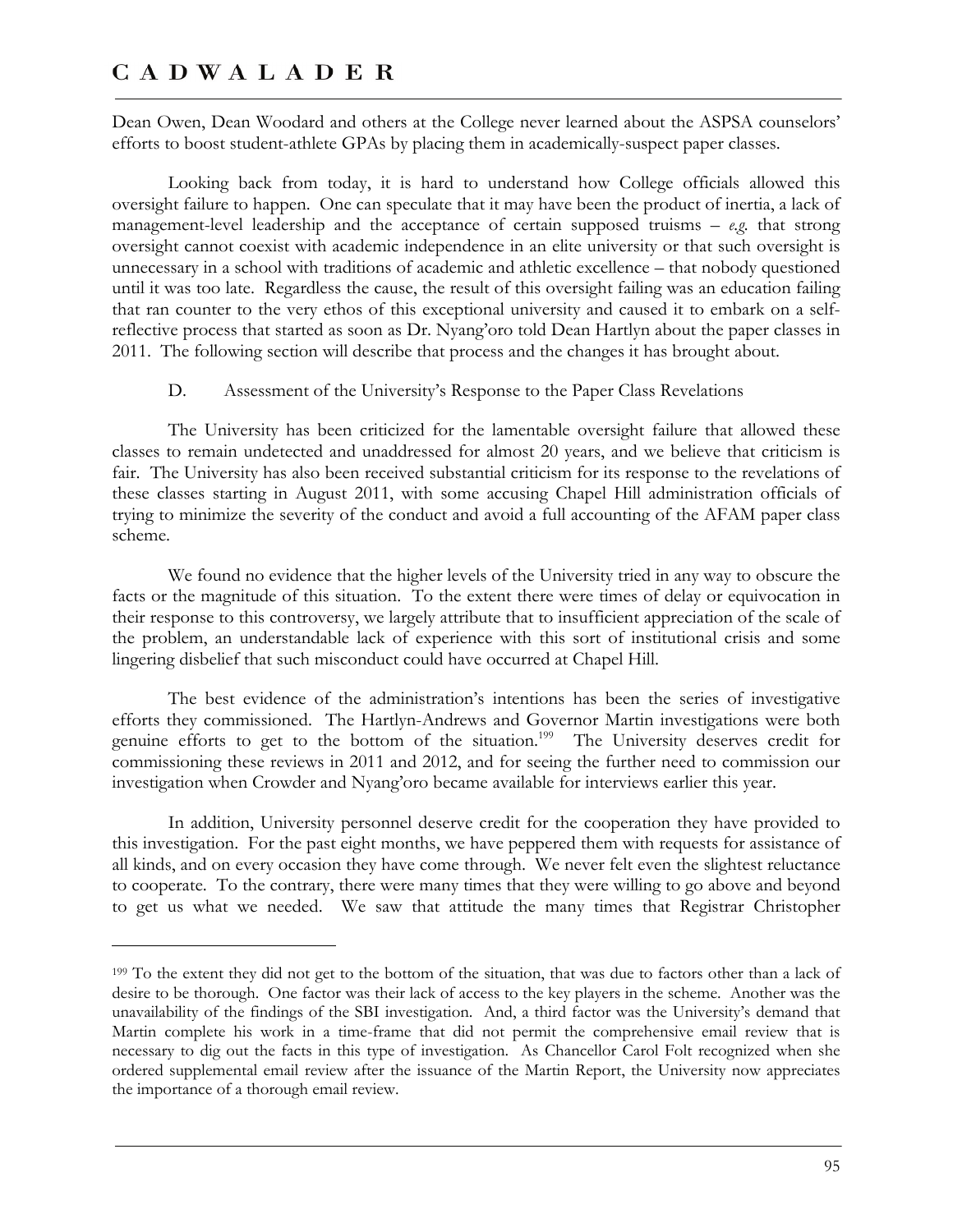Derickson agreed to work long hours and over weekends to get us the data that fed the statistical analyses reflected in this report. We also saw it when we advised the Chancellor's office that a University-affiliated former student was refusing our interview request, and word was immediately sent that he would be summarily terminated unless he submitted to an interview.<sup>200</sup> It was that sort of cooperation by the administration – and the clear message it sent to the rest of the University – that made it possible for us to develop the findings in this report.

Finally, it should be noted that the University has dealt forthrightly with the NCAA ever since the revelations came out about the paper classes. The Athletics Department immediately selfreported to the NCAA the substance of what Nyang'oro reported to Hartlyn in August 2011 before it had more than the haziest understanding of the nature or extent of the issue. It arranged for the NCAA investigator to investigate those allegations along with Chapel Hill's Internal Working Group in the fall of 2011. And, the University also directed us to cooperate fully and share our findings in real time with the NCAA investigators as we conducted our investigation, recognizing that the University would be denied access to that same information until the end of our investigation.

In addition to this investigative activity, the University's response can be evaluated by the series of structural, procedural and policy reforms that Chapel Hill has adopted to protect against a recurrence of such irregularities. Those reforms range from small-bore process refinements to major structural changes. Those reforms include:

- Initiated Student-Athlete Academic Initiative Working Group. Chapel Hill launched the Student-Athlete Academic Initiative Working Group to review all aspects of a student-athlete's experience.
- Revitalized the ASPSA Advisory Committee. Originally founded in the 1980s, the Advisory Committee was revitalized and is composed of faculty and staff to serve as a sounding board for long-term programming and as a source of advice on day-to-day issues that may arise for advising studentathletes.
- Reorganized the Academic Support Program for Student-Athletes. Chapel Hill relocated ASPSA out of the College of Arts and Sciences to the Office of the Executive Vice Chancellor, where its personnel now report directly to the Provost.
- Developed new Athletics Department structure and direction.The Athletics Department completed a comprehensive analysis that led to the strategic plan, "Carolina Leads," to educate and inspire through athletics.
- Reorganized Athletics Department leadership. The department was reorganized in 2012 with several new hires including a new Athletics Director, head football coach and football coaching staff, as well as three hires who brought external experience and perspective in key roles: a Senior

 $\overline{a}$ 

<sup>200</sup> That student agreed to an interview and was completely cooperative.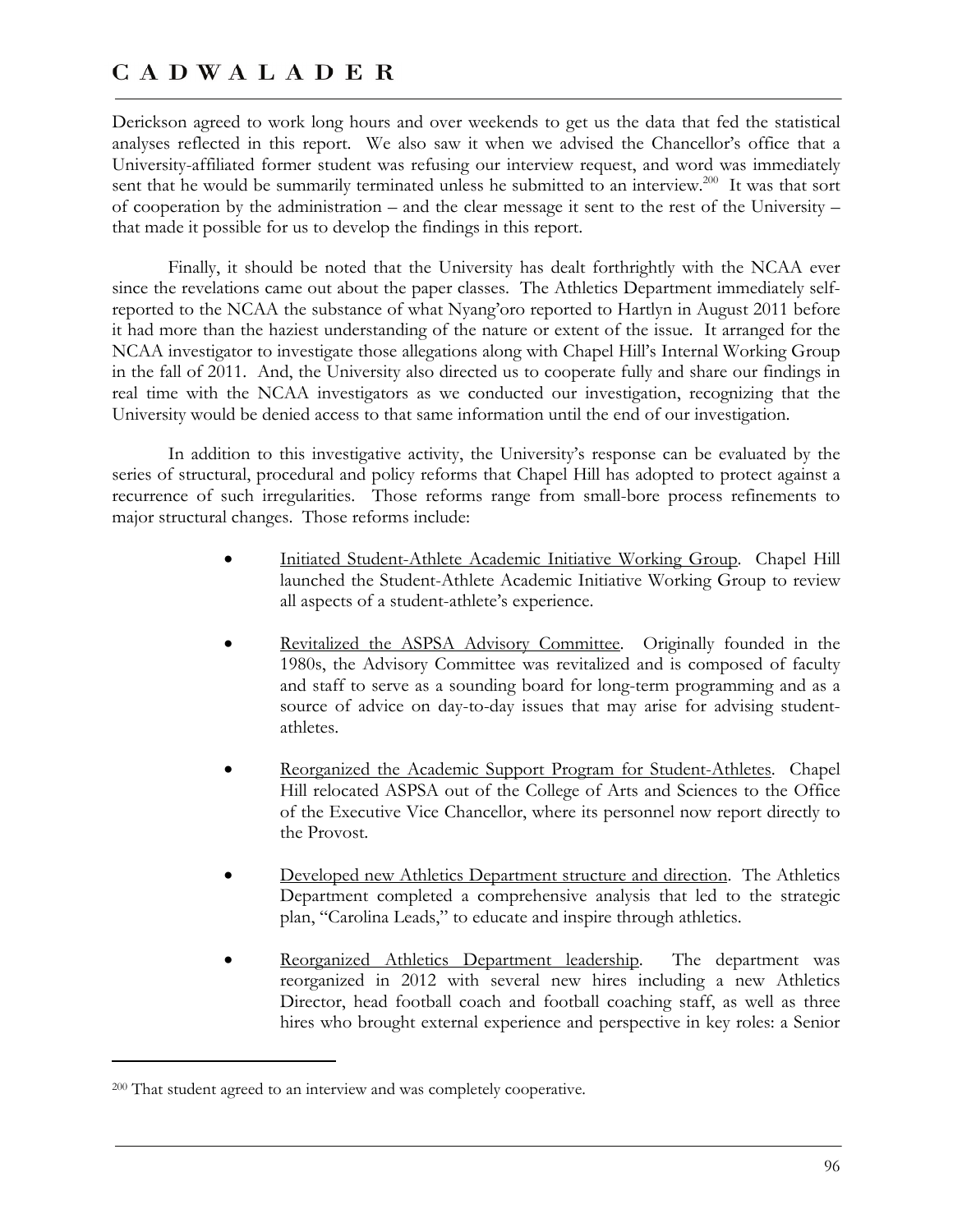Associate Athletics Director who oversees Compliance staff and Student-Athlete Development, an Associate Athletics Director for Compliance who led an evaluation of compliance systems, and an Associate Athletics Director for Risk Management who led efforts to address risk analysis and management.

- Updated the Summer School policies and procedures.The Summer School Policies and Procedures manual was updated with more specific guidelines for faculty and summer administrators regarding teaching assignments including a regular examination of course registration summary data to ensure consistency on faculty summer school teaching loads.
- Instituted new annual teaching assignment review.Senior associate deans now review teaching assignments for all faculty in the College of Arts and Sciences.
- Developed the My Academic Plan (MAP) initiative with input from ASPSA's academic counselors and student-athletes. The MAP program offers better support for student-athletes through creating a weekly plan individually designed for student-athletes based on their preparedness, course selection and specific needs.
- Implemented classroom checks.Chapel Hill has implemented an ongoing process of random classroom checks to determine that classes are taking place as scheduled.
- Instituted new instructions for structuring course syllabi.New instructions require detailed explanation of academic requirements.
- Implemented best practices for independent study in all academic departments.Required every student and faculty member in an independent study to develop and sign an independent study contract and limited faculty members to no more than two independent study students per session.
- E. Comparison with the Findings in the Martin Report

The people of North Carolina owe Governor Martin and his colleagues from Baker Tilly Virchow Krause, LLP a debt of gratitude for their 2012 inquiry into the AFAM irregularities. Governor Martin answered the call and devoted more than five months of his life to leading that investigation without receiving a single penny in compensation. Their findings – and in particular their statistical analyses – went a long way to disclosing the true breadth of this irregular class scheme and served as important building blocks for our investigation.

As explained above, however, Governor Martin and his team could only go so far with their investigation because the two central actors – Professor Nyang'oro and Crowder – were unwilling to be interviewed due to the ongoing criminal investigation and prosecution. Thanks to the good offices of District Attorney Woodall, we were able to extensively interview both of them. We were also given access to the results of the SBI investigation, which provided us numerous leads that were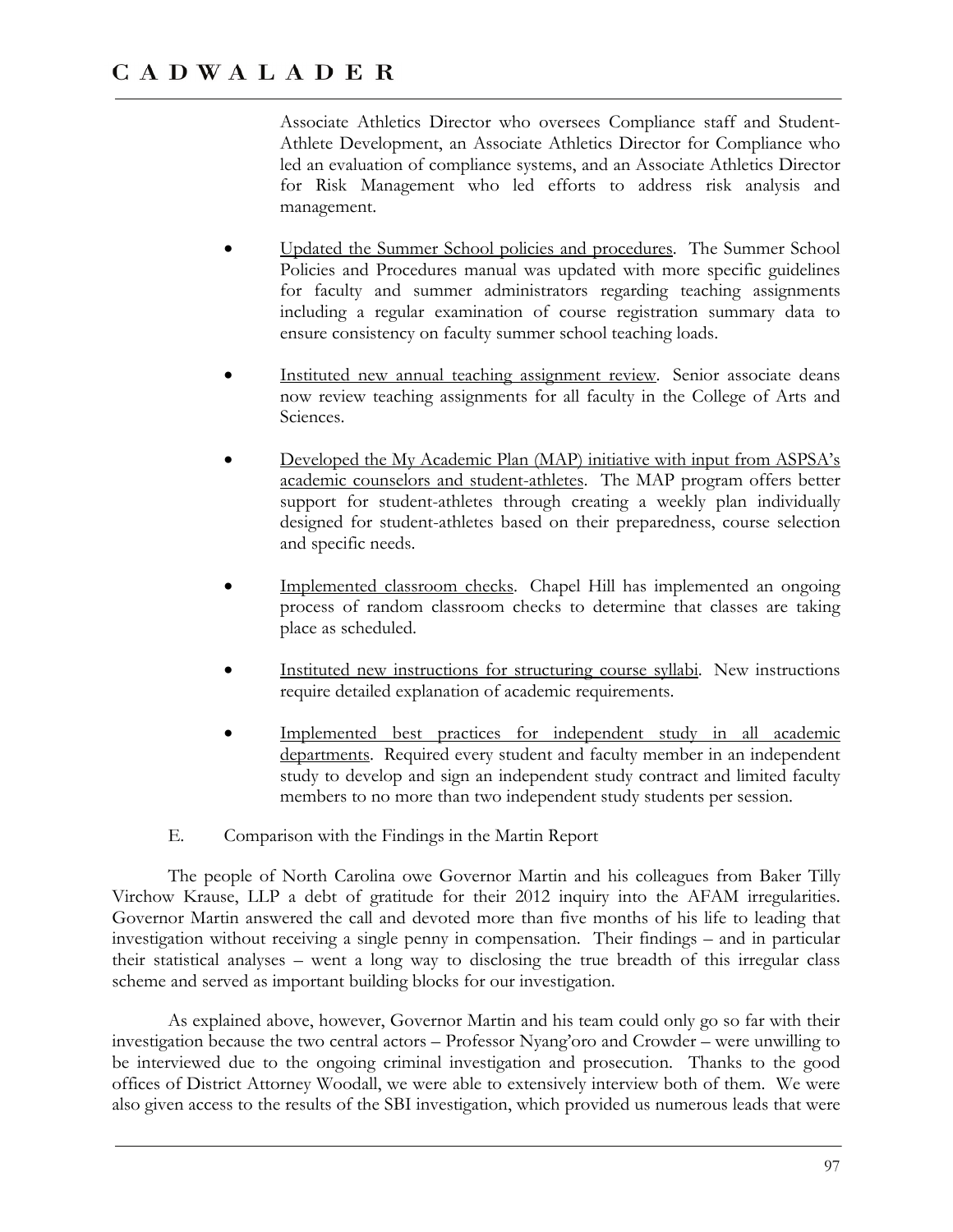not available to the Martin team. As a result, our findings go beyond those of the Martin Report in a number of important respects. The following lists the key differences between our findings and the reasons therefor:

### 1. Number of Irregular Classes and Enrollees

Governor Martin found "216 course sections. . . with proven or potential anomalies" that included more than 4,200 course enrollments.<sup>201</sup> Of those, they found  $39$  Type I classes with 464 enrollments.<sup>202</sup> The Type I courses were those "lecture course section[s] in which the instructor of record denied teaching the course section and signing the grade roll, or the chair stated that the course section had not been taught."203 As described in Section V.A.1, we found 188 paper classes and five bifurcated classes. We also found that hundreds of students took independent study paper classes. In total, we estimate that over 3,100 students took paper classes.

### 2. Duration of Irregular Classes

Governor Martin concluded that "[t]he presence of confirmed anomalous course sections in the Department of African and Afro-American Studies extended as far back as Fall 1997."<sup>204</sup> Based upon our interviews with Nyang'oro and Crowder and our review of the Registrar's records, we found independent study paper classes dating back to 1993.

### 3. Student-Athlete Composition of Irregular Classes

Governor Martin found that "[t]he percentage of student-athletes enrolled in anomalous course sections was consistent with the percentage of student-athletes enrolled in all courses offered by the Department."<sup>205</sup> After a comprehensive examination of the Registrar records, we came up with a very different statistical picture. We found that student-athletes accounted for 48% of all enrollments in the irregular classes, but only 8.3% of the enrollments in the regular AFAM courses.<sup>206</sup> Accordingly, unlike Governor Martin, we found that student-athletes were far more represented in paper classes than they were in other courses offered by the department.

 $\overline{a}$ 

<sup>203</sup> *Id*. at 20.

<sup>201</sup> MARTIN REPORT, *supra* note 41, at 8 (including Types I, II, and III). It is worth noting that through our interviews with Nyang'oro and Crowder and our email review, we were able to determine that a number of the courses identified by Governor Martin were not irregular. For example, we identified a series of courses the Martin team had deemed potentially anomalous that were actually legitimately associated with a study abroad program.

<sup>202</sup> *Id*. at 36.

<sup>204</sup> MARTIN REPORT, *supra* note 41, at 8.

<sup>205</sup> MARTIN REPORT, *supra* note 41, at 8.

<sup>206</sup> For more detail on course statistics and data, *see* Section V.A.1, *supra*.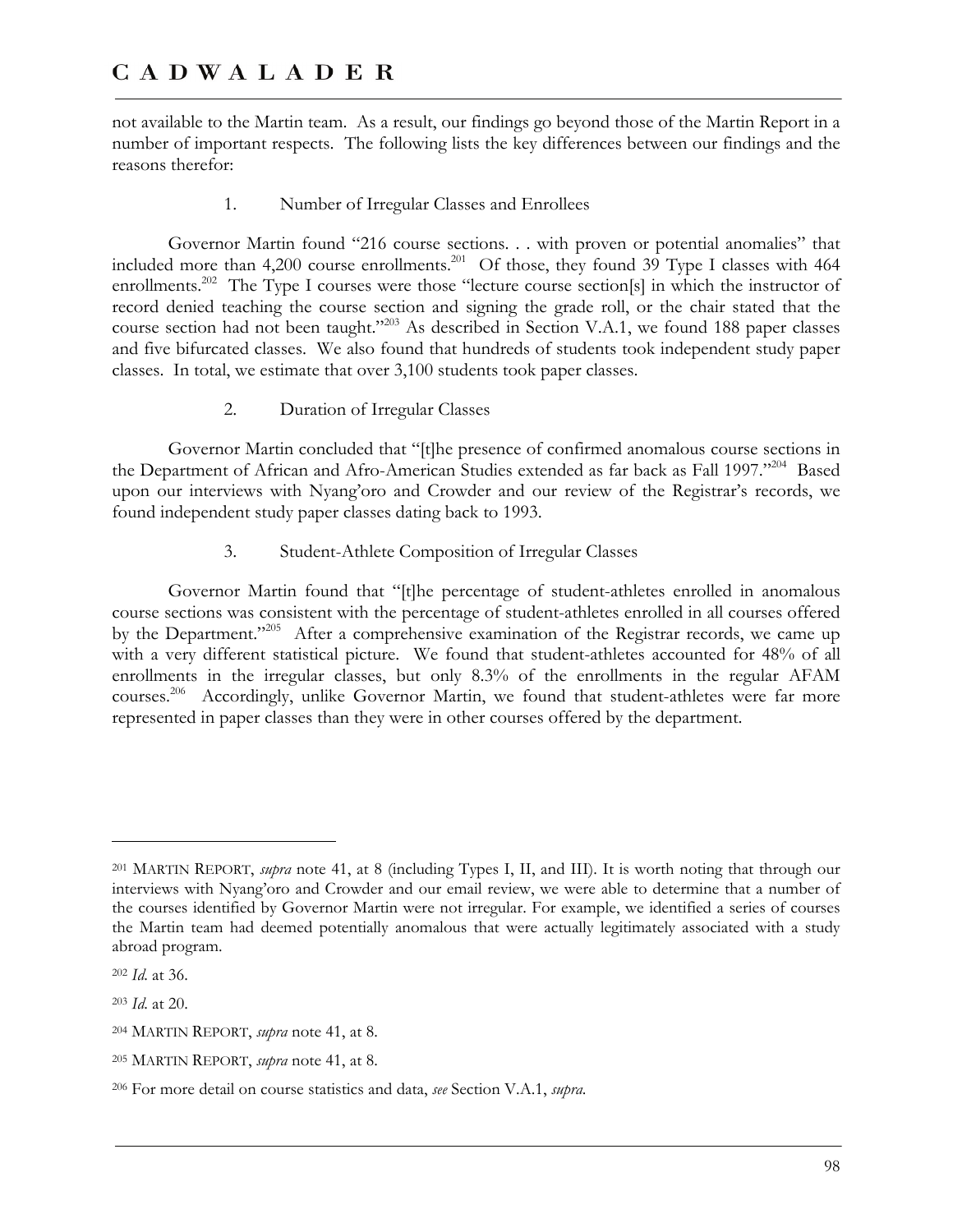### 4. Knowledge of AFAM Faculty

Governor Martin found that "[w]ithin AFRI/AFAM, no other faculty member was involved unethically, other than former Chairman Nyang'oro and Administrator Crowder."<sup>207</sup> That statement was read by some as completely absolving the rest of the AFAM faculty from any responsibility for the irregular classes.

While we agree that Nyang'oro and Crowder were the only AFAM personnel involved in running the classes, we did find that Professors McMillan, Mutima and Sahle each knew about the classes to some degree. In addition, as explained above in Section V.B.3, these three professors engaged in some conduct that reflected a recognition and acceptance of the classes' existence.<sup>208</sup> While those actions may have been comparatively minor and tangential to the operation of the paper classes, they do reflect a level of AFAM faculty knowledge and involvement that was not found by the Martin team.

### 5. Knowledge of ASPSA

Governor Martin and his team examined the role of the ASPSA personnel in this irregular class scheme. They found "evidence that certain ASPSA employees were aware that certain courses within the AFAM Department were so-called "Term Paper Courses," and that lecture courses were being taught in an independent study format.<sup>209</sup> However, they found "no confirmation for speculation that the Academic Support Program for Student-Athletes (ASPSA) academic counselors colluded with instructors or administrators to offer anomalous course sections for the benefit of student-athletes or engage in any improper activities to maintain eligibility of a student-athlete."<sup>210</sup>

As we explained in Section V.A.2, we found that some members of the ASPSA staff intentionally used these classes as GPA boosters and relied on them to maintain or help restore their players' eligibility. Beyond that, we found close coordination of enrollments in these classes between Crowder and the ASPSA counselors for football, men's basketball and women's basketball. Among the ASPSA football staff, we found systematic efforts to enroll players in these classes<sup>211</sup> and then to persuade Nyang'oro to continue offering them after Crowder retired.<sup>212</sup> In short, we conclude that certain ASPSA counselors did, in fact, "collude[] with instructors or administrators to offer anomalous course sections for the benefit of student-athletes."

<u>.</u>

<sup>207</sup> MARTIN REPORT, *supra* note 41, at ii.

<sup>208</sup> As detailed in Section V.B.3, *supra*, this conduct ranged from actual facilitation to mere acquiescence. McMillan facilitated Crowder's efforts when he signed the paper class grade sheets, provided her with suggested paper topics and recommended grades for papers she was grading. Mutima did not facilitate the classes, but he did use them to out-source the teaching of disruptive student-athletes whom Crowder had placed in his lecture course. Sahle also took no steps to facilitate the classes, but did acquiesce in Crowder's practice of placing paper class students on her lecture class rolls.

<sup>209</sup> MARTIN REPORT, *supra* note 41, at 9.

<sup>210</sup> *Id.*

<sup>211</sup> *See* Section V.B.1.b.i., *supra*.

<sup>212</sup> *See* Section IV.D, *supra*.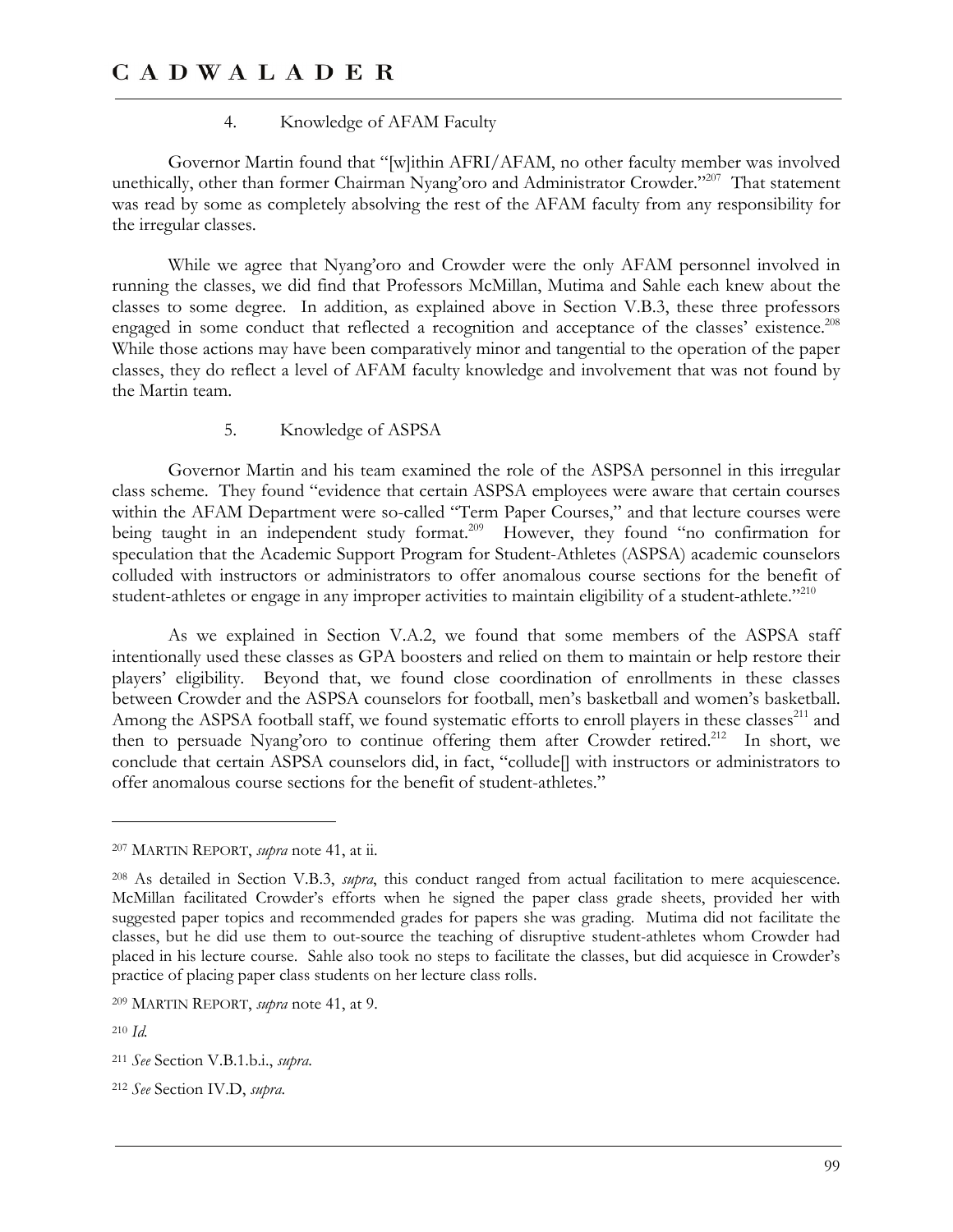### VI. **WITNESS ACCOUNT SUMMARIES**

We interviewed a total of 126 individuals in over 220 separate interviews and investigative meetings in the course of our investigation. We have woven the relevant points of their respective accounts into the narrative and findings in this report. For purposes of completeness, we provide the following interview summaries for each person we interviewed.<sup>213</sup> These are high-level summaries of some of the main points made by each interviewee.

A. UNC and Chapel Hill Leadership

### **William L. Andrews**

-

E. Maynard Adams Professor of English, Department of English; Senior Associate Dean for the Fine Arts and Humanities (former)

Andrews, an English Professor, served as the Senior Associate Dean of the Fine Arts and Humanities between 2005 and 2012. In 2011, he was asked by Dean Karen Gil to assist Jonathan Hartlyn in conducting a review of courses in the AFAM Department. Andrews supported Hartlyn by taking notes in the meetings conducted as a part of the review as well as providing assistance in drafting and editing what became known as the Hartlyn-Andrews Report. Recalling his report, Andrews explained that Nyang'oro and Crowder were able to evade detection of the paper because the University only had controls in place to identify faculty who taught too few classes – not for those who taught too many.

**Jeanette M. Boxill**  Senior Lecturer in Philosophy, Department of Philosophy; Chair of the Faculty (former); Academic Counselor, Academic Support Program for Student-Athletes (former)

Boxill is a Senior Lecturer in the Philosophy Department and former academic counselor for women's basketball, a position she held for more than 20 years, beginning in 1988. Boxill served as Faculty Chair from 2011 to 2014. She had a friendly relationship with Crowder and arranged for many of her women's basketball students to enroll in AFAM courses – including paper classes and – which Boxill said were used as a "cushion" for student-athletes who needed additional credit hours or a grade boost.

Boxill stated that she knew the paper classes were "self-paced" or "independent" classes, and stated that her understanding was that the paper classes met at least once. She knew that Nyang'oro was often away from campus, and she said she was not sure about his level of involvement in his classes. Boxill denied any knowledge that Crowder graded papers. However, emails reflect at least two instances in which Boxill opined on grades for her students enrolled in independent courses – once to Crowder, and once to Travis Gore, after Crowder's retirement.

<sup>213</sup> We do not include interview summaries for those witnesses whose accounts were protected by FERPA or other privileges and protections.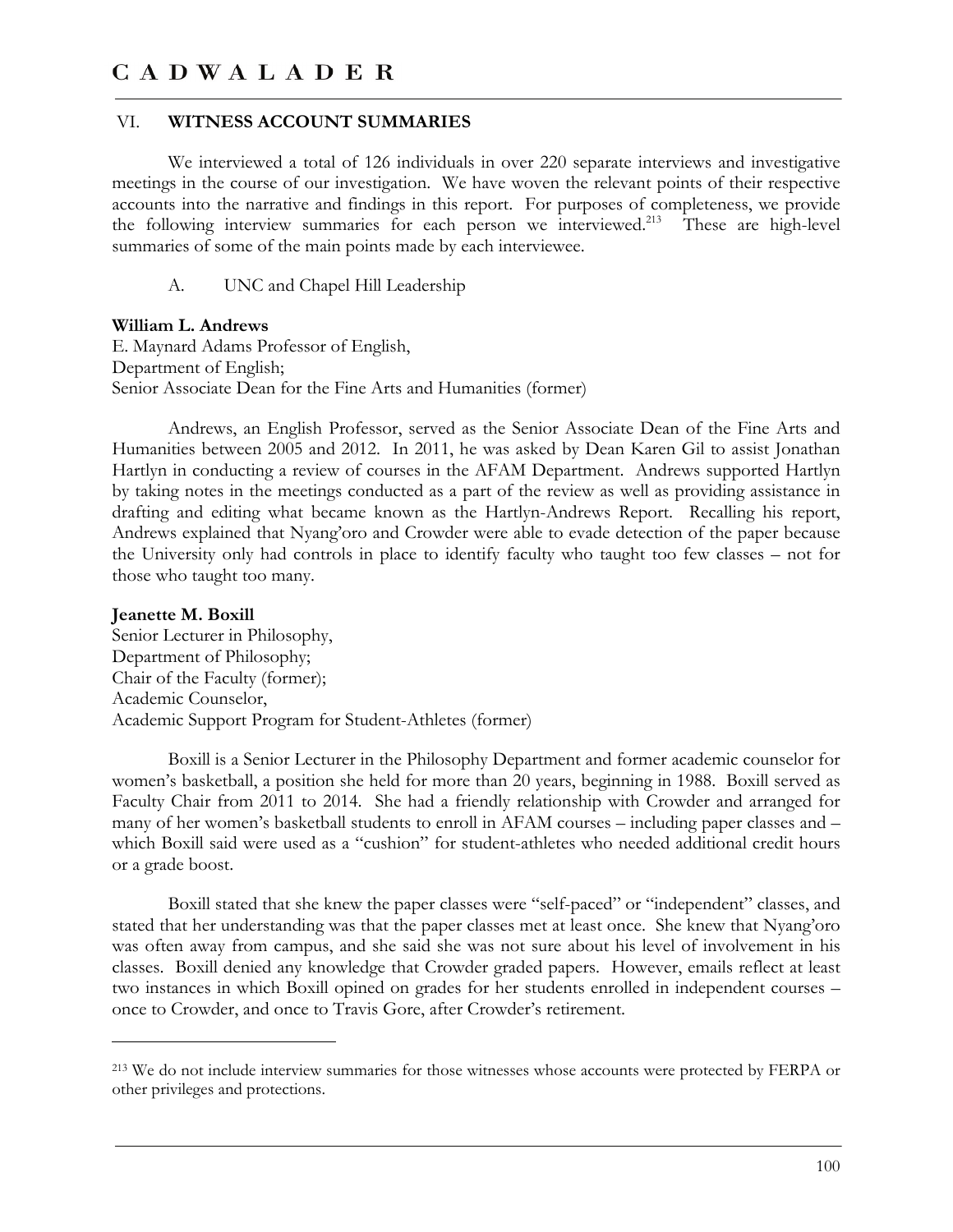Boxill acknowledged that she would sometimes edit her student-athletes' papers, and emails show instances in which she revised and added text to the students' work. However, she viewed the edits as "minor" and "not substantive."

### **M. Richard Cramer**

Associate Dean, Academic Advising Program (former)

Cramer was a Faculty Advisor in the College of Arts and Sciences, where he held various positions since the late 1970s. He also previously taught in and served in multiple administrative roles in the Sociology Department. Cramer explained that he became aware of the paper classes when a student asked him for "the name of that course where all you have to do is write a paper." Cramer did not think he had ever told a struggling student to take an AFAM class, and explained that while he could have asked more questions about the classes, he had assumed that each department was adequately policing itself.

### **James W. Dean, Jr.**

Executive Vice Chancellor and Provost; Professor of Organizational Behavior, Kenan-Flagler Business School

Dean is the Executive Vice Chancellor and Provost at Chapel Hill. He served as the Dean of the Kenan-Flagler Business School from 2008-2013, when Carol Folt appointed him as Provost in 2013. Within his first month as Provost, Dean recalled that he determined that the University needed to take a new look at academics for student-athletes – a determination that lead to the ongoing work of the student-athlete initiative.

### **Stephen M. Farmer**

Vice Provost for Enrollment and Undergraduate Admissions

Farmer is the Vice Provost for Enrollment and Undergraduate Admissions; he has served as the Director of Admissions since Fall 2004. While Farmer denied knowing about the paper classes prior to the courses being discussed in local media, he did remember hearing some discussion of AFAM independent study courses, though he could not recall specific information.

### **Carol L. Folt**

Chancellor

Folt was installed as Chancellor at Chapel Hill on July 1, 2013. Early in her tenure at Chapel Hill, Folt reviewed the prior reports regarding the irregular classes and discussed the reports with senior University officials. She determined that the emails of the key actors in the conduct, including Crowder, had not been fully reviewed during any of the prior inquiries. Recognizing this deficiency, she directed a preliminary review emails of relevant individuals that identified a number of suspicious emails between Crowder and others. Combined with other unanswered questions, Folt saw a need for a further review of the matters. She subsequently met with President Ross and, with him, authorized a new independent investigation.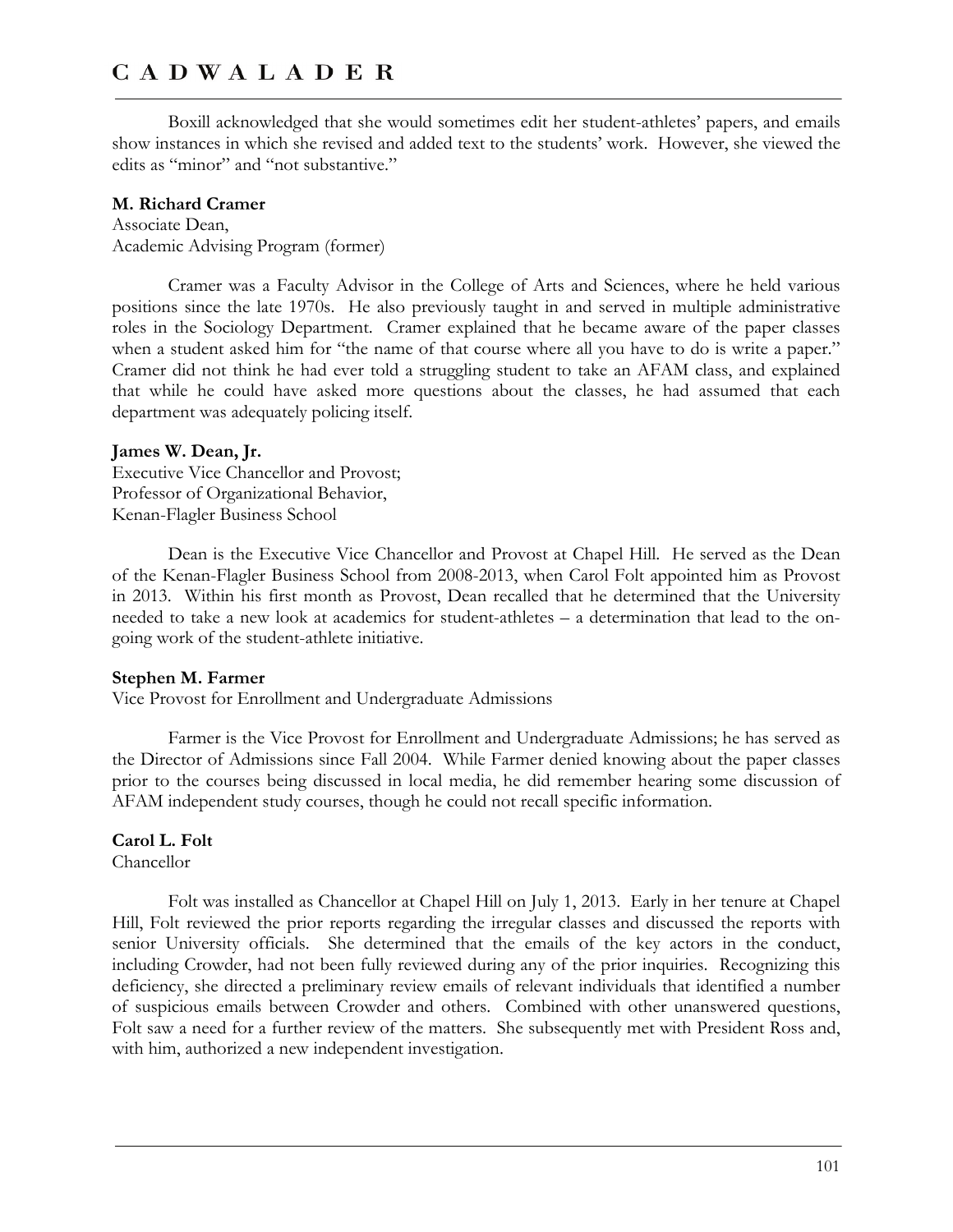### **Karen M. Gil**

Dean of the College of Arts and Sciences; Professor, Department of Psychology

Gil is Dean of the College of Arts and Sciences. Prior to becoming Dean in 2009, Gil served as the Senior Associate Dean for Social Sciences from 2007-2009. Gil recalled that she met Nyang'oro and interacted with him regularly when he was chair of the AFAM Department and she was the Senior Associate Dean, but denied having knowledge about the paper classes until they were uncovered during a meeting between Hartlyn and Nyang'oro in August 2011. As a result of that conversation, Gil sought Nyang'oro's resignation as department chair and directed a number of reviews, including what became known as the Hartlyn-Andrews Review and the Independent Study Task Force.

### **Jonathan Hartlyn**

Senior Associate Dean for Social Sciences and Global Programs in the College of Arts and Sciences; Kenneth J. Reckford Distinguished Professor of Political Science, Department of Political Science

Hartlyn is the Senior Associate Dean for Social Sciences and Global Programs. Hartlyn has served as Senior Associate Dean since 2009, prior to which he was the chair of the Political Science Department from 2000-2005. Hartlyn came to know Nyang'oro when they were both chairs of their respective departments and have interacted with Nyang'oro during meetings among the chairs. Regarding Nyang'oro's and Crowder's success at evading detection of the irregular courses by the Dean's Office, Hartlyn explained that the University administration at the time was more concerned with faculty members not teaching enough courses – not whether they were teaching too many courses. Hartlyn also acknowledged that there was a disconnect between the College and Summer School which resulted in a lack of oversight as to how many courses faculty were teaching in the summer. Hartlyn also explained that Nyang'oro's conduct was also not detected because, as chair of the AFAM Department, he was exempt from post-tenure review during his nearly 20 years as chair.

In response to media requests, Hartlyn met with Nyang'oro in August 2011 to discuss Summer School courses that Nyang'oro appeared to have taught. Hartlyn reported that he first became aware of anomalies in the AFAM Department at this meeting. He immediately reported the issue to Gil, and was soon tasked to conduct a review of the AFAM Department.

### **Arne L. Kalleberg**

Senior Associate Dean for Social Sciences and International Programs (former); Kenan Distinguished Professor of Sociology, Department of Sociology

Kalleberg, a Sociology Professor, served as the Senior Associate Dean for Social Sciences and Global Studies from 2004 until 2007. Kalleberg was responsible for reappointing Nyang'oro as chair of the AFAM Department in 2007. As a part of that process, Kalleberg spoke with various AFAM faculty members and determined that no other professor was interested in becoming chair, or would have been an appropriate chair, leading him to persuade Nyang'oro to remain chair for another term. Like other administrators, Kalleberg acknowledged that Nyang'oro would not have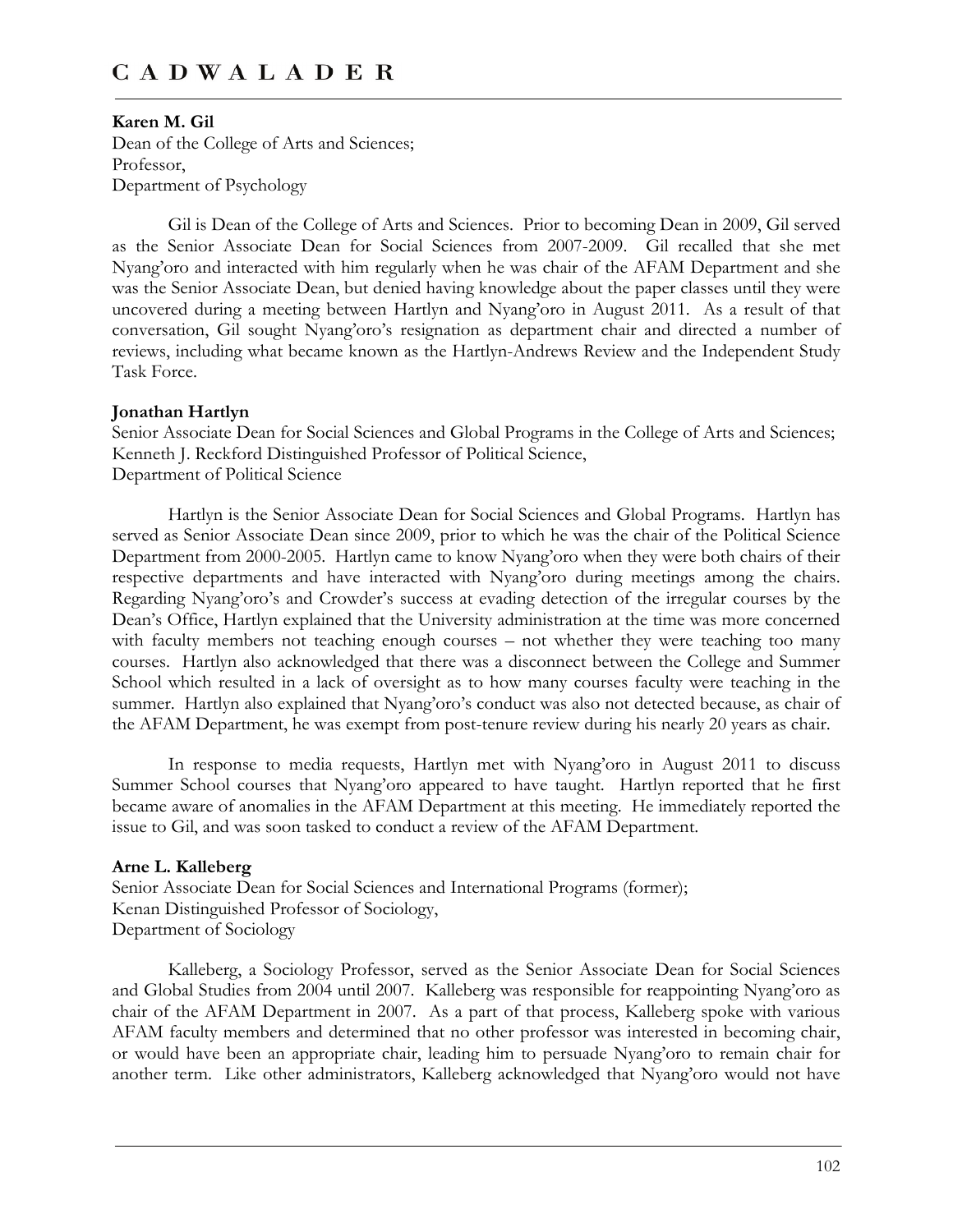been reviewed other than for reappointment because department chairs were not subject to posttenure review.

### **Madeline G. Levine**

Interim Dean of Chapel Hill's College of Arts and Sciences (former); Kenan Professor of Slavic Literatures, Emerita Department of Germanic and Slavic Languages and Literatures

Levine, a retired professor of Slavic Languages, was the interim Dean of the College of Arts and Sciences between 2006 and 2007. She signed the letter appointing Nyang'oro to his final term as AFAM Department chair at the recommendation of Kalleberg. She stated that she was unaware of any irregularities in the AFAM Department prior to them becoming publicly known, though she acknowledged that AFAM was perceived as less-rigorous than other departments at Chapel Hill.

#### **Tammy J. McHale**

Senior Associate Dean for Finance and Planning

McHale has been the Senior Associate Dean for Finance and Planning since 1998. In that role, she is responsible for preparing data to analyze student enrollments and faculty teaching loads. This analysis is done in part, McHale reported, so that the administration can ensure that faculty members are teaching enough courses. McHale did not recall having specific knowledge about or conversations with Nyang'oro about Nyang'oro teaching so many courses. McHale did acknowledge that it was possible that she may have commended Nyang'oro for teaching so many classes in the AFAM Department, particularly since he was chair of the department.

### **James C. Moeser**

Chancellor Emeritus; Professor, Department of Music

Moeser was Chancellor at Chapel Hill from 2000 until 2008, when he retired to the faculty. As Chancellor, Moeser oversaw athletics, to include the hiring of Coach Butch Davis. Moeser, along with Dick Baddour and two members of the Board of Trustees, traveled to Florida to interview Davis, and were ultimately responsible for Davis's hire. Moeser saw Davis as someone who could coach at the highest level, win with integrity, and recruit the right student-athletes. Moeser denied any knowledge about paper classes in AFAM.

### **Roberta A. Owen**

Senior Associate Dean for Undergraduate Education (former); Michael R. McVaugh Distinguished Professor of Dramatic Art, Department of Dramatic Art

Owen served as the Senior Associate Dean for Undergraduate Education between 2004 and 2014. She also served in multiple administrative roles in the 1990s. Despite Nyang'oro's and Crowder's recollections to the contrary, and at least one corroborating email, Owen reported that she had no recollection of concerns about the number of independent studies in AFAM. She also had no recollection of telling either Nyang'oro to "rein Crowder in" as Nyang'oro recalled. However, Owen did recall addressing concerns that Crowder was signing grade change forms on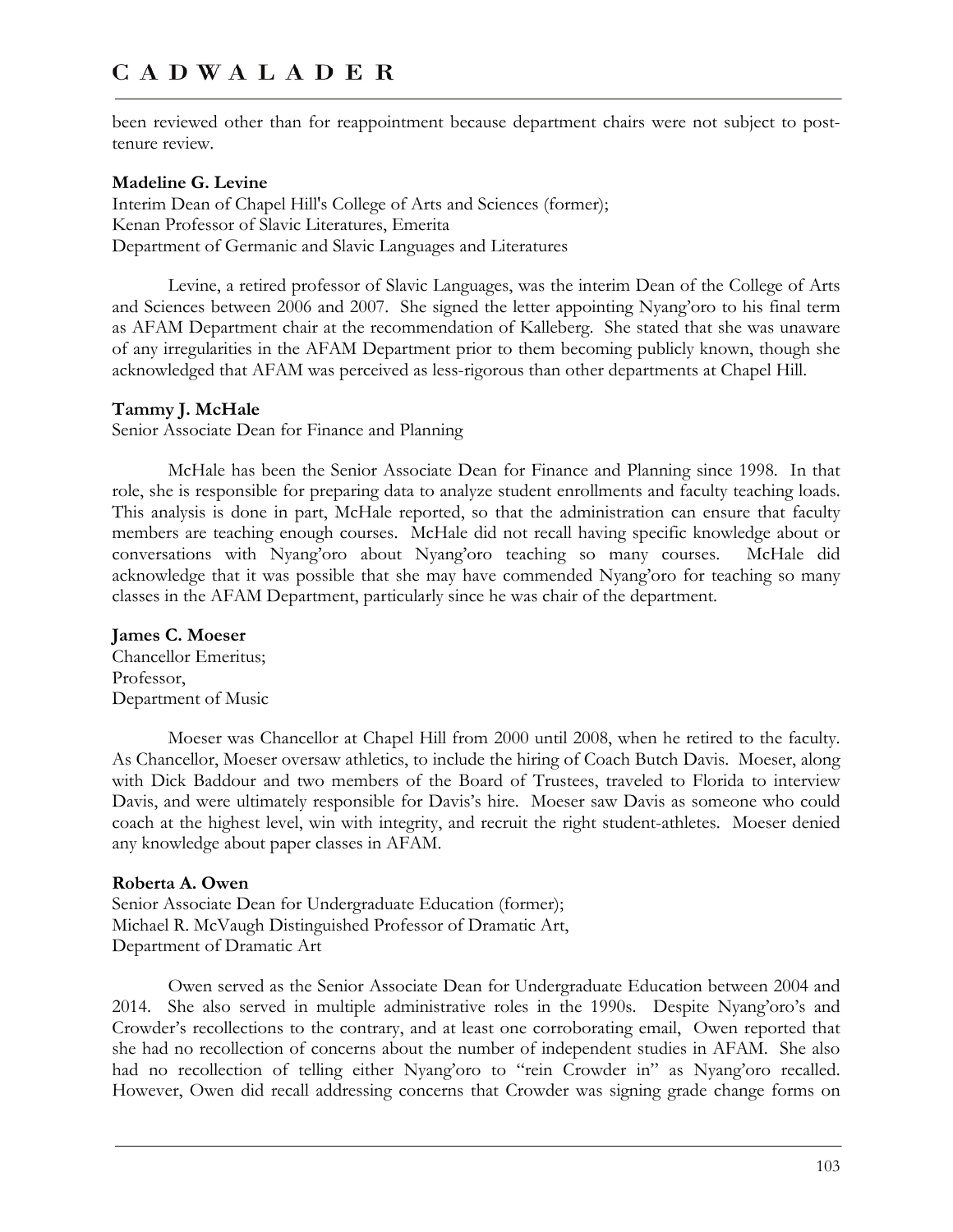Nyang'oro's behalf, stating that the issue had been raised by Carolyn Cannon, then-Dean of Academic Advising. In response to that concern, Owen stated that she asked Nyang'oro to provide Cannon with an exemplar of his signature, and after that, Cannon's concerns abated.

Owen stated that she would occasionally be invited to attend ASPSA's staff meetings, but she did not recall ever discussing AFAM courses with Mercer, or telling anyone in ASPSA to reduce their enrollments in AFAM. Owen did, however, recall having conversations with John Blanchard about the propriety of AFAM lecture courses that were reportedly being conducted as independent studies. Blanchard approached Owen with his concern, and while Owen does not recall precise details of the conversation, she stated that she would have told Blanchard that the professors decide how to teach their classes. Owen explained that even as the Senior Associate Dean for Undergraduate Education, she was not responsible for course content; instead, she reported, the faculty are responsible for what happens inside their classrooms.

### **Thomas W. Ross**

President University of North Carolina

Ross is the President of the University of North Carolina, a position he assumed in 2011. Ross first heard of the irregularities in the AFAM Department in the fall of 2011, when then-Chancellor Thorp told Ross that he was appointing Hartlyn to conduct an inquiry into the department. Ross explained that after District Attorney Woodall indicted Nyang'oro in December 2013, Ross, Folt, and others recognized that the University needed to have a completely independent investigator review the matter fully.

### **Erin Schuettpelz**

Chief of Staff to the Chancellor (former)

Schuettpelz worked in the Chancellor's Office from 2009 through early 2014. She became Thorp's chief of staff in 2011, at which point she became familiar with the Hartlyn-Andrews Report and Chapel Hill's efforts to investigate the academic irregularities. Schuettpelz helped establish the scope and parameters of Martin's investigation, but, she said, the Chancellor's Office never told Martin not to pursue a particular issue or denied him access to persons or materials. She reported that Baker Tilly and Governor Martin made periodic, but never broad, requests to review emails and the Chancellor's Office provided them with materials responsive to those requests.

### **H. Holden Thorp**

Chancellor (former); Kenan Professor, Department of Chemistry (former)

Thorp joined the Chapel Hill faculty in 1993 and, after holding a variety of senior leadership roles at Chapel Hill, was installed as Chancellor in 2008, a position he held until 2013. Thorp came to know Nyang'oro when they both served as chairs of their respective departments, and continued to interact with Nyang'oro while Thorp was the Dean of College of Arts and Sciences. Although Thorp recalled meeting with Nyang'oro on various occasions, he did not recall discussing how the AFAM courses were helping student-athletes or thanking Nyang'oro for his efforts. Thorp did acknowledge that it was possible that he could have thanked Nyang'oro, as Nyang'oro attested, or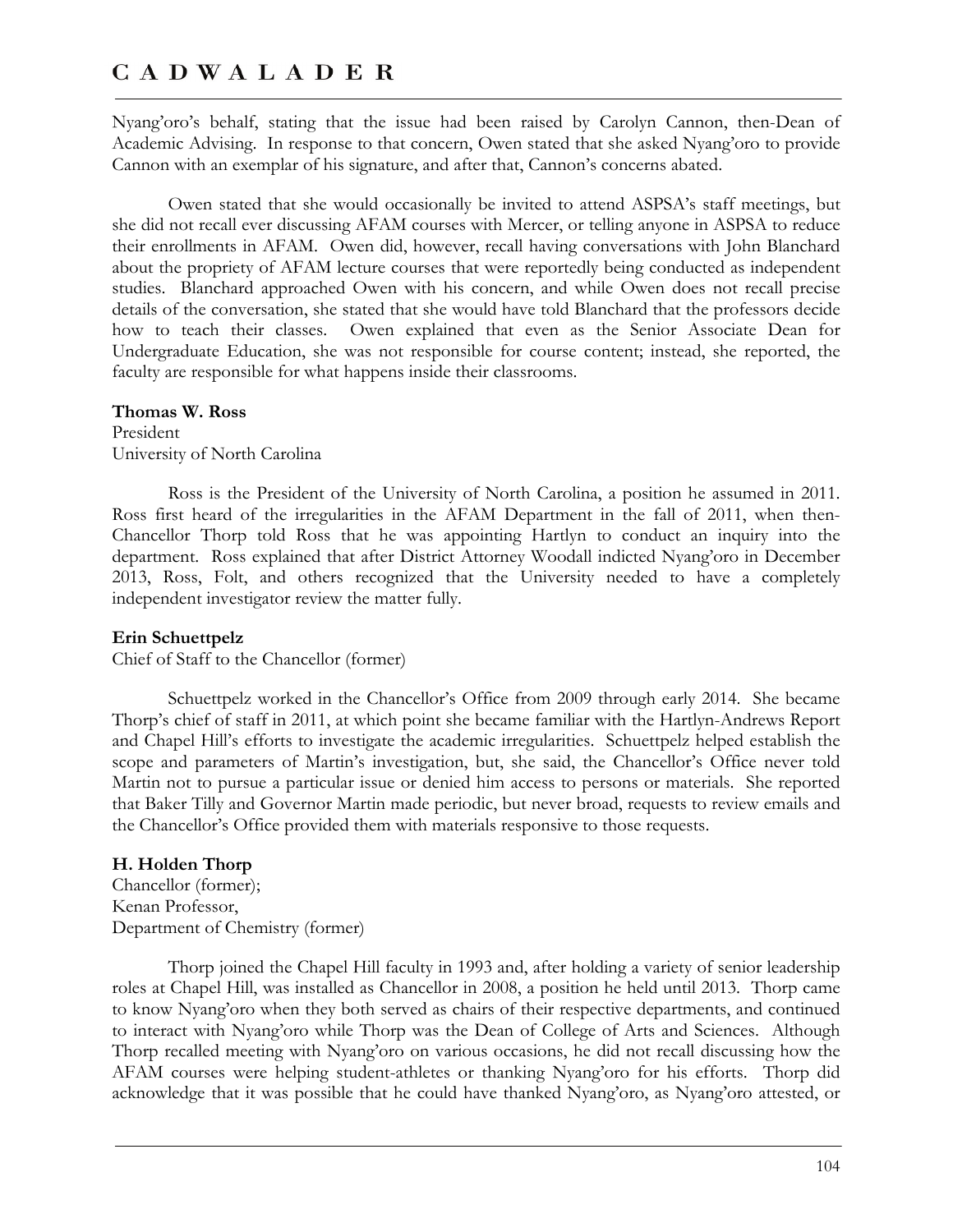any other faculty member, for teaching what he considered to be challenging students, including student-athletes. Thorp was aware that student-athletes tended to major in AFAM, along with Communications and Exercise and Sport Science.

Thorp first became aware of the AFAM paper classes during the NCAA's investigation. After learning about Hartlyn's conversation with Nyang'oro in August 2011, Thorp knew that the University was going to have to disclose the matter, but he thought that the Hartlyn-Andrews Report would be a definitive account of irregularities in the AFAM Department. By the summer of 2012, however, it became clear to Thorp that there were more questions around the irregularities in the AFAM Department and a possible connection to athletics. Consequently, Thorp appointed Governor Martin to conduct an additional investigation. Thorp reported that he gave Governor Martin an open mandate to investigate the matter and access to whatever information he needed.

#### **Samuel R. Williamson**

Provost and Vice Chancellor for Academic Affairs (former)

Williamson served as Chapel Hill's Provost and Vice Chancellor for Academic Affairs from 1984-1988; previously, he also served as Dean of the College. Williamson stated that during his time at Chapel Hill, the administration closely monitored academic issues among student-athletes. For example, toward the beginning of his tenure, Williamson recalled that a professor had been permitting student-athletes to rapidly enroll in and complete correspondence courses during summer school, and Williamson had had to intervene. Williamson said that generally, when he interacted with any university Athletics Department, he felt that "every time we closed the barn door, the Athletics Department built a new barn."

#### **Harold Woodard**

Associate Dean Center for Student Success and Academic Counseling; Interim Director, Academic Support Program for Student-Athletes (former); Lecturer, Department of African/Afro-American Studies (former)

Woodard began working at Chapel Hill full-time in 1982 and is currently the Associate Dean and Director of the Center for Student Success and Academic Counseling ("CSSAC"). While Woodard has served the University in a variety of roles, he began his career at Chapel Hill as a lecturer in AFAM. After Woodard assumed his present role, which included supervision of ASPSA until it was relocated to the Provost's Office, he learned that student-athletes were heavily enrolled in independent studies. He stated that he was not aware of the paper classes. Woodard recalled that his superior, Owen, was aware that there were many independent studies in AFAM. He said that she had asked him why that was. Woodard reported that he told her his own understanding – that ASPSA needed to find courses that students could be successful in and that would meet the needs of student-athletes. Woodard reported that he understood that independent studies in AFAM were to be scaled back. He recalled Mercer discussing how this reduction in AFAM independent studies would cause difficulties for student-athletes.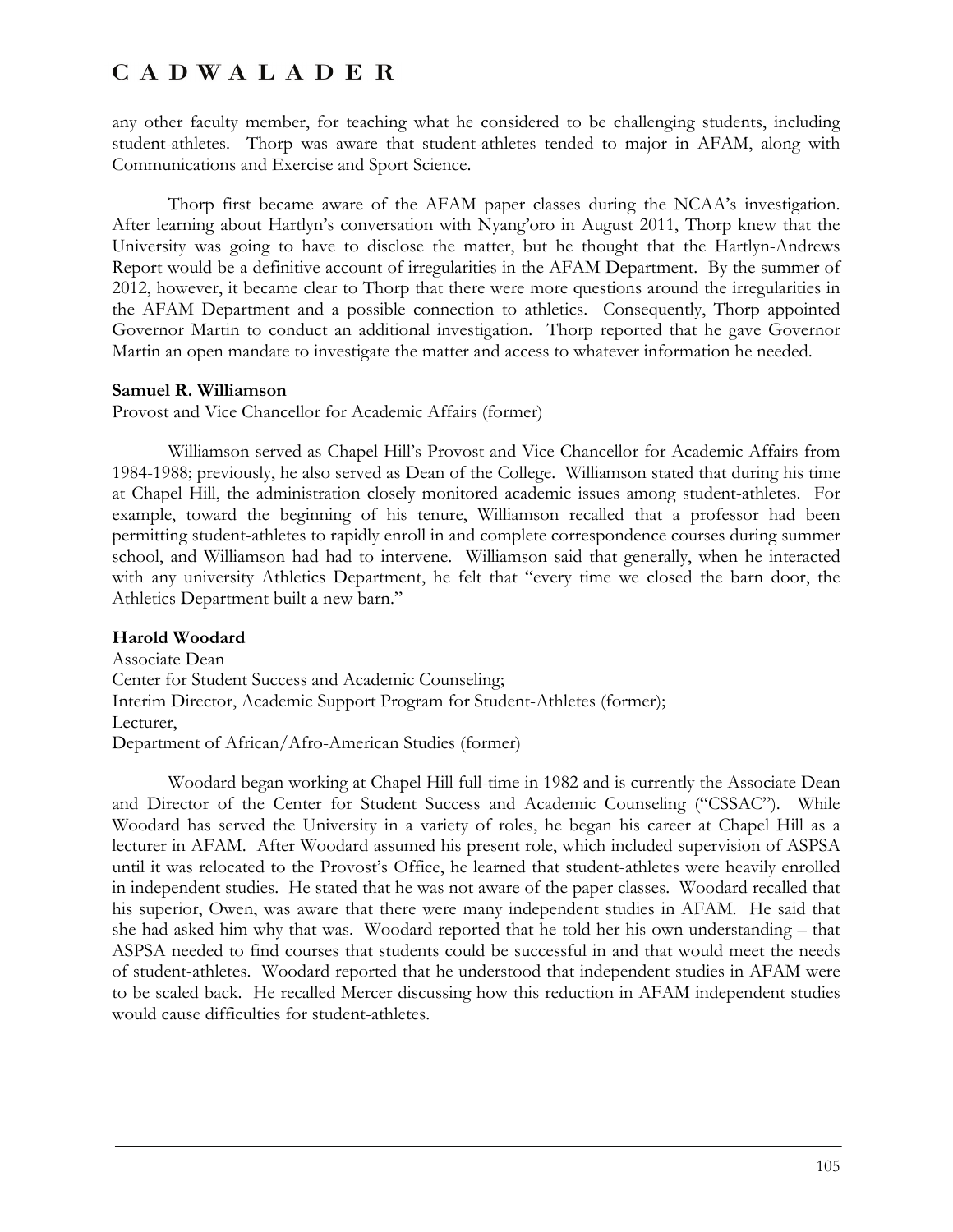### **Jan Johnson Yopp**

Dean of Summer School for Academic Affairs; Walter Spearman Professor School of Journalism and Mass Communication

Yopp, a professor in the Journalism School, has been the Dean of Summer School since 2008. As the Dean of Summer School, Yopp approved the late addition of Nyang'oro's AFAM 280 class in the second summer session of 2011. She stated that she was unaware that Nyang'oro was not going to be present for the majority of the course. Rather, she recalled that Nyang'oro contacted her in June 2011 to say that he had a class that had to be offered so that students could graduate. Yopp understood from Nyang'oro that the students who needed the course were AFAM majors, and given that Summer School had the flexibility to add courses, she approved it thinking that this was an opportunity to serve Chapel Hill students. She said she was shocked when she learned the following February that Nyang'oro was not present for the majority of the class. Yopp stated that the reason that Nyang'oro had received payment for the class was because she believed he taught it as a "face to face" course. It was only after the AFAM 280 class came to her attention in Fall 2011 that she went back through the Summer School records and saw the unusually large number of courses taught by Nyang'oro and "Staff" in the AFAM Department. Yopp explained how the old enrollment system and the associated paperwork could be exploited to allow such overteaching to remain undetected, as faculty members did not receive notice of every course listed under their name.

B. Chapel Hill Faculty

# **Todd L. Austell**

Research Assistant Professor Department of Chemistry; Academic Advisor Academic Advising Program in the College of Arts and Sciences and the General College

Austell has been a Research Assistant Professor in the Chemistry Department and a faculty Academic Advisor for the Sciences since July 1998. Austell advised students who majored in the sciences and frequently advised his students to take less rigorous courses, such as those in the AFAM or Communications Department, in order to balance otherwise difficult course schedules. Austell's understanding of the AFAM Department being less rigorous than other departments arose from his conversations with students. Austell did not know about the paper classes.

#### **Kenneth S. Broun**

Henry Brandis Professor of Law Emeritus School of Law

Broun is a professor emeritus at the Chapel Hill School of Law; he first came to Chapel Hill in 1968. Broun consulted with various members of the AFAM faculty regarding District Attorney Woodall's investigation and ultimately participated in the State Bureau of Investigation's interviews with Leslie Strohm, Jonathan Hartlyn, and William Andrews. Broun knows Nyang'oro personally and stated that Nyang'oro is very well regarded as an African scholar. According to Broun, Nyang'oro had no apparent interest in athletics.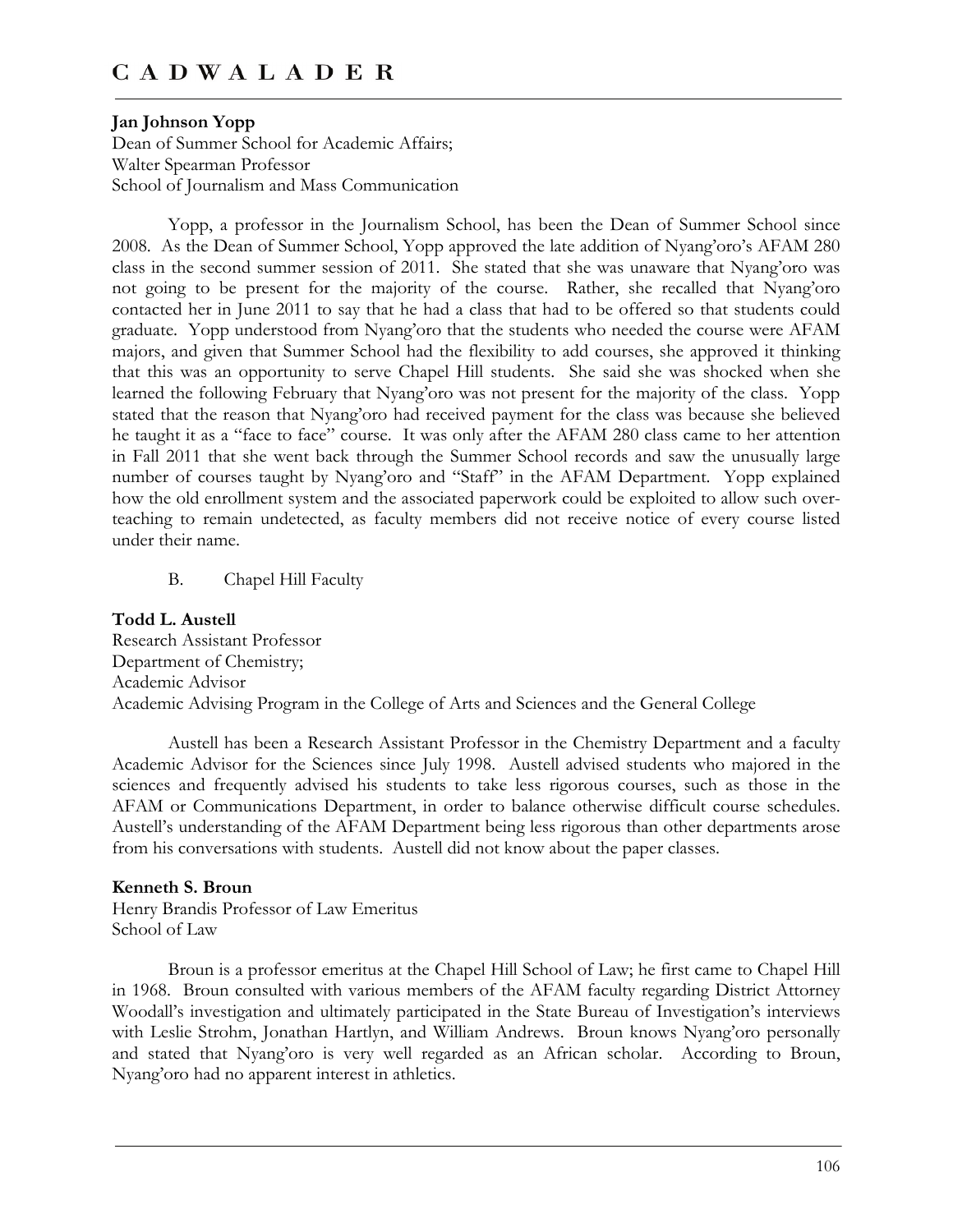#### **Fred M. Clark**

Professor of Portuguese Emeritus Department of Romance Languages & Literatures; Academic Coordinator for the Carolina Covenant (former)

Clark, who passed away in September 2014, was a professor emeritus in the Department of Romance Languages & Literatures and a former faculty academic advisor; he first came to Chapel Hill in 1967. Clark knew both Nyang'oro and Crowder and considered them to both be very student-oriented and willing to help students. Clark was aware of the AFAM paper classes at the time that they were offered; his understanding was that they were courses that required a long paper and did not require attendance. Clark explained that that professors do not question other professors' courses, and so long as a department was offering a course, it was a legitimate course.

As an advisor, Clark would frequently advise students to consult with the AFAM Department to see what courses were available, as he knew that the AFAM courses were not overly taxing and were popular with students. Clark himself taught a course that was very popular with student-athletes, Brazilian Fiction in Translation. Clark described himself as not being a tough grader and stated that he told his students that if they completed their readings and took their exams, the course would serve them well.

#### **Michael J. Gerhardt**

Samuel Ashe Distinguished Professor in Constitutional Law School of Law

Gerhardt has been a Professor in the School of Law since 2005 and is a member of the FEC at Chapel Hill. Jan Boxill appointed Gerhardt to an FEC subcommittee and charged the subcommittee to review all the reports relevant to the academic irregularities, identify any remaining questions regarding the irregularities and take steps to address those remaining questions. Gerhardt stated that the subcommittee had no staff or resources to conduct any investigative work, however they interviewed approximately 31 people prior to writing their report. According to Gerhardt, the subcommittee did not know that the FEC was going to review the report for its endorsement, and was confused and surprised when Boxill began making comments on the draft. The subcommittee accepted most of Boxill's changes because they realized that they were not finding facts and they did not want to inadvertently state that there was an NCAA rules violation. Gerhardt did not believe that the final draft of the report was substantially different than the original draft of the report.

### **Jay M. Smith**

Professor Department of History

Smith is a History professor who previously served as an Associate Dean for Undergraduate Curricula from 2005-2009. As Associate Dean, one of Smith's principal responsibilities was to review new course proposals and to approve courses with draft syllabi that included meeting schedules, reading assignments, and topics to be covered. Smith denied that that professors at Chapel Hill had the autonomy to teach a course in any manner they desired. Smith stated that when a course is approved, it is understood that it is approved in a specific format, and the professor is obligated to seek approval for any change to that format.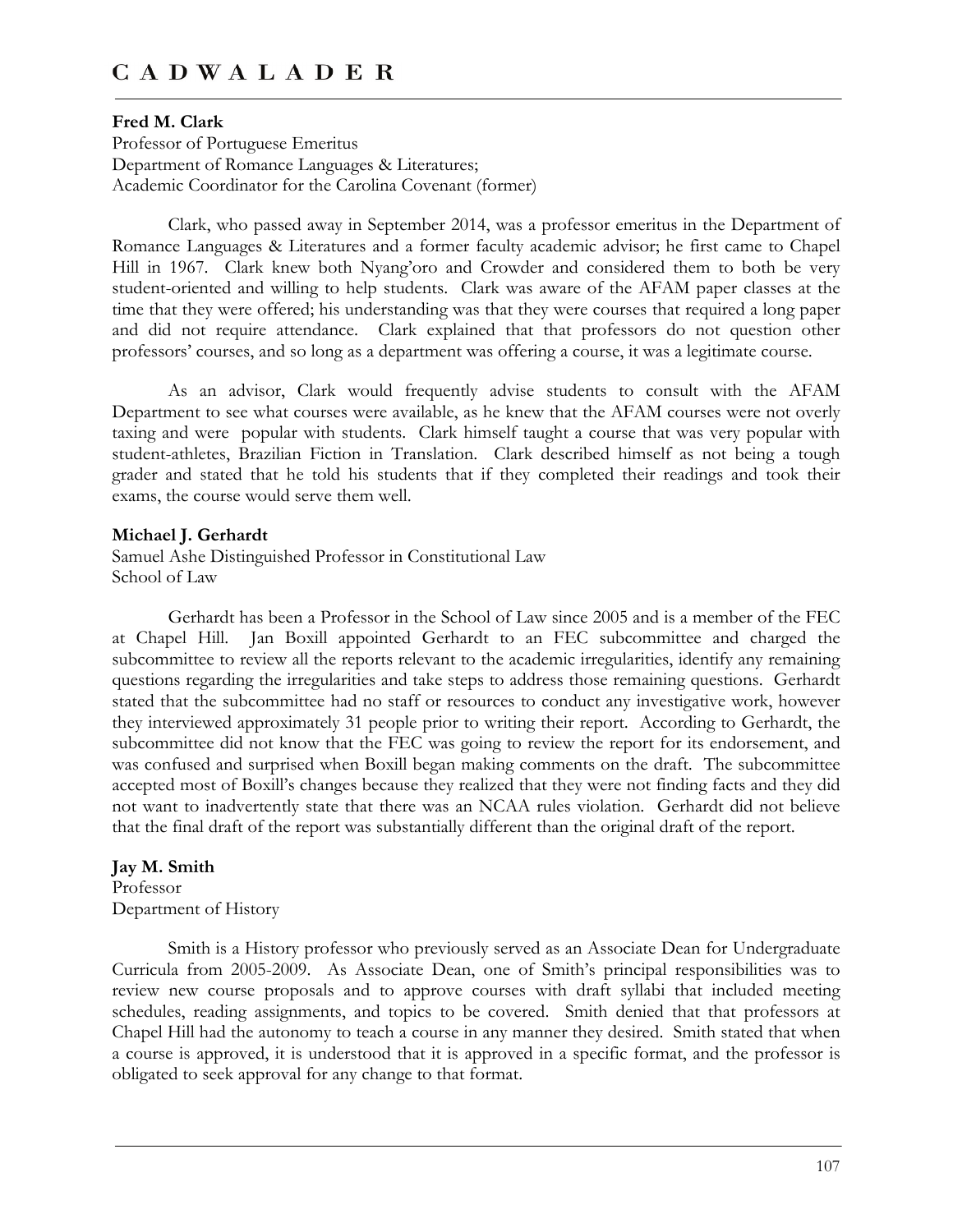### **Deborah Stroman**

Lecturer Department of Exercise and Sport Science; Member of the Faculty Athletics Committee

Stroman is a lecturer in the Department of Exercise and Sport Science, where she has worked since 2007, and a current member of the FAC. Stroman, a former student-athlete, stated that she took it upon herself to work with African American students, particularly athletes, as she feels that it is important for the students to have a comfortable environment. Stroman explained that she enjoys doing independent studies with students, but the students she works with realize that they have to meet with her and do work.

### **Jonathan Weiler**

Adjunct Assistant Professor of Global Studies Curriculum in Global Studies; Faculty Adviser Academic Advising Program in the College of Arts and Sciences and the General College

Weiler worked as an Advisor in the Steele Building from 2002 until 2005, and since 2005 has served as a faculty member in Global Studies. Weiler rarely worked with athletes when he was in the Steele Building. As an advisor, Weiler refused to answer students' questions about which courses at the University were easy courses. Instead, he would advise the students to balance a writing course with a course that does not require lengthy papers. Weiler stated that while everyone, advisors and students, knew of courses that were easier, he never advised his students to take those classes specifically.

C. AFAM Faculty and Staff Members

## **Deborah Crowder**

Department Administrator Department of African and Afro-American Studies (former)

Former Student Services Manager Debby Crowder served as *de facto* manager of the AFAM Department from 1979 until her retirement in 2009. After Julius Nyang'oro became Chair in 1992, Crowder began offering independent study courses that required only a single paper to be submitted by the student, with no course attendance or professor contact. Beginning in the late 1990s, Crowder also offered courses that were listed as lecture classes, but administered in the same manner. Crowder ran every aspect of these courses, from creating the course and enrolling the students to assigning paper topics and doing the grading; she often listed Nyang'oro as the instructor of record and had broad authority to sign grade sheets on his behalf. Because Crowder graded these courses very generously, she was able to help students and student-athletes boost their GPAs while also satisfying curriculum requirements.

Crowder offered these courses for a variety of reasons, including a desire to help struggling students out of sympathy. Crowder was also a passionate sports fan, and she developed ties to ASPSA through her extremely close friendship with former counselor and tutor McSwain. As a result, Crowder would frequently enroll student-athletes in paper classes and independent studies at the request of ASPSA counselors. Crowder began to scale back the paper classes in 2005 or 2006,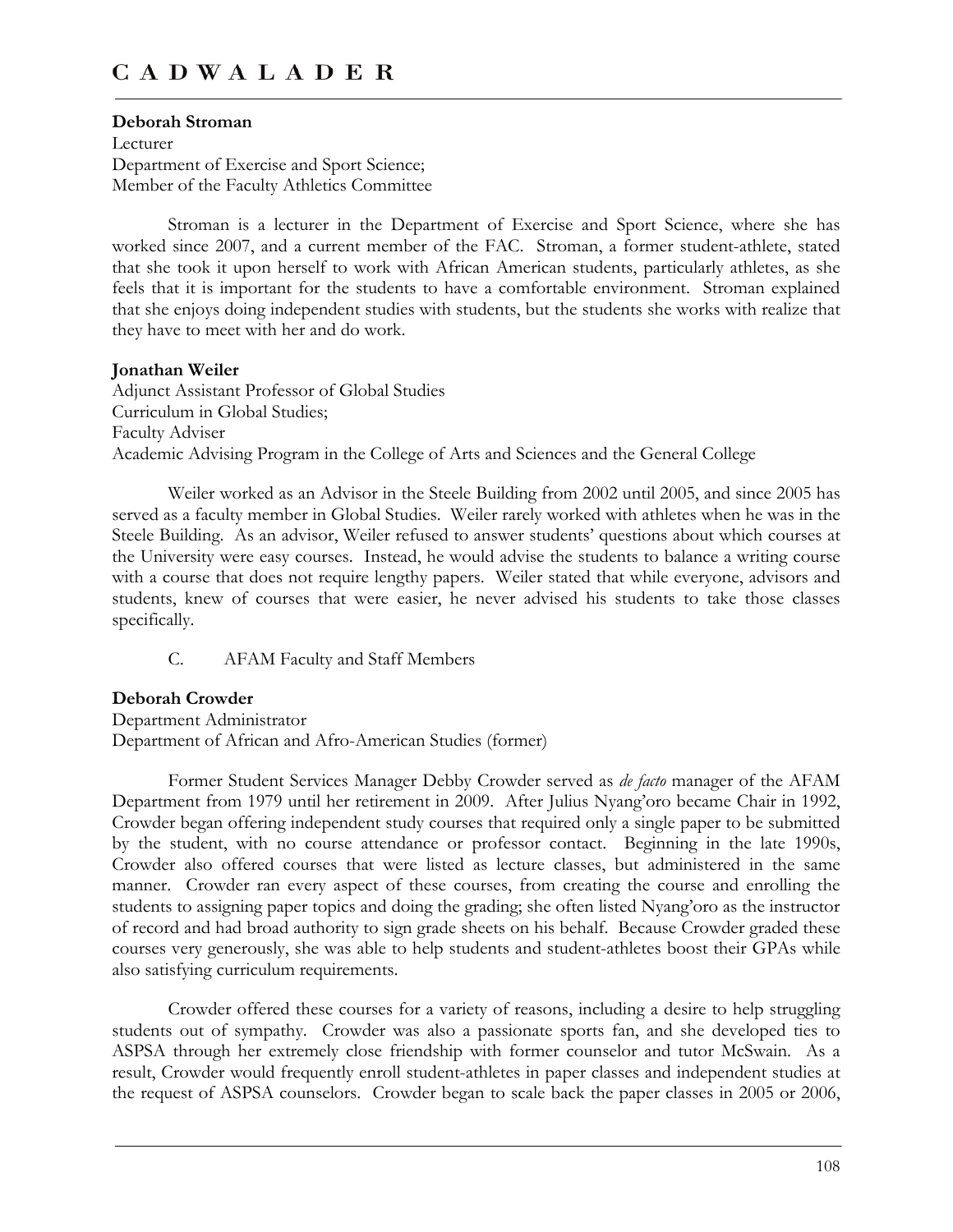after receiving word from Nyang'oro that Dean Owen was monitoring the AFAM Department's independent study enrollments. Crowder's retirement in September 2009 put an end to the majority of the AFAM Department's paper class offerings, with only a small handful of such courses offered directly by Nyang'oro over the next two years

### **S. Travis Gore IV**

Administrative Support Associate Department of African and Afro-American Studies

Gore has served as an administrative support associate in AFAM since 2001. Gore graduated from Chapel Hill in 2000 and started working in the Athletics Department after McSwain, a family friend, referred him to a job as class attendance monitor. A year later, the AFAM Department hired Gore to work under Crowder. While Crowder worked in the Department, Gore assisted her by performing administrative tasks such as answering the phone, running office errands, and occasionally doing travel reimbursements. After Crowder left, Gore took on many more responsibilities, including interacting with and assisting Nyang'oro, and eventually assisting with scheduling. Gore stated that Crowder never consulted with him before she left about how to handle independent studies or other classes; rather, Nyang'oro would hand Gore a schedule and Gore would enter it into the computer systems.

Gore acknowledged that his understanding of a paper class was a course that did not meet and required the student to write a paper. Gore recalled that for the paper classes after Crowder left, Nyang'oro would give him a list of topics that the class could write on, and Gore would provide the topics to the students. Gore stated that he never graded papers and he did not sign grade change forms or other paperwork unless a professor authorized him to do so on his or her behalf.

## **Perry A. Hall**

Associate Professor Department of African and Afro-American Studies

Hall joined the AFAM faculty in 1992. He stated that he was unaware of the paper classes and other irregularities until the media began reporting on them. Hall said he was shocked to learn that Nyang'oro had been involved in the matter. While he said that Nyang'oro was not notably a sports fan, Hall stated that one could tell that Crowder was an ardent Tar Heels fan by looking at her office. Hall described Crowder as one who enjoyed being a "savior" and said that she always had struggling students coming and visiting her in her office. Hall explained that he assumed students visited Crowder because she was adept at directing students towards resources on campus.

## **Reginald F. Hildebrand**

Associate Professor Department of African and Afro-American Studies

Hildebrand is a professor in the AFAM Department. Hildebrand worked in the AFAM from 1981-1984, left Chapel Hill to teach at Williams College, and returned to Chapel Hill in 1994. He had no knowledge of any of the paper classes or other academic irregularities within the department. Hildebrand recalled that Nyang'oro delegated many of his responsibilities and was inordinately dependent upon Crowder, in part because of her institutional knowledge. Hildebrand described Crowder as someone who identified with students who came from diverse or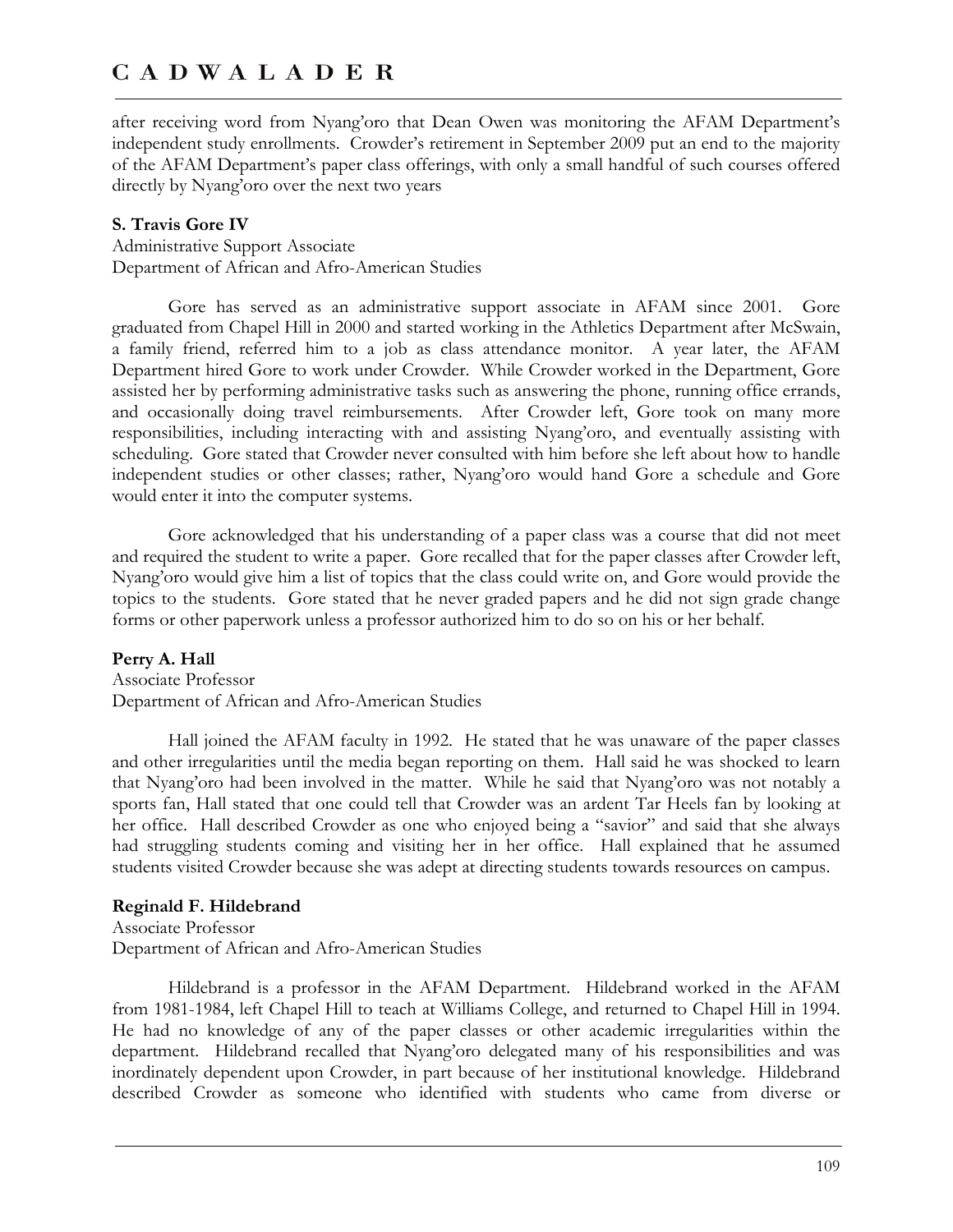underprivileged backgrounds. He said that Crowder believed these students were treated unfairly by the system. According to Hildebrand, it was characteristic of Crowder to help both athletes and non-athletes with both their personal and academic issues.

### **Kenneth R. Janken**

Professor Department of African and Afro-American Studies

Janken has been on the faculty of the AFAM Department since 1991. Janken recalled that when Nyang'oro was chair, AFAM Department decisions were made without faculty input or collective deliberation, and he assumed that Nyang'oro made all the decisions for the Department. Janken was unaware of the paper classes and did not know that Crowder had a role in grading papers.

## **Timothy J. McMillan**

Senior Lecturer and (former) Associate Chair Department of African and Afro-American Studies

McMillan is a senior lecturer in the AFAM Department and, with the exception of a sevenyear period when he worked in California, has worked in the Department since the 1984.<sup>214</sup> McMillan has known Crowder since he was a graduate student, and described a good relationship with Crowder. Nyang'oro and McMillan, on the other hand, never had close relationship, and McMillan credits Crowder with getting him hired back into the Department after he left California. McMillan acknowledged that he remained one of Crowder's favorite people in the Department throughout his career. McMillan stated that Crowder was very close with students and had a set of students that were her "special projects" – students that had physical or mental health issues, students with challenging family backgrounds, and other students that struggled on campus.

## **S. Alphonse Mutima**

 $\overline{a}$ 

Lecturer Department of African and Afro-American Studies

Mutima has been a lecturer in the AFAM Department, where he teaches Swahili, since 1996.215 Mutima struggled to work with student-athletes, whom he said frequently misbehaved in class and showed little interest in Swahili. He complained to Crowder about the number of studentathletes in his classes and their poor behavior. Crowder did little to rectify the situation, he said. According to Mutima, student-athletes considered Crowder to be in charge of them and paid little attention to him. Crowder, he claimed, would get upset with him when he gave student-athletes the low grades that they deserved.

<sup>214</sup> McMillan's knowledge of the paper classes is discussed at Section V.B.3.a, *supra*.

<sup>215</sup> Mutima's knowledge of the paper classes is discussed at Section V.B.3.b, *supra*.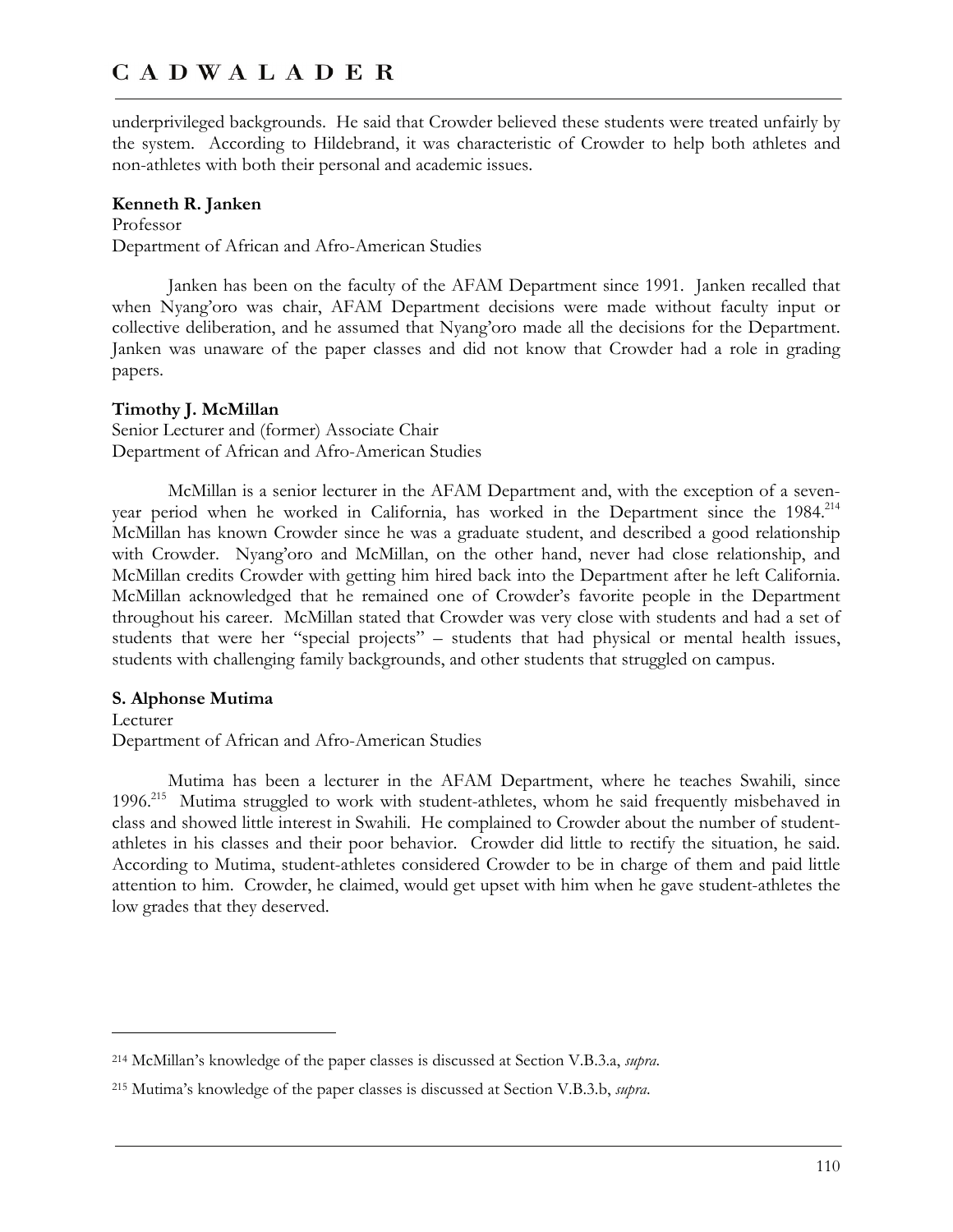### **Julius Nyang'oro**

Chair and Professor Department of African and Afro-American Studies (former)

Nyang'oro was a Professor in the AFAM Department from 1989 to 2011 and also served as Chair of the department beginning in 1992. Unlike his predecessors, Nyang'oro took a hands-off approach to administering the Department and relied on Student Services Manager Debby Crowder to handle many tasks, allowing her to obtain an outsized role. Nyang'oro's lack of close oversight of the Department was one of the main factors that allowed Crowder to offer irregular independent studies and paper classes throughout his tenure as Chair. Although Nyang'oro did not initially offer these classes himself, he was aware of them, and he acquiesced to them by failing to take action to stop them. Nyang'oro allowed Crowder to continue to offer these courses partly because his busy schedule frequently sent him out of the country, but also due to his own sympathy for studentathletes' struggles.

In 2005 or 2006, Nyang'oro recalls going to lunch with Dean Owen, who complained to him about the extremely high number of independent studies he was handling and told him to rein Crowder in; Nyang'oro complied, and the number of independent study courses were reduced. After Crowder's retirement in September 2009, ASPSA Academic Counselor Jaimie Lee began approaching Nyang'oro and lobbying him to offer certain paper classes. In response to these requests, between Fall 2009 and Summer 2011, Nyang'oro offered three bifurcated classes and two paper classes, including the Summer 2011 AFAM 280 course that resulted in his December 2013 indictment.

### **Georges Nzongola-Ntalaja**

Professor Department of African and Afro-American Studies

Nzongola-Ntalaja has been a professor in the AFAM Department since 2007. Nzongola stated that he knows Nyang'oro well and that Nyang'oro recruited Nzongola to teach at Chapel Hill. When Nzongola first arrived in the AFAM Department, however, he was surprised to learn that the department faculty only met once a year. Nzongola recalled that Nyang'oro traveled frequently and was heavily involved in consultancies. Crowder, from Nzongola's perspective, was the one who ran the AFAM Department and made sure that things that were supposed to be done were done, including the scheduling of classes.

## **Robert Porter**

Lecturer Department of African and Afro-American Studies

Robert Porter has been a lecturer in the AFAM Department since 1989. Porter stated that his sense of Nyang'oro was that Nyang'oro did not "run a tight ship." Porter viewed Crowder as having some level of power and described her as one who cared greatly about all students, not just student-athletes.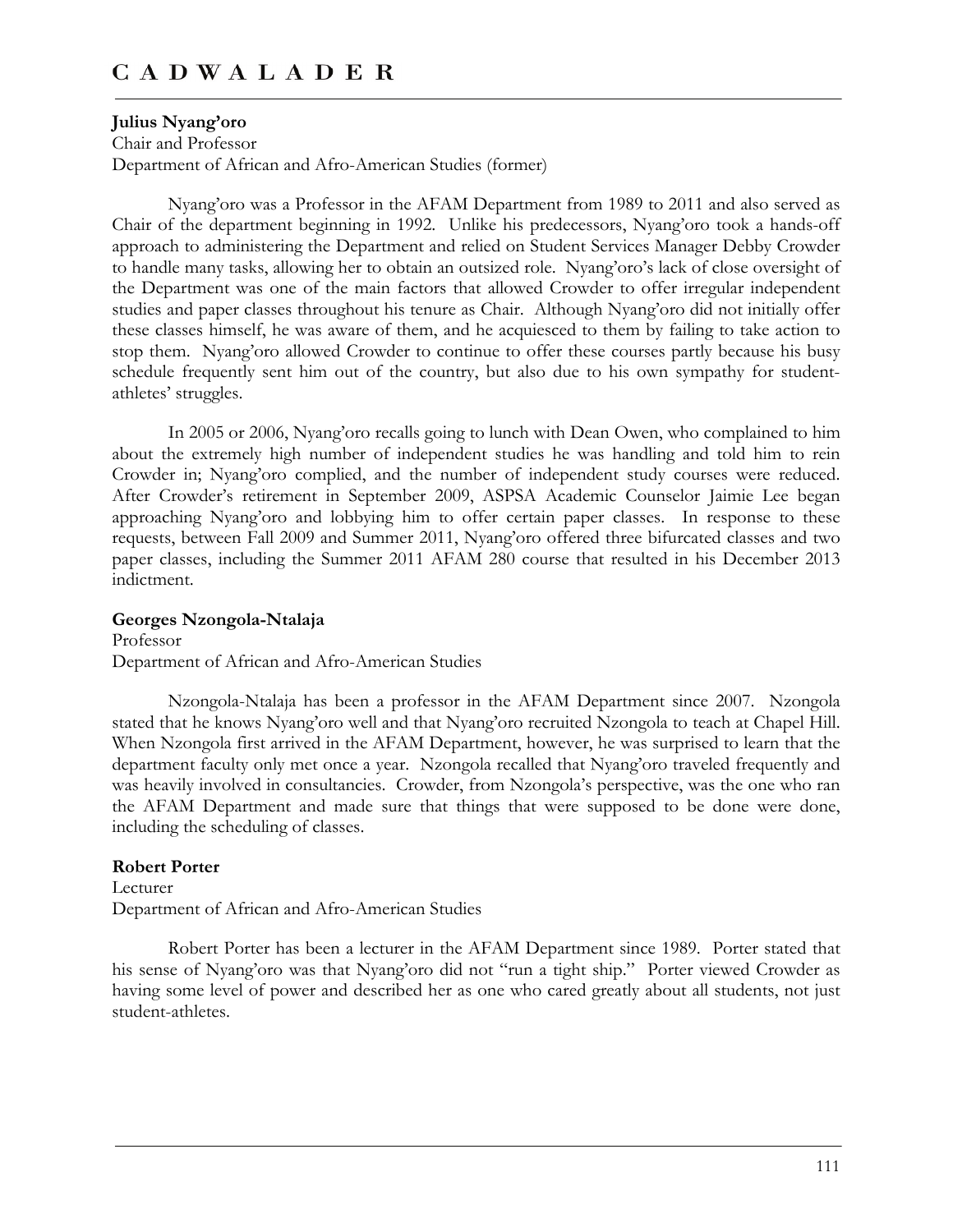#### **Charlene Regester**

Associate Professor Department of African and Afro-American Studies

Regester is a professor in the AFAM Department; she taught courses as a Teaching Assistant in the 1980s and formally joined the AFAM faculty around 1990. Regester stated that the former AFAM chairs, Colin Palmer and Trudier Harris, ran the Department in a tight manner; however, she described Nyang'oro's leadership as absentee. Regester stated that Crowder was essentially in charge of the Department.

# **Walter C. Rucker**

Associate Professor Department of African and Afro-American Studies

Rucker was a professor in the AFAM Department between 2011 and 2014. Rucker stated that Nyang'oro recruited him to come to Chapel Hill in part because of his administrative experience and his capacity to lead. Rucker described Nyang'oro as an affable person and a smooth talker who put everyone at ease, but noted that Nyang'oro was away from campus very often.

#### **Eunice Sahle**

Associate Professor and Chair Department of African and Afro-American Studies

Sahle is a professor and Chair of the AFAM Department; she joined the Department in 2001.<sup>216</sup> Like other faculty members, Sahle stated that there was very little faculty governance and the Department as a whole was "fractured" under Nyang'oro's leadership. Sahle stated that Crowder became the *de facto* chair of the Department during Nyang'oro's frequent absences from campus and it was Crowder who did the scheduling, informed faculty of when grades were due, and generally made sure that the Department ran appropriately

#### **Mamarame Seck**

 $\overline{a}$ 

Assistant Professor Department of African and Afro-American Studies

Seck has been a member of the AFAM faculty since 2008. Like other faculty members, Seck recalled that Nyang'oro held faculty meetings rarely – usually only once in the beginning of the school year, and then when it was necessary for a hiring issue.

<sup>216</sup> Sahle's knowledge of the paper classes is described at Section V.B.3.c, *supra*.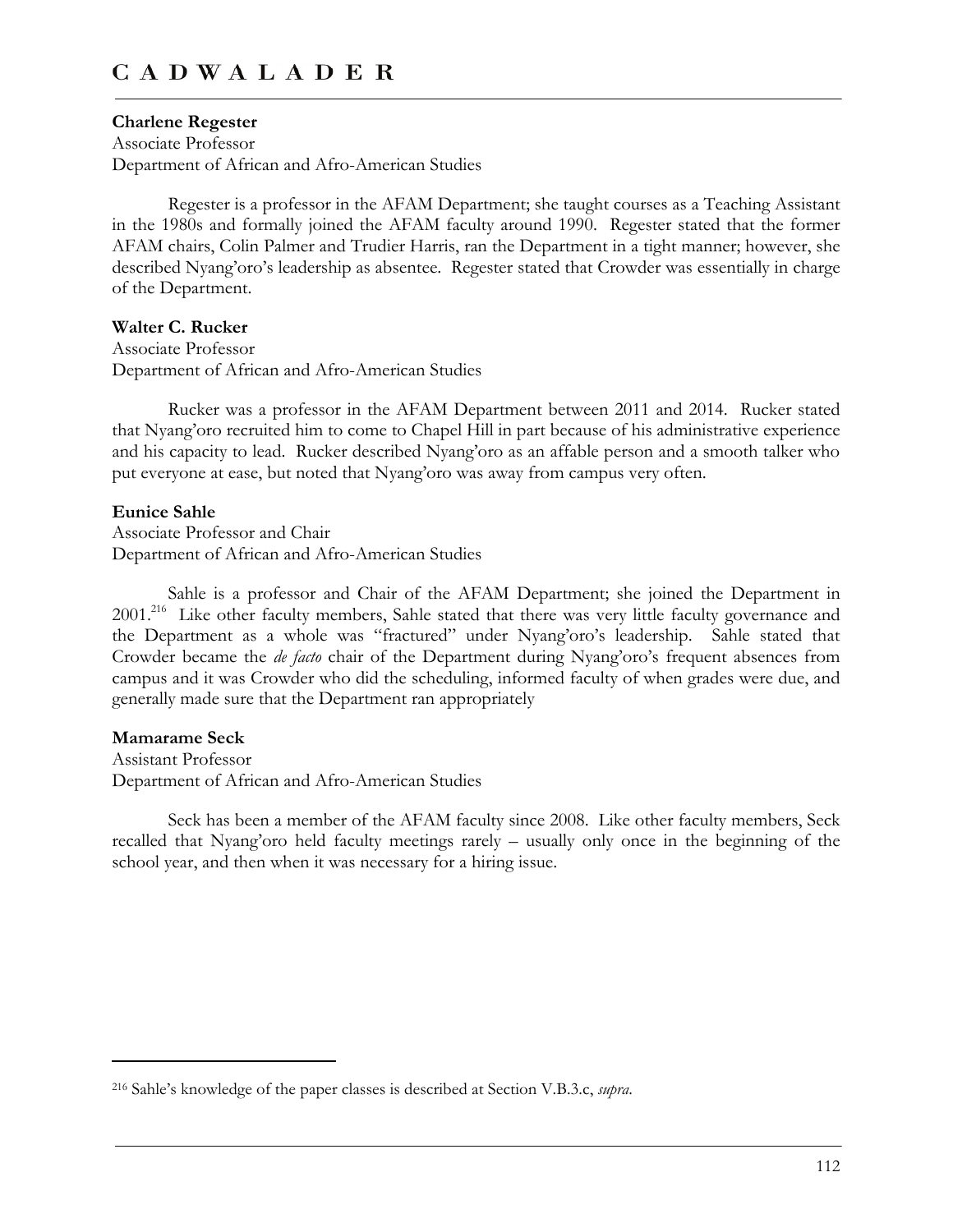### **Bereket Selassie**

William E. Leuchtenburg Professor of African Studies, Department of African and Afro-American Studies Professor School of Law

Selassie has been a professor in the AFAM Department since 1994. Selassie, who was very close with Nyang'oro, described Nyang'oro as a brilliant scholar, but stated that Nyang'oro "strayed from the norm" with his frequent travels to Africa. Selassie described Crowder as someone who was compassionate with students who were facing problems, and acknowledged that she, too, may have "strayed from the norm" in order to help students.

D. Current and Former Members of the Faculty Athletics Committee

### **Lissa L. Broome**

Wells Fargo Professor of Banking Law Director of the Center for Banking and Finance School of Law Faculty Athletics Representative

Broome has been professor in the School of Law since 1984 and has served as Chapel Hill's Faculty Athletics Representative ("FAR") since 2010. As the FAR, Broom sits *ex officio* on the Faculty Athletics Committee and also previously served on the FAC from 1991-1996, 2000-2008, and 2009-2010. Broome did not independently recall the FAC's 2002 review of independent studies. Although Broome had a clearer recollection of discussing independent studies during the FAC's 2006 review, she did not recall any discussion of academic freedom at either the November 2006 or January 2007 FAC meetings, despite having heard Blanchard explain his firm recollection of that discussion. Broome did, however, recall some discussions which in retrospect may have pertained to the paper classes. On one occasion, Broome stated that she talked to Coach Sylvia Hatchell and Hatchell mentioned to Broome after these matters came to light that Crowder was "such a good professor." Later, in January 2013, while in a meeting with Baddour, Mercer, and Blanchard, Broome was told about a past meeting in which Butch Davis told Mercer and Blanchard that he wanted "more courses without attendance." Broome said that she never told anyone about this account of Butch Davis. Davis denied ever making such a statement.

## **John P. "Jack" Evans**

Professor Emeritus of Operations Kenan-Flagler Business School; Faculty Athletics Representative (former)

Evans is the former FAR for the University, having served in that role from 1995 to 2010. He has been a member of the Kenan-Flager Business School faculty since 1970. Evans did not recall anyone discussing the AFAM Department's independent studies at an FAC meeting, nor did he recall, as Blanchard alleged, stating that the manner in which a faculty member conducts a course, and the level of rigor in a course, is a matter of academic freedom. Evans did recall discussions regarding clustering of student-athletes in certain majors, including in AFAM.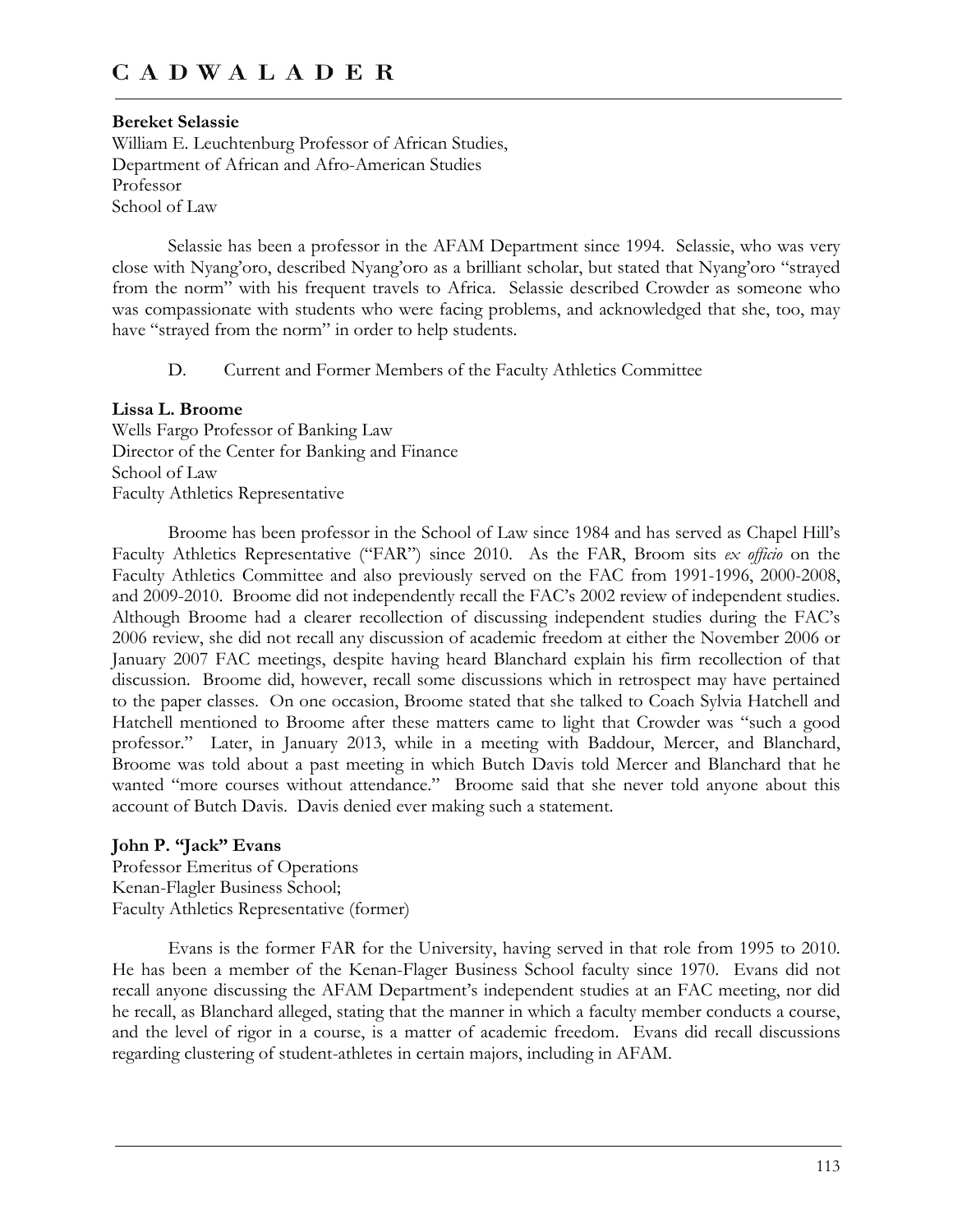## **Kathleen M. Harris**

James Haar Professor Department of Sociology Member of the Faculty Athletics Committee (former)

Harris is a professor of Sociology and served on the FAC from 2003 to 2011. Harris recalled discussing independent studies in 2006 following the Auburn story, and coming away from the discussion feeling good about the status of independent studies at Chapel Hill. Harris recalled some general discussion about what constitutes an independent study – that it can be structured however the professor wants, and that overrepresentation of independent studies with one professor, or with many student-athlete enrollments, would not be acceptable – but was certain that the FAC did not receive a more detailed description of the paper classes.

### **H. Garland Hershey, Jr.**

Professor School of Dentistry; Member of the Faculty Athletics Committee (former)

Hershey is a professor in the School of Dentistry and was a member of the FAC from 2001 to 2006. Hershey stated that he did not remember the issue of classes without attendance requirements being raised before the FAC. Hershey stated that he recalled occasions when John Blanchard and Robert Mercer would attend FAC meetings but he did not recall the specifics of their conversations. Hershey recalled that the FAC did review the number of students enrolled in certain departments and did an analysis of major clustering, but he did not recall any discussions regarding anomalies in the AFAM Department specifically.

#### **Lloyd S. Kramer**

Professor Department of History; Member of the Faculty Athletics Committee (former)

Kramer is a Professor of History and served on the FAC from 2003 to 2007. He believes that the FAC may have asked in a general way whether independent courses were legitimate, but there was no data presented in 2006 or 2007. Kramer did not recall discussion of academic freedom and was certain that the FAC did not hear specifics about the paper classes. Kramer led the effort to challenge the statement in the Martin Report that was ultimately clarified.

#### **George S. Lensing, Jr.**

Mann Family Distinguished Professor Department of English & Comparative Literature; Member of the Faculty Athletics Committee (former)

Lensing, an English Professor, served on the FAC from 2003 to 2008. Lensing recalled that in 2006, the FAC reviewed *The New York Times* article on Auburn University's use of independent studies and discussed the issue at the November 2006 FAC meeting. Lensing stated that the committee discussed how there was a large number of student-athletes enrolled in independent studies, but Lensing did not recall any other context in which this was discussed. Lensing could not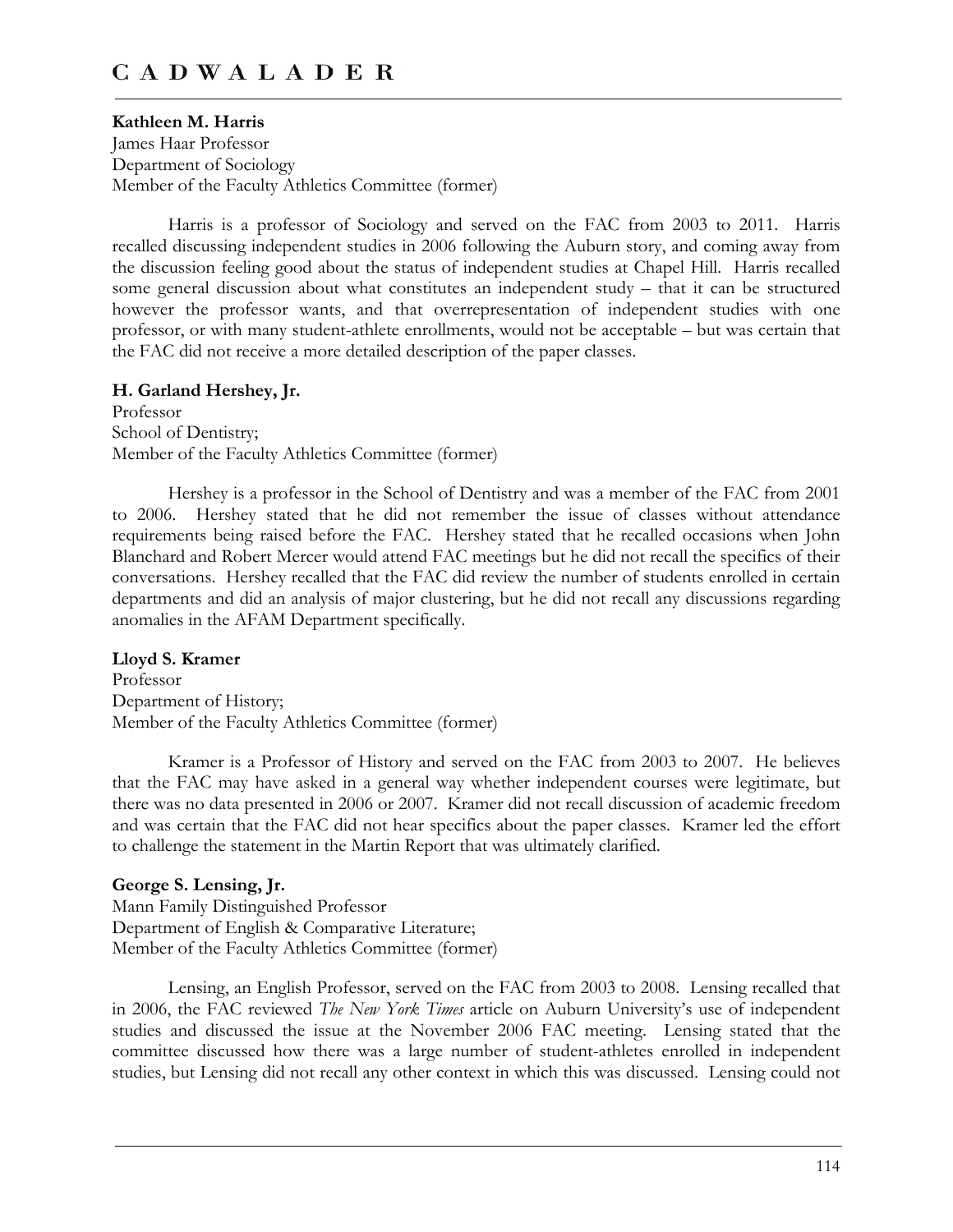recall whether there was any discussion of the AFAM Department nor could he recall whether there was a discussion of abnormal uses of independent studies.

#### **Mary Lynn**

Professor and Assistant Director, School of Nursing Member of the Faculty Athletics Committee (former)

Lynn, a professor and Chair of the Faculty in the School of Nursing, served on the FAC from 2004 to 2007. She recalled no discussion of independent studies, and she said that the types of independent studies described in the newspapers would have raised red flags to her.

### **Joy J. Renner**

Clinical Associate Professor Department of Allied Health Sciences; Director, Division of Radiologic Science; Chair of the Faculty Athletics Committee

Renner is the current chair of the FAC. Renner stated that it was important for the University to review student transcripts and determine how many irregular courses were counted towards degrees.

### **J. Steven Reznick**

Professor Department of Psychology; Member of the Faculty Athletics Committee (former)

Reznick is a professor of Psychology and served on the FAC from 2006-2012, including service as chair of the committee from 2008-2012. Reznick recalled the discussion of independent studies in 2006 and 2007, but he did not recall any discussion of how independent studies should be conducted or the issue of academic freedom for professors leading independent studies.

#### **Barbara M. Wildemuth**

Professor and Associate Dean School of Information and Library Science; Member of the Faculty Athletics Committee (former)

Wildemuth is a professor and Associate Dean of the School of Information and Library Science and served on the FAC from 2005 to 2008. Wildemuth recalled the FAC discussed the independent study scandal at Auburn University, however she did not recall anyone questioning whether a similar scandal could happen at Chapel Hill, nor any discussions of the student-athletes' use of independent studies.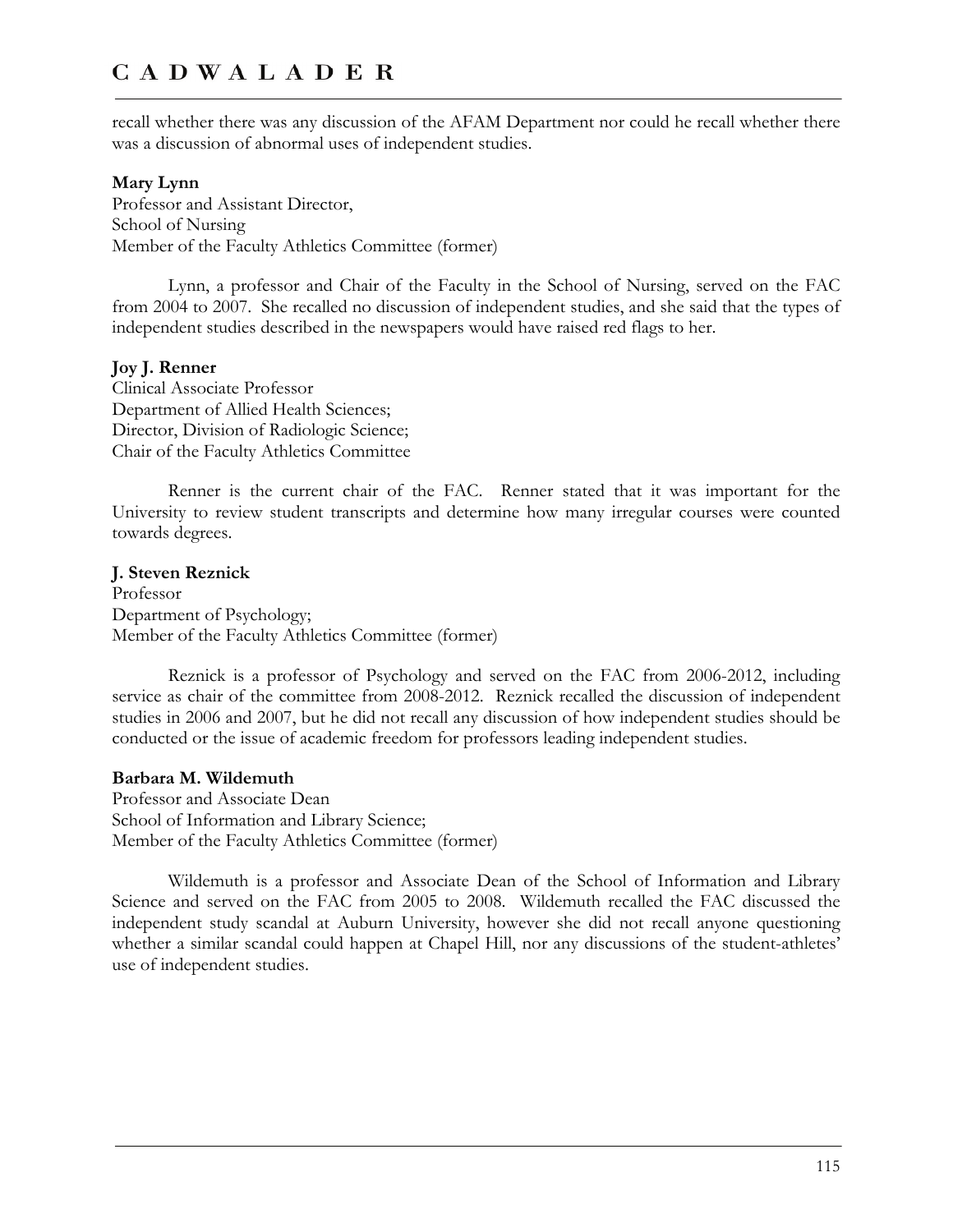### **Rachel A. Willis**

Bowman and Gordon Gray Professorship for Distinguished Undergraduate Teaching Department of American Studies; Member of the Faculty Athletics Committee (former)

Willis is a professor of American Studies and served on the FAC from 2006 to 2009. Willis recalled discussions of major distribution among student-athletes and some discussions of independent studies, but stated that the nature and extent of the AFAM paper classes was not presented to the FAC during the 2006 meeting.

E. Chapel Hill Staff and Advisors

### **Alice C. Dawson**

Senior Assistant Dean Academic Advising Program in the College of Arts and Sciences and the General College

Dawson is a Senior Assistant Dean for Academic Advising and has worked at Chapel Hill since 1984. Dawson stated that she first met Crowder around 2001. Dawson learned from her colleagues that Crowder was a very kind person who was known for helping students. According to Dawson, there was a general understanding in Academic Advising that the AFAM Department was willing to add students to an independent study late in the semester. Thus, if an advisor had a student who was in a crisis situation, Crowder might be able to help. Dawson stated that she probably heard about Crowder and AFAM Department independent studies from Betsy Taylor, who was part of a "good old girls network" with Crowder. Dawson estimated that she would send one or two students to Crowder for help each year. Dawson assumed that the AFAM Department independent studies had faculty oversight.

## **James R. "Jim" Kessler**

Director Department of Accessibility Resources and Service (retired)

Kessler served as the Director of Accessibility Resources for sixteen years until he retired in 2013. Kessler stated that there was a lot of concern and discussion among the staff in his department regarding under-prepared student-athletes who were matriculating to Chapel Hill. Kessler stated that while he was assisting with registration as part of his duties, he witnessed athletic counselors directing student-athletes to certain courses. Kessler explained that he asked Beth Bridger about why the athletes were being enrolled in these courses in such large numbers, and Bridger stated that ASPSA had to make sure the student-athletes were successful.

## **Chloe J. Russell**

#### Assistant Dean

Academic Advising Program in the College of Arts and Sciences and the General College Steele Building

Russell is an advisor in the Steele Building and a Chapel Hill alumna. Russell stated that she began working in advising in 2008 and learned early on to send struggling students to the AFAM Department. However, Dean Cannon later told her that she did not trust was happening in the AFAM Department and preferred that the advisors not refer students to the Department. Russell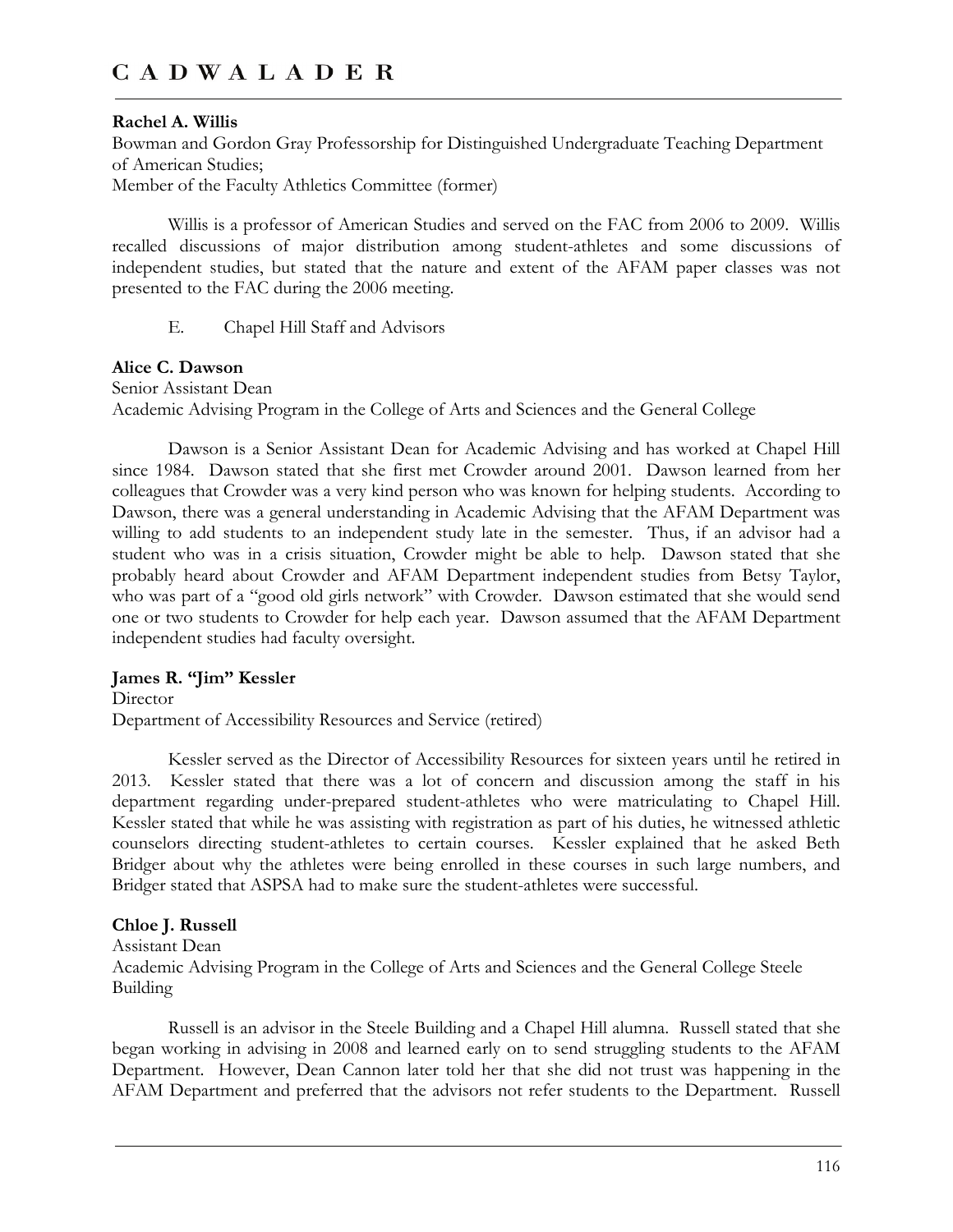did not know why Cannon was suspicious of the Department and had little interaction with AFAM after that.

### **Elizabeth B. "Betsy" Taylor**

Student Services Manager Academic Advising Program in the College of Arts and Sciences and the General College

Taylor worked at Chapel Hill in various positions for over 20 years and retired in 2008. Taylor stated that she started working as the graduation coordinator in the Steele Building in 1988. In this role, Taylor was responsible for approving students' applications to graduate. Taylor came to know all of the directors of undergraduate studies and secretaries in the College departments, and she likely met Crowder in the 1990s. At some point Taylor learned that Crowder was someone who was able to help students, including through paper classes. Taylor thought Crowder told her about the paper classes. Crowder would set up classes for students who needed the courses to graduate. Taylor recalled that Crowder told her that the students did not have to attend the class and would write a paper instead. Taylor stated that her assumption was that the students were being supervised by, and working with, a faculty member. Taylor said that most of the advisors knew about these classes, including Carolyn Cannon. Taylor stated that she had specific conversations about the classes with Cannon, and it was Taylor's understanding that Cannon spoke to Dean Owen about the classes as well.

F. Academic Support Program for Student-Athletes Staff

## **Bradley Bethel**

Learning Specialist Academic Support Program for Student-Athletes

Bethel has worked as a learning specialist in ASPSA since the fall of 2011. Bethel works exclusively with the football team, and works one-on-one with under-prepared football athletes to help them develop reading, writing, and learning skills. Bethel stated that in his experience, Chapel Hill admitted some student-athletes who were so under-prepared that they were unable to succeed at the University.

#### **Brent Blanton**

Associate Director Academic Support Program for Student-Athletes

Blanton joined ASPSA in 2005 and has been an Associate Director of ASPSA since 2006. Currently, he serves as an academic counselor for men's golf and wrestling, runs the ASPSA database, and supervises four other ASPSA staff members; previously, he served as an academic counselor for various Olympic sports, including women's soccer. Blanton knew about the paper classes, which he said that he and others in ASPSA considered the same as independent studies. Blanton knew Crowder and would call or email to ask her for help with his students, but he did not know that Crowder was grading papers or that there was no faculty oversight.

Blanton directed some of his players toward paper classes. Besides being easy grades, these classes held an added advantage for some top women's soccer players who traveled extensively to play on national soccer teams while enrolled at Chapel Hill. Blanton also helped Coach Anson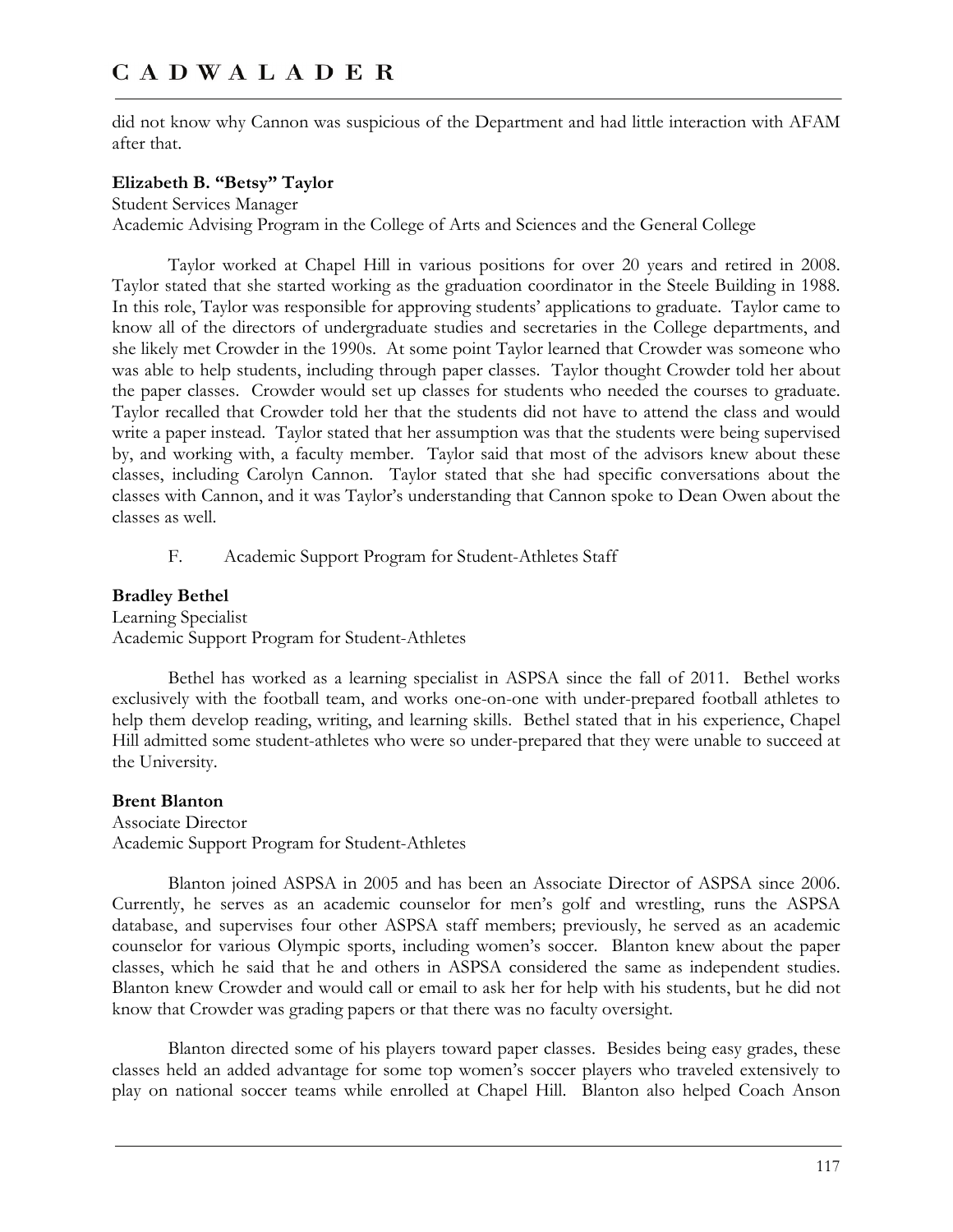Dorrance attract top women's soccer recruits to Chapel Hill by suggesting a hypothetical slate of courses that a recruit could take – often including include paper courses – so that she could both travel with the national team and stay enrolled at Chapel Hill.<sup>217</sup>

#### **Beth Bridger**

Associate Director Academic Support Program for Student-Athletes (former)

Bridger worked in ASPSA for seven years beginning in 2006. She was hired as a learning specialist and initially reported to Cynthia Reynolds. Bridger was ultimately promoted to Associate Director and oversaw ASPSA's football staff after Reynolds' departure. According to Bridger, while ASPSA officially reported to the College of Arts and Sciences, there was an undeniable reporting line to the football coaches and stated that Coach Davis would hold her accountable if there was an issue with a football player's eligibility. Bridger stated that when she was in charge of the football academic program, she formalized regular meetings between the ASPSA football staff and the coaches. Bridger stated that the coaches were aware that their players were taking independent studies, and the Chapel Hill administration was definitely watching the enrollments of independent studies. Bridger recalled that Robert Mercer held an ASPSA staff meeting in which he told the attendees that Owen was monitoring the enrollment of AFAM courses and they needed to limit their enrollment of student-athletes in those courses.

Bridger said that she learned about the paper courses during her first semester at Chapel Hill. She recalled that she asked Reynolds about the courses, and Reynolds explained that the classes did not meet. Instead, Reynolds explained, the professor would run the class by giving students an assignment to complete over the course of the semester. Bridger said that the ASPSA staff did not know in advance what paper classes were going to be offered each term, so they would call the Department and then ask what courses were going to be available. Bridger explained that the ASPSA staff would facilitate the completion of the papers during team study halls. Bridger stated that she heard comments about the paper class assignments being turned into Crowder, but she did not concern herself with whether Crowder was grading the papers. Bridger acknowledged that without the high grades received in these courses, it is possible that players might not have been eligible to compete under NCAA rules.

#### **Catherine Frank**

 $\overline{a}$ 

Tutor Academic Support Program for Student-Athletes (former)

Frank was an ASPSA tutor from the late 1980s until 2010. She always worked with men's basketball players and saw her role as helping students on specific assignments, in addition to helping them become better writers. Frank said that she never wrote sections of a student's paper, and she never heard of a student driving to a tutor's house to pick up papers. Frank said that she was not usually focused on students' grades, and although she knew who Crowder was, she did not know that Crowder was grading papers.

<sup>217</sup> For example, on one occasion, Blanton specifically suggested that Dorrance mention Crowder, and the past use of "AFAM/AFRI independent study courses" by women's soccer players, while communicating with a potential recruit. Exhibit 55.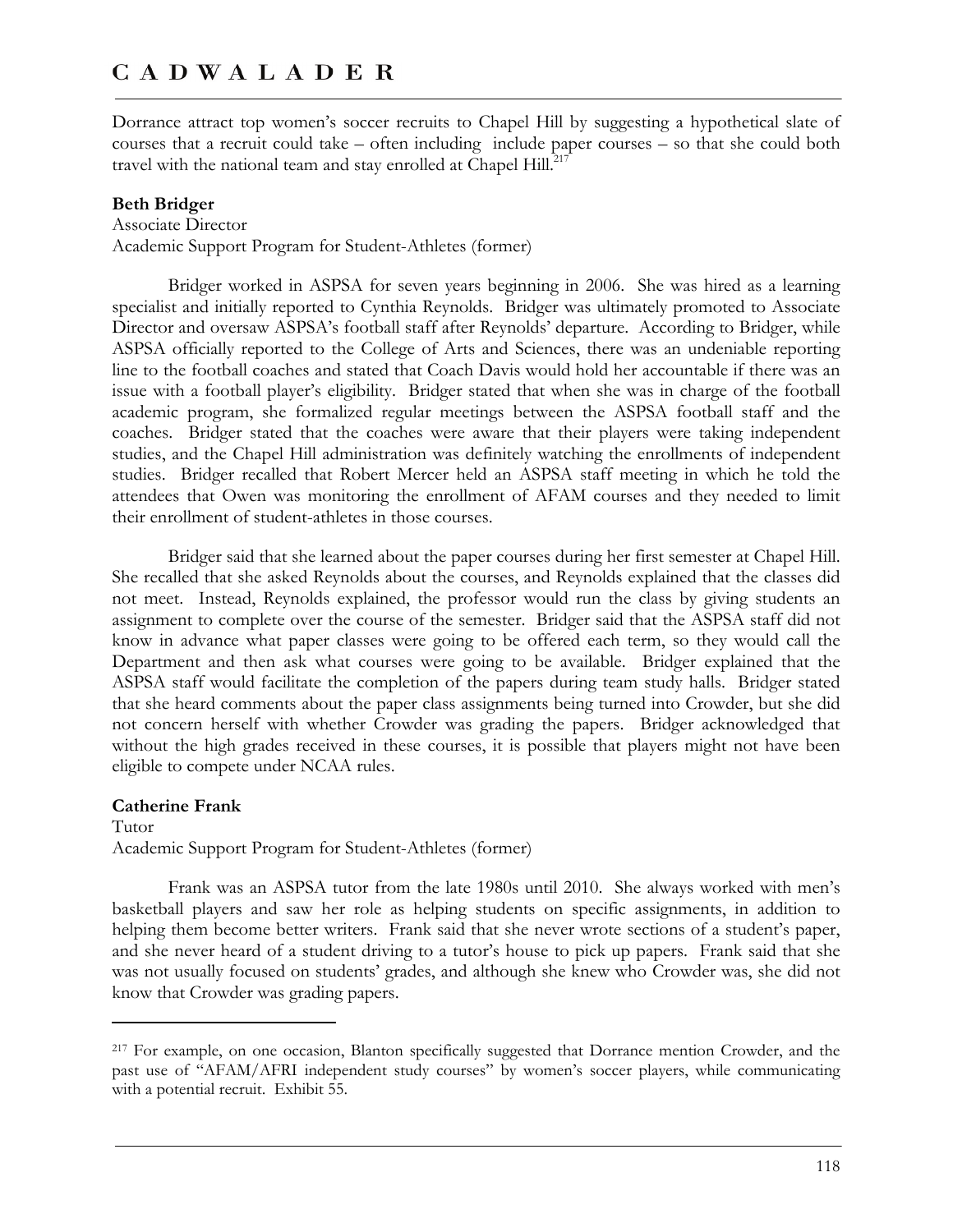#### **Janet Huffstetler**

Tutor Academic Support Program for Student-Athletes (former)

Huffstetler was an ASPSA tutor from approximately 1996 until the late 2000s. Huffstetler worked mainly with men's basketball players on a variety of subjects. As a tutor, Huffstetler knew that some of her students were taking independent study courses in the AFAM Department, but she thought the students had been required to meet with the professor five times over the course of the semester. Huffstetler knew Crowder socially through her friendship with McSwain, but did not know that Crowder was grading papers. On the subject of academic assistance, Huffstetler said that she never wrote a paper for a student; she typed out "suggestions for what a paper might cover," but never whole sections of a student's paper. Huffstetler vehemently denied Rashad McCants' allegations that tutors would write papers for students.

#### **Amy Kleissler**

Learning Specialist Academic Support Program for Student-Athletes (former)

Between 2005 and 2012, Kleissler worked for ASPSA in various capacities, including as a tutor, mentor, and learning specialist. Kleissler recalls learning about the paper classes from Beth Bridger, who explained how the classes worked and how Kleissler would help "shepherd" students through the paper-writing process. Kleissler did not question the legitimacy of the courses because she trusted her ASPSA colleagues, and she felt that the papers could provide a good learning experience for struggling students. Kleissler did not know who Crowder was, and as a tutor, Kleissler had assumed that the professor was grading the papers.

Kleissler described her role in working with students as teaching them skills, rather than ensuring the quality of their work. Kleissler said that initially, tutors were permitted to provide written comments on a student's paper, but these rules changed over time. Kleissler recalls extensive discussion regarding the line between appropriate and inappropriate assistance. She drew a distinction between altering content (which was never allowed) and providing comments or circling mistakes. Kleissler said that when she did provide written notes on a student's work, she would ask for approval from Beth Bridger to ensure that her comments were appropriate.

#### **Jaimie Lee**

Academic Counselor Academic Support Program for Student-Athletes

Lee started working as a tutor and mentor in 2006 and became a full-time ASPSA staff member in 2007; initially, she worked with students in all different sports, but she soon began working exclusively with football players. Lee first encountered paper classes as a tutor and mentor, and she became fully aware of them when she became a counselor. Lee stated her view that the paper classes provided an opportunity to work on the building blocks of a research paper, such as how to write a thesis statement, how to create an abstract, how to conduct research, and ultimately, how to do critical analysis. Nonetheless, Lee, along with Beth Bridger, delivered a presentation to the football coaches in November 2009 that described the football team's past reliance on AFAM paper classes for eligibility purposes.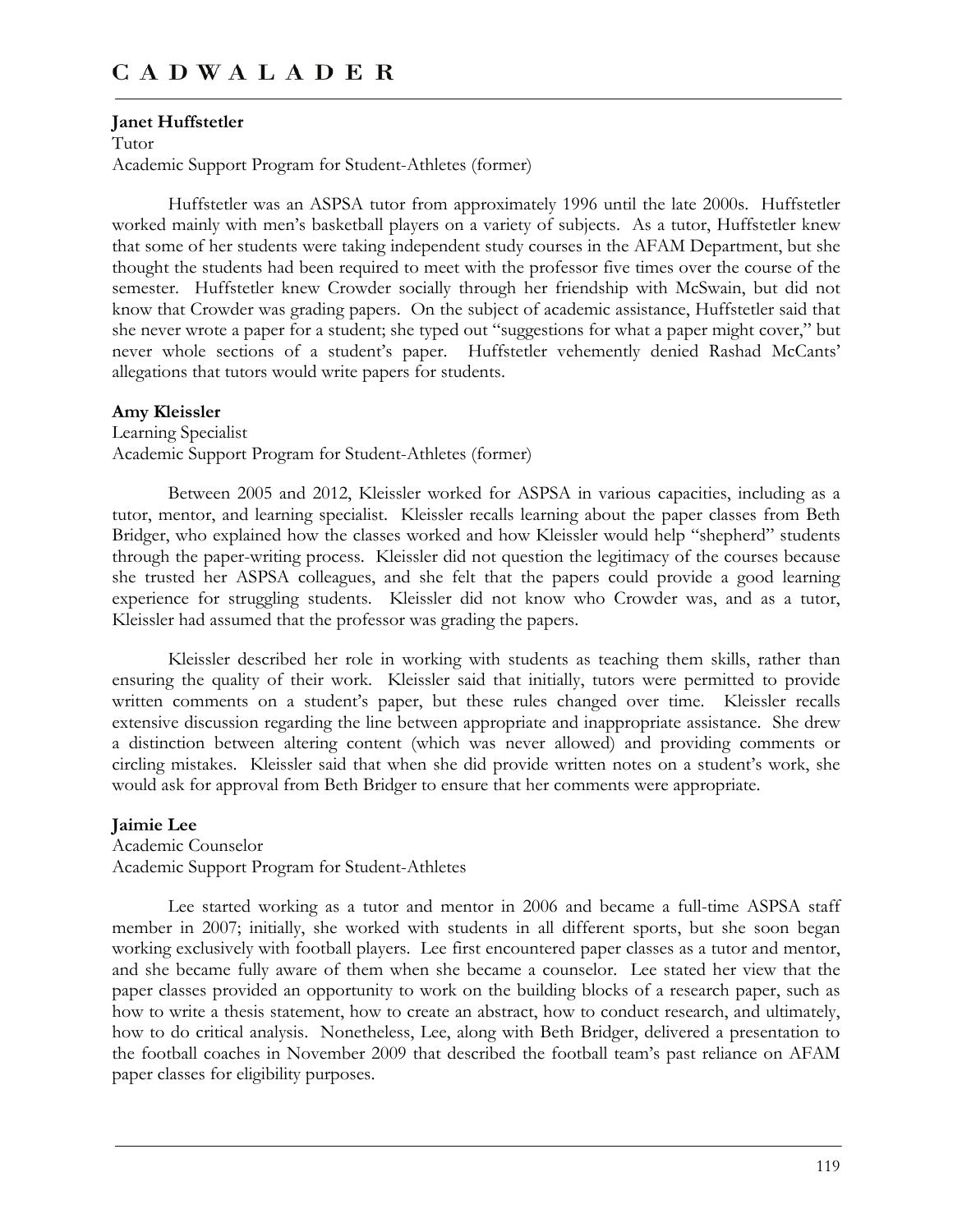After Crowder retired, Lee built a relationship with Nyang'oro by emailing him and visiting him on a regular basis. She asked him to offer certain paper classes, with some success; for example, the Summer 2011 AFAM 280 paper class was offered in response to a request from Lee. Lee stated that she does not recall the specifics and denied having influenced Nyang'oro's decision to offer the course, although she acknowledged that she had asked Nyang'oro whether a class would be offered that student-athletes might be interested in.

#### **Robert Mercer**

#### Director

Academic Support Program for Student-Athletes (former)

Mercer was the Director of ASPSA from 2002 to 2012; in that role, he was in charge of overall administration of the program rather than advising individual students. Formally, Mercer reported to the Associate Dean of CSSAC in the College of Arts and Sciences, but he said that in reality, John Blanchard served as Mercer's supervisor on a day-to-day basis. Mercer said he was in closer communication with the Athletics Department than with Harold Woodard or others in the College of Arts and Sciences.

Mercer knew about the paper classes, but he believed the courses to be legitimate independent studies that were also open to non-athletes. He recalled that students did the required work in each class. He emphasized that the paper classes were part of a path to eligibility that also included courses in Drama, Communications, and Exercise and Sport Science. Mercer recalled that there was inherent pressure to ensure that students remained eligible to play; therefore, the grades that students received in AFAM paper classes became part of a strategy to keep them academically eligible. Similarly, with respect to major selection, Mercer explained that the ASPSA counselors struggled to advise certain student-athletes who wished to pursue more challenging majors when those student-athletes were under-prepared for the rigors of the curriculum and, additionally, had balance time commitments to their sport.

Mercer recalled having concerns that the AFAM classes were similar to the classes at Auburn, and bringing those concerns to John Blanchard, who raised them during the 2006 FAC meeting. Mercer recalls that Blanchard described the nature of the paper classes and was firmly advised by the FAC that faculty decide how courses are taught. Regarding the FAC's direction that Mercer track independent studies going forward, Mercer recalled discussion of the subject, but said he never followed up because he was never asked about it again.

Mercer also remembers Owen occasionally attending ASPSA staff meetings and remembers hearing from Owen about a cutback of AFAM classes.

#### **Kym Orr**

Academic Counselor Academic Support Program for Student-Athletes

Orr is an academic counselor for Olympic Sports, including cross country, track, rowing, and fencing. He joined ASPSA in late 2002. Orr stated that he was aware that there were independent studies that students took in the AFAM Department, however he thought the AFAM independent studies were conducted in the same manner as any other department's independent studies. Orr stated that he also knew that Swahili was popular among student-athletes.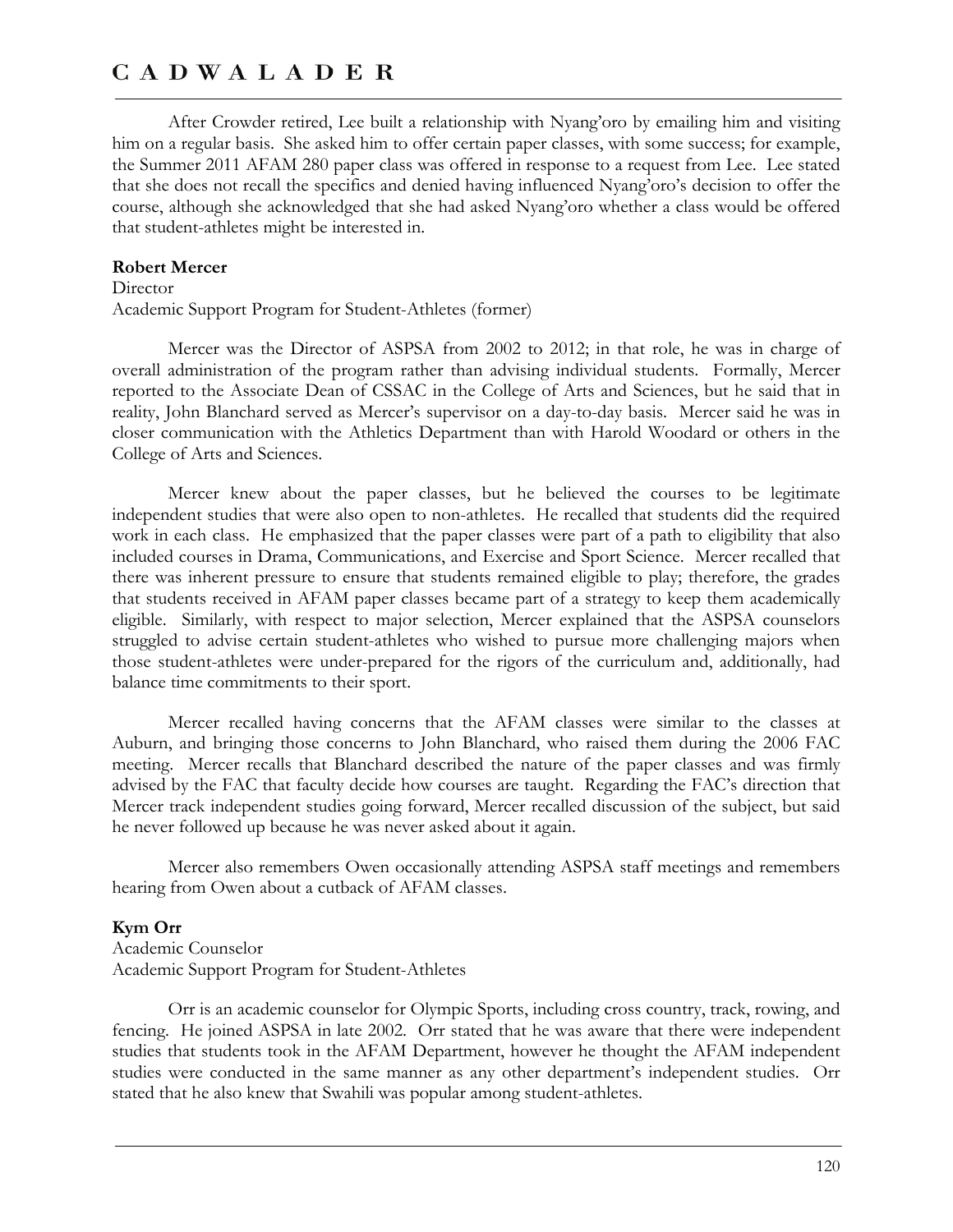# **Tia Overstreet**

Academic Counselor Academic Support Program for Student-Athletes

Overstreet began working as an academic counselor in ASPSA in 2010, however she worked in a part time capacity as a study table monitor and tutor prior to becoming a counselor. Overstreet explained that her job was to do research and find classes that were available for her studentathletes. Overstreet stated that she and the ASPSA staff met with the student-athletes who were taking independent studies two to three times a week to make sure they were progressing on their assignment.

### **J. Whitney Read**

Tutor Academic Support Program for Student-Athletes (former)

Read is a Chapel Hill alumna, a member of the Class of 2009 who graduated with a B.A. in African Studies. After graduating, Read worked as a tutor from January through June 2010, and was primarily responsible for tutoring football players in Swahili and African Studies paper courses. Read, a former Swahili student, explained that Professor Mutima would frequently discuss his frustrations with teaching student-athletes. She said he viewed the student-athletes as uninterested in learning. Read recalled that student-athletes would receive very low Swahili test grades throughout the semester, yet they would still receive passing final grades for the course. Read recalled that Mutima recommended that certain student-athletes take Swahili 403 as a paper course.

When tutoring students in paper courses, Read would provide student-athletes with paper topics that she developed. Read said she aggressively guided student-athletes to the content they should include in their papers, and would heavily edit their papers. While Read did not encounter student-athletes intentionally plagiarizing articles, she found that many student-athletes struggled with paraphrasing ideas, and she frequently assisted them in paraphrasing and citing work appropriately. Read acknowledged that there were times in which she provided more tutoring assistance than was appropriate.

## **Jennifer Wiley Thompson**

 $\overline{a}$ 

Tutor Academic Support Program for Student-Athletes (former)

Wiley worked as a tutor for ASPSA when she was an undergraduate at Chapel Hill from 2007 to 2009.<sup>218</sup> Wiley and the other ASPSA tutors did not receive formal training for their role as tutors; instead they had a meeting with a compliance officer who gave a presentation on what constituted providing appropriate academic assistance to provide to student-athletes. According to Wiley, Bridger spoke with the tutors after the compliance meeting, and told the tutors that they could have some flexibility with the black and white rules that compliance presented. As a tutor, one of the issues Wiley was supposed to monitor for was plagiarism; however, Wiley explained that her vigilance on plagiarism in student-athletes' writing was often frustrated because she had no control over what the student-athletes put in their papers after they left the tutoring sessions. Wiley

<sup>218</sup> *See* Section V.A.5.a, *supra*, that addresses Wiley's conduct.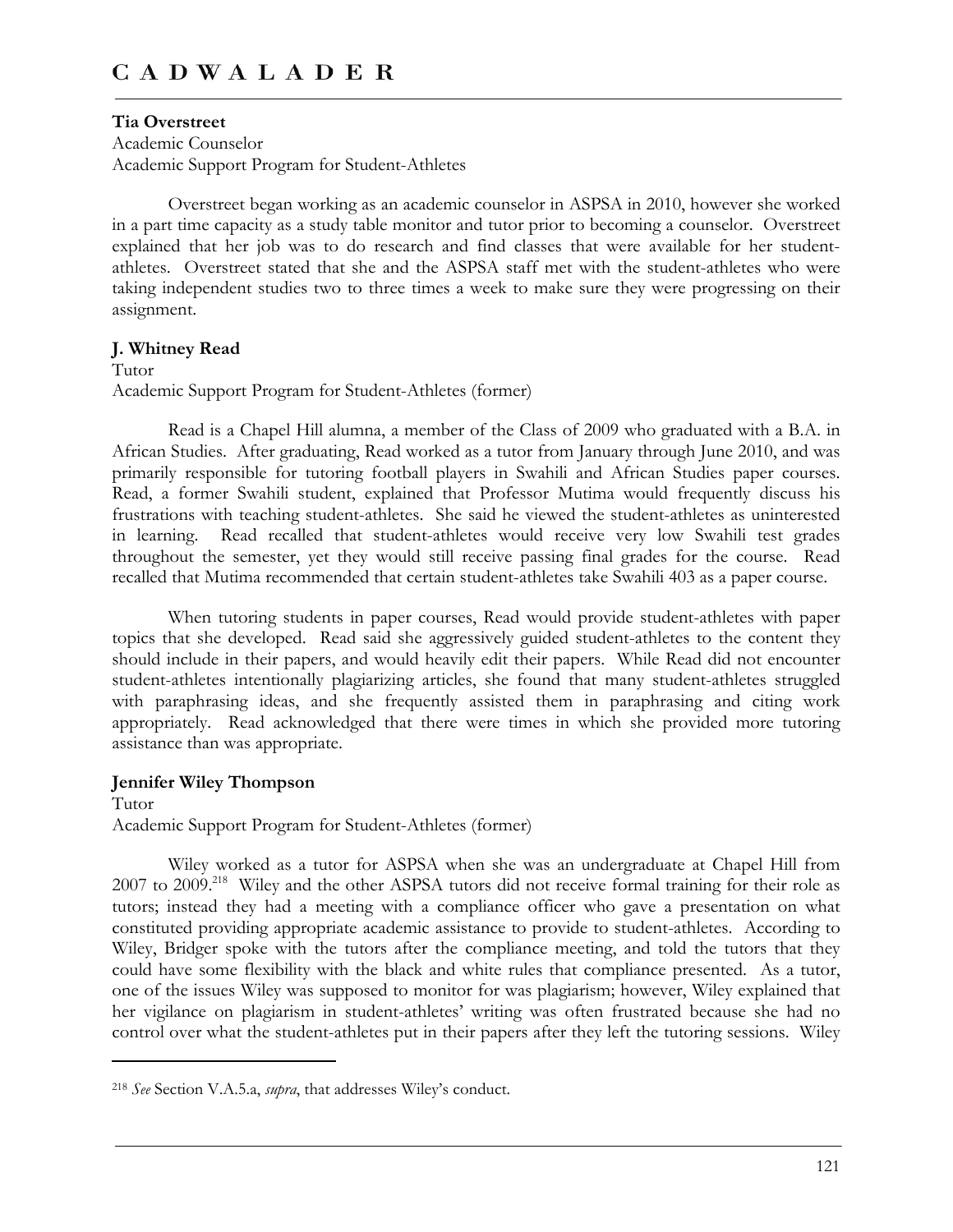was frequently frustrated in her role as a tutor, and she believed that this was in part because most of the student-athletes she worked with had little motivation to do well academically – their goal, and ASPSA's goal for them, she said – was to stay eligible. In keeping with this focus on eligibility, Wiley explained that student-athletes would generally be put in a paper class if they was ineligible or close to becoming ineligible, as the paper classes were "huge GPA boosters."

Many of the student-athletes that Wiley worked with were admitted to Chapel Hill with severe academic disadvantages and often had very few writing mechanics. Wiley recalled that she would often tell the student-athletes that she saw an error in a sentence, but they would be unable to spot the error on their own. Eventually, Wiley explained, it became easier to suggest how to phrase something and the student-athletes would write the statement down verbatim. It was at this point, Wiley stated, that she realized she had crossed the line into inappropriate assistance. Wiley stopped working for ASPSA when she graduated in 2009, however the athletes continued to contact her and ask for her help. Wiley stated that she cared deeply for the student-athletes and continued to help them. By this point, Wiley stated that she was exhausted dealing with the student-athletes' lack of skills, and it became faster for her to type and write portions of papers for them. Wiley acknowledged that she eventually would write significant portions of student-athletes' papers.

#### **Jennifer Townsend**

Associate Director Academic Support Program for Student-Athletes

Townsend has been an Associate Director of ASPSA since 2009, when she replaced Walden. She currently serves as the academic counselor for men's basketball and women's swimming, and supervises four other staff members. Townsend has never met Crowder, who retired prior to her arrival, and only briefly met Nyang'oro. Townsend learned about paper classes from Mercer when she first came to Chapel Hill, but she did not have much direct involvement in part because Crowder was no longer in the AFAM Department. Townsend also explained that men's basketball assistant coach Joe Holladay wanted the basketball athletes to go to class and not take independent study courses.

#### **Wayne Walden**

Associate Director Academic Support Program for Student-Athletes (former)

Walden was the Associate Director of ASPSA and academic counselor for multiple sports, including men's basketball from 2003 to 2009. Initially, Walden worked in collaboration with academic counselor Burgess McSwain, and he found that a large number of basketball studentathletes were majoring in AFAM and taking paper classes. Walden was aware of the paper classes and thought they had been approved by the University because they were open to all students. Walden said that he tried to limit the number of enrollments in the paper classes for the students Williams recruited. He explained that he wanted to avoid developing a culture that depended on these classes, preferring the structure of a regular lecture course.

Walden did not know Nyang'oro, but he would work with Crowder to enroll his students in AFAM and AFRI classes. He knew that students enrolled in paper classes had no contact with faculty, and he said that he thought Crowder was probably doing some of the grading, though he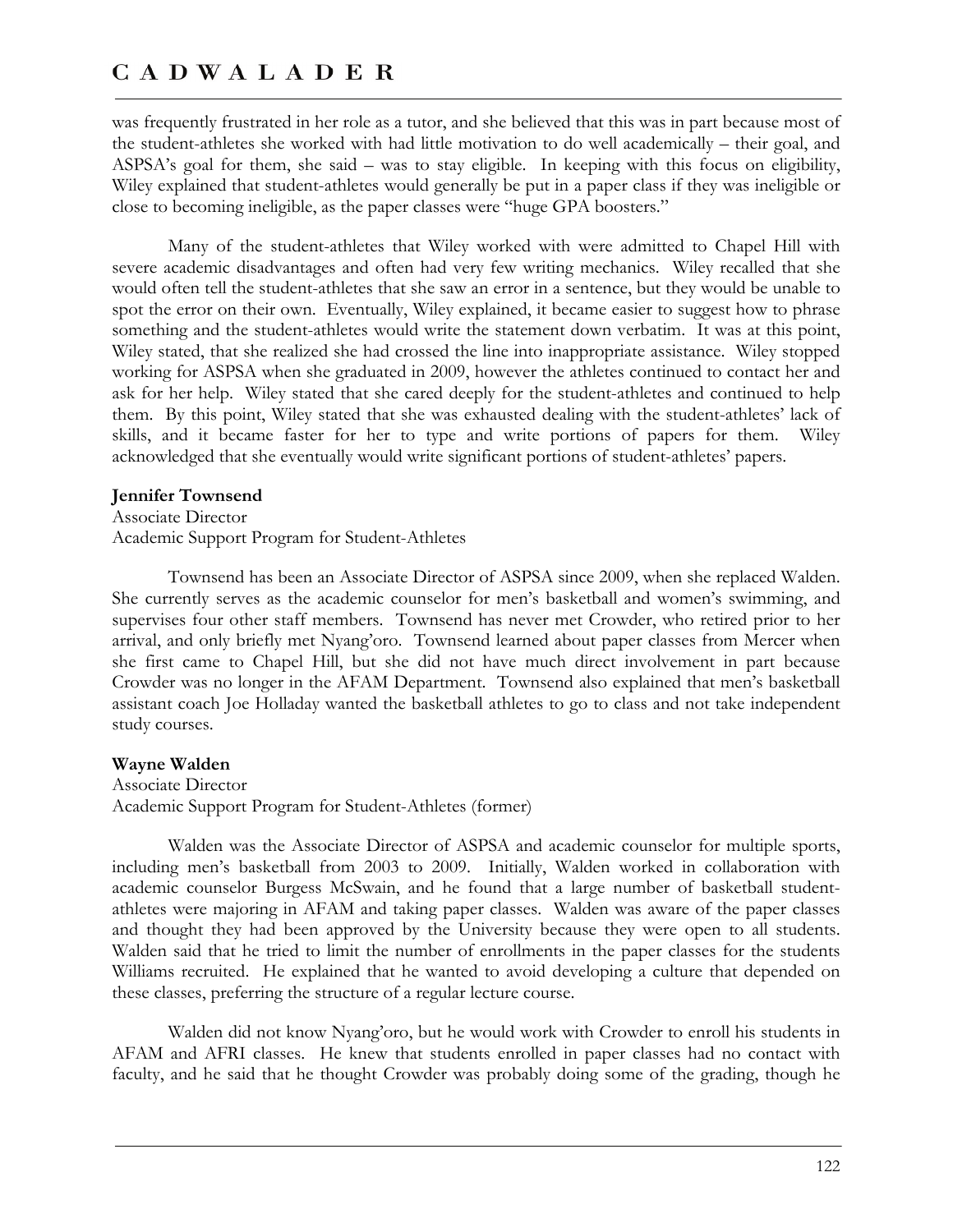never knew for sure. Walden did not feel that there was anything wrong with these courses, however, because they were open to and taken by regular students in addition to student-athletes.

### **Spencer Welborn**

Assistant Dean Academic Advising Program in the College of Arts and Sciences; Academic Counselor Academic Support Program for Student-Athletes (former)

Welborn served as an academic counselor for Olympic sports from 2008 until the spring of 2014. Welborn stated that he learned of the paper classes from talking with students with whom he worked. Welborn explained that his understanding is that the paper courses were run by the Department chair who would meet with the students a "few" times and required a research paper that the students could complete at their own pace. Welborn stated that he did not recall anyone questioning the propriety of the courses. Welborn also knew Crowder and stated that she was known for always helping students.

#### **Mary Willingham**

Academic Advisor The Center for Student Success and Academic Counseling (former); Learning Specialist Academic Support Program for Student-Athletes (former)

Willingham is a former academic advisor and learning specialist. Willingham joined ASPSA as a learning specialist in the Fall 2003 and worked with students that had learning disabilities or needed reading and writing remediation. Willingham stated that around 2006, she began working with men's basketball, and stated that she found "a whole new world with respect to keeping student-athletes eligible." Willingham explained that she would do grade checks on students and see the paper classes on their transcripts, and realized that these classes were keeping student-athletes eligible. Willingham stated that coaches would call the academic counselors and state that they needed a certain student-athlete eligible, and then the counselors would do whatever was necessary to keep that student-athlete eligible, including getting the student-athlete into the "right classes." Willingham also recalled one meeting in which Dean Owen came to ASPSA and said that the University was going to "shut down the independent studies."

G. Chapel Hill Athletics Department

#### **Richard A. Baddour**

Director of Athletics (former)

Baddour was Athletics Director from 1997 to 2011 and Assistant Athletics Director from 1985 to 1997. Baddour became aware of the irregular classes when Blanchard and Mercer approached him about AFAM professors assigning independent work before the issue was taken to the FAC in 2006. Baddour did not remember the specifics of the FAC discussion in 2006. Although Baddour knew that a large number of student-athletes were enrolled in these classes, he understood them to be open to non-athletes and to involve regular dialogue between the professor and the student. Baddour remembered hearing from Blanchard and Mercer about Owen's oversight of AFAM, but he thought she was concerned about easy grading – not about independent courses.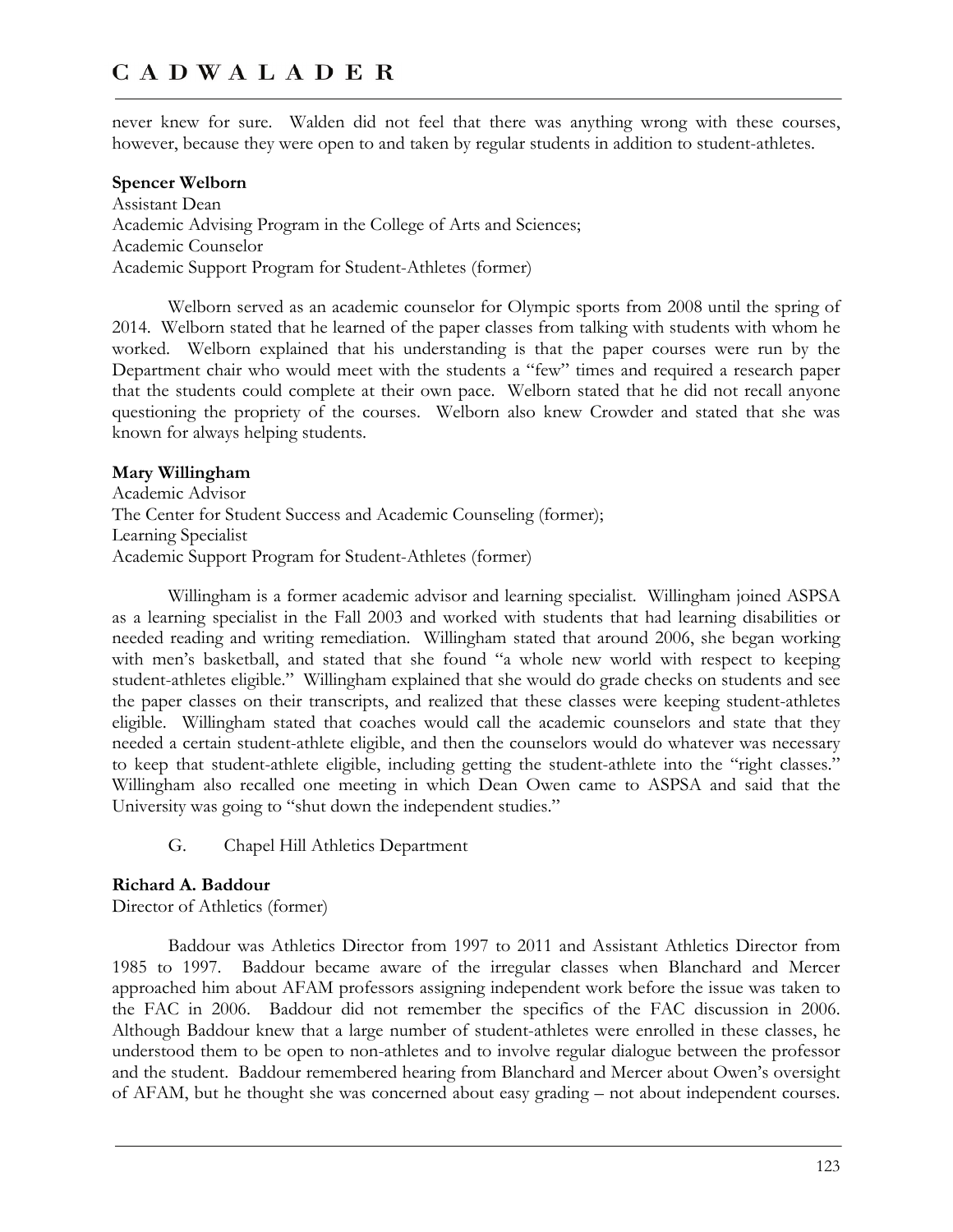Baddour recalled hearing from Roy Williams about McCants' four independent studies courses in Spring 2005, but does not recall when he and Williams had this conversation. He thinks it was sometime after the Spring 2005 semester. Baddour recalled that Williams asked Baddour whether the number of independent studies McCants had taken troubled him, and Baddour replied that it did trouble him and that he wondered how the college had allowed it to happen.

#### **John Blanchard**

Senior Associate Director of Athletics (retired)

Blanchard was Senior Associate Director of Athletics from 2002 to 2013, and previously served as Director of ASPSA from 1985 to 1999 and 2001 to 2002. Blanchard knew about the paper classes beginning in the 2000s, but his knowledge of the courses evolved over time. Initially, he only understood that student-athletes were taking traditional independent studies. He eventually came to learn from the ASPSA counselors that the paper classes were actually listed as lectures, but taught as independent studies.

Blanchard has some recollection of reviewing whether student-athletes were clustering in independent studies for the FAC in response to similar problems at Duke. During the April 2002 FAC meeting, he and Jim Murphy presented data on student-athlete enrollments in such independent study courses. Blanchard more clearly recalled telling the FAC about the AFAM classes in 2006 and 2007, following the Auburn story in *The New York Times*. He recalled he told the FAC that the courses were taught as independent studies despite being advertised as lecture courses, but he was firmly advised by the faculty not to question how professors teach their classes.

**John S. Bunting**  Head Coach Football (former)

Bunting was the head football at Chapel Hill from 2001-2006. Bunting stated that he was aware that there were paper classes and that they were available to athletes and other students. Bunting stated that he thought that the paper courses were only available during the summer and he knew that the requirement was that the student write a paper. He said he knew the paper courses did not require attendance and he was told by ASPSA that these courses were what a player needed to take to get eligible or stay eligible for the coming semester. Bunting said he was never aware of plagiarism in the courses.

### **Lawrence R. "Bubba" Cunningham**

Director of Athletics

Cunningham has served as Chapel Hill's athletics director since October 2011. Cunningham was hired a few days before Chapel Hill appeared before the NCAA's Committee on Infractions. When he became aware of the academic issues, Cunningham decided that the Athletics Department needed a change in leadership in order to have credibility. Cunningham explained that Blanchard retired, and ASPSA went into a transition, with Harold Woodard serving as the interim director. Cunningham stated that he pushed for ASPSA to be moved to the Provost's Office where it could not be influenced in an undue manner. Cunningham stated that the University also has a new approach to admissions, that includes higher standards for student-athletes and focuses on recruiting students with higher GPAs and SAT scores.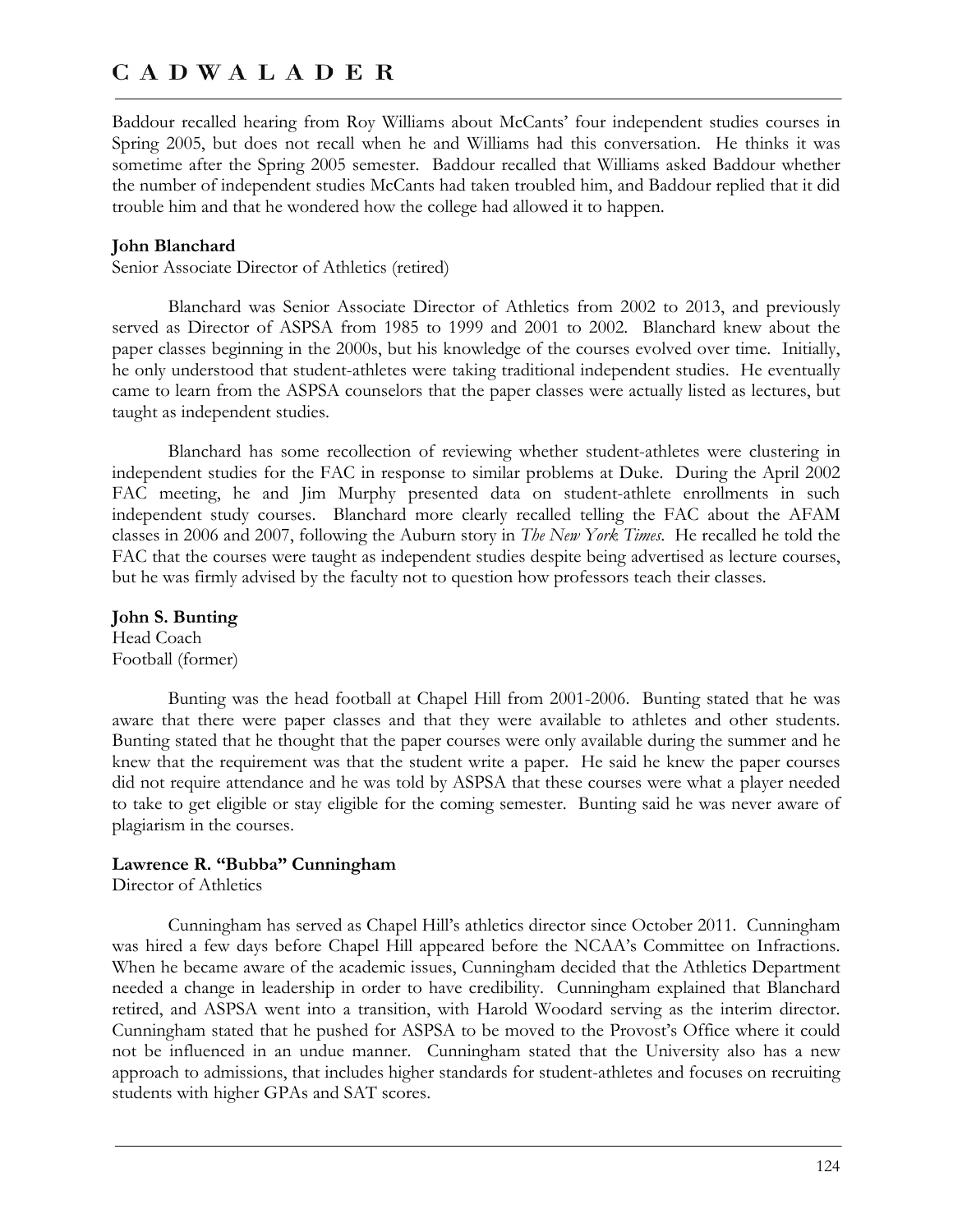**Paul Hilton "Butch" Davis, Jr.**  Head Coach Football (former)

Davis was named the head football coach at Chapel Hill in late 2006 and remained the head coach until he was fired at the end of July 2011. Davis stated that a member of the Chapel Hill Board of Trustees vetted him for 18 months, and then he was recruited to come to Chapel Hill by two Trustees, James Moeser and Dick Baddour. Davis recalled that during his first two years at Chapel Hill, he had to remove 27 players from the football team because of academic and behavior issues.

Davis explained that he knew that a lot of the African American players were taking AFAM classes, but he did not know that it was a major. Davis said that he was aware of the paper classes, but ASPSA made it appear as though other departments had paper classes as well. Davis also recalled that he complained to Cynthia Reynolds about the football players taking Swahili as their foreign language, which he did not think was appropriate. He said that he was told that Swahili was easier than other college-level languages.

#### **Matthew S. Doherty**

Head Coach Men's Basketball (former)

Doherty served as an assistant basketball coach under Roy Williams at the University of Kansas from 1992-1999, then served as head coach at Notre Dame before returning to his alma mater, Chapel Hill, to serve as the head men's basketball coach from 2000 through 2003. Doherty stated that as a coach he was aware that AFAM was an easy major. Doherty explained that he did feel as though his athletes were put into easier classes, but he never had the impression that there was anything inappropriate about the classes. Doherty stated that much like water finds the lowest course, students will find the easiest major and athletes will find athlete-friendly professors.

#### **Anson Dorrance**

Head Coach Women's Soccer

Dorrance has been the head women's soccer coach at Chapel Hill since 1979. Dorrance stated that he first heard about the AFAM classes when he read about them in the newspaper and he was not aware that any of his athletes took the courses. Dorrance stated that he is not certain how common it is for his athletes to take independent studies. He explained that he has athletes that take time off from Chapel Hill's team to play on and travel national teams, and thus ASPSA tries to get these athletes as many online courses or independent studies as they can under Chapel Hill's policies. Dorrance acknowledged that he talked to recruits about taking independent studies, but that his hands are tied because he cannot recruit students by promising them that they can take all independent studies and online courses. Because of this, Dorrance stated that when he recruits, he is often at a disadvantage compared to schools that have more flexible policies that allow their athletes to spend more time away from campus on national teams.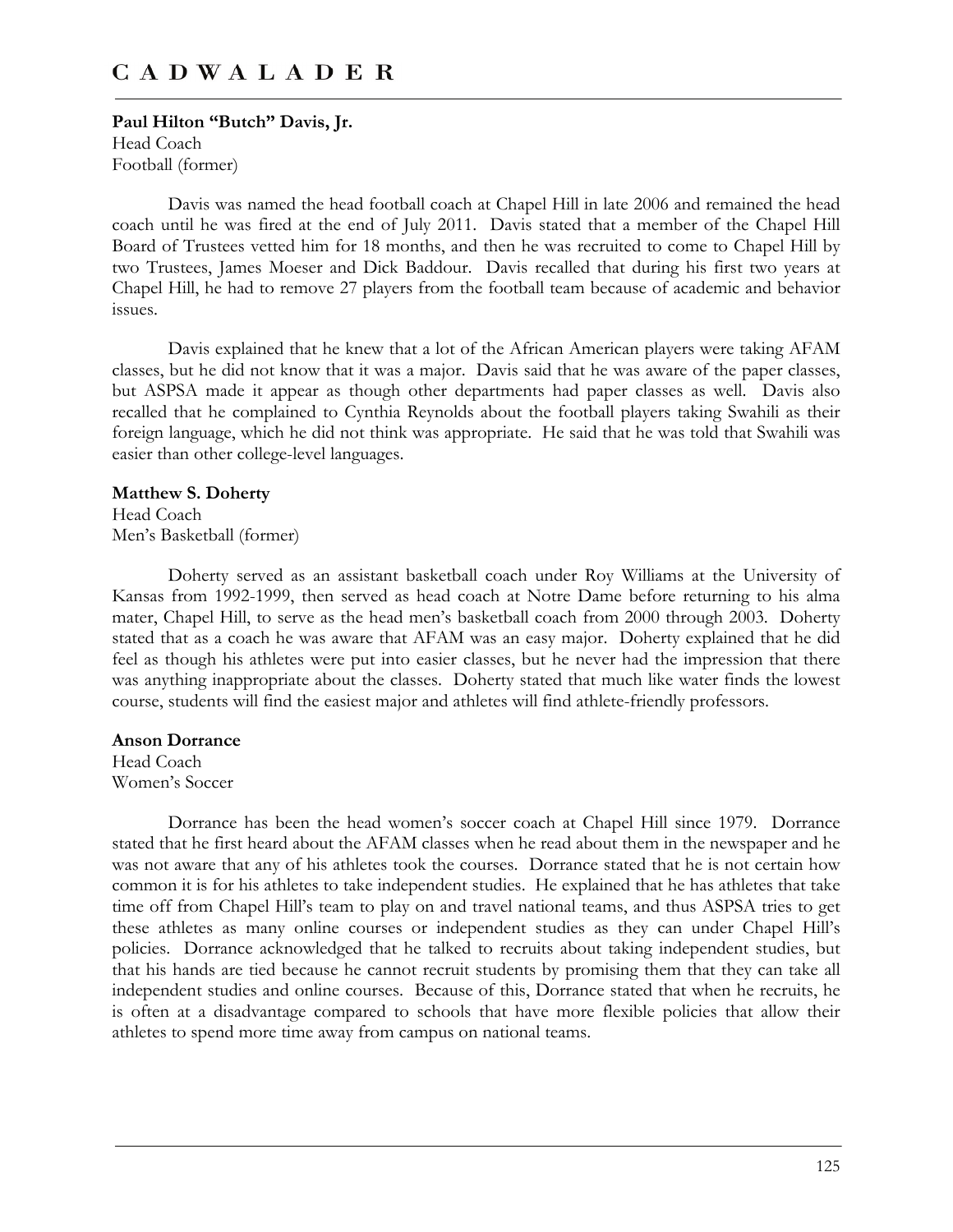#### **Scott Forbes**

Associate Head Coach / Pitching Coach Baseball

Forbes is the pitching coach for the baseball team. Forbes said that he follows his athletes' schedules and is aware of what classes they are taking, but did not recall any student-athletes taking AFAM courses, nor did he recall hearing his athletes talk about AFAM classes or paper classes.

#### **Michael Fox**

Head Coach Baseball

Fox has been the baseball coach at Chapel Hill since 1998. Fox stated that he places a great emphasis on academics and requires all his athletes to attend class. When players do not attend class, he said they are benched. Fox explained that everyone was aware of the independent studies that student-athletes frequently took, however he had never heard of the paper classes. Fox explained that he preferred that his students did not take independent studies because it was difficult to monitor the athletes' progress in the course.

#### **Larry Gallo, Jr.**

Executive Associate Athletics Director

Gallo is currently the Executive Associate Director of Athletics, serving as Cunningham's number two in some respects, and has been a member of the Athletics Department since 1997. For many years, he was in charge of Compliance, and he attended FAC meetings from 1997 until approximately 2012. Gallo knew about independent study courses, and he learned about paper classes around the time of the Auburn story in 2006. However, he said that his focus in compliance was on ensuring that students had registered for the correct number of credit hours to maintain eligibility, rather than examining course content. Gallo recalled the 2006 FAC meeting about independent studies and a comment from a faculty member that a professor has latitude to teach a class the way he or she would like to teach it.

### **Sylvia R. Hatchell**

Head Coach Women's Basketball

Hatchell has been the Head Women's Basketball Coach since 1986. Hatchell worked with Jan Boxill for many years and spoke very highly of Boxill, their experience working together, and the academic success of their student-athletes. Hatchell knew Crowder and Nyang'oro only through the guest coaching program. Hatchell was aware that her students were taking AFAM classes, and she thought Crowder was an actual faculty member in the department.

#### **Amy S. Herman**

Associate Athletics Director for Compliance (former)

Herman worked in compliance at Chapel Hill for 13 years from 1999 to 2012. Herman knew about the paper classes and described them as "common knowledge" in the Athletics Department; her focus was on whether they were University courses available to all students – not on whether they were valid or rigorous from an academic perspective. She assumed that the paper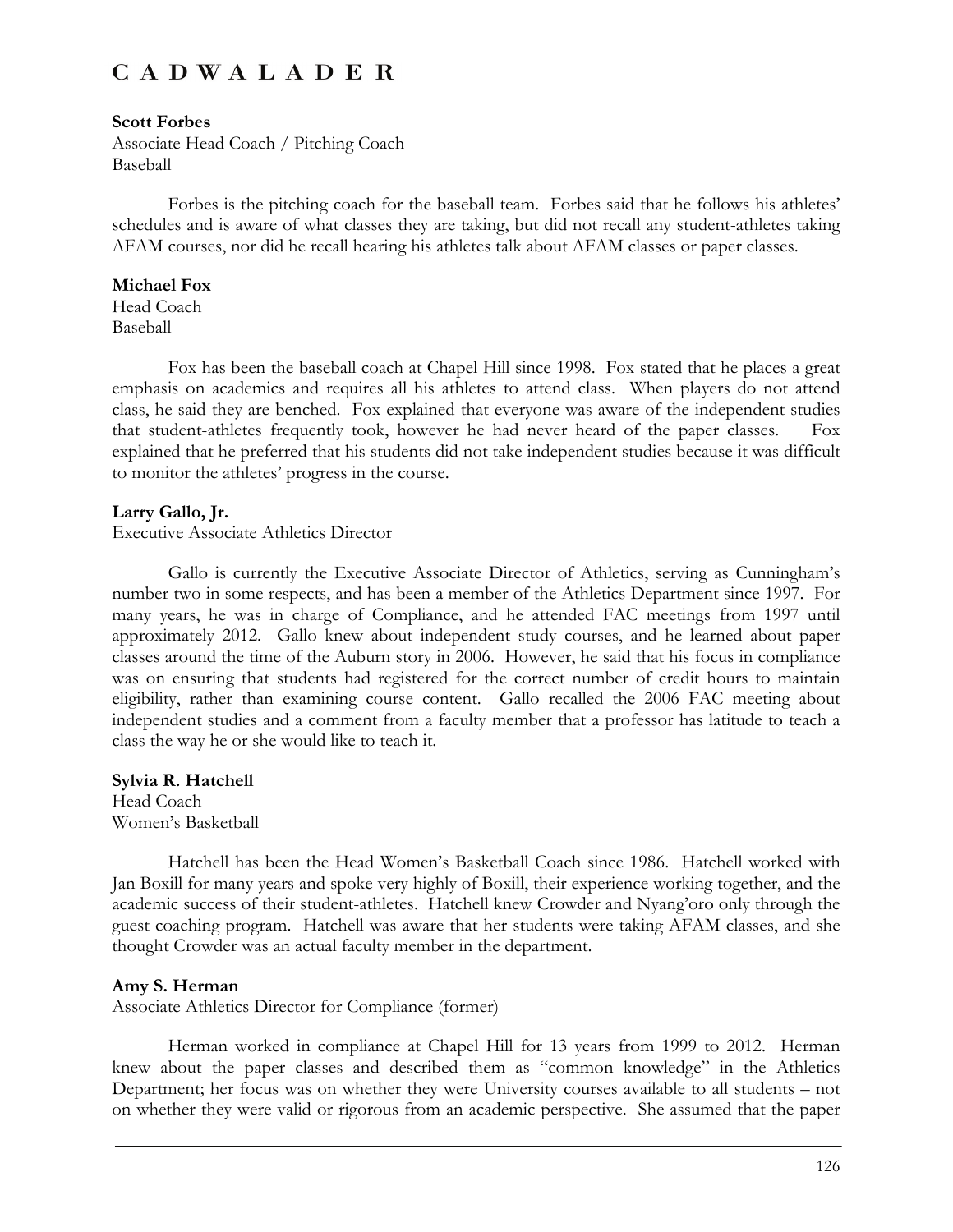courses were run by faculty members and knew that the courses required a lengthy paper, however she did not know whether attendance was required or not.

#### **Joe R. Holladay**

Director of Basketball Operations (former); Assistant Coach Men's Basketball (former)

Holladay was Assistant Coach and Director of Basketball Operations from 2003 to 2013; part of his job was to oversee academics for the men's basketball team, and he met regularly with the team's academic counselor and acted as the disciplinarian for academic issues. Holladay knew about independent study classes. When he came to Chapel Hill he found that a large percentage of the team was majoring in AFAM and taking independent study courses in that department. Although Holladay ultimately discouraged his players from taking independent study courses due to their lack of structure, he did not question their legitimacy due to his complete trust in Walden, whom Holladay views highly as an honest person who cared a great deal about his students.

#### **Corey L. Holliday**

Associate Athletics Director for Football Administration

Holliday is the Associate Athletics Director for Football administration and a former captain of the Chapel Hill football team. Holliday started working in the Athletics Department in 2001, and became Associate Director in 2006. Holliday stated that he became aware of student-athletes taking independent studies in 2001, and while he knew of the AFAM paper classes, he did not think that they were any different than independent studies in other departments. It was Holliday's understanding that the student-athletes who took these courses had a syllabus and worked with a professor. Holliday explained that he knew that the ASPSA staff had the student-athletes working on their papers in study hall. Holliday stated that he did not recall any discussions about independent studies being used to keep athletes eligible, although he did recall discussions about independent studies helping students balance their schedules.

Holliday explained that the various head football coaches had different approaches to academics. Holliday stated that John Bunting was very serious about academics and had his assistant coaches monitor academics. Butch Davis was also strong on academics, but he held the ASPSA staff more accountable for academics, rather than the coaches. Holliday stated that he worked closely with Cynthia Reynolds, and recalled that he knew that Cynthia Reynolds worked with Crowder in the AFAM Department. He did not know whether Crowder was a professor or not.

#### **Susan B. Maloy**

Assistant Athletics Director for Certification and Eligibility (former); Tutorial Coordinator, Academic Support Program for Student-Athletes

Maloy began working as an Academic Counselor in ASPSA in May 1998; she subsequently spent several years as the Assistant Athletics Director for Compliance and Eligibility before rejoining ASPSA as its Tutorial Coordinator in 2012. During her time in Compliance, Maloy focused on student-athlete eligibility, academic progress, and graduation rates. Maloy was aware that many student-athletes were taking AFAM courses, but she thought of them as standard independent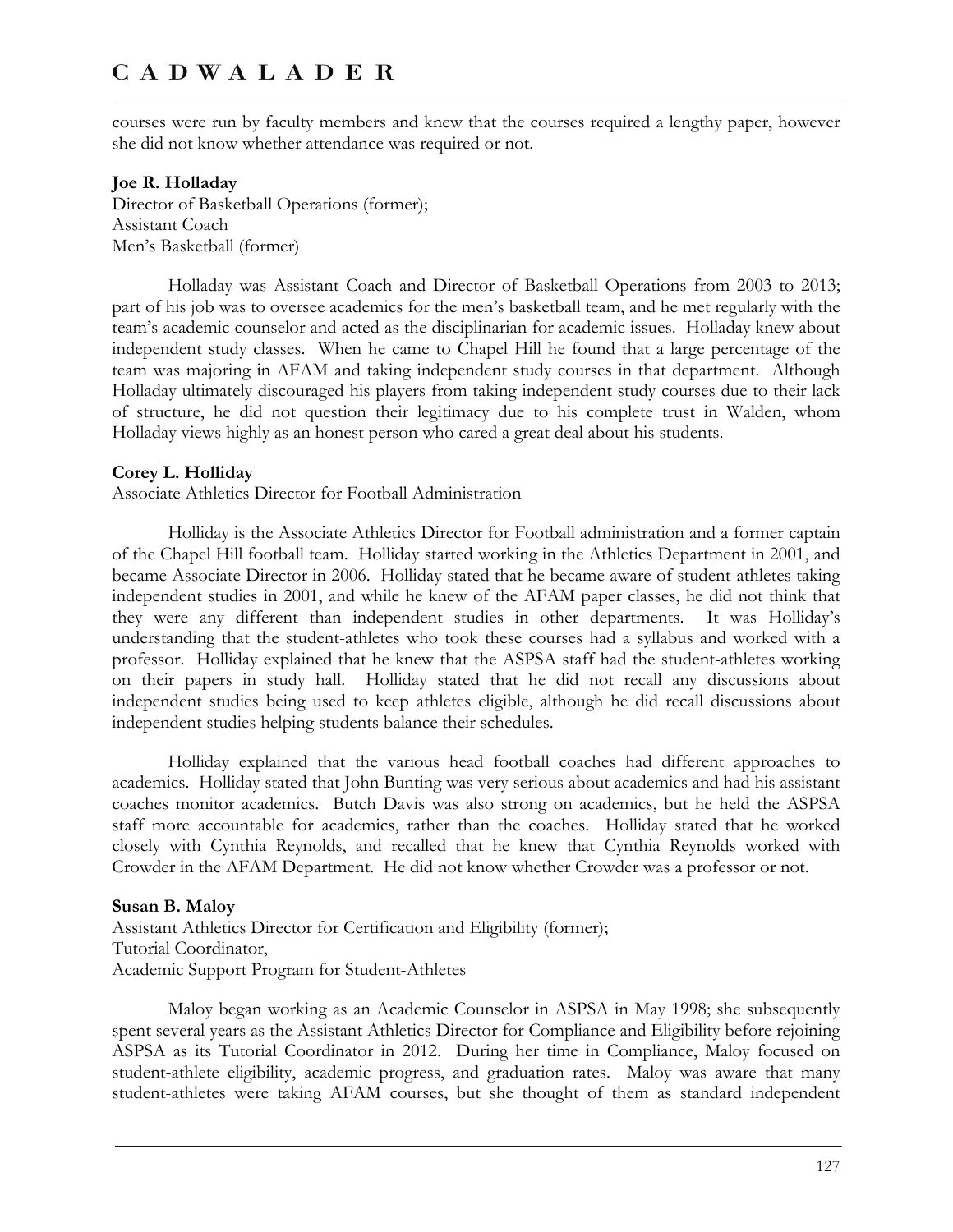studies and was unaware of their irregular features; her focus was on whether courses were degree applicable, rather than their content. Although Maloy did not communicate frequently with Debby Crowder, Maloy did know of Crowder as someone whom student-athletes could consult if they needed classes.

### **Lance Markos**

Director of Compliance

Markos has worked in Compliance at Chapel Hill since 2004 and is currently the Director of Compliance. Markos heard about paper classes in which students were required to write 20-page papers, but he had not been aware of whether students were required to attend class or meet with professors in those classes.

#### **John Shoop**

Offensive Coordinator and Quarterbacks Coach Football (former)

Shoop is the former offensive coordinator and quarterback coach under Butch Davis from 2007-2011. Shoop recalled that the football coaching staff had regular weekly meetings with the ASPSA staff in which they reviewed each player's academic progress. Shoop stated that he was responsible for the quarterbacks and offensive players; he reviewed their schedules, spoke with them about their classes, and would occasionally attend their study hall sessions. Shoop recalled that his players were taking independent studies, and explained that his understanding was that the players would meet with a professor and turn in a 10-15 page research paper, which he thought was standard for an independent study.

#### **John Swofford**

Athletics Director (former); Commissioner Atlantic Coast Conference

Swofford served as Athletics Director at Chapel Hill from 1980 until 1997, when he was named Commissioner of the ACC. During Swofford's tenure, ASPSA was significantly expanded, received its own facility, and Swofford tapped John Blanchard to serve as its director. Swofford was not aware of athletes taking either independent studies more generally or AFAM paper classes specifically, and he did not recall discussing those issues with any of his staff. Swofford stated that during his time at Chapel Hill, he thought that the special admissions process performed meaningful review of potential recruits, and that the school did well balancing athletics and academics.

#### **André Williams**

Director of Football Student-athlete Development (former)

Williams is the former Director of Football Student-Athlete Development and now works in the College of Arts and Sciences. Williams stated that he was aware of the paper classes but did not have any concern about them because they were offered to the entire student body. Williams stated that he trusted the University to offer classes that were appropriate. He understood that all the coaches knew about the paper classes, and stated that for the coaches it was a big issue for them to make sure their athletes were completing their papers.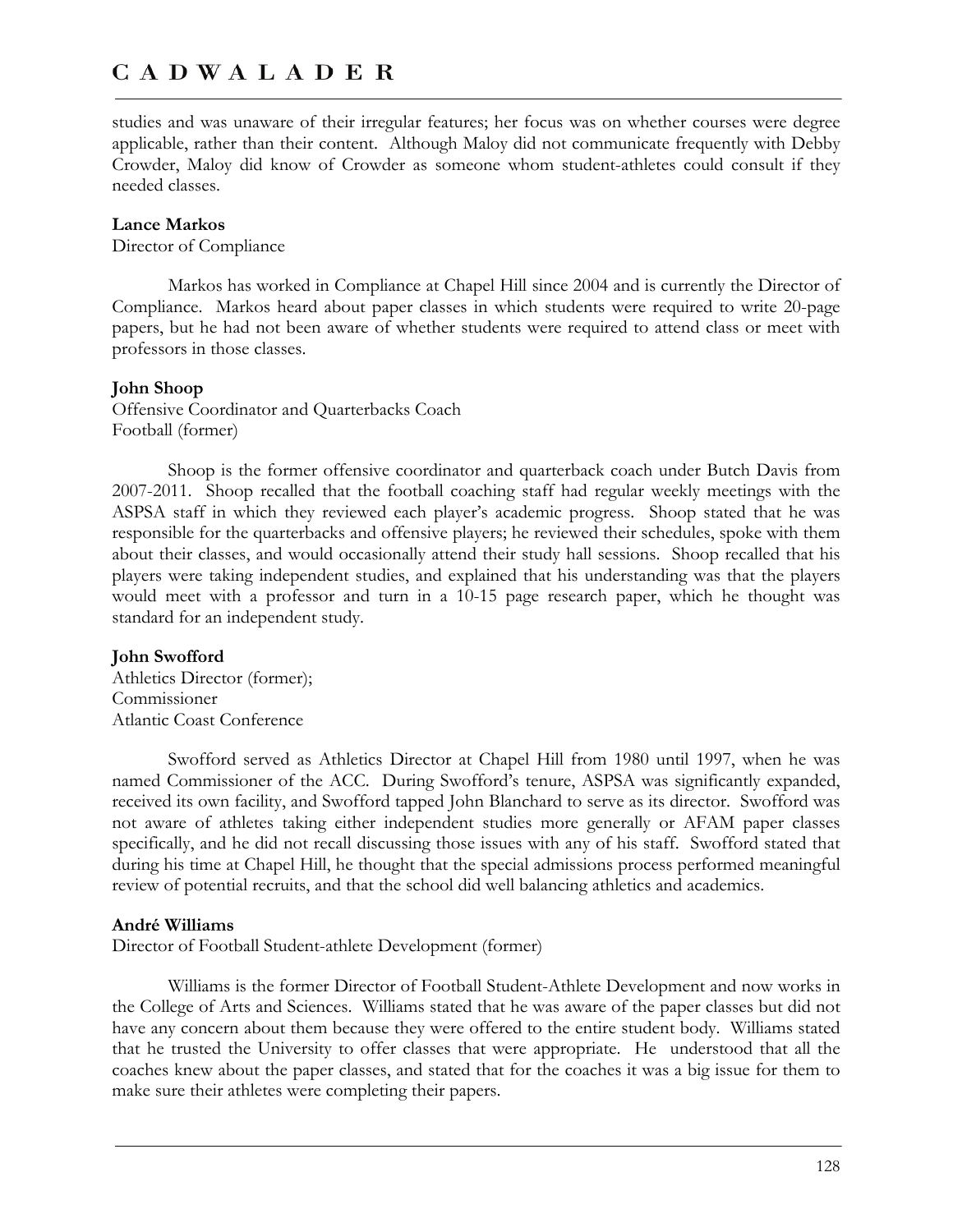**Roy A. Williams**  Head Coach Men's Basketball

Williams has been the head men's basketball coach at Chapel Hill since 2003. Upon arriving at Chapel Hill, Williams said he believed that McSwain was too close with the basketball players, and he wanted his academic advisor to have a clear separation from the athletes and be more professional. Williams explained that players went to McSwain's house to do work, and while he did not believe that McSwain wrote papers for the students, he thought she was too much of a mother to them. Williams stated that Wayne Walden was his academic person at Kansas and described Walden as the most ethical and professional person he knew. This caused him to bring Walden and his assistant coach for academics, Joe Holladay, with him to Chapel Hill.

Williams said that he had regular meetings with Walden and Holliday. Williams explained that he learned about independent studies and AFAM paper classes at some point, but he was not concerned because he trusted the University to put on legitimate classes. Williams stated that in 2006, after noticing that many of his players were AFAM majors, he and Holladay discussed encouraging their players to pursue other majors. Williams stated that he thought that the athletes were becoming AFAM majors because their teammates and friends were all AFAM majors. Williams explained that he did review the players' class schedules and at some point learned that Rashad McCants was taking three or four independent studies in one semester. Williams acknowledged that he would have met with McCants during the Spring 2005 semester to discuss his classes, but this was because he was concerned about McCants completing the semester, as he knew that McCants was going to leave for the NBA draft and his eligibility for the following year was not an issue. Williams stated, contrary to McCants' claim on ESPN, that he would not have had a discussion with McCants about swapping out classes.

H. Others

#### **Donald Curtis**

Member of Board of Trustees for the University of North Carolina at Chapel Hill

Curtis was elected to the Board of Trustees in 2009. He was not involved in the search for Butch Davis, but he has been involved in the University's response to the academic irregularities. Curtis encouraged efforts to investigate the issues and provide information regarding the irregularities, and he lamented that the irregularities had occurred due to the amount of trust that the University had historically placed in chairs such as Nyang'oro to manage their own departments.

#### **A. Donald Stallings**

Member of Board of Trustees for the University of North Carolina at Chapel Hill (former)

Stallings served on the Board of Trustees from 1994 until the mid-2000s. He was on the Board when Butch Davis was hired, but he was not a part of the committee that hired Davis. Stallings thought highly of Davis, but he opined that – as is typical for professional coaches – Davis had allowed his players to manage themselves, which may have ultimately caused problems to occur. Stallings said that generally he was proud of the balance that Chapel Hill struck between academics and athletics, and of the University's high graduation rate for student-athletes.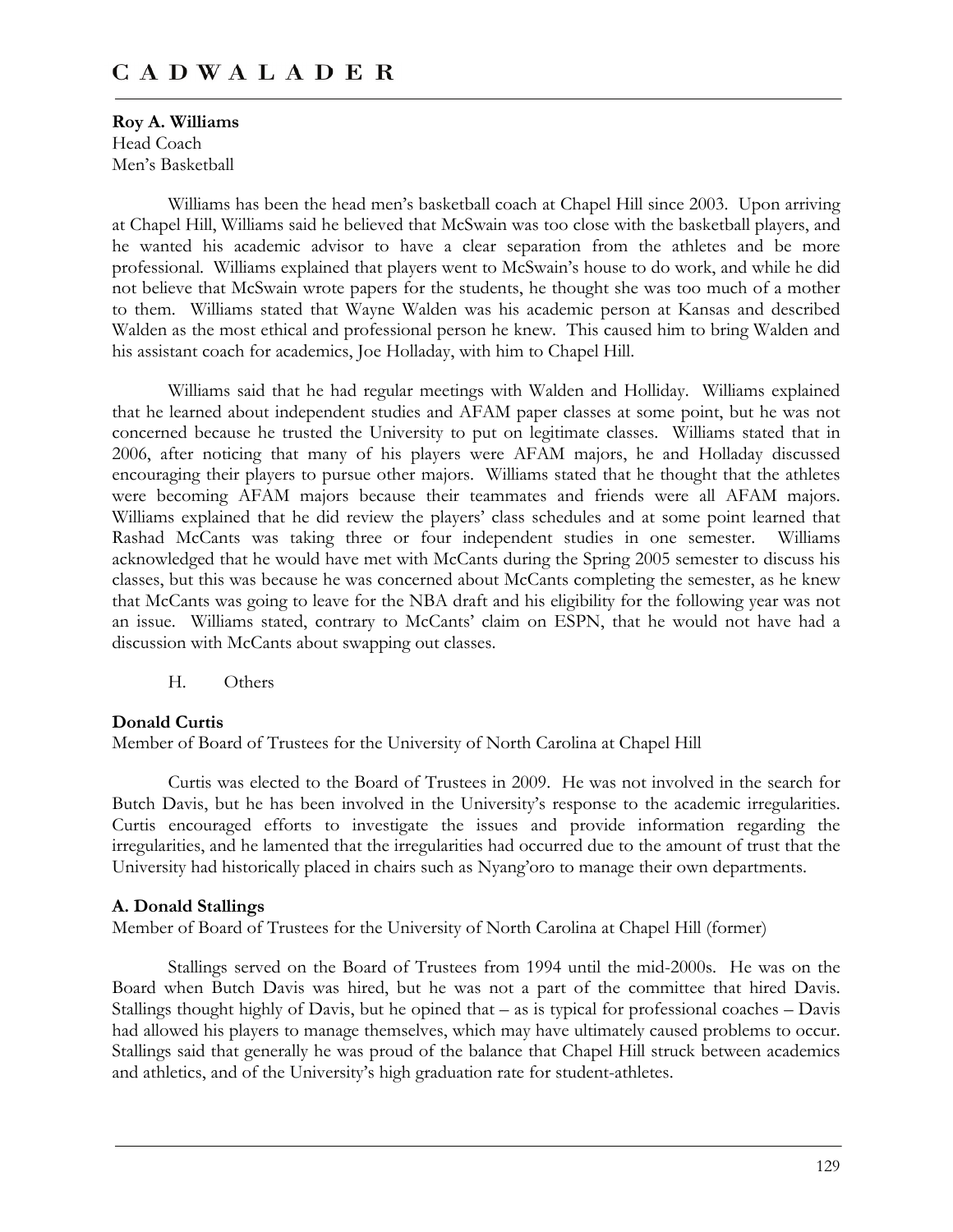I. Witnesses who Refused to Cooperate

### **Octavus Barnes**

Academic Counselor for Football Academic Support Program for Student-Athletes (former)

Barnes, a former football player, served as an academic counselor for football between 2002 and 2009. He reported to Cynthia Reynolds. We left messages for Barnes at his place of employment requesting to meet with him. We learned through an attorney that he did not wish to speak with us.

#### **Carolyn Cannon**

Associate Dean and Director of Academic Advising College of Arts & Sciences (former)

Cannon served as the Associate Dean and Director of Academic Advising between 1999 and 2010. She served as the principal academic advisor to the men's basketball team. According to Owen, Cannon also raised concerns regarding the authenticity of Nyang'oro's signature on grade change forms. We sent emails, wrote letters, and left a message with her husband in an attempt to arrange a meeting with her. $219$  She never responded to our requests.

### **Cynthia R. Reynolds**

Associate Director & Director of Football Academic Support Program for Student-Athletes (former)

Reynolds served as the Associate Director of ASPSA and Director of Football between 2002 and 2010. She is now the Academic Programs Coordinator at the School of Applied and Engineering Physics at Cornell University. We attempted to speak with Reynolds regarding her work at Chapel Hill, but she refused. On April 4, 2014, we contacted Reynolds via email at her current employer, Cornell University, and requested that she speak with us regarding her employment at Chapel Hill. She replied four days later, writing that "I am now almost 4 years removed from my last appointment at UNC and not inclined to revisit my experiences at this time."<sup>220</sup> On April 17, 2014, we wrote to Reynolds requesting that she reconsider her decision in light of the important academic questions we were investigating. On April 29, 2014, Reynolds replied by email, reiterating that she did not wish to speak with us.

In an attempt to encourage her cooperation, given her critical role as the lead football academic counselor at a time when enrollments in the paper classes spiked, we wrote to her supervisor at Cornell University on April 29, 2014 asking if her employer could facilitate an interview. Cornell University replied on May 5, 2014, acknowledging that, while it would "unquestionably appreciate cooperation from the University of North Carolina in similar circumstances, the extent of appropriate assistance" it could offer was limited. On May 21, 2014, we received a letter from Reynolds' attorney stating that any further attempts by Cadwalader to contact Reynolds would be "construed as harassment and reported to the police accordingly."

-

<sup>219</sup> *See* Exhibit 5.

<sup>220</sup> *See* Exhibit 2 for all emails and letters seeking Reynolds' cooperation.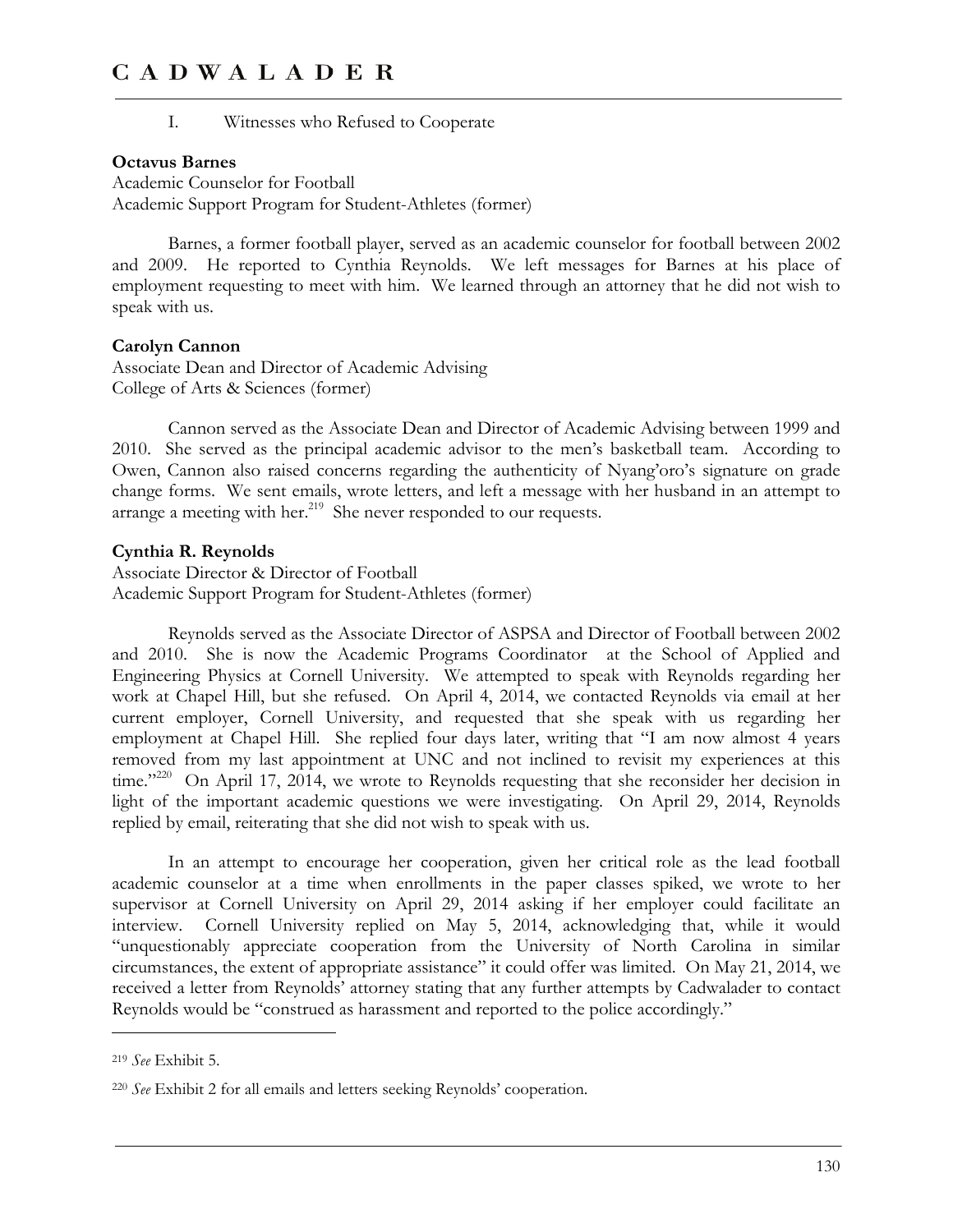Thus, we were unable to interview Reynolds, a critical witness to our investigation. We are able to make findings with respect to her knowledge and participation in the paper classes based upon the numerous emails and other documents authored, sent, or received by her, as well as the statements of other witnesses. We regret that Reynolds declined to meet with us to offer her perspective on this information.

#### **Everett Withers**

 $\overline{a}$ 

Interim Head Football Coach (former)

Withers served as an Assistant Coach and later Interim Head Football Coach in 2011. He is now the Head Football Coach at James Madison University. We attempted to speak with Withers regarding his work at Chapel Hill, but he refused. Specifically, we wished to interview Withers about his knowledge of the paper classes, particularly in light of Bridger's presentation in November 2009 that outlined the nature and use of those classes. On July 7, 2014 – well in advance of training camp and football season – we contacted Withers by email and requested an opportunity to speak with him. He replied on July 11, writing that:

> My experience was a very bittersweet one split into 2 parts; (1) The  $1<sup>st</sup>$ year and a half-Positive growth in a [sic] athletic program headed in a direction never reached at UNC. (2) –a very negative and attacking experience both toward the student athlete in FB and the FB staff! Therefore, since my dismissal as HFC, I have moved on and do not want to "Go Back" to that time.<sup>221</sup>

We wrote a letter to Withers on July 16, 2014, requesting that he reconsider his decision, noting that obtaining his "perspective on this information, and documents [he] authored, received, and sent, is important as we continue our inquiry." We did not receive a response to our letter. When we followed up on the letter by email, saying that we would prefer to schedule a meeting directly with Withers, rather than through his current employer, James Madison University, Withers replied curtly that our email "[s]ounds like a threat to me." We then wrote to James Madison University, and while officials there tried to encourage Withers' cooperation, and while we again wrote Withers with more details of the topics we would explore in an interview, we were ultimately unsuccessful in securing an interview. Withers' agent wrote to us on September 3, 2014, in part:

> During the past few months, Coach Withers has consistently expressed his willingness to work with your firm regarding the investigation. However, it must be noted that your firm's aggressive and, at times, arrogant demeanor is off-putting, to say the least. Coach Withers is under no obligation to assist you with your investigation, especially since it now appears to have little, if anything, to do with Coach Withers.

With all due respect to Withers' agent, Withers never expressed willingness to work with us in our investigation. We regret that we were unable to interview Withers regarding his knowledge of the paper classes and Bridger's presentation to the coaching staff, including Withers, in November 2009.

<sup>221</sup> *See* Exhibit 3 for all emails and letters regarding our attempt to speak with Everett Withers.